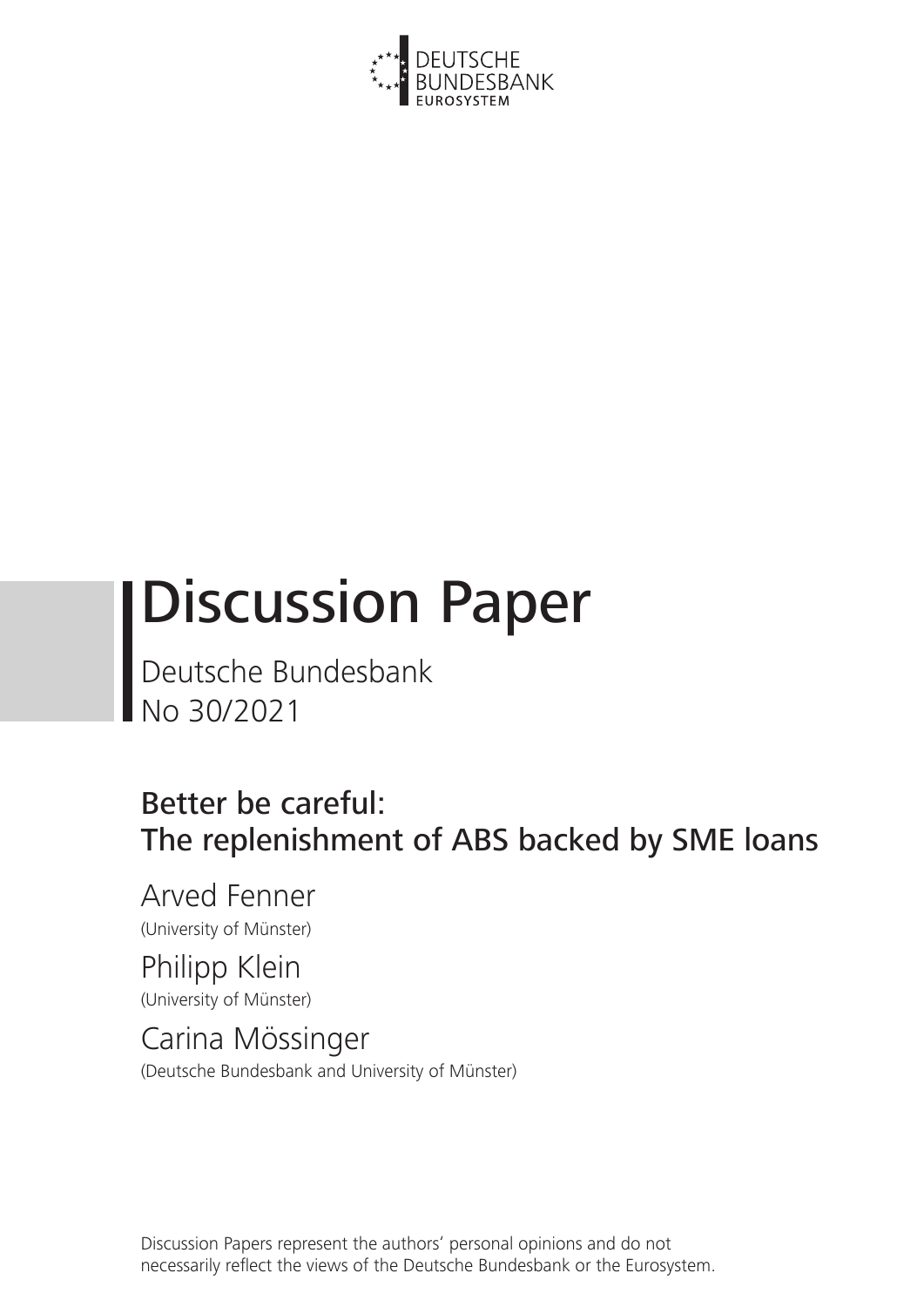**Editorial Board:** Daniel Foos

Stephan Jank Thomas Kick Martin Kliem Malte Knüppel Christoph Memmel Panagiota Tzamourani

Deutsche Bundesbank, Wilhelm-Epstein-Straße 14, 60431 Frankfurt am Main, Postfach 10 06 02, 60006 Frankfurt am Main

Tel +49 69 9566-0

Please address all orders in writing to: Deutsche Bundesbank, Press and Public Relations Division, at the above address or via fax +49 69 9566-3077

Internet http://www.bundesbank.de

Reproduction permitted only if source is stated.

ISBN 978–3–95729–838–6 ISSN 2749–2958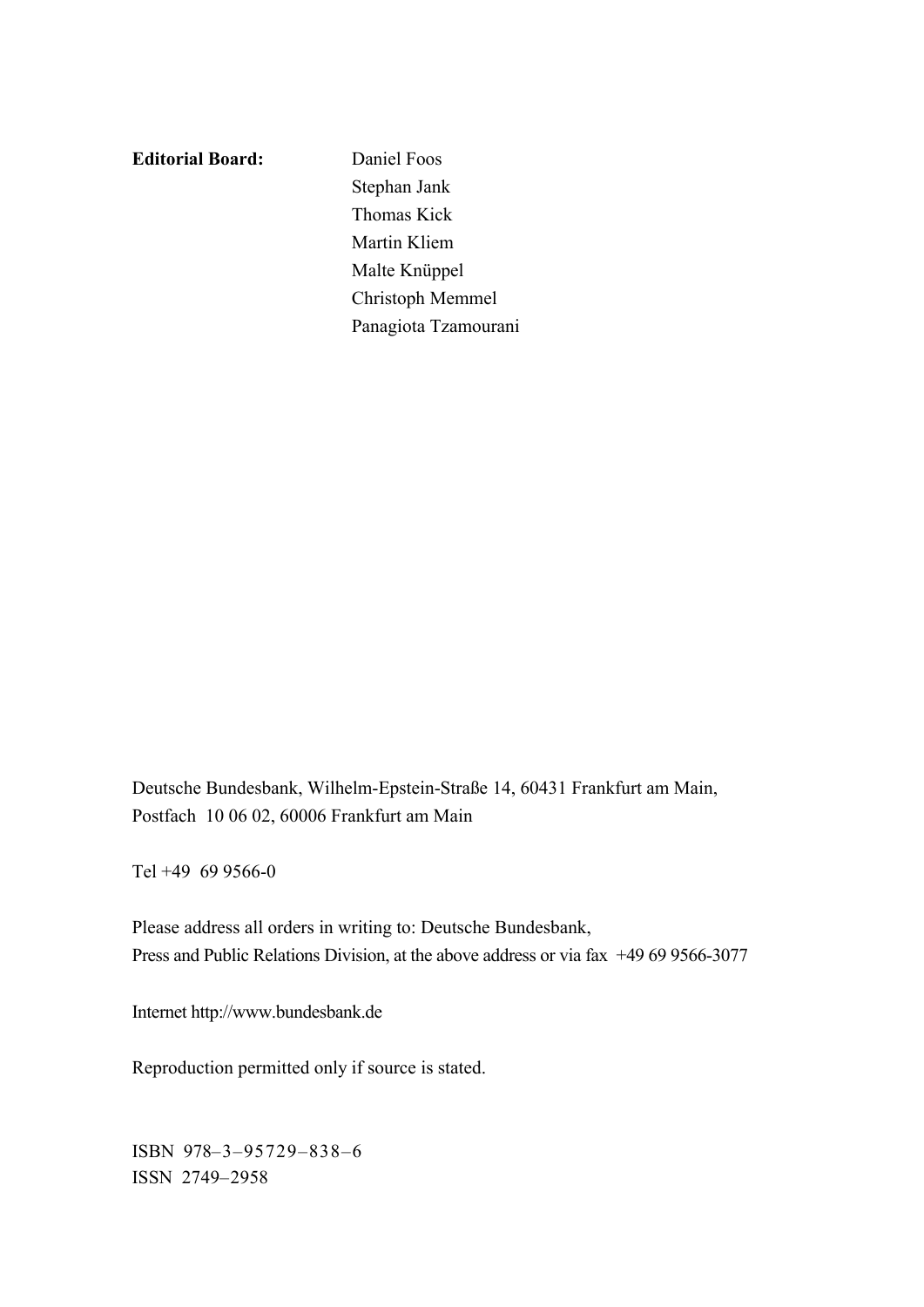# **Non-technical summary**

# **Research Question**

Asset-backed securities (ABS) allow banks to pool illiquid loans and sell them as marketable assets to investors. Contrary to the general opinion, securitized loan portfolios may change their composition after being separated from banks' balance sheets. For ABS backed by small- and medium-sized enterprise loans in particular, the reason is that the time to maturity of ABS is usually much longer than that of the underlying loans. Thus, banks need to reinvest the released capital arising from the borrowers' repayments and transfer further loans to the securitized loan portfolios after the transactions' closing. This is known as portfolio replenishment. The purpose of this paper is to reveal whether banks select loans of lower quality for portfolio replenishment than for initial securitization.

# **Contribution**

We rely on a comprehensive and very granular data set from the only central loan-level repository for ABS in Europe collected on behalf of the European Central Bank. This novel data set enables us to explore portfolio replenishment for the first time in the academic literature. Understanding banks' portfolio replenishment behavior is especially relevant because banks have a particularly wide scope of action after the transactions' closing: investors have already made their investment decision and credit rating agencies have assigned their security ratings, both resulting in less strict monitoring.

# **Results**

First, we show that loans added to ABS portfolios after the transactions' closing perform worse than loans that are part of the initial portfolios. Second, we reveal that banks induce these performance differences since they seem to exploit their information advantage by deliberately adding low-quality loans. Third, this adverse behavior is mitigated if banks do not only securitize once and thus aim to build a good reputation as well as if transparency in the ABS market is increased. These findings provide guidance for policymakers on how securitization markets could be made more sustainable in the future.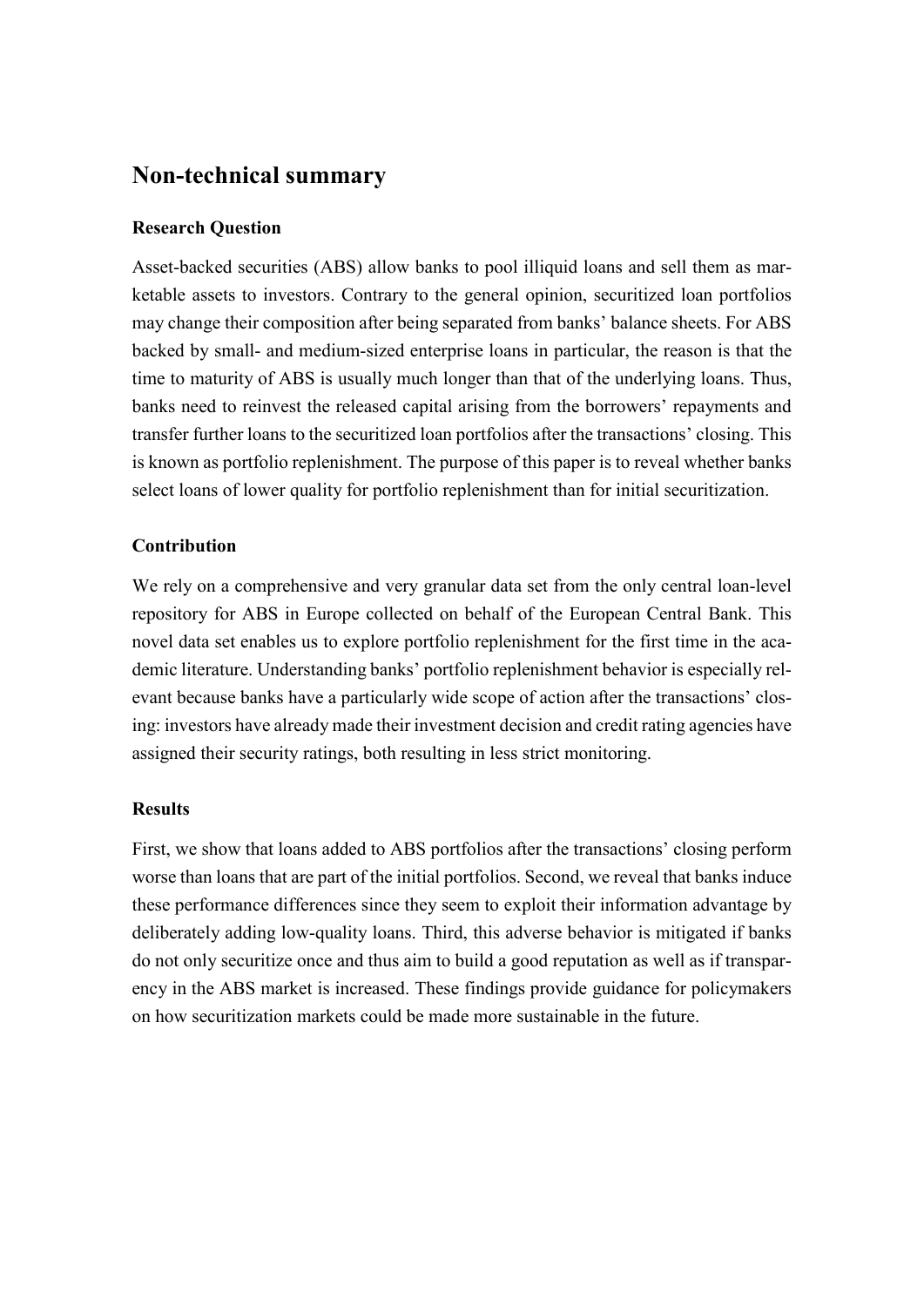# **Nichttechnische Zusammenfassung**

# **Fragestellung**

Asset-Backed Securities (ABS) ermöglichen es Banken, illiquide Kredite zu bündeln und sie als marktfähige Wertpapiere an Investoren zu verkaufen. Entgegen der allgemeinen Auffassung kann sich die Zusammensetzung der verbrieften Kreditportfolios während der Laufzeit der Wertpapiere ändern. Insbesondere bei ABS, die mit Krediten an kleine und mittlere Unternehmen besichert sind, ist dies darauf zurückzuführen, dass die Laufzeit der ABS in der Regel deutlich länger ist als die der zugrundeliegenden Kredite. Dementsprechend müssen Banken das freigesetzte Kapital aus den Rückzahlungen der Kreditnehmer reinvestieren und weitere Kredite in die verbrieften Portfolios nach Transaktionsbeginn übertragen. Dies wird als Wiederauffüllung der Portfolios bezeichnet. Ziel dieses Beitrags ist es herauszufinden, ob Banken für die Portfolioauffüllung Kredite von geringerer Qualität auswählen als bei der initialen Verbriefung.

# **Beitrag**

Wir verwenden einen umfassenden und sehr granularen Datensatz, der im Auftrag der Europäischen Zentralbank erhoben wird, in Europa einzigartig ist und Informationen zu den einzelnen, in den verbrieften Portfolios enthaltenen Krediten bereitstellt. Dieser neuartige Datensatz ermöglicht es uns, die Portfolioauffüllung zum ersten Mal in der wissenschaftlichen Literatur zu untersuchen. Es ist wichtig, das Portfolioauffüllungsverhalten der Banken zu verstehen, da diese nach der initialen Verbriefung über einen besonders großen Handlungsspielraum verfügen: Die Investoren haben ihre Anlageentscheidung bereits getroffen und die Ratingagenturen ihre Wertpapierratings festgelegt, was beides in einer weniger strengen Überwachung mündet.

# **Ergebnisse**

Wir zeigen zunächst, dass Kredite, die nach der initialen Verbriefung in Kreditportfolios aufgenommen werden, höhere Kreditausfälle und Zahlungsverzüge aufweisen als solche, die Teil der ursprünglichen Portfolios sind. Darauf aufbauend finden wir Hinweise, dass dies auf die bewusste Ausnutzung des Informationsvorsprungs von Banken gegenüber Investoren zurückzuführen sein könnte. Abschließend zeigen wir, dass sich Banken, für die der Aufbau einer guten Reputation aufgrund ihrer regelmäßigen Verbriefungsaktivitäten essenziell ist, anders verhalten. Das Gleiche gilt bei einer Erhöhung der Transparenz im Verbriefungsmarkt. Insgesamt können unsere Ergebnisse politischen Entscheidungsträgern Hilfestellung bei der Frage geben, wie Verbriefungsmärkte in Zukunft nachhaltiger gestaltet werden können.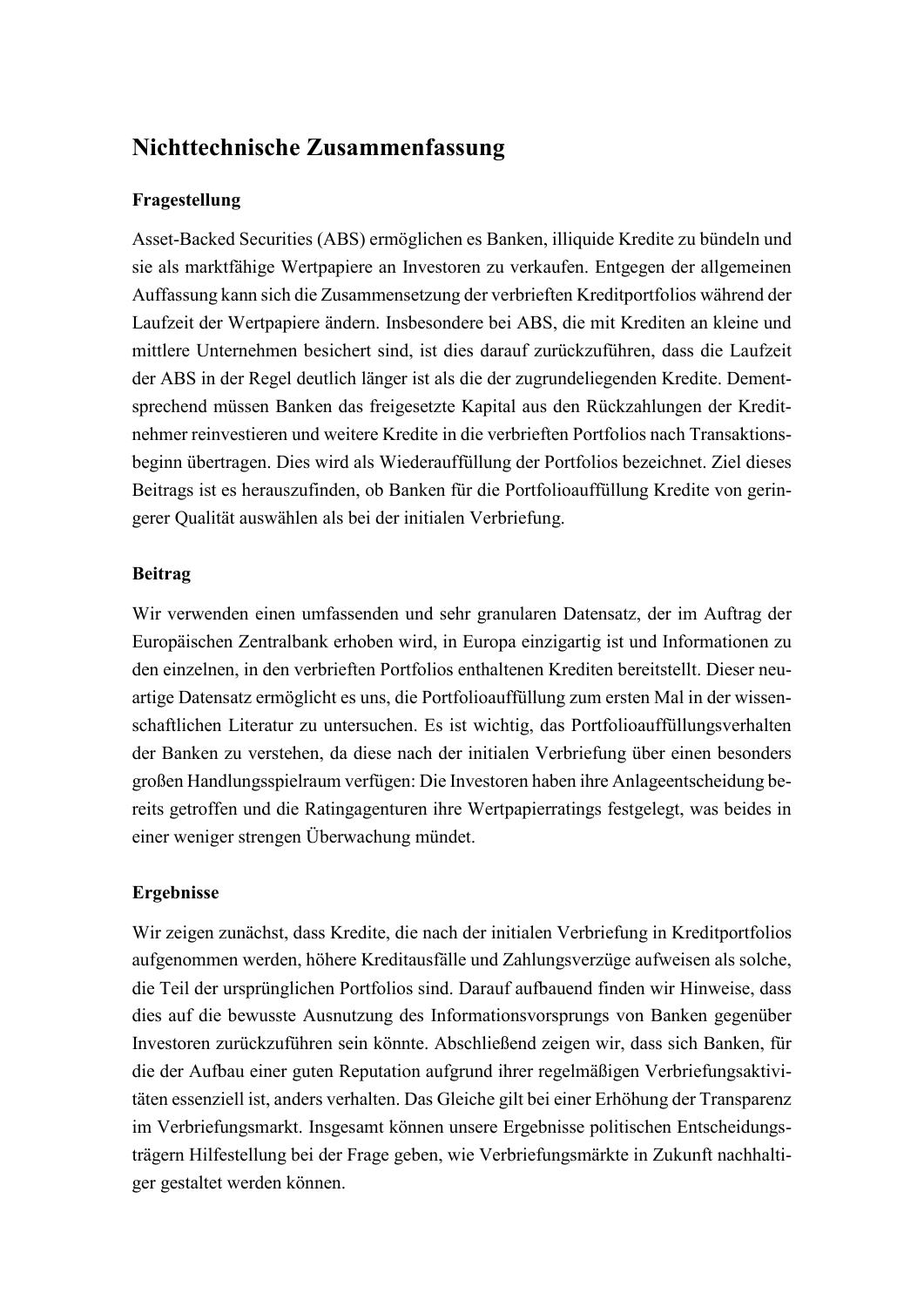## Deutsche Bundesbank Discussion Paper No 30/2021

# Better Be Careful: The Replenishment of ABS backed by SME Loans <sup>∗</sup>

| Arved Fenner          | Philipp Klein         | Carina Mössinger      |  |
|-----------------------|-----------------------|-----------------------|--|
| University of Münster | University of Münster | Deutsche Bundesbank & |  |
|                       |                       | University of Münster |  |

August 27, 2021

#### Abstract

We investigate the replenishment of  $102$  asset-backed securities (ABS) backed by more than 1.7 million small- and medium-sized enterprise loans. Based on our extensive data set from 2012 to 2017 obtained from the first and only central loan-level repository for ABS in Europe, we reveal that loans added to securitized loan portfolios after the transactions' closing perform worse than loans that are part of the initial portfolio. On average, we find that loans added to securitized loan portfolios demonstrate a 0.42 percentage points higher probability of default. We additionally provide evidence that originators induce these performance differences since they exploit their information advantage by deliberately adding low-quality loans to securitized loan portfolios. This adverse behavior is mitigated by originators' reputation efforts, by increasing transparency in the ABS market, as for example per the European Central Bank's loan-level initiative, and most effectively by their interaction.

Keywords: ABS, Agency Conflicts, Portfolio Replenishment, Securitization, SME

#### JEL Classification: G11, G21, G23

<sup>∗</sup>Arved Fenner (arved.fenner@wiwi.uni-muenster.de) and Philipp Klein (philipp.klein@wiwi.unimuenster.de), both from University of Münster, Universitätsstr. 14-16, 48143 Münster, Germany. Carina M¨ossinger (carina.moessinger@bundesbank.de), Deutsche Bundesbank, Wilhelm-Epstein-Str. 14, 60431 Frankfurt am Main, Germany. We thank European DataWarehouse, especially Christian Thun and his team, and Andreas Pfingsten for providing us with very helpful suggestions. Moreover, we gratefully acknowledge support from generous sponsoring by Deutsche Bundesbank and NRW.BANK. We are also thankful to Aris Aristidou, Yuliya Demyanyk, Daniel Foos, Günter Franke, Martin Götz, Björn Imbierowicz, Santosh Koirala, Umberto Landi, Thomas Langer, Yang Liu, Lars Norden, Steven Ongena, Werner Osterkamp, Christian Schlam, Judith C. Schneider, Alessandro D. Scopelliti, André Uhde, Thorsten Wingenroth, Henrik Wollin, Melissa Woodley, the participants at the Finance Center Münster Research Seminar in 2019, the Doctoral Workshop sponsored by Unicredit at the University of Hannover in 2019, the Finance Research Seminar at the University of Paderborn in 2019, the Banking Barcelona Graduate School of Economics Summer School in 2019, the German Finance Association Annual Meeting in 2019, the Econometric Research Seminar at the University of Münster in 2019, the Münster Banking Workshop in 2019, the Southern Finance Association Annual Meeting in 2019, the Sydney Banking and Financial Stability Conference in 2019, the Australasian Finance and Banking Conference in 2019, the Paris Financial Management Conference in 2019, the International Banking, Economics, and Finance Association Annual Meeting in 2020, the Future of Financial Information Conference hosted by the Stockholm Business School in 2020, the Research Seminar in Contract Theory, Banking and Money at the University of Zurich in 2020, the Bundesbank Research Seminar in 2020, as well as the American Finance Association Annual Meeting in 2021 for providing us with valuable comments. The views expressed are those of the authors and do not necessarily reflect those of the Deutsche Bundesbank or the Eurosystem.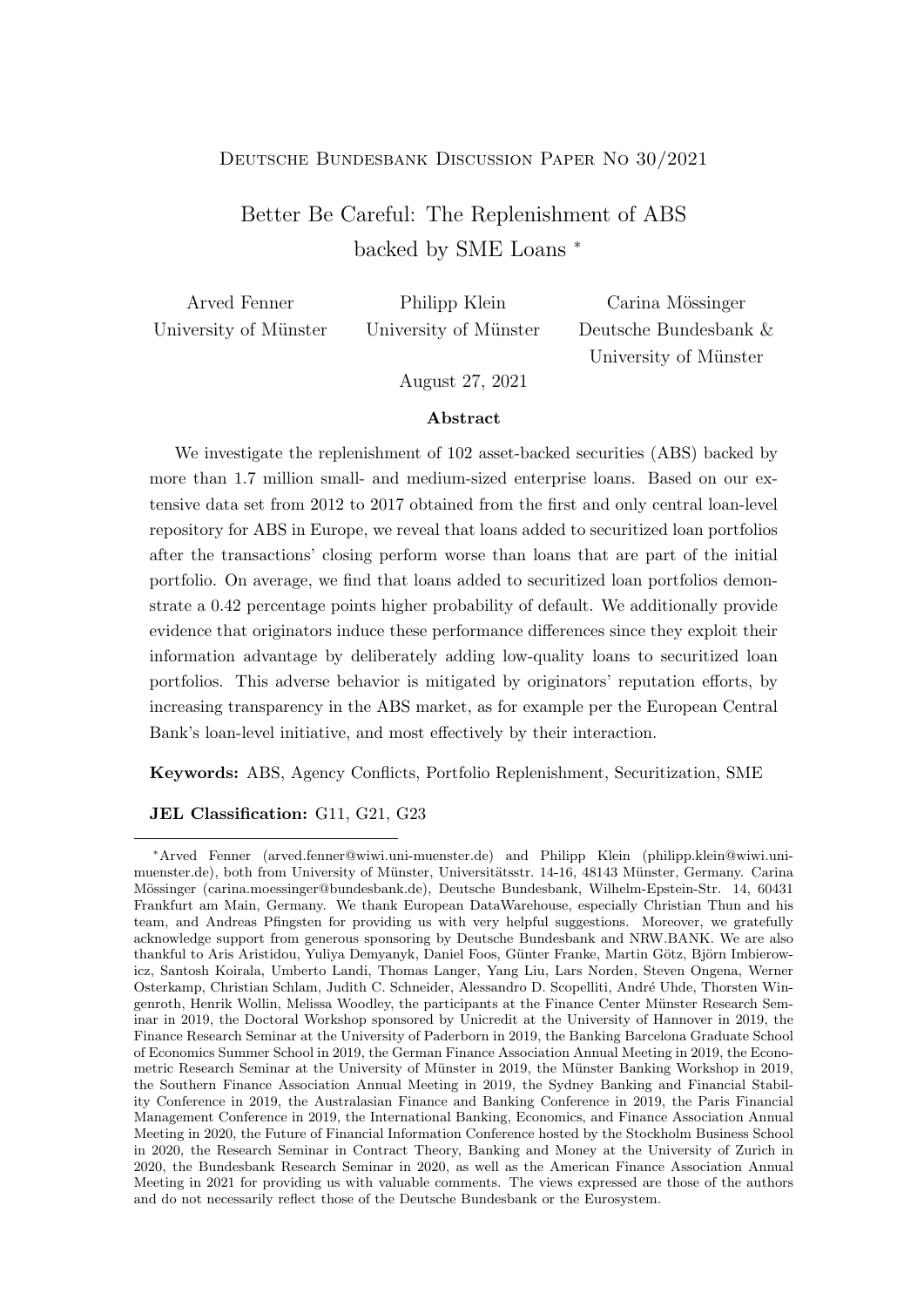# I Introduction

The rise and fall of securitization markets before and during the latest financial crisis have clearly shown the relevance of asymmetric information in securitization. These asymmetric information can be attributed to the information advantage of originators over investors. Originators decide about their unobservable screening and monitoring efforts as well as about the loans selected for securitization and investors buy the corresponding assetbacked securities (ABS) (e.g., [Gorton and Pennacchi,](#page-58-0) [1995;](#page-58-0) [Holmstrom and Tirole,](#page-58-1) [1997;](#page-58-1) [Petersen and Rajan,](#page-59-0) [2002;](#page-59-0) [Vanasco,](#page-60-0) [2017\)](#page-60-0). Since loan default risk is shifted to the ABS investors, originators have low incentives to build up and maintain high-quality securitized loan portfolios. In line, several studies confirm that the "originate to distribute" model, most prevalent in the U.S. mortgage market, led to low-quality securitized mortgage loan portfolios (e.g., [Downing et al.,](#page-57-0) [2009;](#page-57-0) [Keys et al.,](#page-58-2) [2010,](#page-58-2) [2012;](#page-58-3) [An et al.,](#page-56-0) [2011;](#page-56-0) [Purnanan](#page-59-1)[dam,](#page-59-1) [2011\)](#page-59-1). As a consequence, with the beginning of the financial crisis, investors lost their trust in ABS and ultimately securitization markets collapsed. This market collapse prevents the realization of benefits for financial stability and for lending to the real economy by selling illiquid loans as liquid assets on capital markets (e.g., [Pennacchi,](#page-59-2) [1988;](#page-59-2) [Brunnermeier,](#page-56-1) [2009;](#page-56-1) [Loutskina and Strahan,](#page-59-3) [2009\)](#page-59-3).

We reveal a novel and in the academic literature surprisingly not yet investigated channel – that is, portfolio replenishment – by which originators exploit their information advan-tage over investors.<sup>[1](#page--1-0)</sup> Portfolio replenishment refers to originators' need to reinvest the released capital arising from the repayments of the borrowers and transfer further loans to the special-purpose entity (SPE) ex post – that is, chronologically after the transaction's  $\rm{closing}^2$  $\rm{closing}^2$  – due to a much longer time to maturity of ABS than that of the corresponding underlying loans. Portfolio replenishment significantly differs from other channels by which originators may create or exploit their information advantage. This is due to the

<sup>1</sup>Originators also possess information advantages over other actors in the securitization process, such as rating agencies and trustees. As agency conflicts and their consequences are most pronounced between originators and investors, our study focuses on this relationship.

 $2<sup>2</sup>$ The closing of the transaction refers to the point when the originator sells the initial loan portfolio to the SPE, which subsequently issues ABS.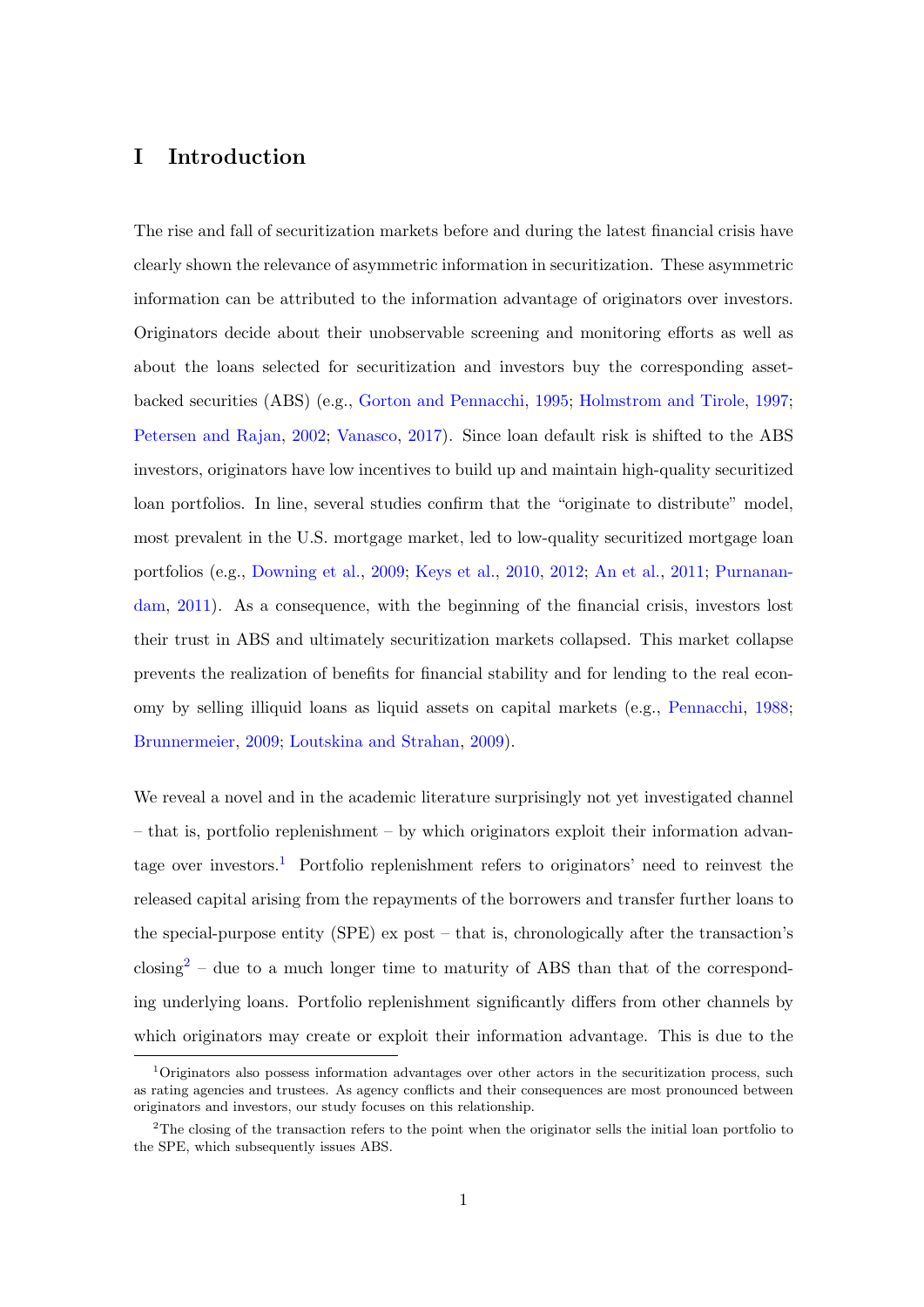fact that lax screening and monitoring lead to a socially insufficient level of information production by banks, whereas portfolio replenishment does not, but instead enables banks to deliberately select specific loans for securitization after the transaction's closing. During this period, originators have a particularly wide scope of action since investors have already made their investment decision and credit rating agencies (CRAs) have assigned their security ratings, resulting in less strict monitoring and a lower disciplining effect by those two groups.

To limit originators' possibilities to exploit the prevailing asymmetric information in securitization, portfolio replenishment is contractually limited by requirements in ABS prospectuses. These prospectuses set loan eligibility criteria with respect to observable characteristics, such as the absence of defaults or delinquencies, which can be evaluated by investors. However, despite contractual limitations defined in the ABS prospectuses, portfolio replenishment provides originators, also having private soft information, with some leeway, which may result in adverse effects on portfolio quality and performance over time. At the time of the transactions' closing, investors build their investment decision mainly on the risk assessment of the initial securitized loan portfolio, the initial security ratings by the CRAs, and the applicable rules for portfolio replenishment. Adding loans of lower quality to the portfolio ex post would adversely affect the ABS risk-return profile for investors, leaving them with no proper courses of action during the ABS term, which is on average 30 years in our sample. Notwithstanding investors' decisions to hold their ABS until maturity or sell them before maturity, they will likely suffer losses, because of either increasing default rates in the securitized loan portfolio or decreasing market prices of the ABS. This demonstrates the particular importance of understanding originators' portfolio replenishment behavior.

The purpose of this paper is to reveal whether originators select loans of lower quality for portfolio replenishment than for initial securitization. In the context of portfolio replenish-ment, ABS backed by small- and medium-sized enterprise (SME) loans<sup>[3](#page--1-0)</sup> are of particular

<sup>&</sup>lt;sup>3</sup>Following the European Commission's official definition, SMEs employ fewer than 250 persons and exhibit a maximum annual turnover of EUR 50 million or an annual balance sheet not exceeding EUR 43 mil-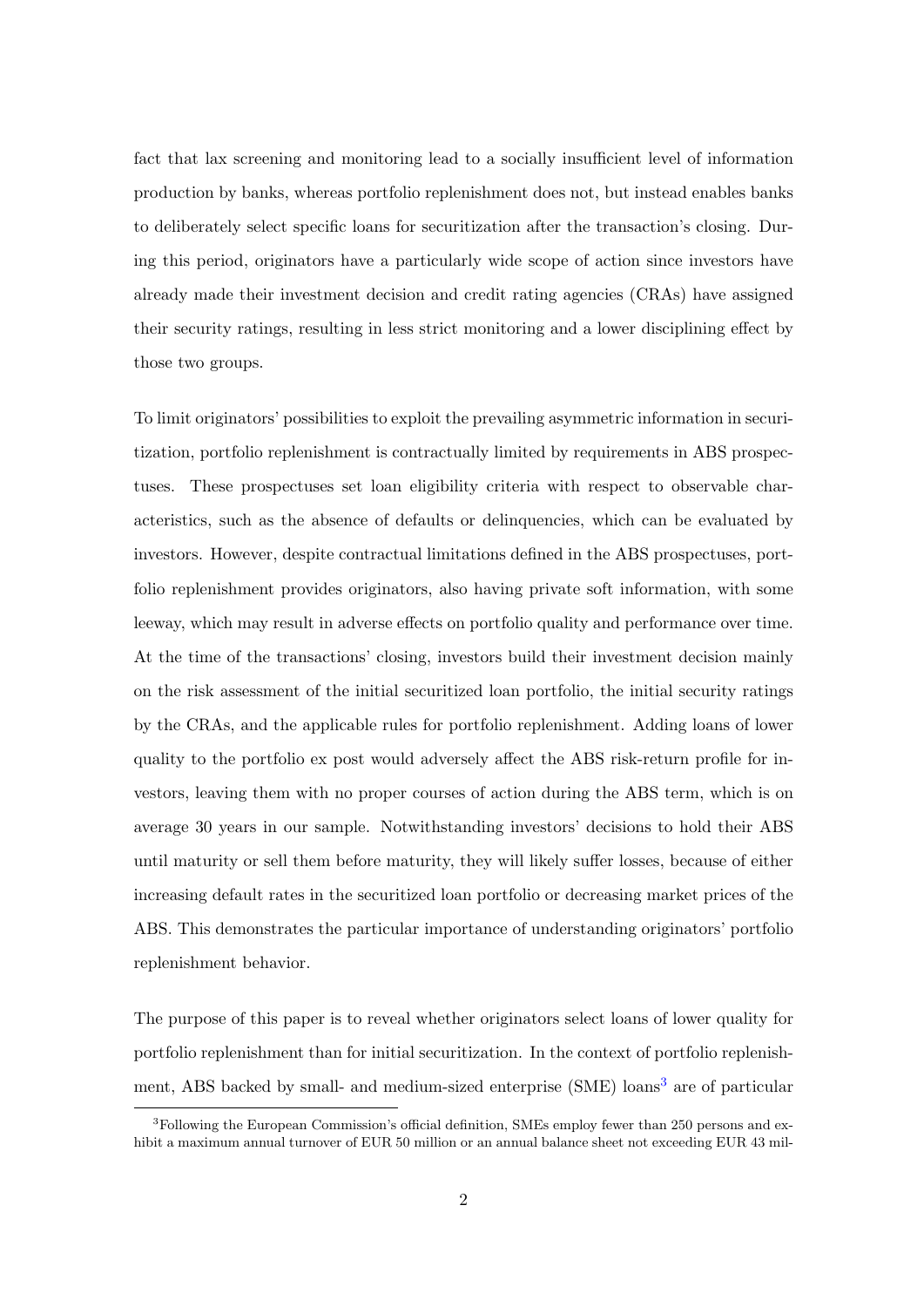interest because banks usually pursue a relationship banking approach with their customers, thus knowing them very well. This enables banks to manage credit risk over the long term as opposed to the more automated lending decisions prevalent in the mortgage and consumer markets [\(Kraemer-Eis et al.,](#page-59-4) [2013\)](#page-59-4). Moreover, in contrast to larger corpo-rates,<sup>[4](#page--1-0)</sup> SMEs are usually not monitored by capital markets and thus specifically affected by information asymmetries (e.g., [Berger and Udell,](#page-56-2) [1995;](#page-56-2) [Dietsch and Petey,](#page-56-3) [2002\)](#page-56-3). SME securitizations make up an important part of the overall securitization market in Europe. In terms of total outstanding securitizations as of 2020, SME securitizations account for about EUR 78 billion, thus ranking third behind residential mortgage-backed securities (RMBS) and auto loan-backed securities [\(Association for Financial Markets in Europe,](#page-56-4) [2020\)](#page-56-4).

In our empirical analysis, we rely on a comprehensive and at the same time very granular data set, which is collected for the purpose of the ABS loan-level reporting initiative on behalf of the European Central Bank (ECB). This initiative establishes the first central repository for ABS loan-level information in Europe, which enables analyzing originators' replenishment behavior for the first time. Our sample covers the period from 2012 to 2017 and comprises 102 ABS backed by 1,775,776 SME loans from seven European countries. About 46% of the observations in our sample refer to loans added to the securitized loan portfolios after the transactions' closing. In a first step, we show that loans added to the ABS portfolio ex post perform worse than loans that are part of the portfolio at the time of the transactions' closing. We find that loans added to securitized loan portfolios demonstrate, on average, a 0.42 percentage points (pp) higher probability of being a defaulted loan and a 1.04 pp higher probability of being a delinquent loan. In a second step, we reveal that originators induce these performance differences since they exploit their information advantage by deliberately adding low-quality loans, which indeed perform poorly after securitization. This adverse originator behavior is mitigated by originators'

lion [\(European Commission,](#page-57-1) [2003\)](#page-57-1). In Europe, 25 million SMEs operate, representing over 99% of businesses, employing two-thirds of employees, generating three-fifth of the value-added and providing a remarkable share of roughly 16% of total lending [\(Kraemer-Eis et al.,](#page-58-4) [2019;](#page-58-4) [European Commission,](#page-57-2) [2021\)](#page-57-2).

<sup>&</sup>lt;sup>4</sup>We understand the term "corporate" as a business, independent of the borrower size.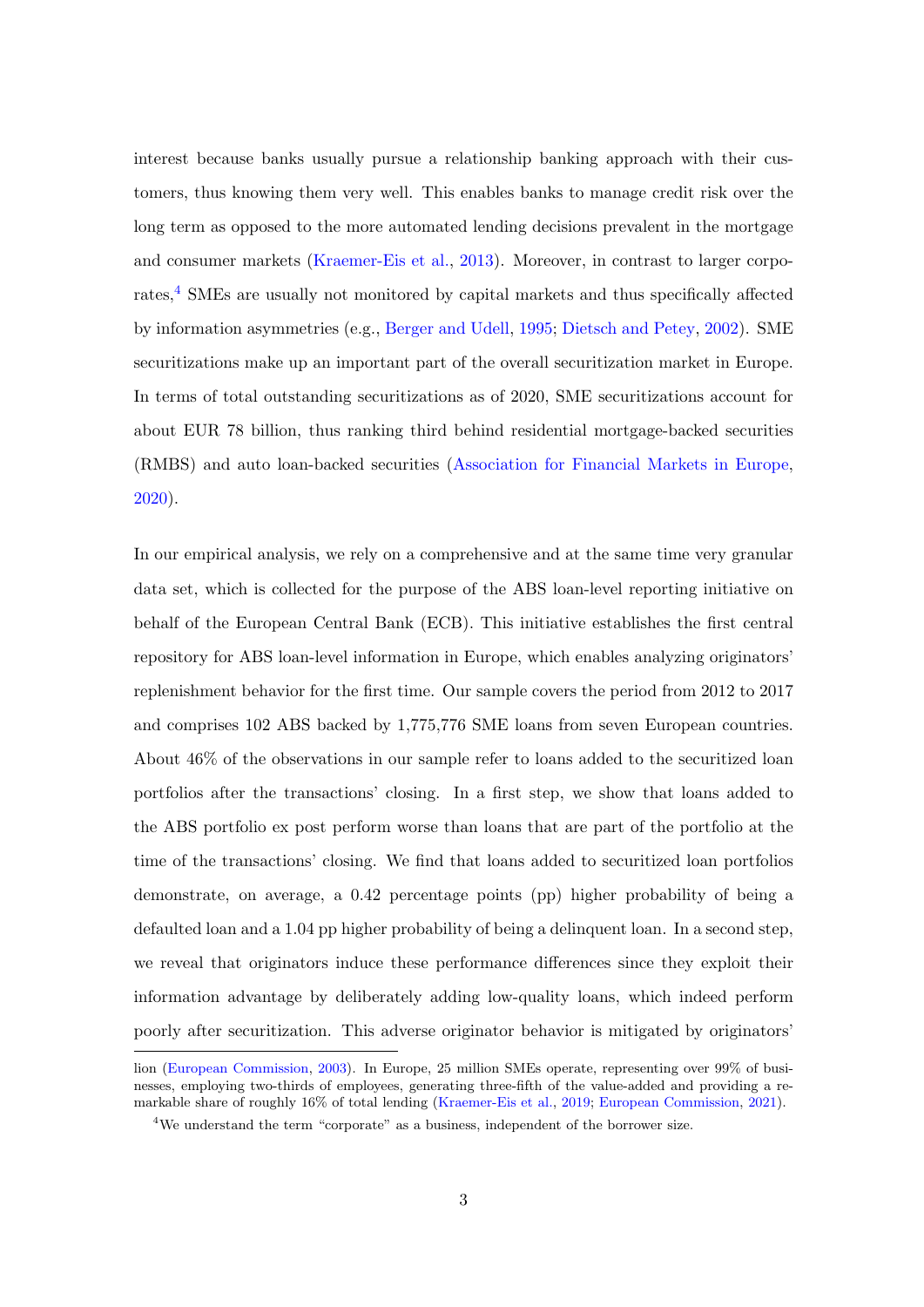reputation efforts, by increasing transparency in the ABS market, and most effectively by their interaction. Whereas reputation refers to originators' intrinsic motivation to build up and maintain high-quality ABS, increasing transparency enhances external market discipline as shown by originators' adoption of the requirements of the ECB's ABS loanlevel initiative.

From a general perspective, our results confirm empirically, based on a novel channel, that contractual agreements are not able to fully rule out the agency conflicts in securitization and thus, are only second-best solutions as indicated in economic theory. Intrinsic motivation through aligned incentives crystallizes as first-best solution, which is shown in our mitigating factors analysis. This finding is of crucial importance for the design of regulatory requirements in securitization markets in order to promote overall financial market stability and economic growth.

In more detail, our study contributes to the various strands of the broad literature on asymmetric information and agency conflicts in securitization. First, our results reveal an unexplored channel for originators to exploit their information advantage over investors and thus expand the literature on originators' loan selection for securitization (e.g., [Down](#page-57-0)[ing et al.,](#page-57-0) [2009;](#page-57-0) [An et al.,](#page-56-0) [2011\)](#page-56-0). Second, we add to the differing results on agency conflicts in securitizations backed by corporate loans (e.g., [Benmelech et al.,](#page-56-5) [2012;](#page-56-5) [Bord and San](#page-56-6)[tos,](#page-56-6) [2015\)](#page-56-6). Our study covers SME loan securitizations and indicates that the opacity of borrowers is a crucial determinant for agency conflicts in securitizations. Third, we enrich the relatively new field of empirical research on the valuable effects of increased transparency in securitization markets [\(Ertan et al.,](#page-57-3) [2017;](#page-57-3) [Klein et al.,](#page-58-5) [2021;](#page-58-5) [Neilson et al.,](#page-59-5) [2021\)](#page-59-5). Fourth, we contribute to the literature on the effects of a non-static composition of securitized loan portfolios over time for investors, which, up to now, is limited to loan trading in CLOs (e.g., [Loumioti and Vasvari,](#page-59-6) [2019b;](#page-59-6) [Peristiani and Santos,](#page-59-7) [2019;](#page-59-7) [Fabozzi](#page-57-4) [et al.,](#page-57-4) [2021\)](#page-57-4).

The remainder of this paper is organized as follows. Section [II](#page-9-0) reviews the literature, provides details on the reasons for and limits of portfolio replenishment, and develops our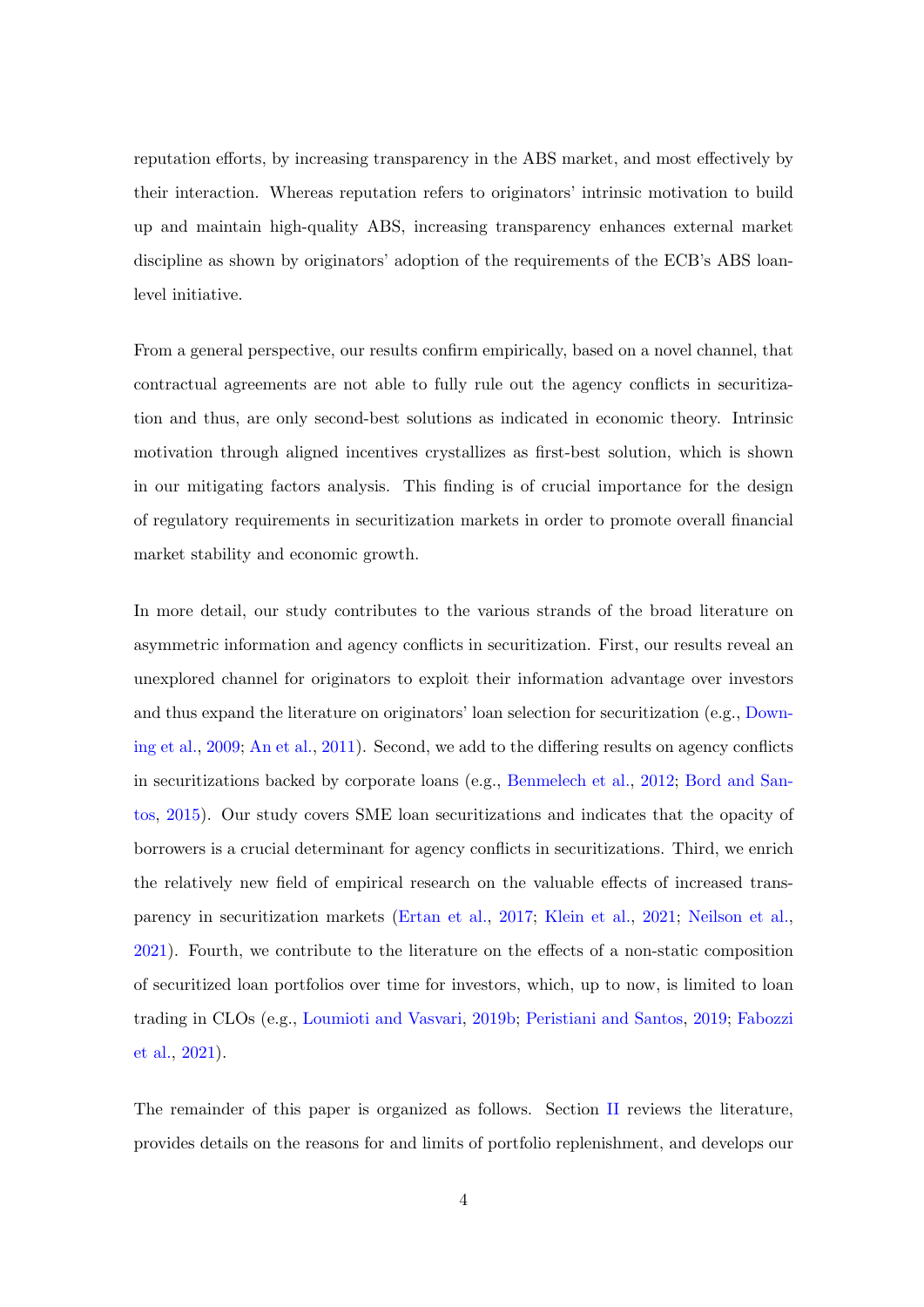hypotheses. In Section [III,](#page-15-0) we present our data source and sample selection procedure. Section [IV](#page-17-0) introduces our variables and provides summary statistics. In Section [V,](#page-26-0) we discuss our results on the effect of portfolio replenishment on securitized loan performance. In Section [VI,](#page-35-0) we focus on banks' intention to select low-quality loans for portfolio replenishment as well as on potential mitigating factors. In Section [VII,](#page-50-0) we perform several robustness tests. Section [VIII](#page-54-0) concludes.

# <span id="page-9-0"></span>II Literature, contractual framework, and hypotheses

# II.1 Literature on agency conflicts in securitization

Agency conflicts arise from asymmetric information between the more informed originator on the one hand and the less informed investors on the other hand. Initially, the originator grants loans and thereby learns important information about the borrower. Subsequently, the originator decides on which loans to securitize and finally the investors buy the corresponding ABS. On average, European banks securitize loans amounting to about 20% of their total assets [\(Farruggio and Uhde,](#page-57-5) [2015\)](#page-57-5). Information asymmetries generally induce uncertainty for investors regarding the quality of the loans which are selected by the originator for securitization as well as regarding originators' screening and monitoring efforts (e.g., [Akerlof,](#page-56-7) [1970;](#page-56-7) [Leland and Pyle,](#page-59-8) [1977;](#page-59-8) [Diamond,](#page-56-8) [1984;](#page-56-8) [Parlour and Plantin,](#page-59-9) [2008\)](#page-59-9).[5](#page--1-0) Based on these theoretical arguments and reinforced by the recent financial crisis, a large body of empirical research on agency conflicts in securitizations backed by mortgage loans emerged (e.g., [Downing et al.,](#page-57-0) [2009;](#page-57-0) [Keys et al.,](#page-58-2) [2010,](#page-58-2) [2012;](#page-58-3) [An et al.,](#page-56-0) [2011;](#page-56-0) [Purnanandam,](#page-59-1) [2011\)](#page-59-1).

In distinction to these studies, our paper relates to the literature on securitizations backed by corporate loans, which differ from those backed by mortgage loans. In the literature on agency conflicts in securitizations backed by corporate loans, mainly CLOs – that is, ac-

<sup>&</sup>lt;sup>5</sup>In some cases, an external service agent, instead of the originator, executes loan monitoring.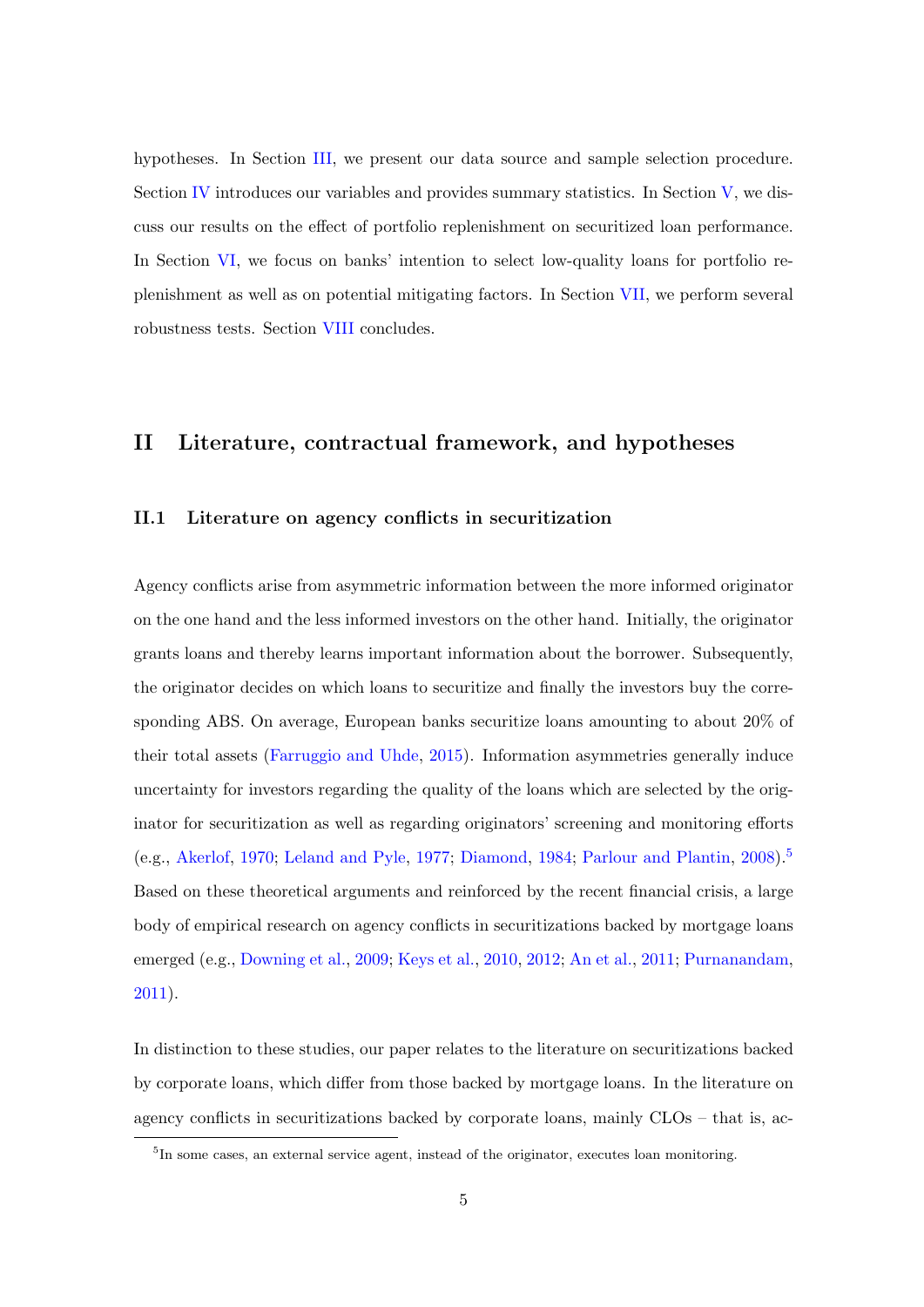tively managed and regularly rebalanced securitizations backed by large as well as mostly syndicated and rated corporate loans – have been explored so far (e.g., [Benmelech et al.,](#page-56-5)  $2012$ .<sup>[6](#page--1-0)</sup> For instance, in the U.S. market, the average volume of a loan securitized in CLOs is USD 522 million [\(Benmelech et al.,](#page-56-5) [2012\)](#page-56-5). Such loans are expected to be screened thoroughly since multiple lenders fund them at origination, and even if the loan is securitized, originators usually retain a fraction of the loan on their balance sheet for the entire loan term, resulting in positive incentive effects by "skin in the game" (e.g., [Benmelech and](#page-56-9) [Dlugosz,](#page-56-9) [2009\)](#page-56-9). In accordance with this line of argumentation, [Benmelech et al.](#page-56-5) [\(2012\)](#page-56-5) do not corroborate significant differences in loan performance between securitized and nonsecuritized loans originated by the same bank. Additionally, [Kara et al.](#page-58-6) [\(2016\)](#page-58-6) do not find any differences with respect to the pricing of securitized and non-securitized loans.

In contrast to these findings, studies concentrating on the boom period of CLOs from 2004 to 2008, when agency conflicts were especially prevalent, and also on CLOs with predominantly unrated underlying loans gain different results. [Bord and Santos](#page-56-6) [\(2015\)](#page-56-6) reveal laxer underwriting standards for loans meant to be securitized in CLOs than for those that are meant to be kept on the balance sheet. Building on that, they find that securitized loans perform worse than non-securitized ones. In accordance, [Kara et al.](#page-58-7) [\(2019\)](#page-58-7) provide evidence that after securitizing loans, originators' monitoring efforts decrease, and loan performance in CLOs deteriorates.

All the studies mentioned above examine the originators' decision of which loans to securitize and which to retain on their balance sheet. This decision has consequences for screening, even though screening takes place before the loan is granted, as well as for monitoring efforts and ultimately for loan performance in securitizations. Those issues accompanying the loan selection decision are common in all kinds of securitizations. In contrast, the studies presented below analyze the effects of loan trading on the quality and performance of CLOs. Loan trading – that is, actively buying and selling loans after

<sup>&</sup>lt;sup>6</sup>We follow all previous studies and apply this narrow definition of CLOs. According to the broad definition, which is often applied by practitioners, CLOs are securitizations backed by corporate loans (e.g., [True Sale International GmbH,](#page-60-1) [2020\)](#page-60-1). This broad definition includes both the narrow definition of CLOs and ABS backed by SME loans.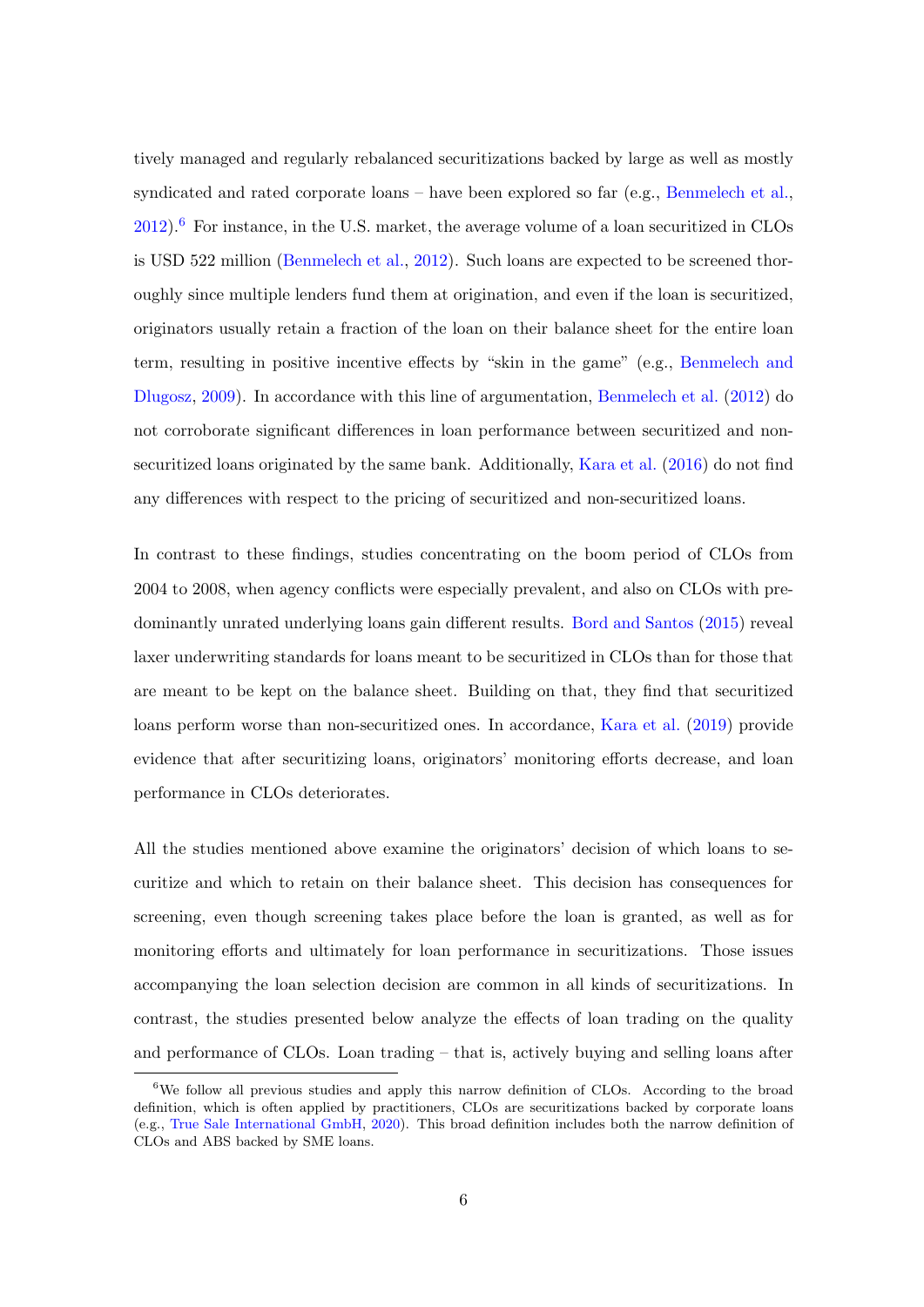the transactions' closing – is a unique characteristic of CLOs and includes both portfolio rebalancing to actively create an investment return as well as portfolio replenishment to reinvest released capital during the CLO term (e.g., [Loumioti and Vasvari,](#page-59-10) [2019a;](#page-59-10) [Fabozzi](#page-57-4) [et al.,](#page-57-4) [2021\)](#page-57-4).

Empirical findings concerning the effects of loan trading in CLOs on the quality and performance of securitized loan portfolios are ambiguous. On the one hand, studies argue that originators intend to enhance portfolio quality after the transactions' closing. For instance, [Fabozzi et al.](#page-57-4) [\(2021\)](#page-57-4) provide evidence that portfolio default rates decrease with an increase in portfolio rebalancing activities since more active managers sell loans before they get downgraded as opposed to less active ones. In accordance, [Peristiani and](#page-59-7) [Santos](#page-59-7) [\(2019\)](#page-59-7) reveal that managers affiliated with the originator more frequently exclude distressed loans before default because these managers both have access to private information and are incentivized to protect the originators' franchise value. On the other hand, [Loumioti and Vasvari](#page-59-6) [\(2019b\)](#page-59-6) highlight the importance of contractual arrangements for loan trading as CLO managers' aim to pass tests, such as overcollateralization (OC) tests, may negatively impact investors.<sup>[7](#page--1-0)</sup> They find that managers sell well-performing loans from their portfolio since those are priced above par and retain underperforming ones since those can only be sold below par. This indeed lowers the average loan performance in CLOs. In line, [Loumioti and Vasvari](#page-59-10) [\(2019a\)](#page-59-10) provide evidence that CLO managers with restrictive portfolio constraints are reluctant to sell loans of low quality to avoid realizing credit losses, which may lead to test violations.

Eventually, loan trading and portfolio replenishment as part thereof serve as controls in two studies. First, [Franke et al.](#page-57-6) [\(2012\)](#page-57-6) examine the impact of loan trading in both CLOs and collateralized bond obligations on the equity tranche size. They do not yield significant coefficients on a dummy variable, which is equal to one for portfolios that are actively rebalanced and zero otherwise. They argue that this is attributed to strict contractual

<sup>7</sup>Simply put, passing OC tests requires exceeding a specific minimum ratio, calculated as the sum of total principal balances of performing loans, cash received from trading activities, and the fair value of defaulted loans by the principal balance of CLO notes.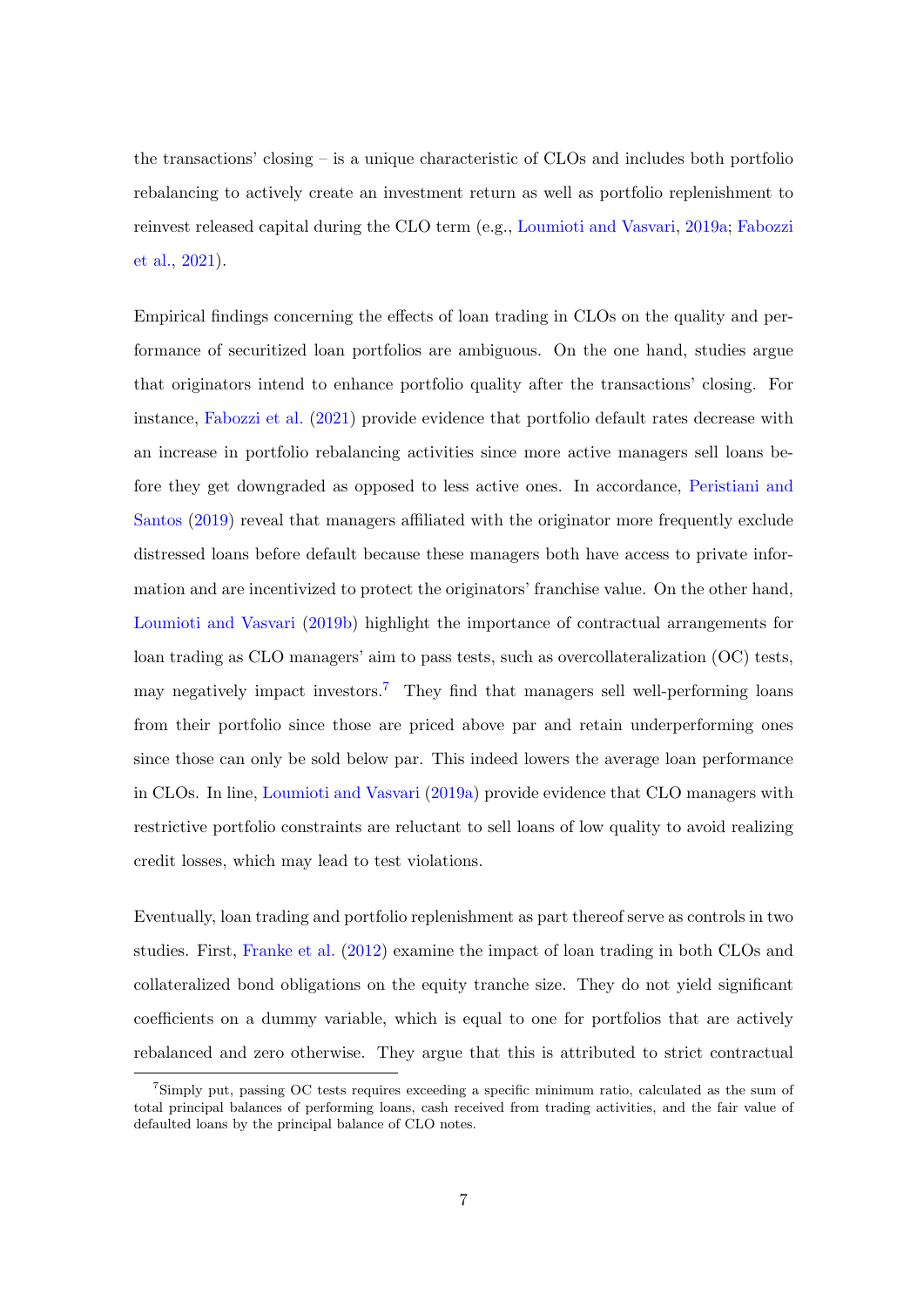requirements for loan trading. Second, [Klein et al.](#page-58-5) [\(2021\)](#page-58-5) control for the share of new loans added to already-securitized ABS portfolios on a quarter-to-quarter basis and reveal a significantly positive effect of this variable on ABS portfolio performance in the respective quarter. This result can most likely be attributed to the fact that replenishment rules<sup>[8](#page--1-0)</sup> prohibit originators from adding already-delinquent or defaulted loans ex post, resulting in a better performance of portfolios with a higher share of new loans in the short run. However, the long-term effect of portfolio replenishment in ABS backed by SME loans remains unexplored.

Potentially adverse long-term effects for investors of originators exploiting their information advantage can be limited by several means. For instance, studies suggest that both originators' reputational concerns and bank regulation help mitigate agency conflicts (e.g., [Gorton and Pennacchi,](#page-58-0) [1995\)](#page-58-0). Additionally, originators usually provide overcollateralization to reduce ABS default risk and keep "skin in the game" to signal high screening and monitoring efforts as well as high loan quality (e.g., [DeMarzo and Duffie,](#page-56-10) [1999;](#page-56-10) [Guo and](#page-58-8) [Wu,](#page-58-8) [2014\)](#page-58-8). In the follow-up of the latest financial crisis, central banks and supervisors, most prominently the ECB and the U.S. Securities and Exchange Commission, particularly recognized the negative effects of agency conflicts as well as investor mistrust toward securitizations arising from their opacity. Therefore, these authorities introduced loanlevel reporting initiatives obliging originators to provide a large set of loan-, borrower-, and portfolio-characteristics to improve the transparency of the underlying loan portfolios [\(European Central Bank,](#page-57-7) [2014;](#page-57-7) [U.S. Securities and Exchange Commission,](#page-60-2) [2014\)](#page-60-2). As shown by several studies, this increase in transparency indeed mitigates agency conflicts since it facilitates investors' risk assessment and induces originators to improve loan and portfolio performance as well as diversification in their securitized loan portfolios [\(Ertan](#page-57-3) [et al.,](#page-57-3) [2017;](#page-57-3) [Klein et al.,](#page-58-5) [2021;](#page-58-5) [Neilson et al.,](#page-59-5) [2021\)](#page-59-5).

<sup>8</sup>We explain the replenishment rules applicable for the ABS portfolios in Section [II.2.](#page-13-0)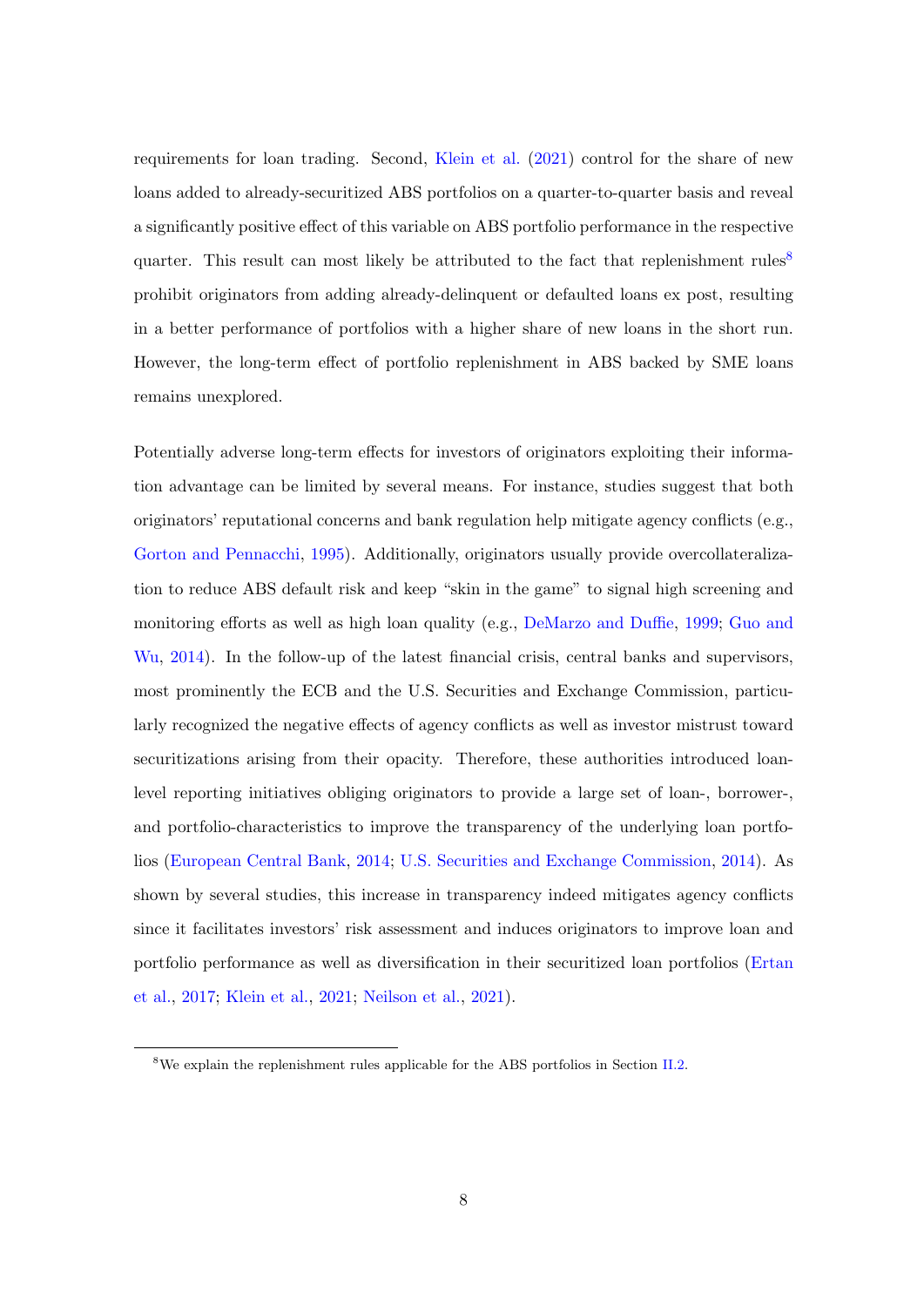# <span id="page-13-0"></span>II.2 Contractual framework

To better understand portfolio replenishment in ABS backed by SME loans, we provide details on the reasons for and contractual limits of portfolio replenishment below.<sup>[9](#page--1-0)</sup> We obtain this information from manually screening the prospectuses, presale reports, and investor reports of the ABS in our data set. We collect the prospectuses from the European DataWarehouse  $(ED)^{10}$  $(ED)^{10}$  $(ED)^{10}$ , the presale reports from originators' websites, and the investor reports from Bloomberg. The quotations presented below reflect commonly used wording that can be found in various documents. $\frac{11}{11}$  $\frac{11}{11}$  $\frac{11}{11}$ 

Portfolio replenishment can mainly be explained by the fact that the time to maturity of ABS is usually much longer than that of the underlying SME loans. Thus, during the term of the ABS, "the amount of repaid principal is typically reinvested in loans, until the end of the replenishing period, when the bonds are repaid as the portfolio amortises" [\(European DataWarehouse,](#page-57-8) [2019\)](#page-57-8). In addition to maturing loans during the ABS term, the repaid principal can also be attributed to underlying loans, which, for example, are prepaid or canceled [\(European Central Bank,](#page-57-9) [2020\)](#page-57-9). Importantly, portfolio replenishment does not contradict the legal concept of a true-sale securitization. As long as originators comply with the given legal and contractual requirements, the concept of a true-sale securitization states that investors do not have any financial claims against the originator or any termination rights after they have made their investment decision, even if the portfolio composition changes as a result of portfolio replenishment.

The receivables chosen for portfolio replenishment must meet specific requirements concerning the borrowers' creditworthiness and portfolio diversification. For instance, ABS prospectuses determine that "no receivable is a defaulted receivable," "no receivable is a delinquent receivable and no receivable has been a delinquent receivable at any time during the six months period immediately preceding the relevant cut-off date." Furthermore, the

<sup>9</sup>Details on the contractual limits of loan trading in CLOs are, for example, provided by [Bord and](#page-56-6) [Santos](#page-56-6) [\(2015\)](#page-56-6), [Loumioti and Vasvari](#page-59-6) [\(2019b\)](#page-59-6), and [Fabozzi et al.](#page-57-4) [\(2021\)](#page-57-4).

<sup>&</sup>lt;sup>10</sup>We provide more details on ED and its role in the European securitization market in Section [III.](#page-15-0)

 $11$ For reasons of confidentiality, we do not reveal the originator or ISIN of the ABS.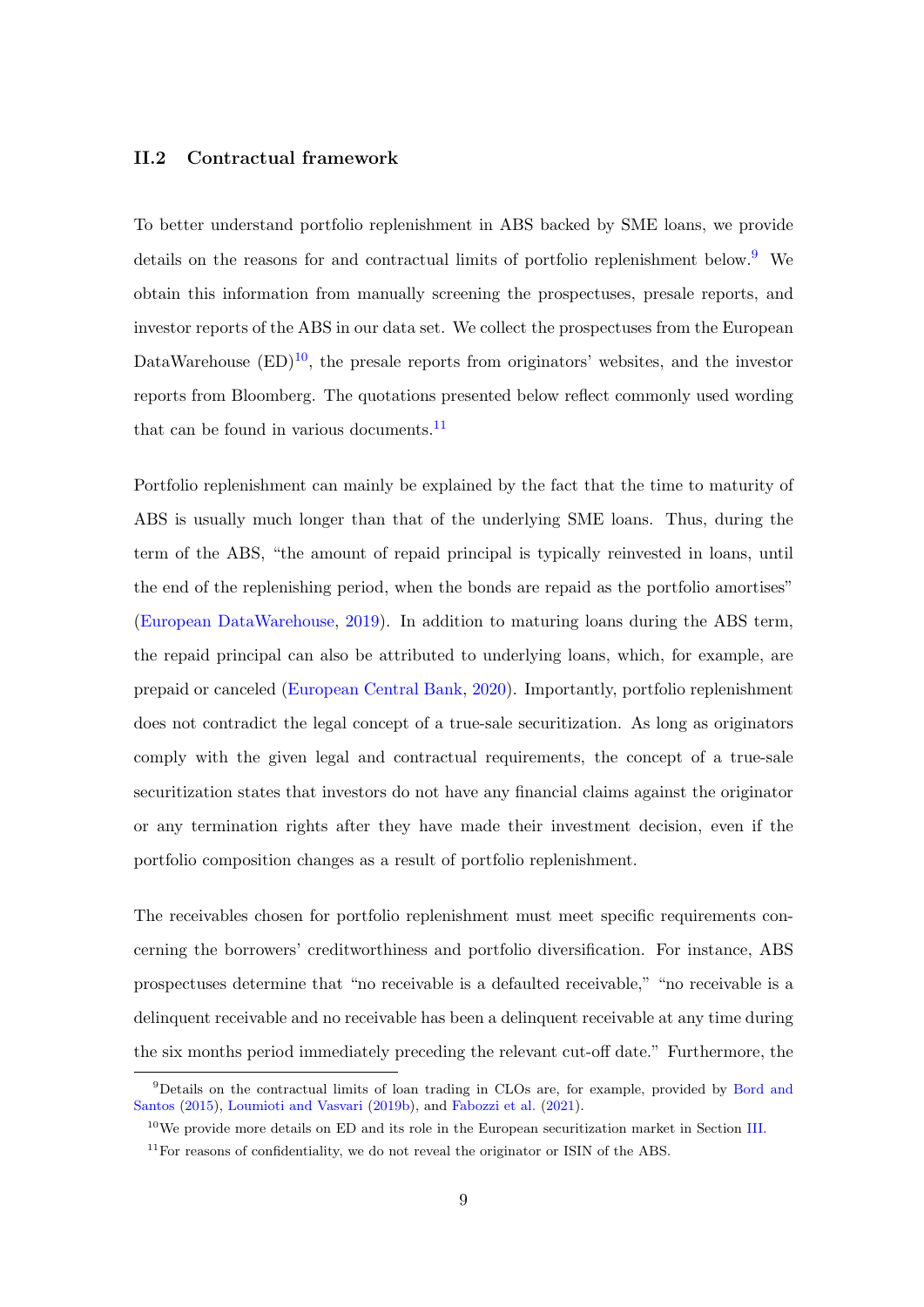originator must ensure that the "purchase of the receivable does not result in a violation of any concentration limit." In addition to the requirements regarding the borrowers' creditworthiness and portfolio diversification, ABS prospectuses generally oblige originators to regularly disclose aggregated information on portfolio composition and performance, which enables frequent monitoring by investors. Although both the loan eligibility criteria and the possibility of regular monitoring limit discretionary leeway for originators in portfolio replenishment, some remaining leeway may still be exploited. For instance, originators can use their information advantage to add loans after the transactions' closing with particularly high probabilities of default, which do not exhibit any delinquencies at the point of securitization.

Usually, two parties, an originator and an external management company, are involved in portfolio replenishment in ABS. In most cases, the originator is a bank, which firstly grants loans and subsequently sells them to the SPE, which issues the ABS. The management company is typically a fund management company, which is specialized on the management of securitization transactions and which is set up to "incorporate, administrate and legally represent the SPE." In the course of this activity, the management company establishes "systems or procedures for analyzing the historic returns on the assets acquired from the originator and that allow it to analyze and control the composition and yield of ... assets." Therefore, the management company is, among others, responsible for approving loans selected by the originator to add to the ABS portfolio. If no external management company is involved in the ABS transaction, the originator itself takes over all administrative and management tasks.[12](#page--1-0)

 $12\text{As}$  an additional analysis, we collect information on the involvement of a management company from manually screening ABS prospectuses, and building on that, we split our sample between ABS transactions with and those without a management company. However, as shown in Tables [A.1](#page-63-0) and [A.2](#page-64-0) in the online appendix, management companies do not represent an effective mitigating factor for adverse effects by portfolio replenishment and are incapable of protecting investors from declining portfolio quality.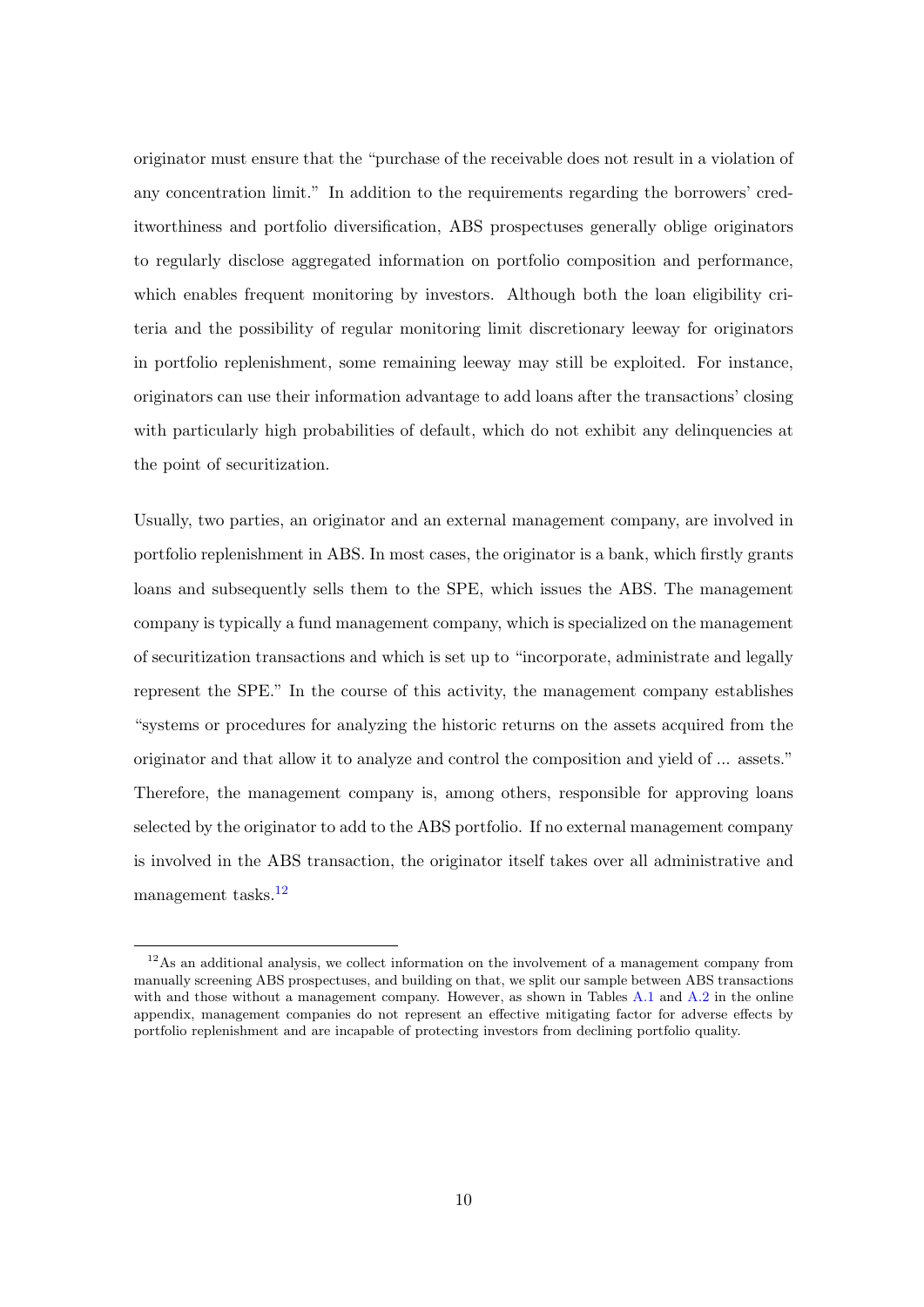#### <span id="page-15-1"></span>II.3 Hypotheses

Portfolio replenishment can induce material changes in the composition of securitized loan portfolios and thus has the potential to affect overall portfolio quality and performance, making it an especially important issue for investors. As described in Section [II.2,](#page-13-0) the contractual framework for portfolio replenishment sets some limits but still provides originators with remaining leeway. Originators can particularly exploit this leeway since they have an information advantage regarding loan quality and since their behavior is, at least partly, not observable for investors. Building on the opacity of SMEs, we hypothesize that originators' greater scope of action after the transactions' closing puts them in the position to more extensively exploit their information advantage in case of portfolio replenishment as compared to the initial loan selection. In particular, first, we expect that loans added to ABS portfolios ex post perform worse than loans that are already part of the initial ABS portfolio. Second, we suppose that originators induce these performance differences by selecting loans of lower quality for portfolio replenishment than for initial securitization. Third, we expect that originators select high-quality, instead of low-quality, loans for portfolio replenishment if they aim at building up or maintaing reputation in the ABS market or if external monitoring is strengthened given an increase in transparency.

# <span id="page-15-0"></span>III Data source and sample selection

We obtain our data from ED, the first and so far only central repository for ABS loanlevel information in Europe. Established in 2012 in the wake of the ECB's ABS loan-level initiative, ED collects, validates, and distributes standardized loan, tranche, and portfolio information on more than 1,400 ABS transactions comprising about 75 million loans and referring to eight different asset classes [\(European DataWarehouse,](#page-57-10) [2020\)](#page-57-10). Since data from ED contains highly granular information on the ABS portfolios throughout their term, we can track every single loan in the respective ABS portfolio over time. At the loan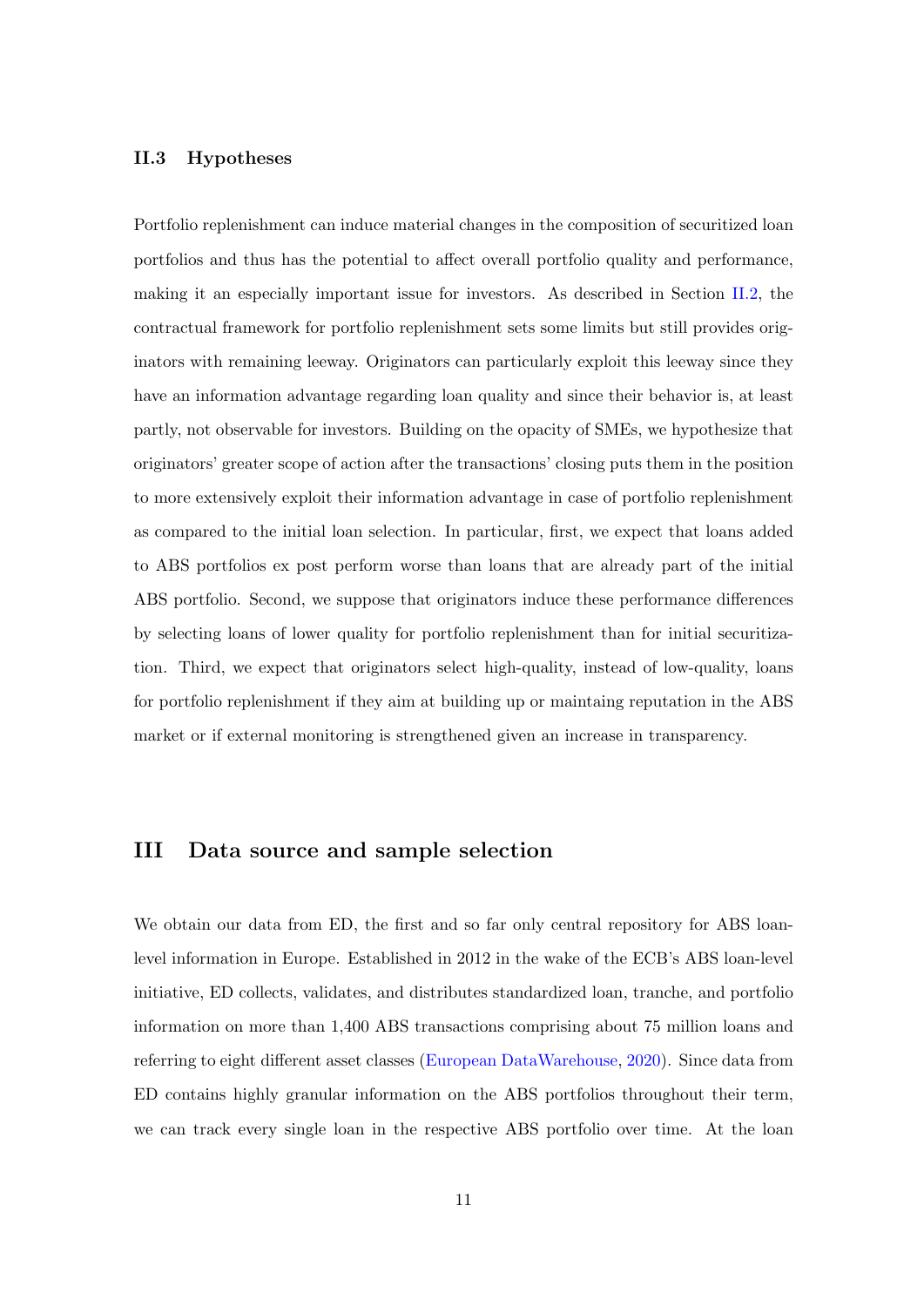level, the reporting requirements for ABS backed by SME loans comprise 48 mandatory and 65 optional variables grouped into six categories: identifiers, obligor information, loan characteristics, interest rate details, financials, and performance measures. In our analysis, we only employ mandatory variables because on average, 98% of the mandatory fields but only 32% of the optional fields are reported.

Our sample includes ABS backed by SME loans and covers the period from 2012 to 2017. We explain our sample selection procedure below and additionally summarize it in Table [A.3](#page-65-0) in the online appendix. Initially, we start with 32,026,829 loan observations, corresponding to all available observations from ED. First, we consider that originators are obliged to report to ED at least quarterly but may voluntarily report on a monthly basis. To ensure that loans from monthly-reporting originators are not overweighed in our analysis, we focus, in the case of voluntary monthly reporting, on the last observation in a quarter and ignore previous observations in the same quarter. The last observation is employed because the majority of quarterly-reporting banks report shortly before the end of a quarter. Second, we drop those observations, for which variables used in our analysis are missing. Third, we also exclude implausible observations. For instance, these comprise observations for which the days in arrears exceed the loan period, where the loan maturity date is before the loan origination date, and where we observe a negative loan balance, interest rate, or loss given default (LGD). Fourth, following [Ertan et al.](#page-57-3) [\(2017\)](#page-57-3), we exclude ambiguous originators.<sup>[13](#page--1-0)</sup>

Eventually, our sample includes 9,528,558 loan-quarter observations encompassing 1,775,776 SME loans to 1,117,783 borrowers, which are securitized in 102 ABS portfolios. The proportion of observations which we have to drop in our data preparation process is very similar compared to the other little available studies that use data from ED (e.g., [Ertan et al.,](#page-57-3) [2017;](#page-57-3) Gaudêncio et al., [2019;](#page-58-9) [Hibbeln and Osterkamp,](#page-58-10) [2020;](#page-58-10) [Klein et al.,](#page-58-5) [2021\)](#page-58-5). The securitized loans in our sample were originated in Belgium, France, Germany, Italy, the Netherlands, Portugal, and Spain, representing almost all Eurozone countries

 $^{13}$ By excluding ambiguous originator names, we only retain originators that can be identified uniquely to ensure the validity of our sample.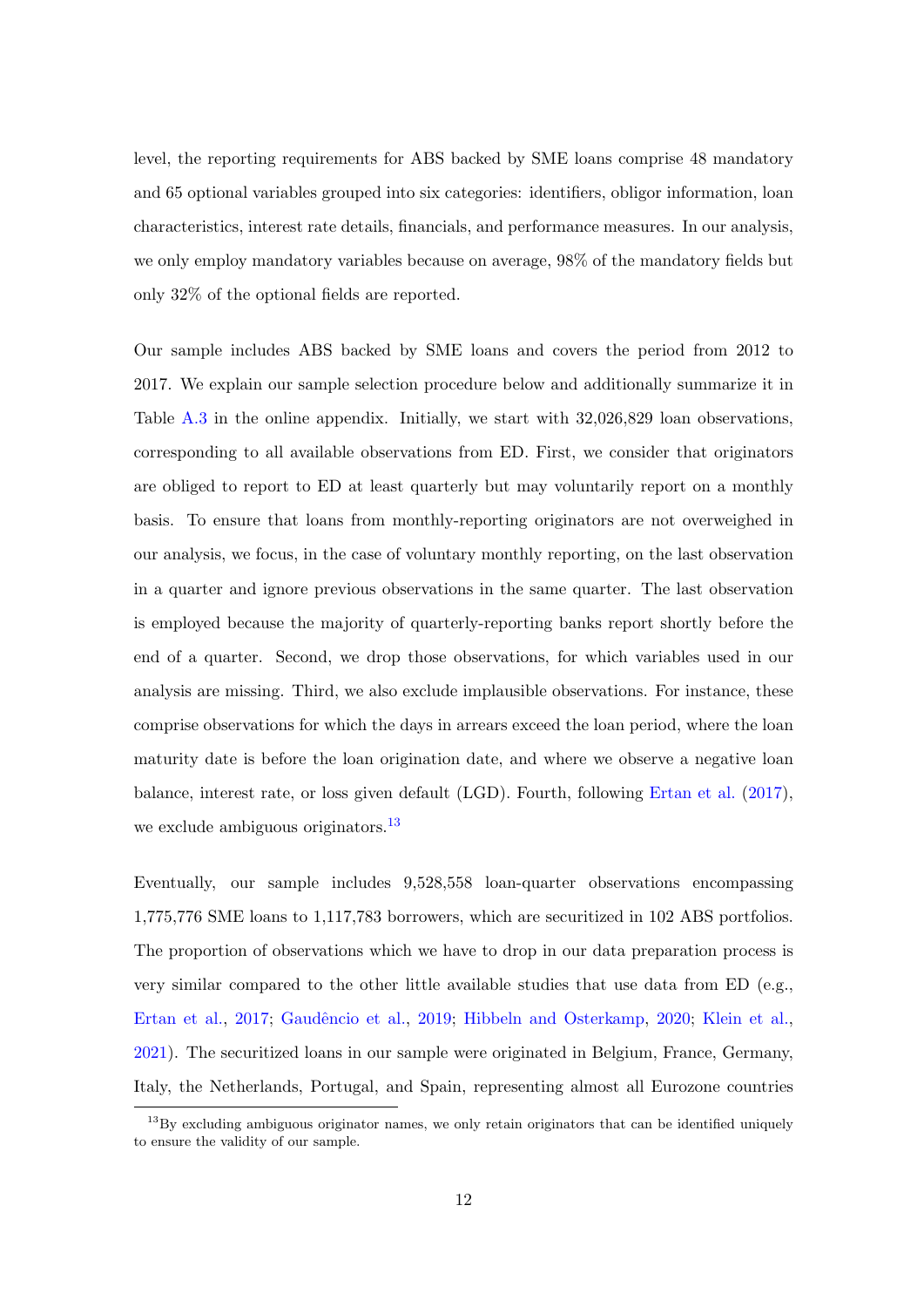active in SME loan securitizations [\(Association for Financial Markets in Europe,](#page-56-11) [2014\)](#page-56-11). In Table [A.4](#page-66-0) in the online appendix, we illustrate our sample distribution by year and country.

# <span id="page-17-0"></span>IV Variable construction and summary statistics

We define all variables below and in Table [1.](#page-17-1) The summary statistics for all variables are reported in Table [2.](#page-20-0) Table [A.5](#page-67-0) in the online appendix shows the variables' pairwise correlations.<sup>[14](#page--1-0)</sup> Following [Ertan et al.](#page-57-3)  $(2017)$ , we winsorize the values of all continuous variables at the 1% and 99% levels.

<span id="page-17-1"></span>

| Variable      | Description                                                                                                                                                                                    | Data source                                                                                                                                                            |  |  |  |  |  |  |  |
|---------------|------------------------------------------------------------------------------------------------------------------------------------------------------------------------------------------------|------------------------------------------------------------------------------------------------------------------------------------------------------------------------|--|--|--|--|--|--|--|
|               | Replenishment measure                                                                                                                                                                          |                                                                                                                                                                        |  |  |  |  |  |  |  |
| Incoming Loan | Indicator variable equal to one for<br>loans that are not yet included in<br>the ABS portfolio at the time when<br>the transaction is reported to ED for<br>the first time and zero otherwise. | $ED$ (AS1, AS2),<br>own calculation                                                                                                                                    |  |  |  |  |  |  |  |
|               | Ex ante loan quality and ex post loan performance measures                                                                                                                                     |                                                                                                                                                                        |  |  |  |  |  |  |  |
| <b>PD</b>     | Loan probability of default, esti-<br>mated based on a logit regression<br>reported in Table A.6 in the online<br>appendix.                                                                    | $ED$ (AS1, AS3, AS4,<br>AS7, AS15, AS16,<br>AS18, AS26, AS42,<br>AS50, AS51, AS54,<br>AS55, AS56, AS65,<br>AS80, AS121, AS124,<br>AS125, CS3, CS6),<br>own calculation |  |  |  |  |  |  |  |
| LGD           | Bank internal loss given default es-<br>timate.                                                                                                                                                | ED (AS37)                                                                                                                                                              |  |  |  |  |  |  |  |
| Default       | Indicator variable equal to one if the<br>borrower has ever defaulted on the<br>loan and zero otherwise.                                                                                       | ED(AS121, AS124,<br>AS125), own calcula-<br>tion                                                                                                                       |  |  |  |  |  |  |  |

<span id="page-17-2"></span>Table 1: Definitions of our variables

<sup>14</sup>We also test for multicollinearity using variance inflation factors (VIFs). In our sample, all VIFs are smaller than 1.80, which indicates that multicollinearity is not an issue in our empirical setting.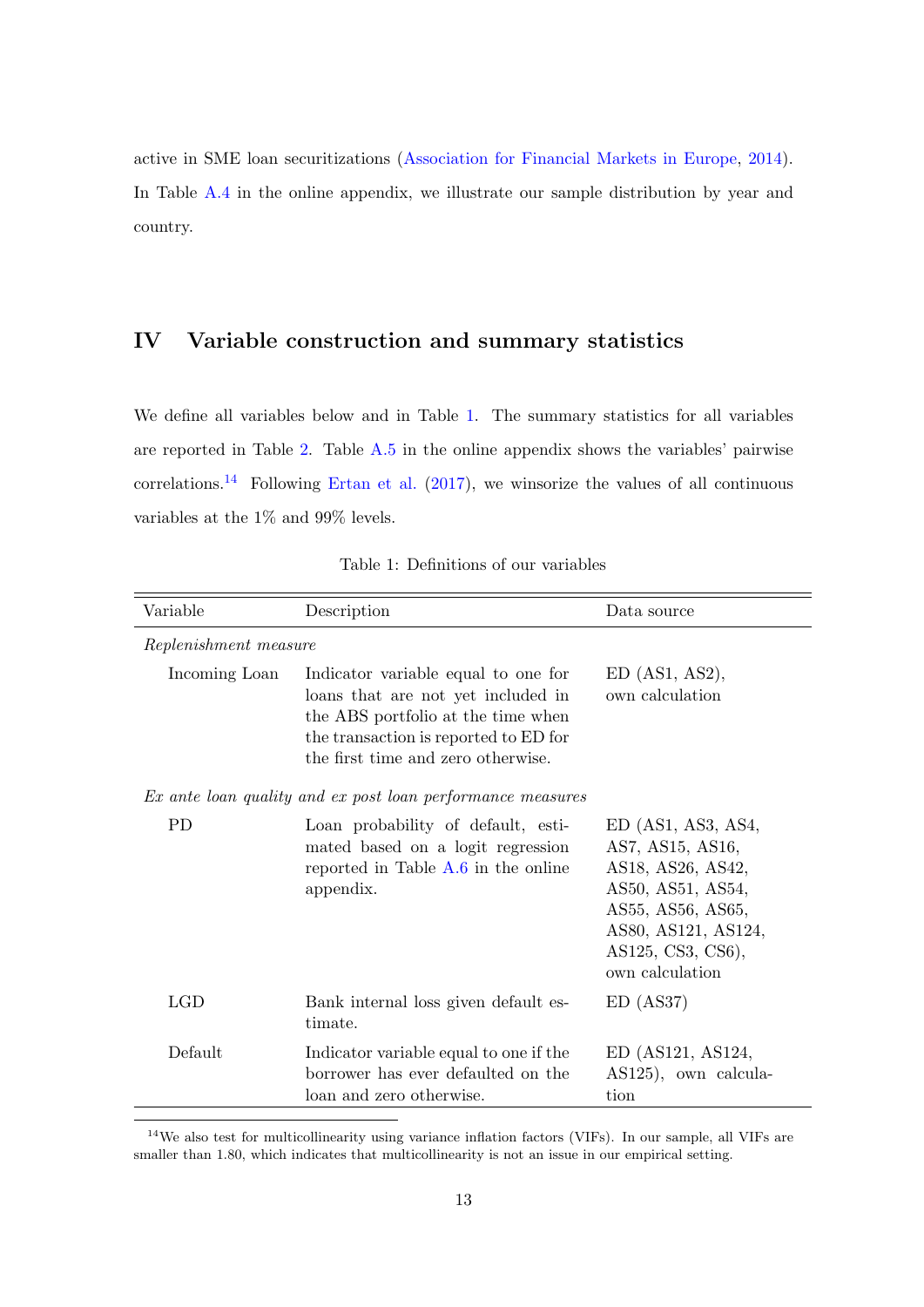| Variable                             | Description                                                                                                                                                       | Data source                               |
|--------------------------------------|-------------------------------------------------------------------------------------------------------------------------------------------------------------------|-------------------------------------------|
| Default Amount                       | Natural logarithm of the maximum<br>loan default amount during the loan<br>term.                                                                                  | $ED$ (AS125), own cal-<br>culation        |
| Delinquency                          | Indicator variable equal to one if the<br>borrower has ever been in arrears,<br>either with respect to principal or<br>interest payments and zero other-<br>wise. | ED (AS115, AS117),<br>own calculation     |
| Delinquent<br>Amount                 | Natural logarithm of the maximum<br>sum of principal and interest arrears<br>during the loan term.                                                                | ED (AS115, AS117),<br>own calculation     |
| Number of<br>Days in<br>Delinquency  | Natural logarithm of the maximum<br>number of days for which the bor-<br>rower delays principal or interest<br>payments during the loan term.                     | ED (AS116, AS118),<br>own calculation     |
| Controls                             |                                                                                                                                                                   |                                           |
| Interest Rate                        | Loan interest rate $(\%).$                                                                                                                                        | ED(ASS0)                                  |
| Collateralization                    | Indicator variable equal to one if a<br>loan is collateralized and zero other-<br>wise.                                                                           | $ED$ (AS26, CS3, CS6),<br>own calculation |
| Years since<br>Loan Origina-<br>tion | Natural logarithm of the time pe-<br>riod, expressed in years, between<br>the loan origination and the respec-<br>tive reporting date.                            | $ED$ (AS1, AS50),<br>own calculation      |
| Loan Years to<br>Maturity            | Natural logarithm of the remaining<br>years to maturity at the time of the<br>respective reporting date.                                                          | $ED$ (AS1, AS51),<br>own calculation      |
| Current<br><b>Balance</b>            | Natural logarithm of the current<br>loan balance at the respective re-<br>porting quarter.                                                                        | $ED(AS55)$ , own calcu-<br>lation         |
| Securitized<br>Loan Ratio            | Ratio of the outstanding loan bal-<br>ance at the time of securitization to<br>the original loan amount.                                                          | ED(AS54, AS56),<br>own calculation        |
| Pool Time                            | Number of quarters a loan is in-<br>cluded in the ABS portfolio.                                                                                                  | $ED$ (AS1, AS3),<br>own calculation       |
| Lending<br>Relationship              | Indicator variable equal to one if<br>a borrower borrows at least twice<br>from the same bank and zero oth-<br>erwise.                                            | $ED$ (AS3, AS4, AS7),<br>own calculation  |

Table 1: Definitions of our variables (continued)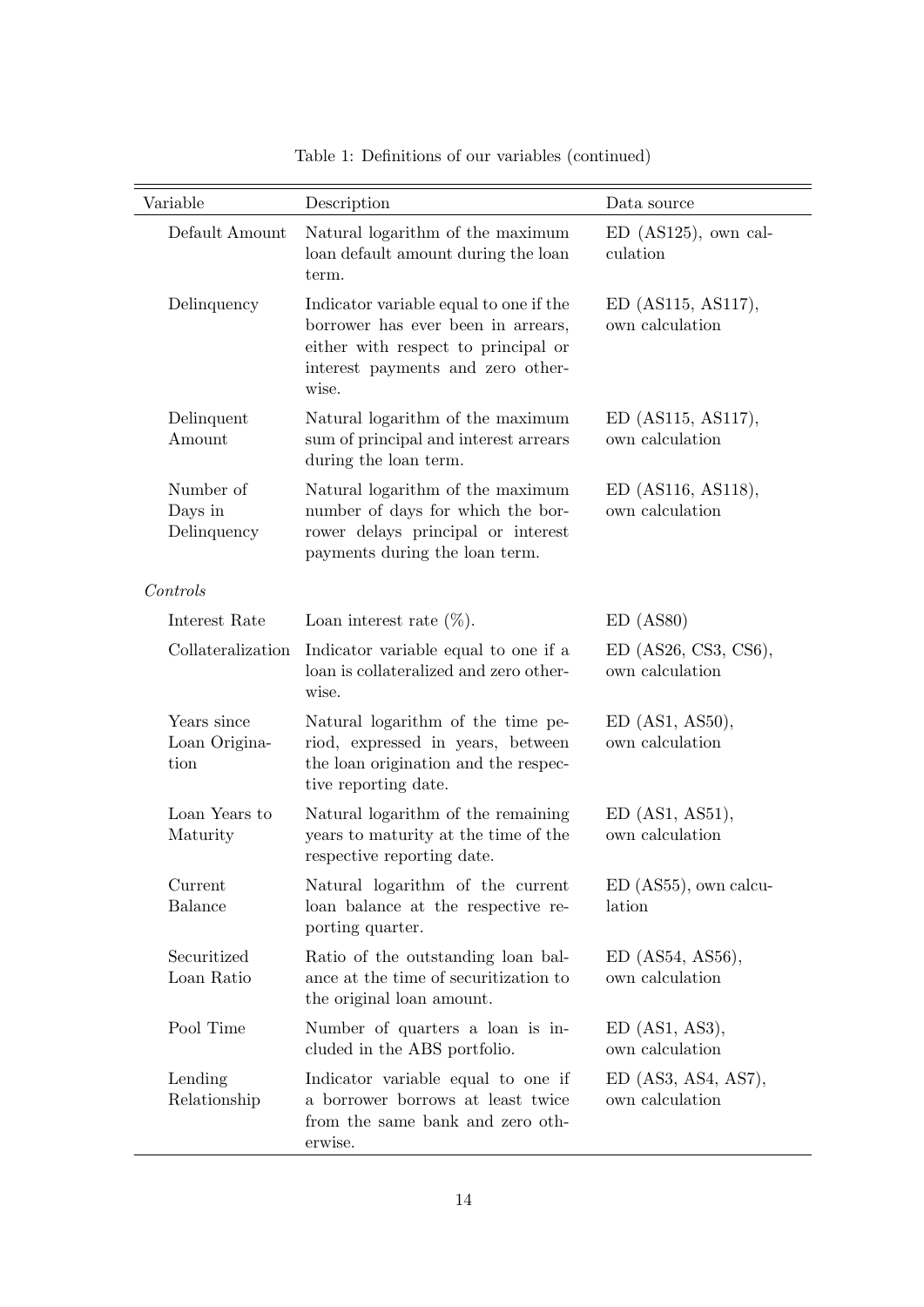| Variable                  | Description                                                                                                                                                                                                        | Data source                                          |
|---------------------------|--------------------------------------------------------------------------------------------------------------------------------------------------------------------------------------------------------------------|------------------------------------------------------|
| Loan<br>Uniqueness        | Natural logarithm of the number of<br>loans that were originated in the<br>same year and that can be assigned<br>to the same one-digit NACE indus-<br>try code as well as to the same two-<br>digit postcode area. | $ED$ (AS15, AS16,<br>AS42, AS50),<br>own calculation |
| <i>Mitigating factors</i> |                                                                                                                                                                                                                    |                                                      |
| Reputation                | Indicator variable equal to one if<br>the respective originator issues at<br>least two securitization transactions<br>in our sample and zero otherwise.                                                            | ED(AS2, AS4),<br>own calculation                     |
| Transparent<br>Loan       | Indicator variable equal to one for<br>loans that are originated after the<br>bank adopted the requirements of<br>the ABS loan-level reporting initia-<br>tive and zero otherwise.                                 | $ED$ (AS1, AS50),<br>own calculation                 |

Table 1: Definitions of our variables (continued)

This table presents the definitions of the variables used in our analysis. The variables refer to the loan level. In the third column, the field numbers stated in brackets refer to the official SME reporting template by the ECB.

#### Identification strategy for Incoming Loans:

When analyzing whether originators select loans of lower quality for portfolio replenishment than for initial securitization, our variable of main interest is Incoming Loan. We define Incoming Loan as a loan that is not yet included in the ABS portfolio when the ABS transaction is closed. If the ABS transaction cannot be observed since its closing, we use the first reporting to ED instead.<sup>[15](#page--1-0)</sup> Therefore, we determine *Incoming Loan* as an indicator variable by identifying the first reporting quarters of each ABS portfolio and each loan. If the first loan reporting quarter is chronologically after the corresponding first ABS reporting quarter, this loan is categorized as an Incoming Loan. About 46% of the observations in our sample refer to Incoming Loans. This seems high at first sight but

<sup>&</sup>lt;sup>15</sup>We do not observe each ABS transaction since its closing because the ABS loan-level reporting requirement applies to existing as well as newly issued ABS. In subsample analyses, we restrict our sample to ABS transactions for which the closing is within our sample period and our findings do not change (see Sections [V](#page-26-0) and [VI\)](#page-35-0).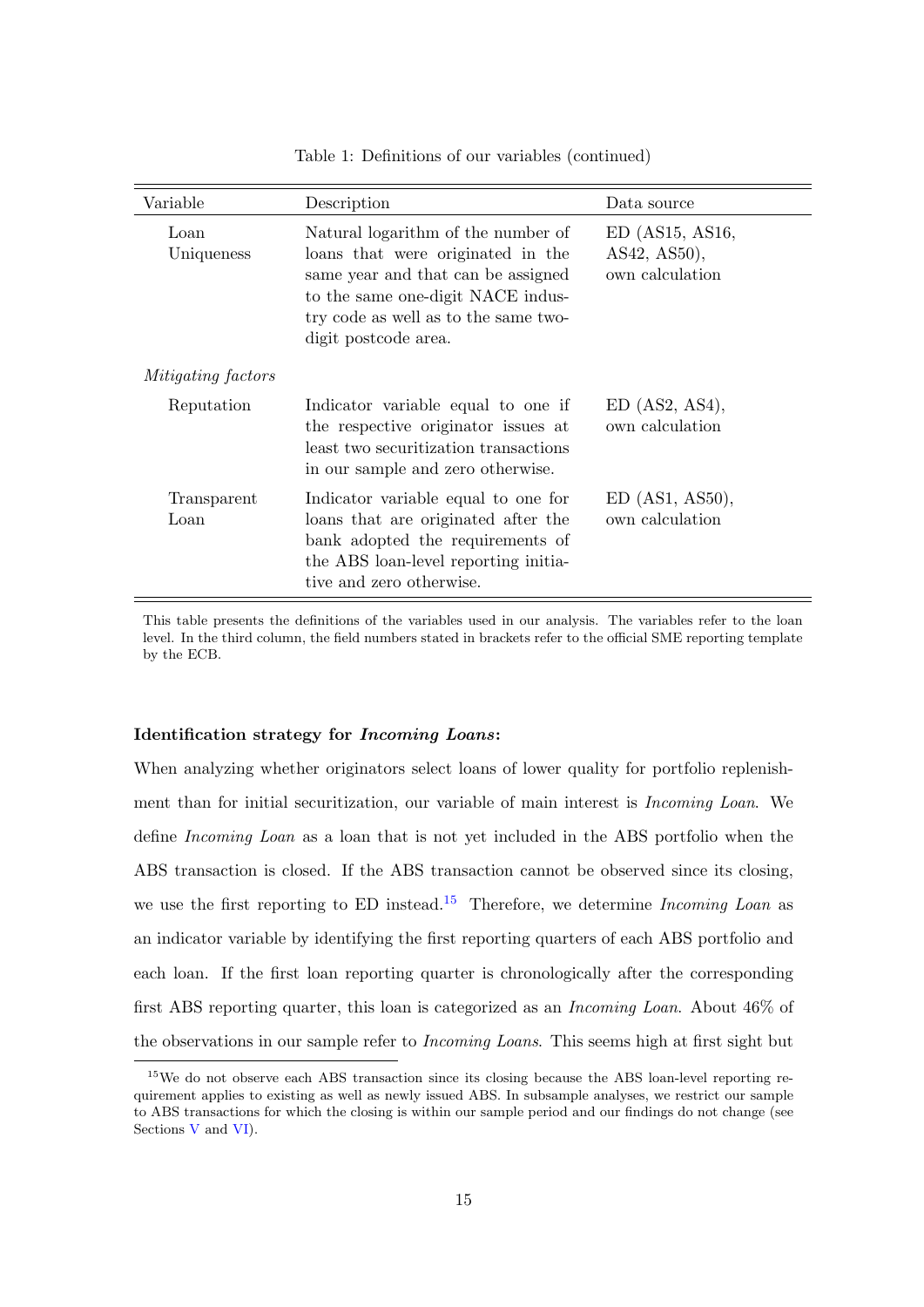<span id="page-20-0"></span>

| Variable                                                       | N         | Mean | <b>SD</b> | p10  | p50  | p90   |
|----------------------------------------------------------------|-----------|------|-----------|------|------|-------|
| Replenishment measure                                          |           |      |           |      |      |       |
| Incoming Loan                                                  | 9,528,558 | 0.46 | 0.50      | 0.00 | 0.00 | 1.00  |
| Ex ante loan quality and and ex post loan performance measures |           |      |           |      |      |       |
| <b>PD</b>                                                      | 9,528,535 | 0.03 | 0.08      | 0.00 | 0.01 | 0.05  |
| LGD                                                            | 8,771,945 | 0.25 | 0.20      | 0.04 | 0.19 | 0.54  |
| Default                                                        | 9,528,558 | 0.03 | 0.16      | 0.00 | 0.00 | 0.00  |
| Default Amount                                                 | 9,528,558 | 0.20 | 1.43      | 0.00 | 0.00 | 0.00  |
| Delinquency                                                    | 9,528,558 | 0.10 | 0.31      | 0.00 | 0.00 | 1.00  |
| Delinquent Amount                                              | 9,528,558 | 0.79 | 2.36      | 0.00 | 0.00 | 5.25  |
| Number of Days in Del.                                         | 9,528,558 | 0.31 | 1.03      | 0.00 | 0.00 | 0.69  |
| Controls                                                       |           |      |           |      |      |       |
| Interest Rate $(\%)$                                           | 9,528,558 | 3.53 | 1.70      | 1.48 | 3.33 | 5.75  |
| Collateralization                                              | 9,528,558 | 0.73 | 0.44      | 0.00 | 1.00 | 1.00  |
| Years since Loan Origination                                   | 9,528,558 | 1.35 | 0.63      | 0.49 | 1.34 | 2.22  |
| Loan Years to Maturity                                         | 9,528,558 | 1.28 | 0.76      | 0.23 | 1.25 | 2.38  |
| Current Balance                                                | 9,528,558 | 9.98 | 1.87      | 8.01 | 9.97 | 12.18 |
| Securitized Loan Ratio                                         | 9,528,558 | 0.72 | 0.27      | 0.32 | 0.81 | 1.00  |
| Pool Time                                                      | 9,528,558 | 9.98 | 5.79      | 3.00 | 9.00 | 19.00 |
| Lending Relationship                                           | 9,528,558 | 0.62 | 0.49      | 0.00 | 1.00 | 1.00  |
| Loan Uniqueness                                                | 9,528,558 | 6.12 | 1.44      | 4.09 | 6.28 | 7.82  |
| <i>Mitigating factors</i>                                      |           |      |           |      |      |       |
| Reputation                                                     | 9,528,558 | 0.64 | 0.48      | 0.00 | 1.00 | 1.00  |
| Transparent Loan                                               | 9,528,558 | 0.33 | 0.47      | 0.00 | 0.00 | 1.00  |

Table 2: Summary statistics

This table reports the descriptive statistics for the variables used in our analysis. Variables are described in [Ta](#page-17-1)ble 1. N refers to the number of observations. SD means standard deviation. p10, p50, and p90 represent the tenth, fiftieth, and the ninetieth percentile.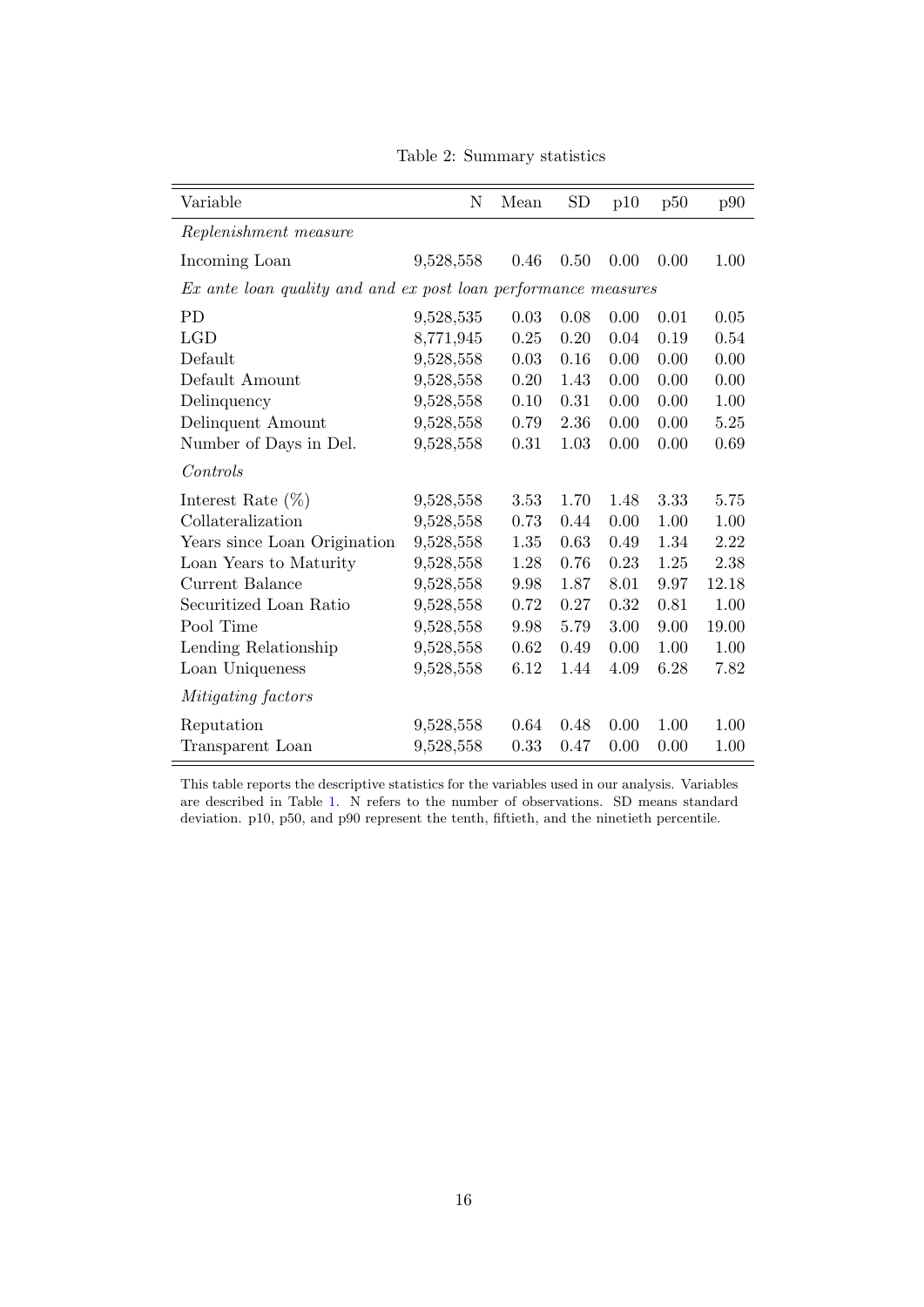reasonable when comparing the average ABS term, around 30 years, to the average loan term, around 8 years, in our sample.

To get an impression of the extent of portfolio replenishment in ABS portfolios, we illustrate the total portfolio volume, the volume of Incoming Loans, the volume of the installments, and the volume of Outgoing Loans for two exemplary ABS portfolios from our sample in Figure [1.](#page-22-0) Outgoing Loans are loans that are no longer included in the portfolio from one quarter to another. The reasons for this can be that loans mature, default, are prepaid, canceled, or repurchased before the maturity of the respective ABS [\(European](#page-57-9) [Central Bank,](#page-57-9) [2020\)](#page-57-9). Figure [1](#page-22-0) reveals that the volume of Incoming Loans is sufficiently high to potentially have a major impact on ABS portfolio composition. Furthermore, the volume of *Incoming Loans* is substantially higher than that of *Outgoing Loans* as we cannot observe active loan trading, particularly loan selling, which is a distinct characteristic of CLOs only (see Section [II\)](#page-9-0). Instead, the volume of Incoming Loans has to compensate for the installments of the loans included in the portfolio, which steadily reduce the total portfolio volume. Moreover, many *Outgoing Loans* refer to maturing loans that naturally exhibit lower loan balances as opposed to recently granted loans.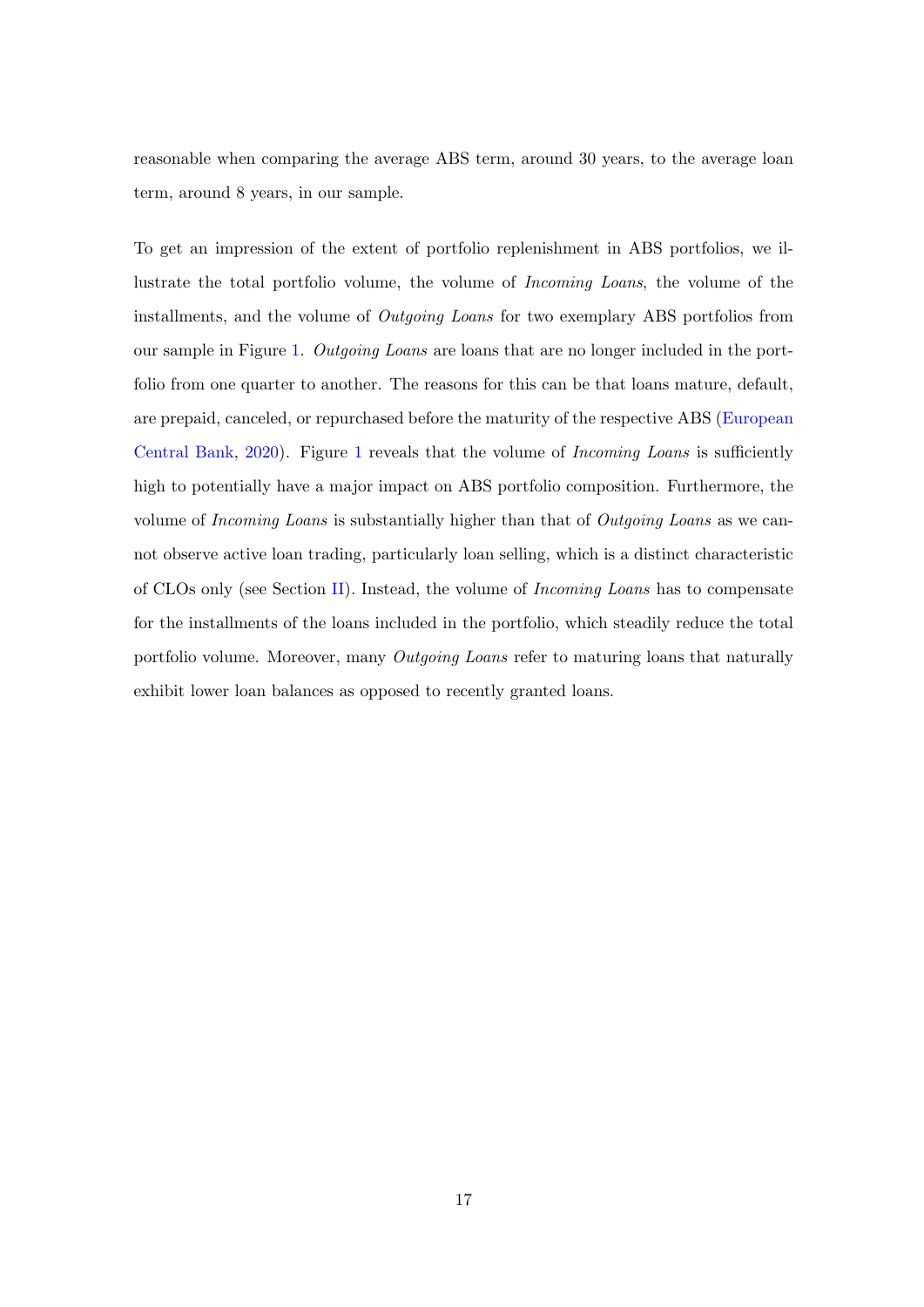<span id="page-22-0"></span>

Figure 1: Development of standardized total portfolio volume, volume of *Incoming Loans*, volume of *Outgoing Loans*, and Volume of Installments for two exemplary ABS portfolios in our sample during our observation period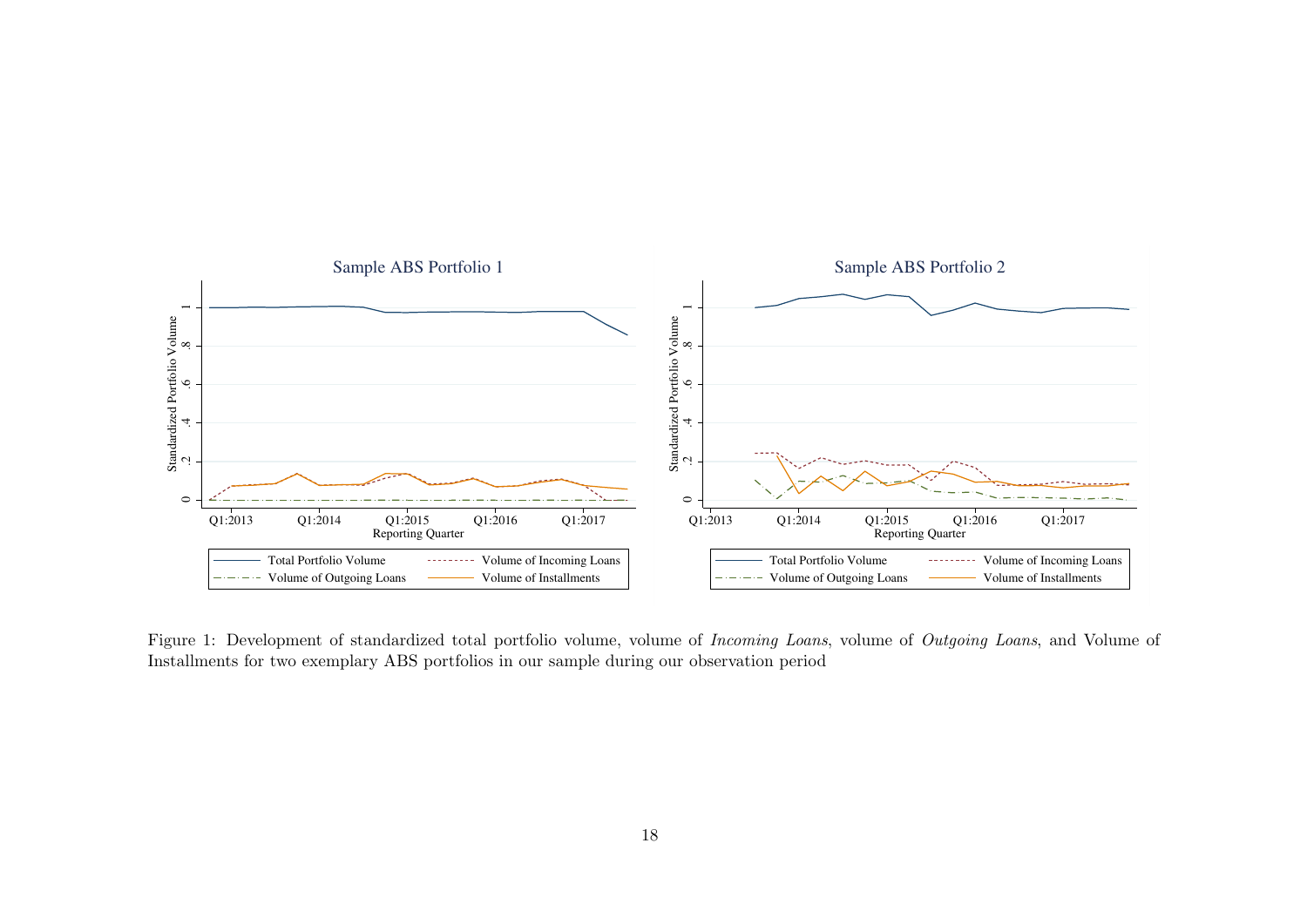#### Ex ante loan quality and ex post loan performance measures:

We employ three different ex ante loan quality and five different ex post loan performance measures. Whereas the ex ante loan quality measures serve as a proxy for the loan risk assessment by the bank at the time of loan securitization, the ex post loan performance measures comprise realized loan risk after securitization.

To measure ex ante loan quality, we employ the  $PD(1)$  and  $LGD(2)$  as well as the product of both variables  $PD x LGD (3)$ . PD represents the loan probability of default. In our PD estimation procedure, we apply a logit model with our loan default indicator explained below as the endogenous variable, control for several loan and borrower characteristics, and apply various fixed effects  $(FE)$ .<sup>[16](#page--1-0)</sup> We present the results of our PD estimation in Table [A.6](#page-68-0) in the online appendix. The mean PD is  $3\%$  in our sample. LGD refers to banks' internal LGD estimate, which is provided by ED and expected to take soft information into account. On average, we observe an  $LGD$  of 25%. Additionally, although we acknowledge the well-researched dependence of PD and LGD, we follow the requirements by the Basel Committee on Banking Supervision (BCBS) for calculating the expected loss (EL) in the internal ratings-based approach stating that "banks must calculate an EL as PD x LGD for corporate, sovereign, bank, and retail exposures ... not in default" [\(Basel Committee](#page-56-12) [on Banking Supervision,](#page-56-12) [2019\)](#page-56-12).<sup>[17](#page--1-0)</sup> Thus, we compute PD x LGD as an additional risk measure to consider the joint determination of credit risk.

The ex post loan performance measures include the following variables: Default (1), Default Amount (2), Delinquency (3), Delinquent Amount (4), and Number of Days in Delinquency  $(5)$ . Default is defined as an indicator variable equal to one if the borrower has ever defaulted on the loan and zero otherwise.<sup>[18](#page--1-0)</sup> In our sample, the mean of *Default* is  $3\%$ . Our

<sup>&</sup>lt;sup>16</sup>For those loans, for which we observe the banks' internally estimated PD, we replace our own PD estimate and re-estimate our regressions. This does not alter our findings (see Section [VI.1\)](#page-35-1).

<sup>&</sup>lt;sup>17</sup> According to the BCBS definition, the additional multiplication of the EL with the exposure at default results in the EL amount [\(Basel Committee on Banking Supervision,](#page-56-12) [2019\)](#page-56-12).

<sup>&</sup>lt;sup>18</sup>Most likely, [Ertan et al.](#page-57-3) [\(2017\)](#page-57-3) follow the same approach and assign each loan observation a default indicator equal to one if the borrower has ever defaulted on the loan and zero otherwise. We can deduce this from the fact that their mean default indicator variable is still greater than ours, although they apply the same data basis as we do. Moreover, this approach is consistent with our categorization of loans as either incoming or non-incoming for the entire loan term. We proceed with the same approach for our remaining loan performance measures and accordingly use the maximum amounts during the loan term.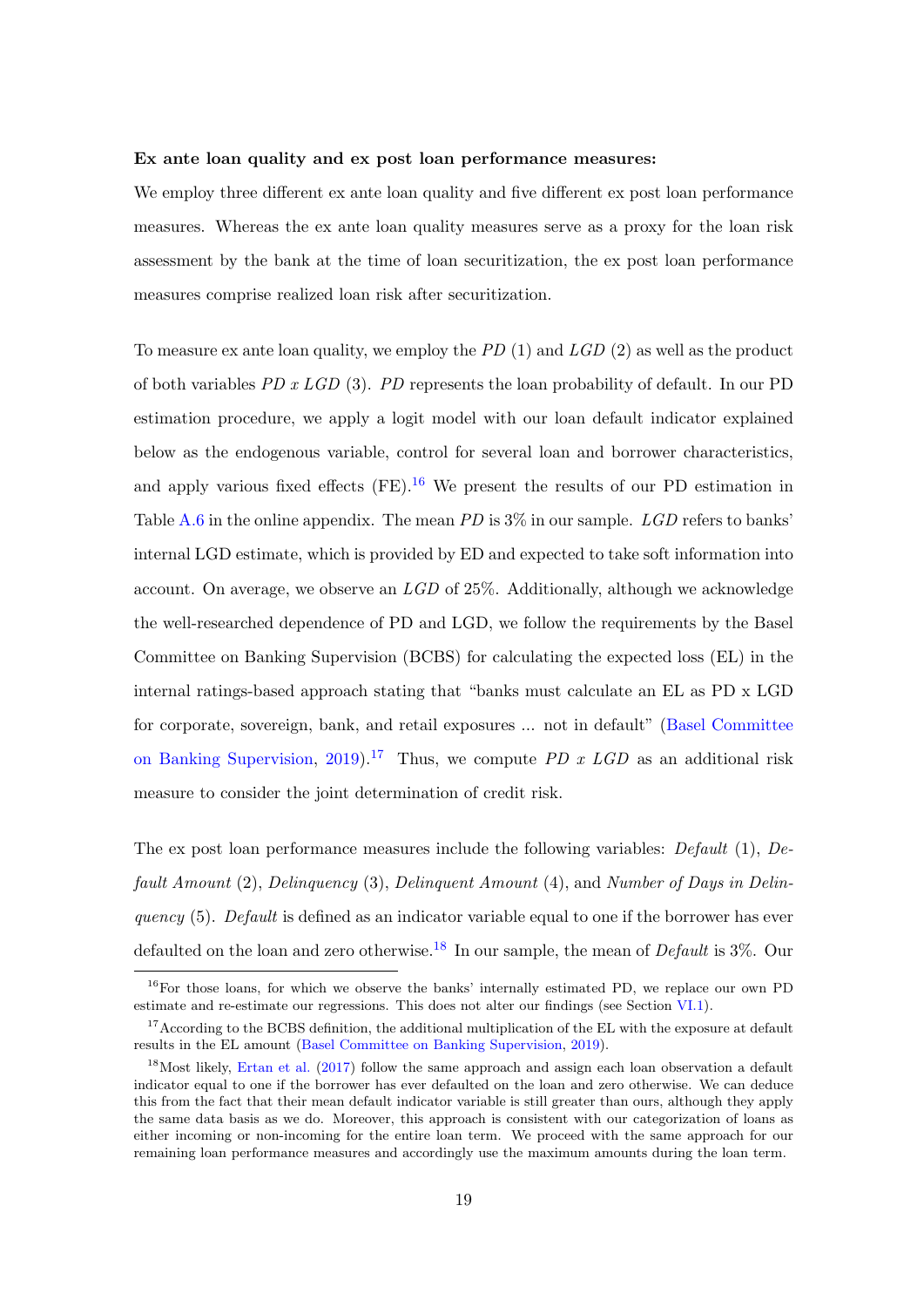second ex post loan performance measure, *Default Amount*, refers to the maximum loan default amount during the loan term, which we logarithmize. The average *Default Amount* is 0.20, which corresponds to EUR 2,762.<sup>[19](#page--1-0)</sup> Delinquency represents an indicator variable and equals one if the borrower has ever been in arrears, with respect to either principal or interest payments, and zero otherwise. Delinquency is 10% on average. Delinquent Amount refers to the maximum loan delinquent amount during the loan term, which is calculated as the logarithmized sum of the principal and interest arrears. In our sample, Delinquent Amount is 0.79 on average, corresponding to EUR 1,270. Number of Days in Delinquency is the natural logarithm of the maximum number of days for which the borrower delays principal or interest payments during the loan term. The mean Number of Days in Delinquency is 0.31, representing around 1.65 days.

#### Controls:

To incorporate observable differences among our observations and to ensure that our findings are indeed driven by agency conflicts in portfolio replenishment, we control for loan and borrower characteristics, basically following the variable definitions by [Ertan et al.](#page-57-3) [\(2017\)](#page-57-3) and [Klein et al.](#page-58-5) [\(2021\)](#page-58-5).

First, Interest Rate refers to the loan interest rate at the respective reporting quarter and serves as a proxy for loan riskiness. In our sample, the mean Interest Rate is 3.53%. Additionally, we control for loan riskiness by using an indicator variable equal to one if a loan is collateralized and zero otherwise (Collateralization). In our sample, 73% of the observations are collateralized loan observations. Furthermore, we calculate Years since Loan Origination as the natural logarithm of the period, expressed in years, between the loan origination and the respective reporting date. Similarly, Loan Years to Maturity refers to the natural logarithm of the remaining years to maturity at the respective reporting date. On average, we observe that Years since Loan Origination is 1.35, reflecting around 3.70 years, and that *Loan Years to Maturity* amounts to 1.28, around 3.83 years.<sup>[20](#page--1-0)</sup>

 $19$ The absolute euro amount is calculated as the average of the non-logarithmized variable. We calculate the absolute euro amounts for *Delinquent Amount* and *Number of Days in Delinquency* in the same way.

 $^{20}$ Even if a high correlation between *Years since Loan Origination* and *Loan Years to Maturity* could be expected, this is not the case since the correlation is only 0.15 (see Table [A.5](#page-67-0) in the online appendix).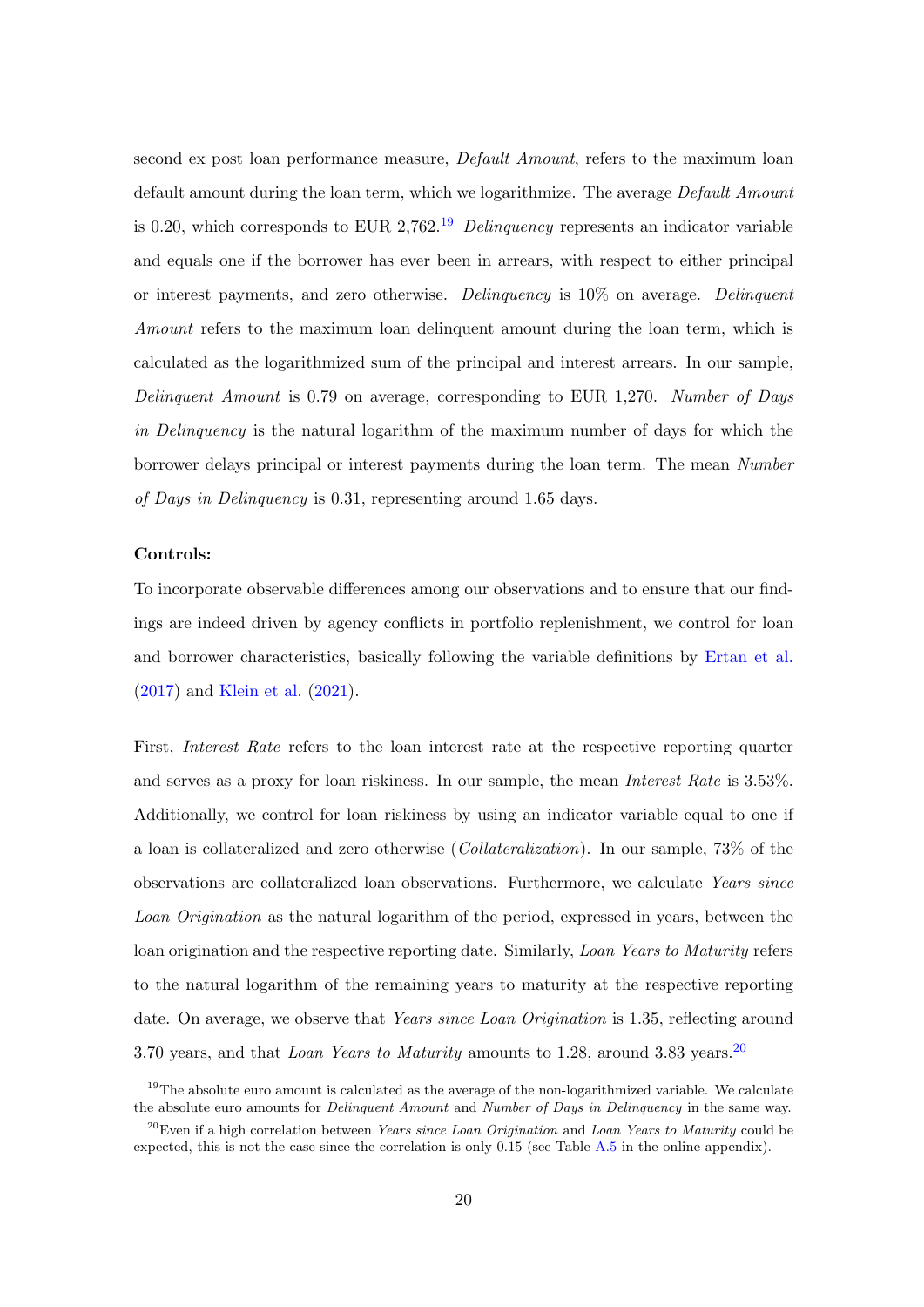Moreover, we specify Current Balance as the natural logarithm of the loan balance at the respective reporting quarter.<sup>[21](#page--1-0)</sup> On average, *Current Balance* is 9.98, representing EUR 98,380. In addition, Securitized Loan Ratio refers to the ratio of the outstanding loan balance at the point in time of securitization to the original loan amount. This variable serves as a proxy for the (inverse) time loan credit risk remains on the originators' balance sheet. This is of particular relevance as banks' screening incentives are expected to be weaker for loans that are securitized shortly after their origination (e.g., [Gorton and](#page-58-0) [Pennacchi,](#page-58-0) [1995\)](#page-58-0).<sup>[22](#page--1-0)</sup> In our sample, the mean value of *Securitized Loan Ratio* amounts to 0.72, suggesting that the average loan observation in our sample corresponds to a loan that was securitized 5.6 quarters after its origination. We also control for Pool Time by computing the number of quarters when we observe a loan in an ABS portfolio during our sample period to consider the time span of possible default events. The mean *Pool Time* is around 10 quarters.

We further employ *Lending Relationship* as a control variable since empirical evidence suggests a beneficial effect of an existing relationship between the borrower and the bank on banks' loan risk assessment by reducing information asymmetries (e.g., [Kysucky and](#page-59-11) [Norden,](#page-59-11) [2016\)](#page-59-11). Lending Relationship is defined as an indicator variable equal to one if a borrower borrows at least twice from the same bank and zero otherwise. In our sample, 62% of the observations refer to borrowers that exhibit lending relationships with their banks. Furthermore, we control for Loan Uniqueness by estimating the natural logarithm of the number of loans that were originated in the same year and that can be assigned to the same one-digit NACE industry code as well as to the same two-digit postcode area. Observing a low number of comparable loans may result in difficulties in loan risk assessment for both originators and investors. On average, Loan Uniqueness is 6.12, which corresponds to 1,020 comparable loans reported in our sample.

 $21$ In case of loan default or delinquency, we observe that the originators in our sample reduce the current loan balance by the default or delinquent amount. We do not drop these observations but rather reverse this adjustment by adding the default or delinquent amount to the current loan balance.

 $22$ We use this proxy since we do not observe the exact time until securitization for non-incoming loans that are part of ABS portfolios for which the first reporting quarter to ED does not correspond to the transactions' closing quarter.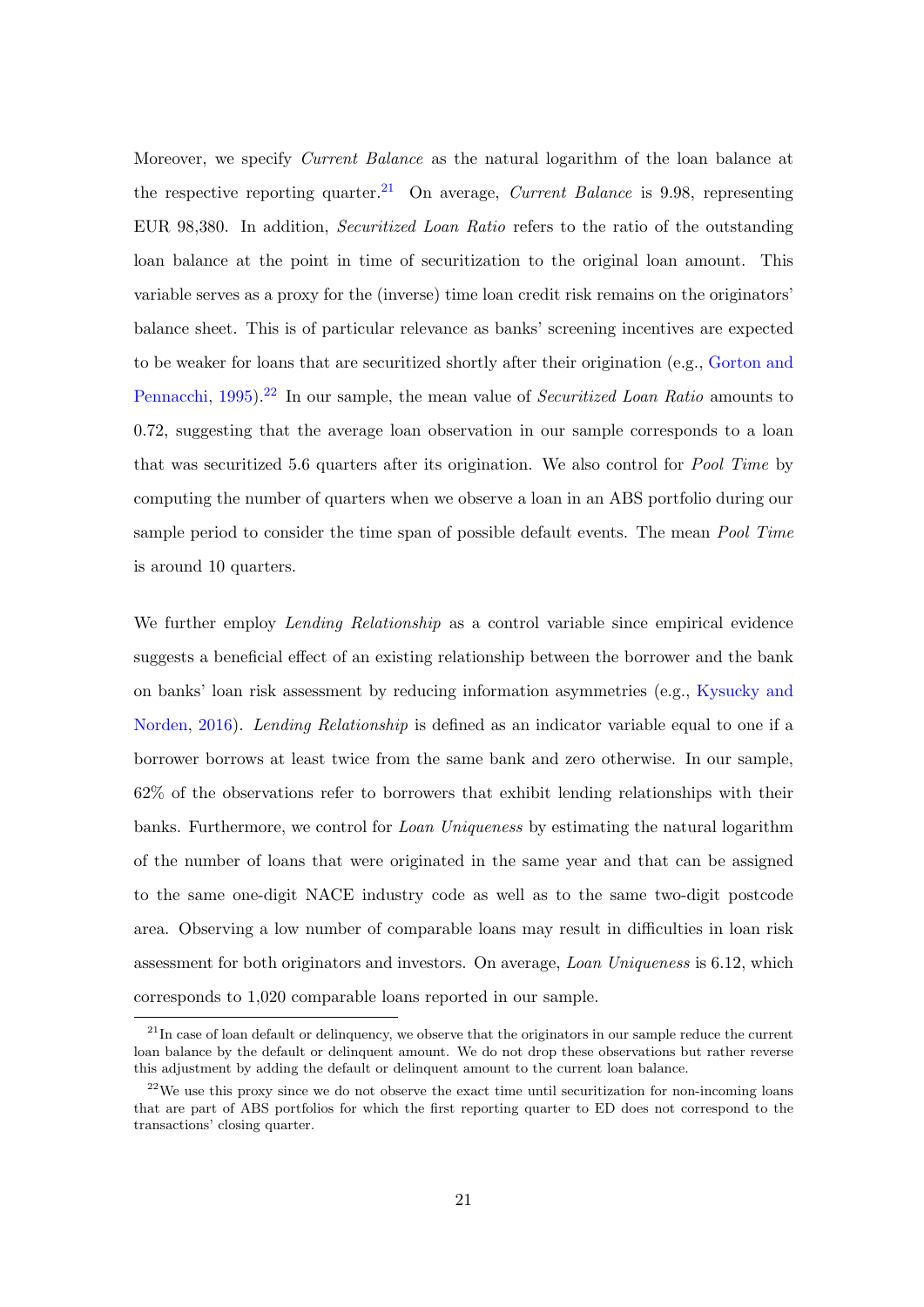# <span id="page-26-0"></span>V Performance effects of portfolio replenishment

In our first empirical analysis, we analyze whether loans that originators select for portfolio replenishment perform worse than loans that originators select for the initial loan portfolio. Building on that, we turn to the portfolio perspective and reveal whether portfolio replenishment leads to a decline in average loan performance in the ABS portfolio.

## <span id="page-26-1"></span>V.1 Loan performance

#### Empirical strategy:

We first evaluate whether *Incoming Loans* perform worse than loans that are already part of the portfolio at transactions' closing. Thus, the endogenous variables in our regressions are our five ex post loan performance measures. As the exogenous variable of main interest, we use our indicator variable *Incoming Loan*. We expect that *Incoming Loans* perform worse than non-incoming ones, as derived in Section [II.3.](#page-15-1) Given that higher values of our loan performance measures refer to worse loan performance, we anticipate the coefficient on Incoming Loan  $(\beta)$  to be significantly positive. We estimate the following regression model:[23](#page--1-0)

$$
Loan\,Performance_{itp} = \alpha + \beta \cdot Incoming\, Loan_{it} + \gamma' \cdot Controls_{it}
$$
  
+  $\zeta' \cdot Reporting\,Quarter_t \times ABS\, Portfolio_i$   
+  $\nu' \cdot Loan\, Organization\,Year_i + \rho' \cdot Industry_i$   
+  $\tau' \cdot Loan\,Type_i + \nu' \cdot Borrower\,Type_i + \epsilon_{itp}$ , (V.1)

where  $i$  indexes loans,  $t$  indexes reporting quarters,  $p$  indexes one specific loan performance measure, and  $\epsilon_{itp}$  is the error term. Controls include Interest Rate, Collateralization, Years since Loan Origination, Loan Years to Maturity, Current Balance, Securitized Loan Ratio, Pool Time, Lending Relationship, and Loan Uniqueness.

 $23$ For the purposes of simplicity and brevity, we waive the indexes of the coefficients in the regression equations.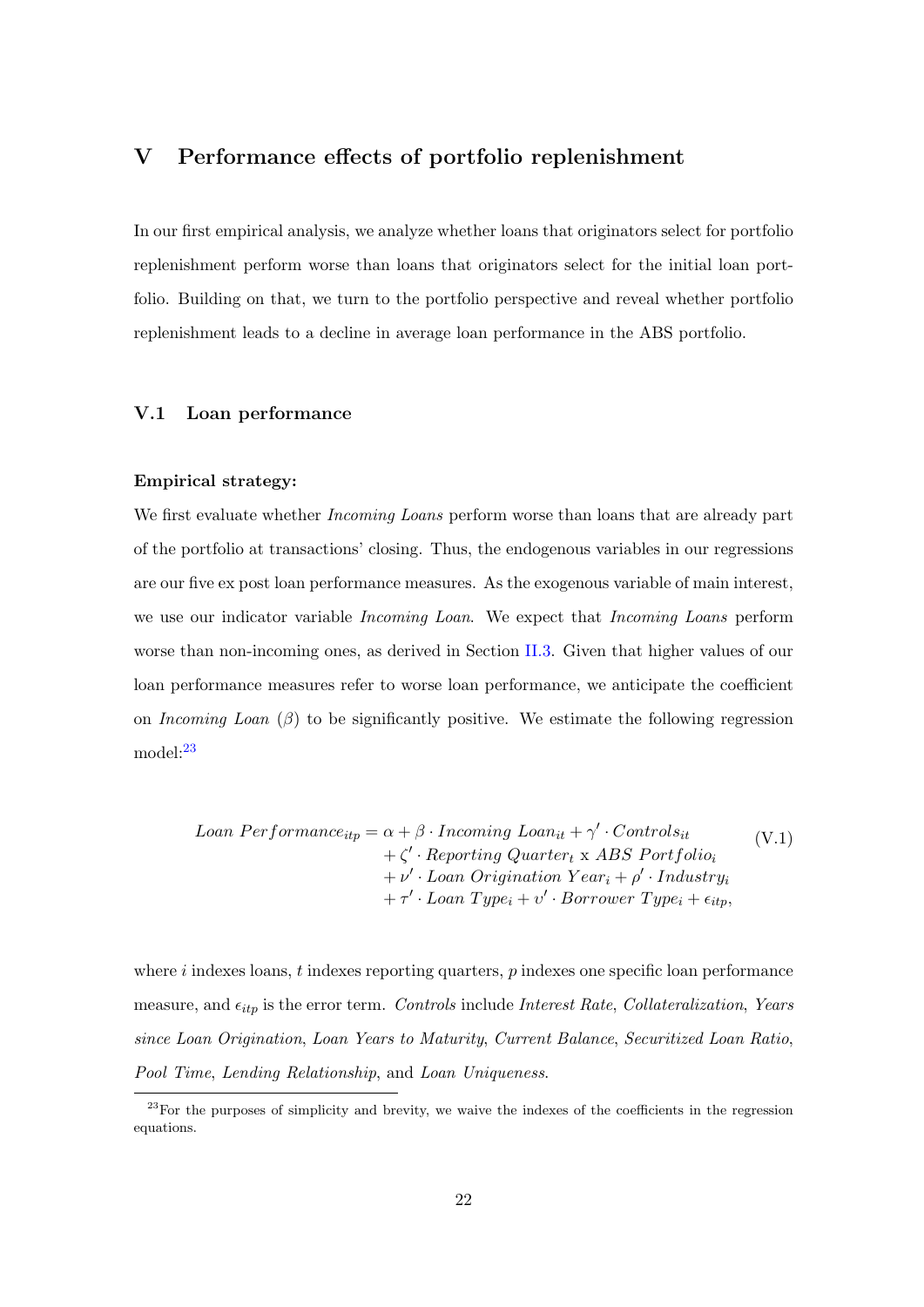In addition, we incorporate the interaction between the reporting quarter and the ABS portfolio as FE as well as loan origination year FE, industry FE, loan type FE, and borrower type FE to control for unobserved dynamics over time as well as unobserved variations at the loan, borrower, and portfolio levels.<sup>[24](#page--1-0)</sup> Especially, the interaction between the reporting quarter and the ABS portfolio applied as FE comprehensively absorbs bank behavior and ABS portfolio characteristics, both differing in the cross section and varying over time. As a result, we capture the average loan performance within a specific ABS portfolio in a given quarter, and thus we estimate the performance of Incoming Loans relative to the performance of non-incoming loans, isolating the effect of the Incoming Loan variable. Furthermore, we use robust standard errors that are clustered with respect to the interaction between the reporting quarter and the ABS portfolio to account for correlations between the large number of underlying loans within a specific ABS portfolio in a given quarter.

As estimation procedure, we use an OLS estimator for all our five ex post loan performance measures. By also applying an OLS estimator instead of a binary choice model for the indicator variables *Default* and *Delinquency*, we follow [Streitz](#page-59-12) [\(2015\)](#page-59-12) and [Friedmann et al.](#page-57-11) [\(2021\)](#page-57-11). The reason for this approach is that the maximum likelihood estimator in nonlinear models in the presence of FE is generally inconsistent when the length of the panel is small and N is large, often referred to as the "incidental parameter problem" (e.g., [Heckman,](#page-58-11) [1981;](#page-58-11) [Lancaster,](#page-59-13) [2000;](#page-59-13) [Greene,](#page-58-12) [2004\)](#page-58-12).

#### Baseline regression results:

Table [3](#page-29-0) presents our baseline regression results and shows that *Incoming Loans* perform significantly worse than non-incoming ones. For instance, specifications (1) and (3) reveal that Incoming Loans demonstrate, on average, a 0.42 pp higher probability of being a defaulted loan and a 1.04 pp higher probability of being a delinquent loan compared to loans that are already part of the ABS portfolio at transactions' closing. This represents about 14% of our sample's mean Default and 10% of our sample's mean Delinquency.

 $^{24}$ In Table [A.7](#page-70-0) in the online appendix, we add our five different FE step by step and still yield the same results as in our baseline regression model. Thus, our results do not depend on single FE.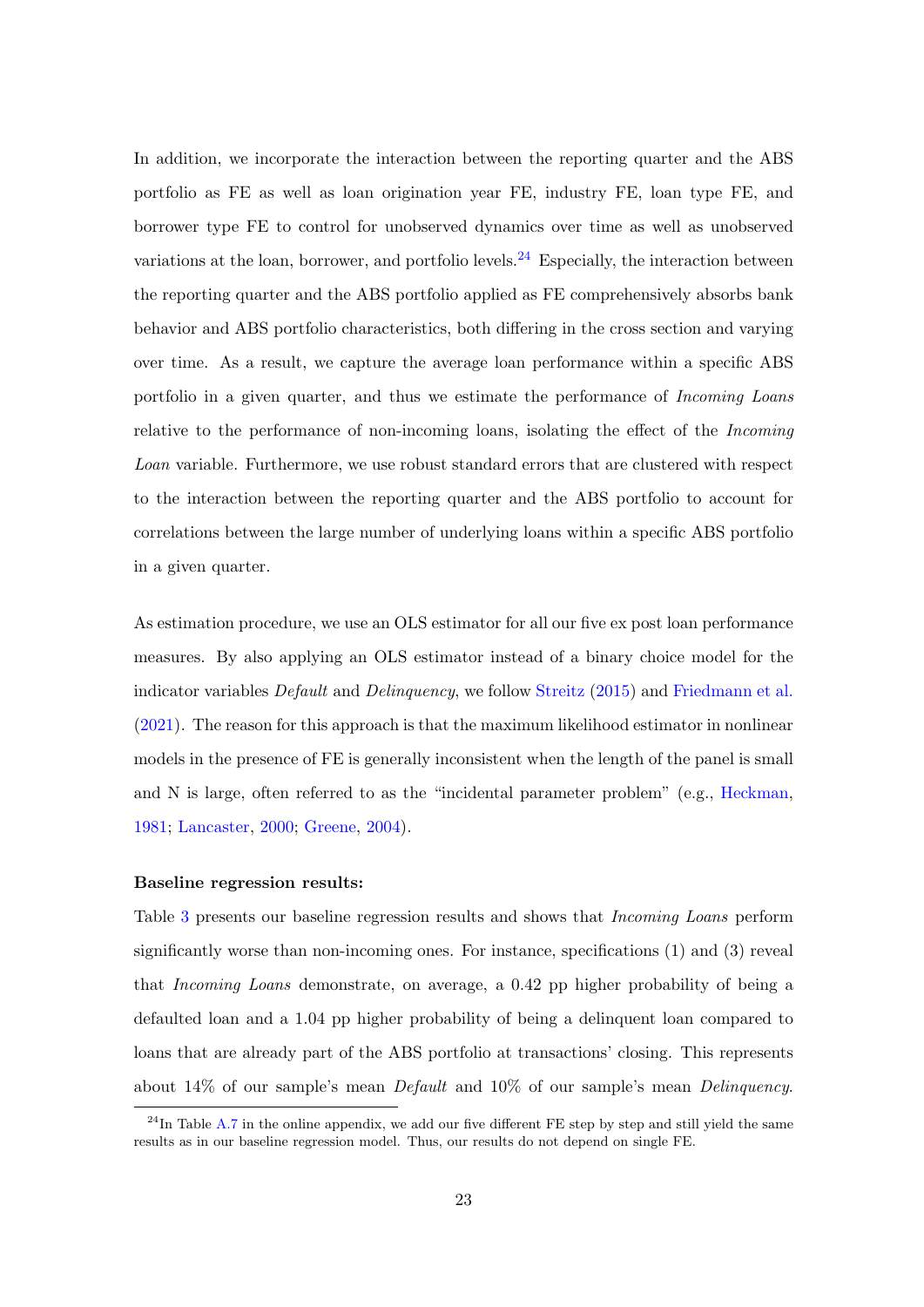Consistent with specifications (1) and (3), Default Amount (2), Delinquent Amount (4), and Number of Days in Delinquency (5) are also significantly higher for *Incoming Loans*. These results are in line with our expectation.

#### Subsample analysis:

A possible concern may be that our results are driven by the fact that we cannot observe all ABS portfolios already from the point in time of their closing. This is because ED was established only in 2012, but some ABS portfolios were closed previously. For those ABS, we use the first reporting quarter as a proxy (see Section [IV\)](#page-17-0). To show that our results do not depend on this approach, we create a subsample including only those ABS that we observe since their closing. Consequently, we maintain 3,311,128 observations, and the mean of Incoming Loan is 37.5%. We re-estimate our regressions based on this subsample and report our results in Table [4.](#page-30-0) Four out of five specifications validate our main results – that is, Incoming Loans perform significantly worse compared to non-incoming ones. While the statistical significances remain at the same levels, the economic effects rise as the values of the significant coefficients are higher than those in our baseline regressions.

#### Loan term analysis:

On average, at their securitization point in time, Incoming Loans may differ from nonincoming ones in terms of both their Years since Loan Origination and Loan Years to Maturity. For this reason, we show the distributions of both variables, separately for Incoming Loans and non-incoming ones, in Figure [A.1](#page-69-0) in the online appendix. It turns out that, in our main sample, Incoming Loans are on average younger than non-incoming ones at the point when they are securitized. These differences shrink substantially in our subsample presented in the last paragraph.

Even though we control for Years since Loan Origination and Loan Years to Maturity in our regression analyses, we also provide a set of further analyses. First, we vary these controls and use the two non-logarithmized variables as well as the two corresponding squared variables as controls. Second, we additionally add many different fixed effects, such as years since loan origination FE and loan years to maturity FE, as well as the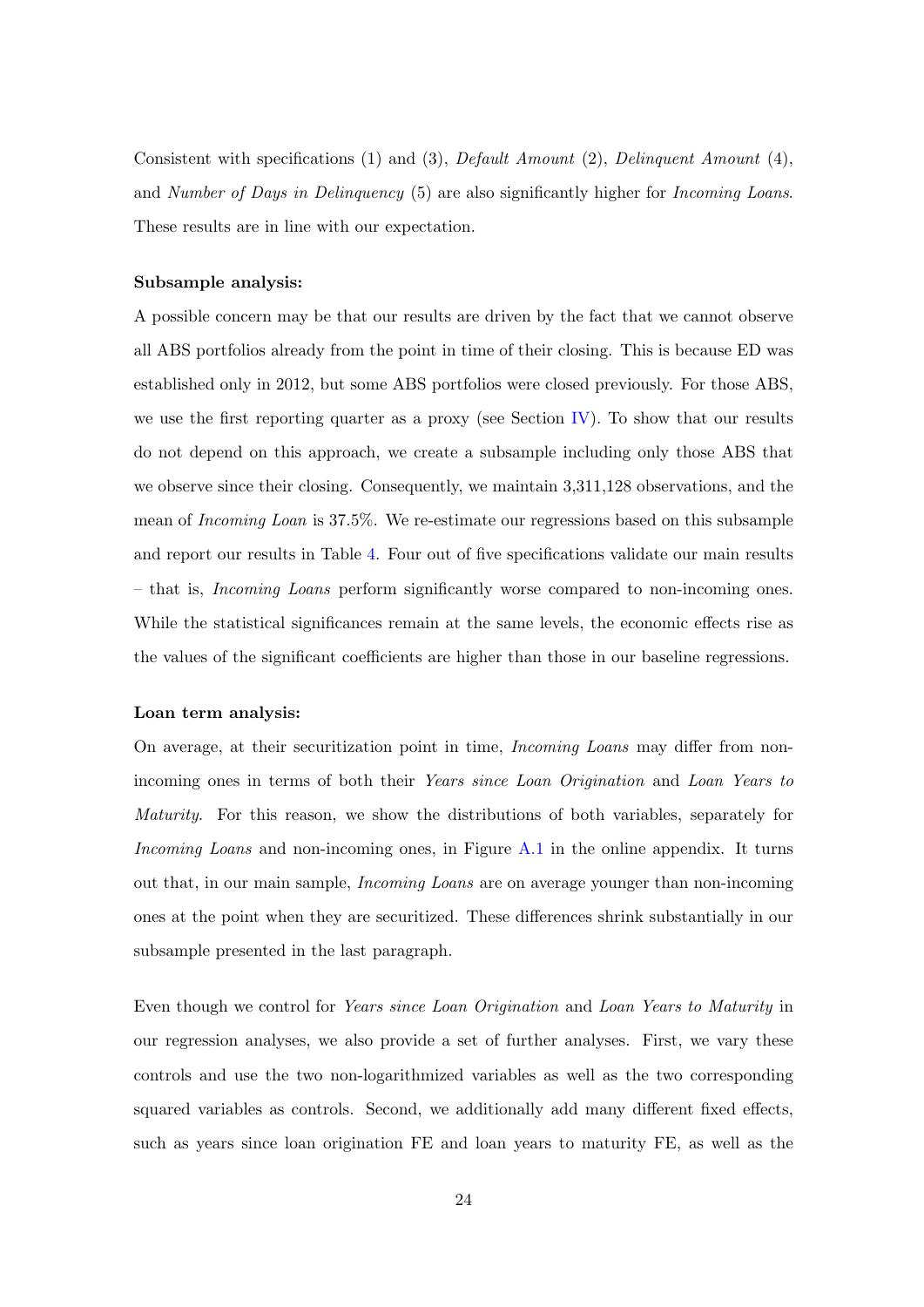<span id="page-29-0"></span>

|                                 | Default       | Default<br>Amount | Delinquency  | Delinquent<br>Amount | Number of<br>Days in Del. |
|---------------------------------|---------------|-------------------|--------------|----------------------|---------------------------|
|                                 | (1)           | (2)               | (3)          | (4)                  | (5)                       |
| Incoming Loan                   | $0.00419***$  | $0.0388***$       | $0.0104***$  | $0.0737***$          | $0.0189**$                |
|                                 | (0.0013)      | (0.0130)          | (0.0027)     | (0.0219)             | (0.0096)                  |
| Interest Rate                   | $0.00730***$  | $0.0691***$       | $0.0246***$  | $0.176***$           | $0.0854***$               |
|                                 | (0.0004)      | (0.0038)          | (0.0011)     | (0.0076)             | (0.0032)                  |
| Collateralization               | $0.00495***$  | $0.0645***$       | $0.0273***$  | $0.220***$           | $0.0916***$               |
|                                 | (0.0011)      | (0.0131)          | (0.0031)     | (0.0276)             | (0.0094)                  |
| Years since Loan Origination    | $0.0129***$   | $0.145***$        | 0.00693      | 0.0832               | 0.0225                    |
|                                 | (0.0028)      | (0.0280)          | (0.0074)     | (0.0618)             | (0.0232)                  |
| Loan Years to Maturity          | $-0.00920***$ | $-0.0940***$      | 0.00293      | $-0.0626***$         | 0.00151                   |
|                                 | (0.0011)      | (0.0111)          | (0.0018)     | (0.0142)             | (0.0070)                  |
| Current Balance                 | $0.00620***$  | $0.0790***$       | $0.00839***$ | $0.129***$           | $0.0313***$               |
|                                 | (0.0005)      | (0.0056)          | (0.0008)     | (0.0088)             | (0.0030)                  |
| Securitized Loan Ratio          | $0.0291***$   | $0.302***$        | $0.0378***$  | $0.344***$           | $0.180***$                |
|                                 | (0.0038)      | (0.0404)          | (0.0066)     | (0.0542)             | (0.0232)                  |
| Pool Time                       | $-0.00120***$ | $-0.0137***$      | 0.0000930    | $-0.00273$           | $-0.00541***$             |
|                                 | (0.0002)      | (0.0023)          | (0.0004)     | (0.0029)             | (0.0011)                  |
| Lending Relationship            | $-0.00109$    | $-0.00578$        | $-0.0217***$ | $-0.147***$          | $-0.0694***$              |
|                                 | (0.0009)      | (0.0092)          | (0.0015)     | (0.0111)             | (0.0064)                  |
| Loan Uniqueness                 | $-0.0000190$  | $-0.000188$       | $-0.000433$  | $-0.00465$           | $-0.000196$               |
|                                 | (0.0002)      | (0.0020)          | (0.0005)     | (0.0035)             | (0.0017)                  |
| Rep. quarter x ABS portfolio FE | Yes           | Yes               | Yes          | Yes                  | Yes                       |
| Loan origination year FE        | Yes           | Yes               | Yes          | Yes                  | Yes                       |
| Industry FE                     | Yes           | Yes               | Yes          | Yes                  | Yes                       |
| Loan type FE                    | Yes           | Yes               | Yes          | Yes                  | Yes                       |
| Borrower type FE                | Yes           | Yes               | Yes          | Yes                  | Yes                       |
| $\cal N$                        | 9,528,549     | 9,528,549         | 9,528,549    | 9,528,549            | 9,528,549                 |
| Adj. $R^2$                      | 0.28          | 0.06              | 0.17         | 0.17                 | 0.12                      |

Table 3: Performance of Incoming Loans (Baseline regression)

This table reports the analysis on whether *Incoming Loans* exhibit lower loan performance than nonincoming loans. Variables are described in Table [1.](#page-17-1) Robust standard errors that are clustered with respect to the interaction between the reporting quarter and the ABS portfolio are in parentheses.  $\cdot$ ,  $\cdot$ ,  $\cdot$ , and  $\cdot$   $\cdot$ denote significance at the  $10\%,\,5\%,$  and  $1\%$  levels.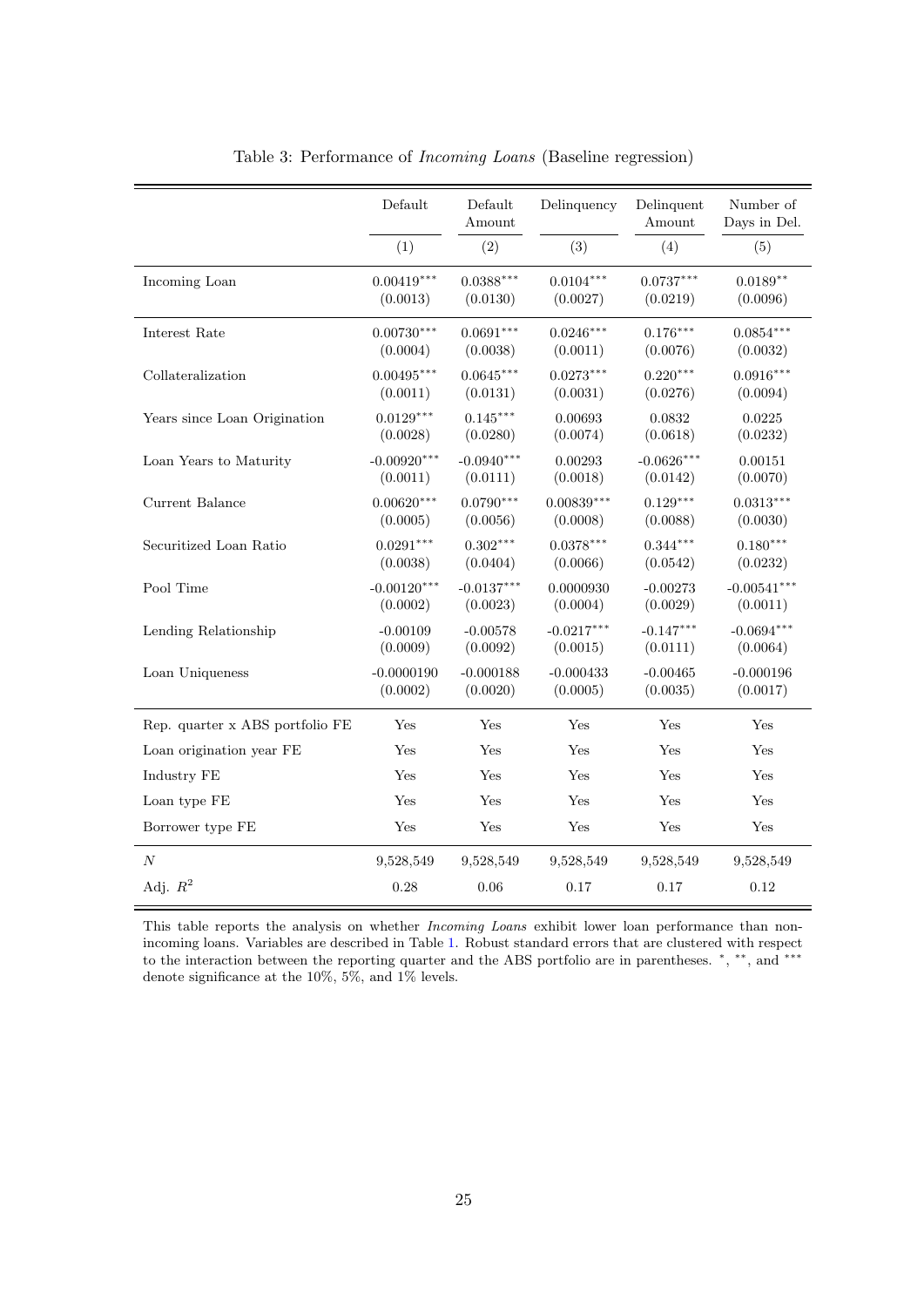<span id="page-30-0"></span>

|                                 | Default       | Default<br>Amount | Delinquency  | Delinquent<br>Amount | Number of<br>Days in Del. |
|---------------------------------|---------------|-------------------|--------------|----------------------|---------------------------|
|                                 | (1)           | (2)               | (3)          | (4)                  | (5)                       |
| Incoming Loan                   | $0.0109***$   | $0.110***$        | $0.0234***$  | $0.146***$           | 0.00390                   |
|                                 | (0.0024)      | (0.0261)          | (0.0064)     | (0.0498)             | (0.0183)                  |
| Interest Rate                   | $0.00512***$  | $0.0466***$       | $0.0223***$  | $0.152***$           | $0.0770***$               |
|                                 | (0.0004)      | (0.0040)          | (0.0014)     | (0.0098)             | (0.0038)                  |
| Collateralization               | $0.00381***$  | $0.0511***$       | $0.0291***$  | $0.258***$           | $0.0958***$               |
|                                 | (0.0013)      | (0.0156)          | (0.0043)     | (0.0407)             | (0.0133)                  |
| Years since Loan Origination    | $-0.00239$    | $-0.0194$         | 0.00645      | 0.0869               | 0.0297                    |
|                                 | (0.0034)      | (0.0380)          | (0.0145)     | (0.1262)             | (0.0523)                  |
| Loan Years to Maturity          | $-0.00756***$ | $-0.0665***$      | 0.00407      | $-0.0566***$         | 0.00913                   |
|                                 | (0.0012)      | (0.0119)          | (0.0030)     | (0.0224)             | (0.0098)                  |
| Current Balance                 | $0.00415***$  | $0.0504***$       | $0.00378***$ | $0.0859***$          | $0.0175***$               |
|                                 | (0.0006)      | (0.0071)          | (0.0007)     | (0.0102)             | (0.0034)                  |
| Securitized Loan Ratio          | $-0.000414$   | $-0.0197$         | $-0.00399$   | 0.0124               | 0.0271                    |
|                                 | (0.0039)      | (0.0432)          | (0.0105)     | (0.0883)             | (0.0325)                  |
| Pool Time                       | $0.00267***$  | $0.0270***$       | $0.00533***$ | $0.0371***$          | $0.0126***$               |
|                                 | (0.0004)      | (0.0049)          | (0.0013)     | (0.0099)             | (0.0033)                  |
| Lending Relationship            | $-0.0000722$  | $-0.000817$       | $-0.0186***$ | $-0.142***$          | $-0.0523***$              |
|                                 | (0.0006)      | (0.0063)          | (0.0015)     | (0.0112)             | (0.0060)                  |
| Loan Uniqueness                 | $0.00128***$  | $0.0126***$       | $-0.0000750$ | 0.00357              | $0.00522**$               |
|                                 | (0.0002)      | (0.0023)          | (0.0006)     | (0.0049)             | (0.0022)                  |
| Rep. quarter x ABS portfolio FE | Yes           | Yes               | Yes          | Yes                  | Yes                       |
| Loan origination year FE        | Yes           | Yes               | Yes          | Yes                  | Yes                       |
| Industry FE                     | Yes           | Yes               | Yes          | Yes                  | Yes                       |
| Loan type FE                    | Yes           | Yes               | Yes          | Yes                  | Yes                       |
| Borrower type FE                | Yes           | Yes               | Yes          | Yes                  | Yes                       |
| $\cal N$                        | 3,311,128     | 3,311,128         | 3,311,128    | 3,311,128            | 3,311,128                 |
| Adj. $R^2$                      | $0.04\,$      | 0.04              | $0.20\,$     | 0.19                 | 0.09                      |

Table 4: Performance of Incoming Loans (Subsample analysis)

This table reports the analysis on whether *Incoming Loans* exhibit lower loan performance than nonincoming loans, only using observations from ABS portfolios, for which the transactions' closing is within our observation period. Variables are described in Table [1.](#page-17-1) Robust standard errors that are clustered with respect to the interaction between the reporting quarter and the ABS portfolio are in parentheses. \*, \*\*, and ∗∗∗ denote significance at the 10%, 5%, and 1% levels.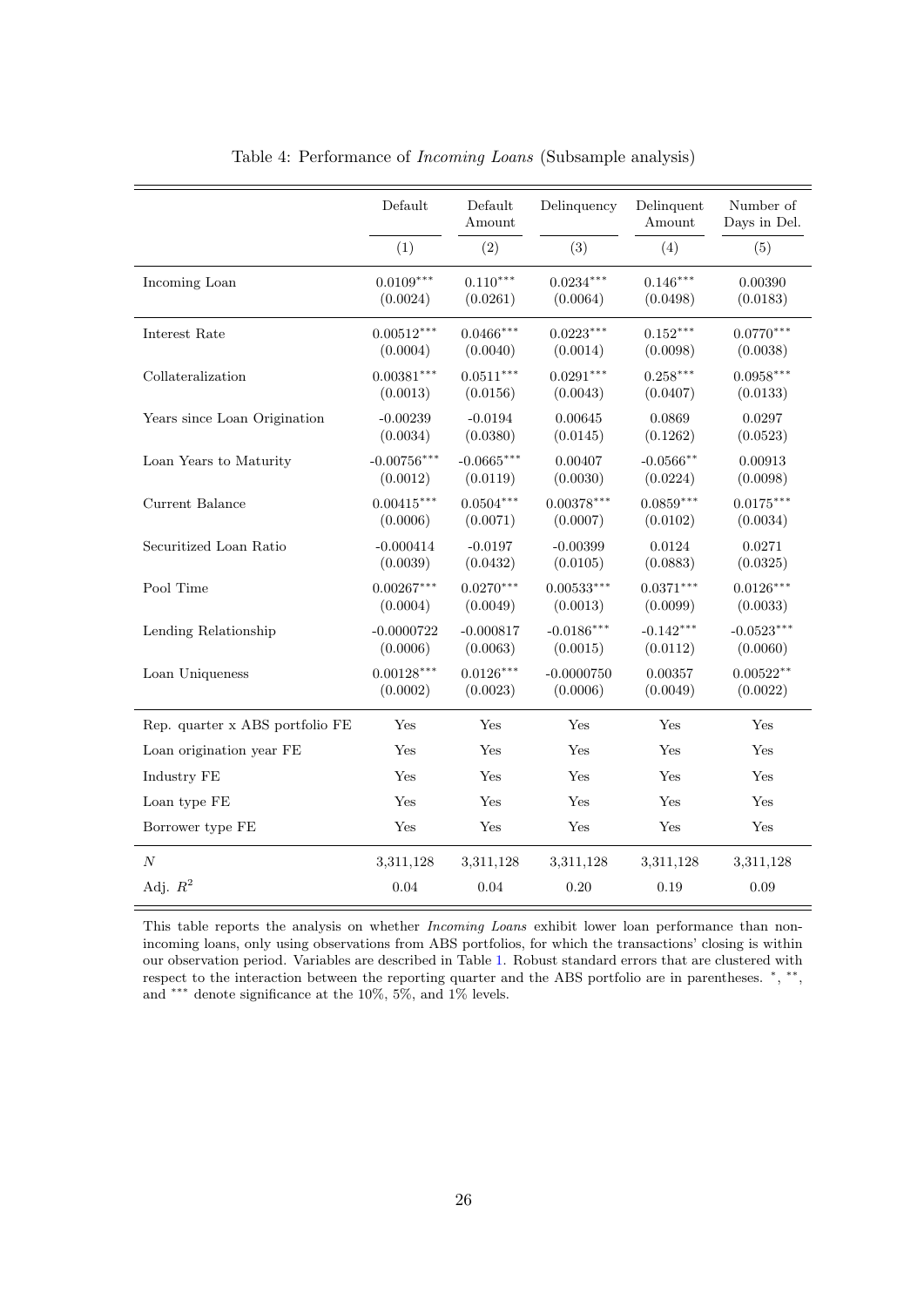FE of the interactions between one of those variables and the loan origination year, and between the reporting year and the loan origination year. As presented in Table [5,](#page-32-0) we yield qualitatively the same findings as in our main analysis, further evidencing that our results are not driven by loan term differences between Incoming Loans and non-incoming ones.

#### V.2 Portfolio effect

#### Empirical strategy:

Building on our results in Section [V.1,](#page-26-1) it is of particular relevance from an investor perspective whether portfolio replenishment also adversely affects average loan performance in ABS portfolios. Therefore, we compare *Incoming Loans* with *Outgoing Loans* based on a propensity score matching, originally proposed by [Rosenbaum and Rubin](#page-59-14) [\(1983\)](#page-59-14). The comparison between those two groups is motivated by the fact that the average loan performance in ABS portfolios declines if Incoming Loans perform significantly worse than Outgoing Loans. Importantly, this analysis does not automatically lead to the same results as in our baseline regressions since both *Incoming Loans* and *Outgoing Loans* may perform similarly but worse than the remaining ones. In this case, we would still yield significantly positive coefficients in our baseline regressions without observing a declining average loan performance in ABS portfolios.

To match Incoming Loans and Outgoing Loans as accurately as possible, we create another subsample. For each loan in our sample, we only retain the point(s) in time when the loan is added to the ABS portfolio and/or when it leaves the not yet maturing ABS portfolio. Consequently, we observe each loan either at one point or at two points in time in our subsample. In total, this subsample still includes 1,059,323 observations, of which 52% refer to Incoming Loans. To implement the propensity score matching, we estimate the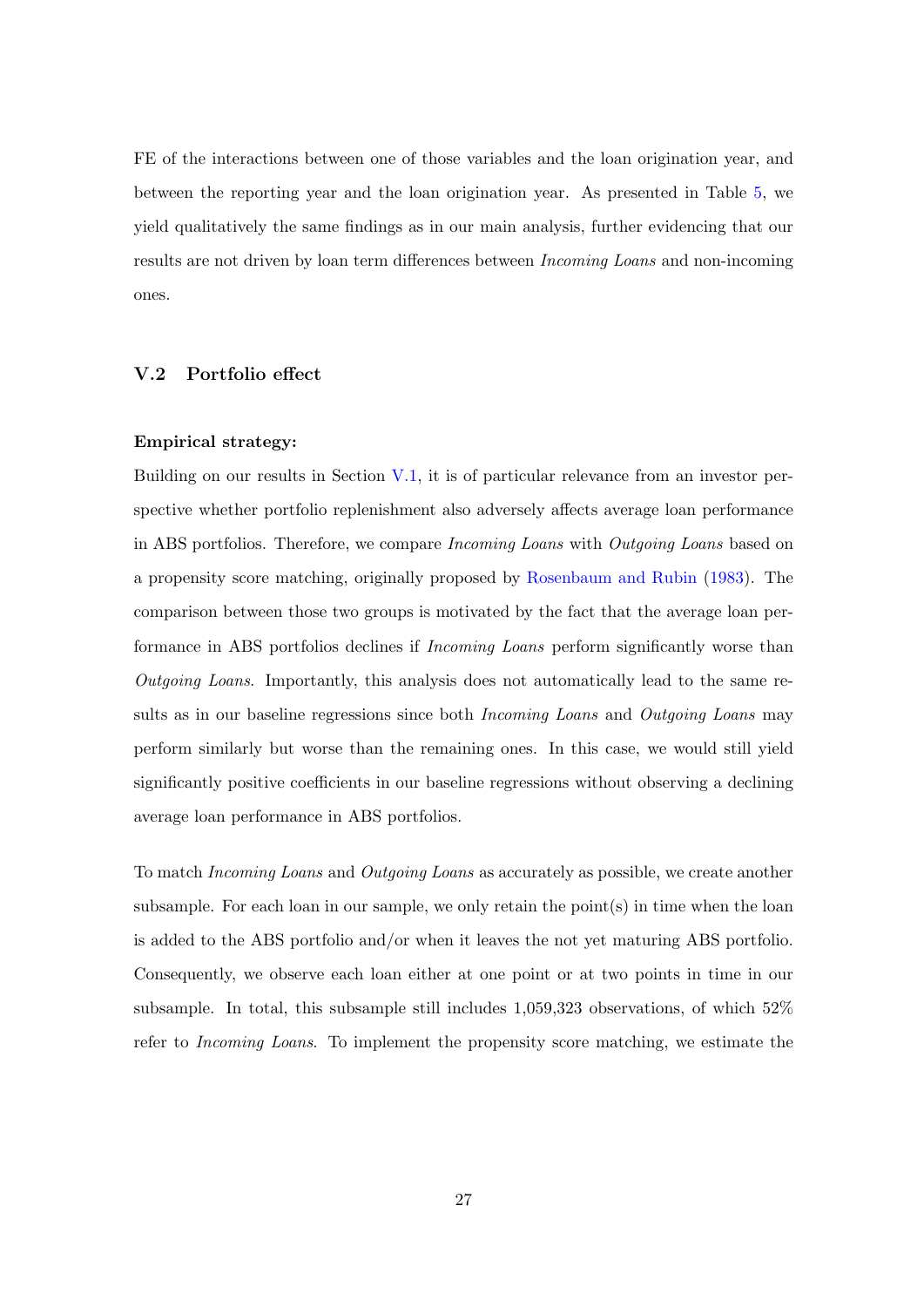<span id="page-32-0"></span>

| Dependent<br>Variable                                                                    | Default                 | Default<br>Amount             | Delinquency             | Delinquent<br>Amount                | Number of<br>Days in Del.           | Default                            | Default<br>Amount                             | Delinquency                        | Delinquent<br>Amount                           | Number of<br>Days in Del.          |
|------------------------------------------------------------------------------------------|-------------------------|-------------------------------|-------------------------|-------------------------------------|-------------------------------------|------------------------------------|-----------------------------------------------|------------------------------------|------------------------------------------------|------------------------------------|
| Incoming Loan                                                                            | $0.00299**$             | $0.0269**$                    | $0.0102***$             | $0.0656^{\ast\ast\ast}$             | $0.0171*$                           | $0.00482***$                       | $0.0448^{\ast\ast\ast}$                       | $0.0114***$                        | $0.0816^{\ast\ast\ast}$                        | $0.0230**$                         |
|                                                                                          | (0.0013)                | (0.0128)                      | (0.0026)                | (0.0207)                            | (0.0090)                            | (0.0013)                           | (0.0128)                                      | (0.0027)                           | (0.0221)                                       | (0.0097)                           |
| Varying loan<br>term measures<br>RQ x ABS p. FE<br>LOY FE<br>${\rm LOY}$ x RY ${\rm FE}$ | Yes<br>Yes<br>Yes<br>No | Yes<br>Yes<br>Yes<br>$\rm No$ | Yes<br>Yes<br>Yes<br>No | Yes<br>Yes<br>Yes<br>N <sub>o</sub> | Yes<br>Yes<br>Yes<br>N <sub>o</sub> | $\rm No$<br>Yes<br>$\rm No$<br>Yes | $\rm No$<br>Yes<br>No<br>$\operatorname{Yes}$ | N <sub>o</sub><br>Yes<br>No<br>Yes | N <sub>o</sub><br>Yes<br>N <sub>o</sub><br>Yes | No<br>Yes<br>N <sub>o</sub><br>Yes |
| $\boldsymbol{N}$                                                                         | 9,528,536               | 9,528,536                     | 9,528,536               | 9,528,536                           | 9,528,536                           | 9,528,536                          | 9,528,536                                     | 9,528,536                          | 9,528,536                                      | 9,528,536                          |
| Adj. $R^2$                                                                               | 0.28                    | 0.06                          | 0.17                    | 0.17                                | 0.12                                | 0.28                               | 0.06                                          | 0.17                               | 0.17                                           | 0.12                               |
| Incoming Loan                                                                            | $0.00546***$            | $0.0522***$                   | $0.0121***$             | $0.0905***$                         | $0.0256***$                         | $0.00527***$                       | $0.0480^{***}$                                | $0.0106***$                        | $0.0790***$                                    | $0.0197**$                         |
|                                                                                          | (0.0013)                | (0.0133)                      | (0.0027)                | (0.0219)                            | (0.0096)                            | (0.0013)                           | (0.0134)                                      | (0.0027)                           | (0.0218)                                       | (0.0096)                           |
| RQ x ABS p. FE                                                                           | Yes                     | Yes                           | Yes                     | Yes                                 | Yes                                 | $\operatorname{Yes}$               | $\operatorname{Yes}$                          | Yes                                | Yes                                            | Yes                                |
| LOY FE                                                                                   | Yes                     | Yes                           | Yes                     | Yes                                 | Yes                                 | $\rm No$                           | No                                            | N <sub>o</sub>                     | N <sub>o</sub>                                 | N <sub>o</sub>                     |
| Y <sub>s</sub> LO FE                                                                     | Yes                     | Yes                           | Yes                     | Yes                                 | Yes                                 | $\rm No$                           | No                                            | No                                 | N <sub>o</sub>                                 | N <sub>o</sub>                     |
| YtM FE                                                                                   | Yes                     | Yes                           | Yes                     | Yes                                 | Yes                                 | No                                 | No                                            | No                                 | No                                             | No                                 |
| LOY x YsLO FE                                                                            | No                      | No                            | N <sub>o</sub>          | N <sub>o</sub>                      | N <sub>o</sub>                      | Yes                                | Yes                                           | Yes                                | Yes                                            | Yes                                |
| LOY x YtM FE                                                                             | No                      | No                            | $\rm No$                | N <sub>o</sub>                      | $\rm No$                            | Yes                                | Yes                                           | Yes                                | Yes                                            | Yes                                |
| N                                                                                        | 9,528,536               | 9,528,536                     | 9,528,536               | 9,528,536                           | 9,528,536                           | 9,528,536                          | 9,528,536                                     | 9,528,536                          | 9,528,536                                      | 9,528,536                          |
| Adj. $R^2$                                                                               | 0.28                    | 0.07                          | 0.17                    | 0.18                                | 0.12                                | 0.28                               | 0.07                                          | 0.17                               | 0.18                                           | 0.12                               |

Table 5: Performance of Incoming Loans (Loan term analysis)

This table reports the analysis on whether *Incoming Loans* exhibit lower loan performance than non-incoming loans, additionally controlling for varying loan term measures and a number of additional FEs. When varying our loan term measures, we replace *Years since Loan Origination* and *Loan Years to Maturity* by the non-logarithmized and squared values of those variables. The coefficients on these loan term measures are reported in Table [A.20](#page-83-0) in the online appendix. RQ is the abbreviation for reporting quarter, YtM for years to maturity, LOY for loan origination year, and YsLO for years since loan origination. Industry FE, loan type FE, and borrower type FE are included but not reported. Variables are described in Table [1.](#page-17-2) Robust standard errors that are clustered with respect to the interaction between the reporting quarter and the ABS portfolio are in parentheses. <sup>∗</sup>, ∗∗, and ∗∗∗ denote significance at the 10%, 5%, and 1% levels.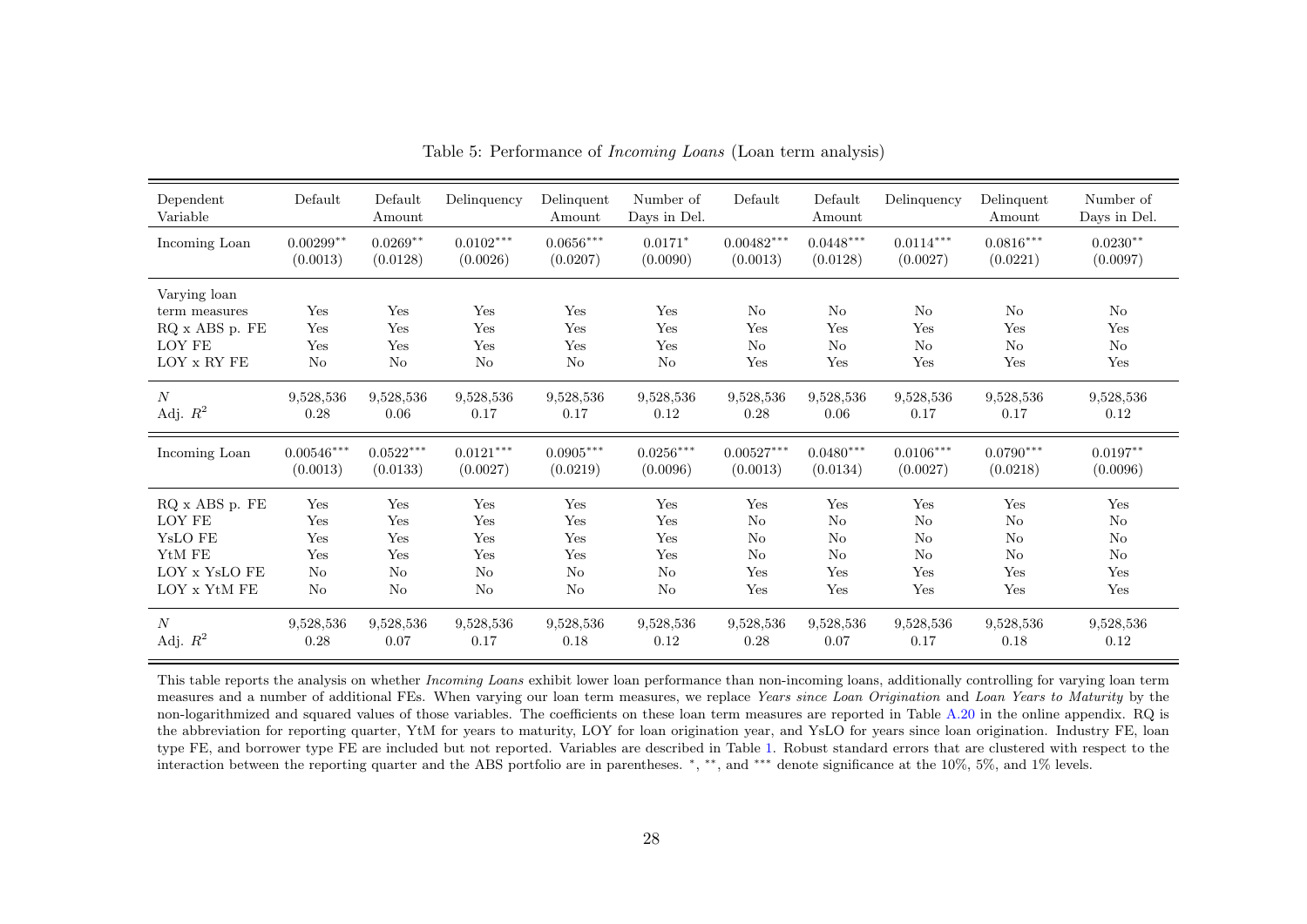propensity scores based on the results of the following logit regression model reported in Table [A.8](#page-71-0) in the online appendix: $25$ 

Incoming 
$$
Loani_t = \alpha + \gamma' \cdot Controls_{it} + \zeta' \cdot Reporting \cdot Quarter_t \times ABS \cdot Portfolio_t + \nu' \cdot Loan \, Originalion \, Year_i + \rho' \cdot Industry_i + \tau' \cdot Loan \, Type_i + \upsilon' \cdot Borrower \, Type_i + \epsilon_{it},
$$
\n(V.2)

where i indexes loans, t indexes reporting quarters, and  $\epsilon_{it}$  is the error term. We again use robust standard errors that are clustered with respect to the interaction between the reporting quarter and the ABS portfolio. Controls include the same variables as in Equation [V.1.](#page-26-1) Based on the estimated propensity scores, we apply the most frequently used algorithm, the nearest-neighbor  $(N - N)$  matching, for matching *Incoming Loans* and Outgoing Loans (e.g., [Stuart,](#page-60-3) [2010\)](#page-60-3). This matching algorithm compares each Incoming *Loan* with the arithmetic average of n *Outgoing Loans*, having the closest propensity scores. We assume  $n = 1, 5, 10, 20,$  and 50. In line with Section [V.1,](#page-26-1) we expect that Incoming Loans perform worse than Outgoing Loans, resulting in the adverse effect of portfolio replenishment on average loan performance in ABS portfolios.

#### Results:

Table [6](#page-34-0) presents the results of our portfolio effect analysis. Across all five matching procedures and with respect to all five ex post loan performance measures except for in one case, we find significantly positive coefficients. This reveals that Incoming Loans perform worse than Outgoing Loans. Thus, we provide evidence that originators decrease average loan performance in ABS portfolios by adding loans to the portfolio after the transactions' closing that perform worse than loans leaving the portfolio. This lowers the asset value of ABS portfolios and consequently the return on investment for investors.

 $^{25}$ To provide robustness, we also estimate a probit regression and report our results in Table [A.8](#page-71-0) in the online appendix. If we use these probit estimation results for our propensity score matching, our findings mostly still hold (see Table [A.9](#page-72-0) in the online appendix).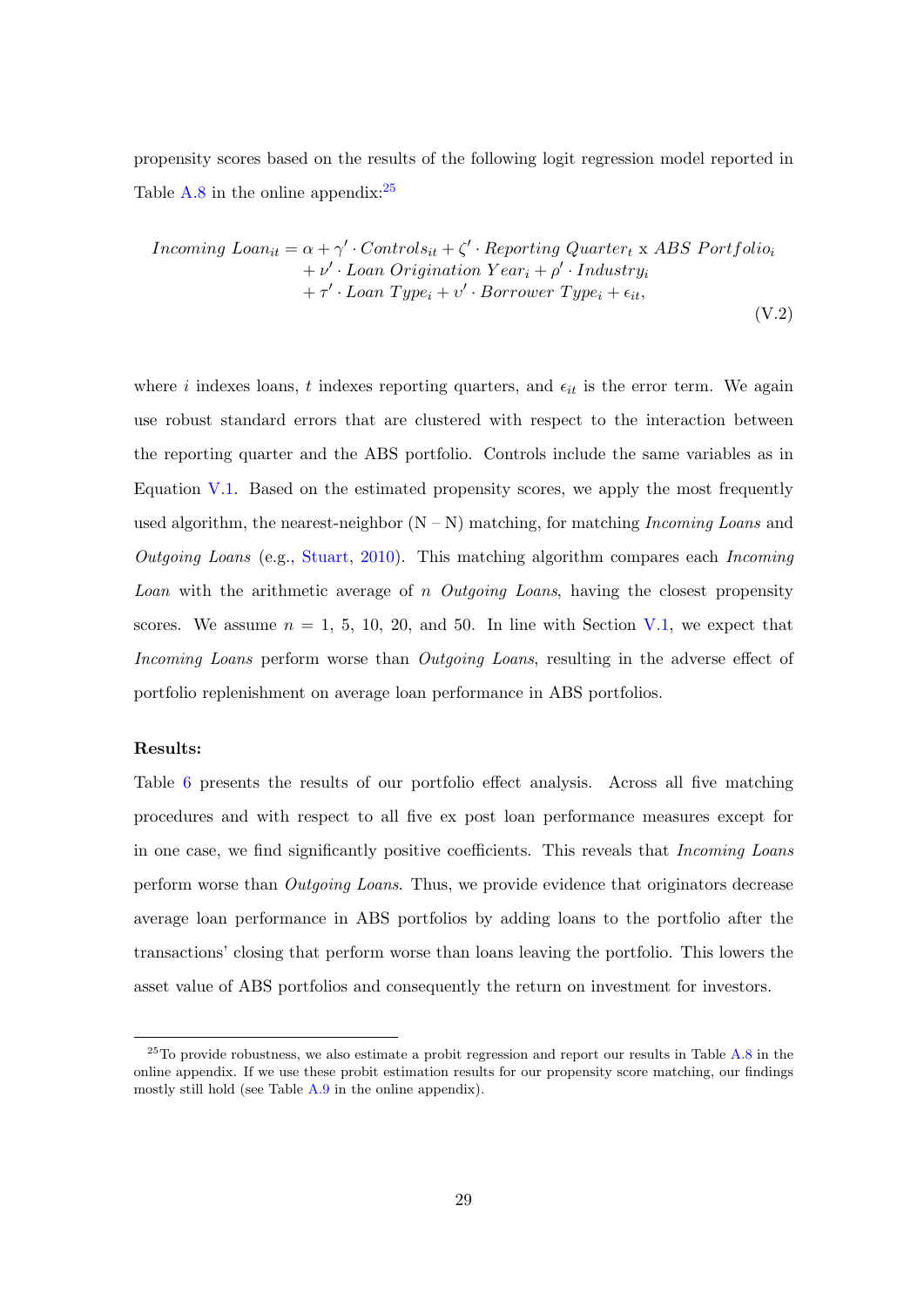<span id="page-34-0"></span>

| Estimator                            | Default     | Default<br>Amount | Delinquency | Delinquent<br>Amount | Number of Days<br>in Delinquency |
|--------------------------------------|-------------|-------------------|-------------|----------------------|----------------------------------|
|                                      | (1)         | (2)               | (3)         | (4)                  | (5)                              |
| Nearest neighbor $(n=1)$             | $0.0059***$ | $0.0649***$       | $0.0078**$  | 0.0547               | $0.0309**$                       |
|                                      | (0.0014)    | (0.0182)          | (0.0047)    | (0.0364)             | (0.0146)                         |
| Nearest neighbor $(n=5)$             | $0.0059***$ | $0.0638***$       | $0.0099***$ | $0.0531*$            | $0.0380***$                      |
|                                      | (0.0014)    | (0.0141)          | (0.0036)    | (0.0281)             | (0.0115)                         |
| Nearest neighbor $(n = 10)$          | $0.0059***$ | $0.0643***$       | $0.0089***$ | $0.0457**$           | $0.0334***$                      |
|                                      | (0.0014)    | (0.0131)          | (0.0034)    | (0.0261)             | (0.0107)                         |
| Nearest neighbor $(n = 20)$          | $0.0059***$ | $0.0640***$       | $0.0093***$ | $0.0478**$           | $0.0342***$                      |
|                                      | (0.0015)    | (0.0125)          | (0.0033)    | (0.0253)             | (0.0105)                         |
| Nearest neighbor $(n = 50)$          | $0.0059***$ | $0.0653***$       | $0.0081***$ | $0.0379**$           | $0.0334***$                      |
|                                      | (0.0015)    | (0.0122)          | (0.0033)    | (0.0251)             | (0.0104)                         |
| N<br>Number of <i>Incoming Loans</i> |             |                   |             |                      | 1,059,323<br>552,884             |
| Number of Outgoings Loans            |             |                   |             |                      | 506,439                          |

Table 6: Performance of Incoming Loans: Portfolio effect

This table provides estimates of the mean differences of our loan performance measures between Incoming Loans and Outgoing Loans, based on <sup>a</sup> propensity score matching. Propensity scores are estimated based on <sup>a</sup> logit regression, reported in Table [A.8](#page-71-1) in the online appendix, where the endogenous variable is the dummy *Incoming Loan*. Based on these propensity scores, we apply the nearest-neighbor  $(N - N)$  matching for matching *Incoming Loans* and *Outgoing Loans* (e.g., [Stuart,](#page-60-4)  $2010$ . This matching algorithm compares each *Incoming Loan* with the arithmetic average of n Outgoing Loans, having the closest propensity scores. We assume  $n = 1, 5, 10, 20,$  and 50 (with returning). For each loan in our sample, we only retain the point(s) in time when the loan is addedto the ABS portfolio and/or when it leaves the not yet maturing ABS portfolio. Outgoing Loans are defined as loans that are no longer included in the portfolio from one quarter to another. Variables are defined in Table [1.](#page-17-2) <sup>N</sup> refers to the number of observations. <sup>∗</sup>, ∗∗, and ∗∗∗ denote significance at the 10%, 5%, and 1% levels.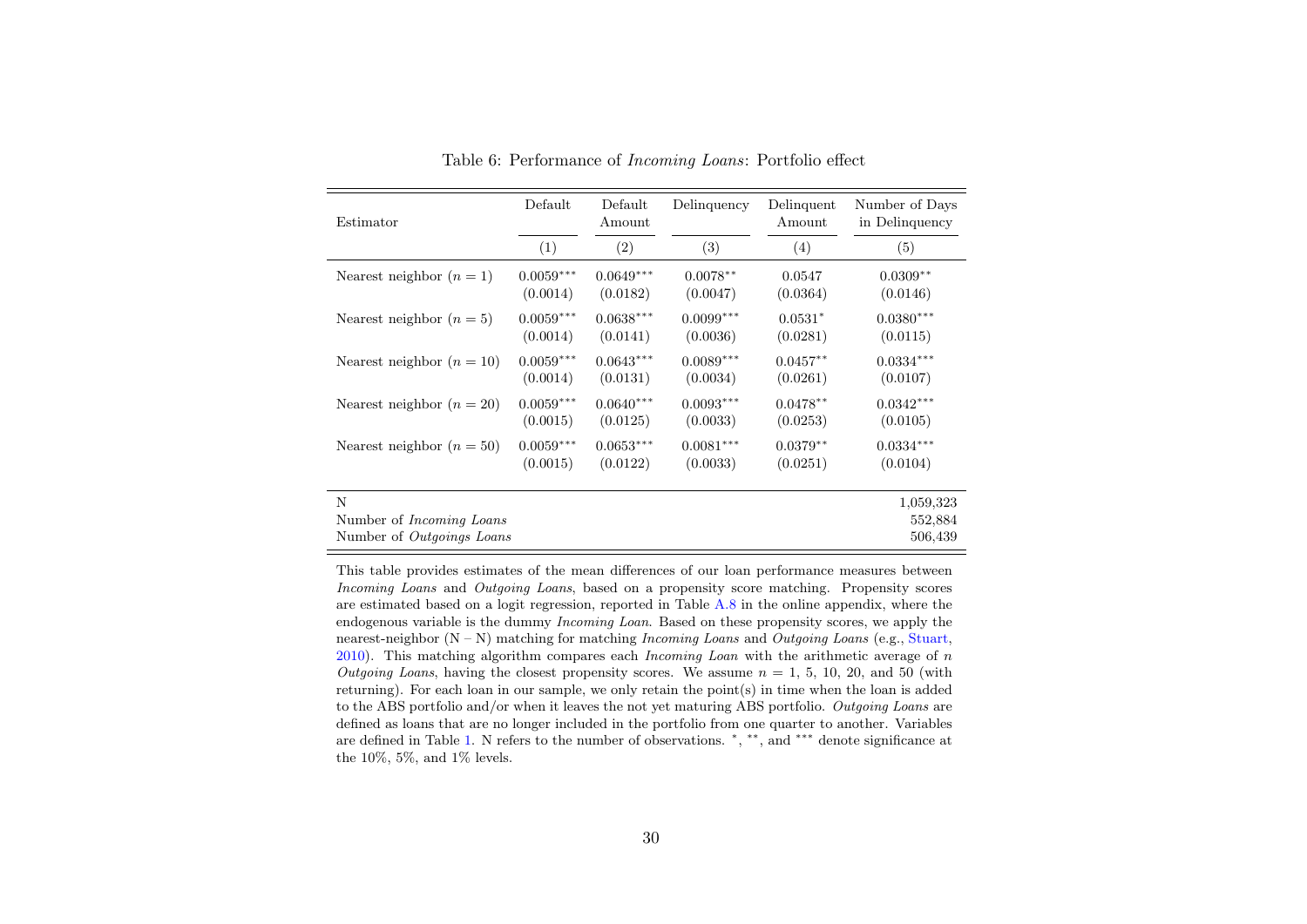# <span id="page-35-0"></span>VI Bank intention and mitigating factors

In our second empirical analysis, we reveal whether originators induce these performance differences since they exploit their information advantage by deliberately adding lowquality loans to securitized loan portfolios after the transactions' closing. Building upon this, we examine two potential mitigating factors for originators exploiting their information advantage in portfolio replenishment, originators' reputation concerns and an increase in transparency in the ABS market.

#### <span id="page-35-1"></span>VI.1 Bank intention

#### Empirical strategy:

Building on the results on the effect of portfolio replenishment on loan performance, we explore whether banks deliberately add low-quality loans to ABS portfolios after the transactions' closing. By identifying a link between the originators' decision of which loans to add to ABS portfolios ex post and the subsequent performance of these selected loans, we aim at providing the channel through which our previous results on loan performance in Section [V.1](#page-26-1) are induced by originators.<sup>[26](#page--1-0)</sup> Thus, in the following analysis, we focus on the loan quality measures – namely, the  $PD$ , the  $LGD$ , and the product of both variables,  $PD$  x  $LGD$  – as our exogenous variables of main interest since those are already known by originators at the time of securitization. We reveal whether low-quality loans are more

 $^{26}$ This approach is roughly comparable to the analysis of [Benmelech et al.](#page-56-5) [\(2012\)](#page-56-5). They evaluate the determinants of loan securitization and loan performance subsequent to securitization. However, in contrast to our study, they focus on the comparison between securitized and non-securitized loans.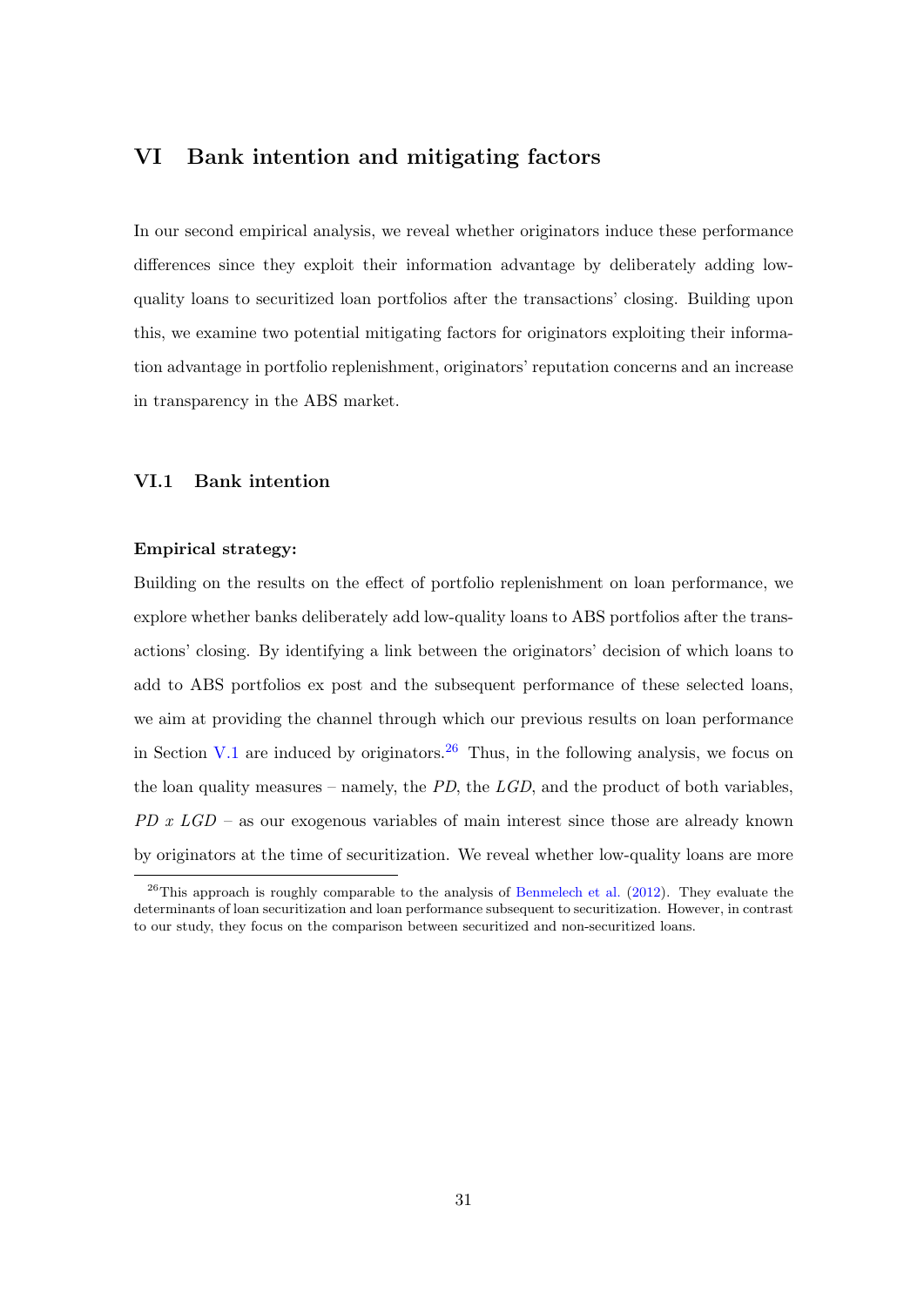likely to be added to ABS portfolios ex post as compared to high-quality ones based on the following OLS regression model: $27$ 

Incoming 
$$
Loan_{it} = \alpha + \beta \cdot Loan \; Quality_{itq} + \gamma' \cdot Controls_{it}
$$

\n
$$
+ \zeta' \cdot Reporting \; Quarterly \times ABS \; Portfolio_{i}
$$
\n
$$
+ \nu' \cdot Loan \; Organization \; Year_{i} + \rho' \cdot Industry_{i}
$$
\n
$$
+ \tau' \cdot Loan \; Type_{i} + \upsilon' \cdot Borrower \; Type_{i} + \epsilon_{itq},
$$
\n(VI.1)

where i indexes loans, t indexes reporting quarters, q indexes one specific loan quality measure, and  $\epsilon_{ita}$  is the error term. Our controls include the same variables as in Equation [V.1.](#page-26-0) We again use an OLS estimator as explained in Section [V.1](#page-26-0) and robust standard errors that are clustered with respect to the interaction between the reporting quarter and the ABS portfolio. As derived in Section [II.3,](#page-15-0) we expect the coefficients on our ex ante loan quality measures to be significantly positive, revealing that banks deliberately add low-quality loans after the transactions' closing.

#### Baseline regression results:

We report our regression results in Table [7](#page-37-0) in specifications (1) to (3). In line with our expectations, we yield significantly positive coefficients on PD, LGD, and PD x LGD. This indicates that low-quality loans are more likely to be added to ABS portfolios after the transactions' closing than high-quality ones. Thus, originators seem to exploit their information advantage, which is possible due to the difficulty of assessing loan quality for investors at the point in time when originators add loans to ABS portfolios. Overall, our results agree with our expectation.

#### Interaction effects analysis:

To strengthen the evidence for originators inducing the performance differences described in Section [V.1](#page-26-0) by deliberately adding low-quality loans, we connect our loan performance and loan quality analyses. Consequently, we explore whether loans exhibiting higher PDs at the time of securitization and poorer performance after being securitized are more likely

 $^{27}$ In Table [A.10](#page-73-0) in the online appendix, we again add our five different FE step by step. Since our results from the baseline regression model do not qualitatively change, they do not depend on single FE.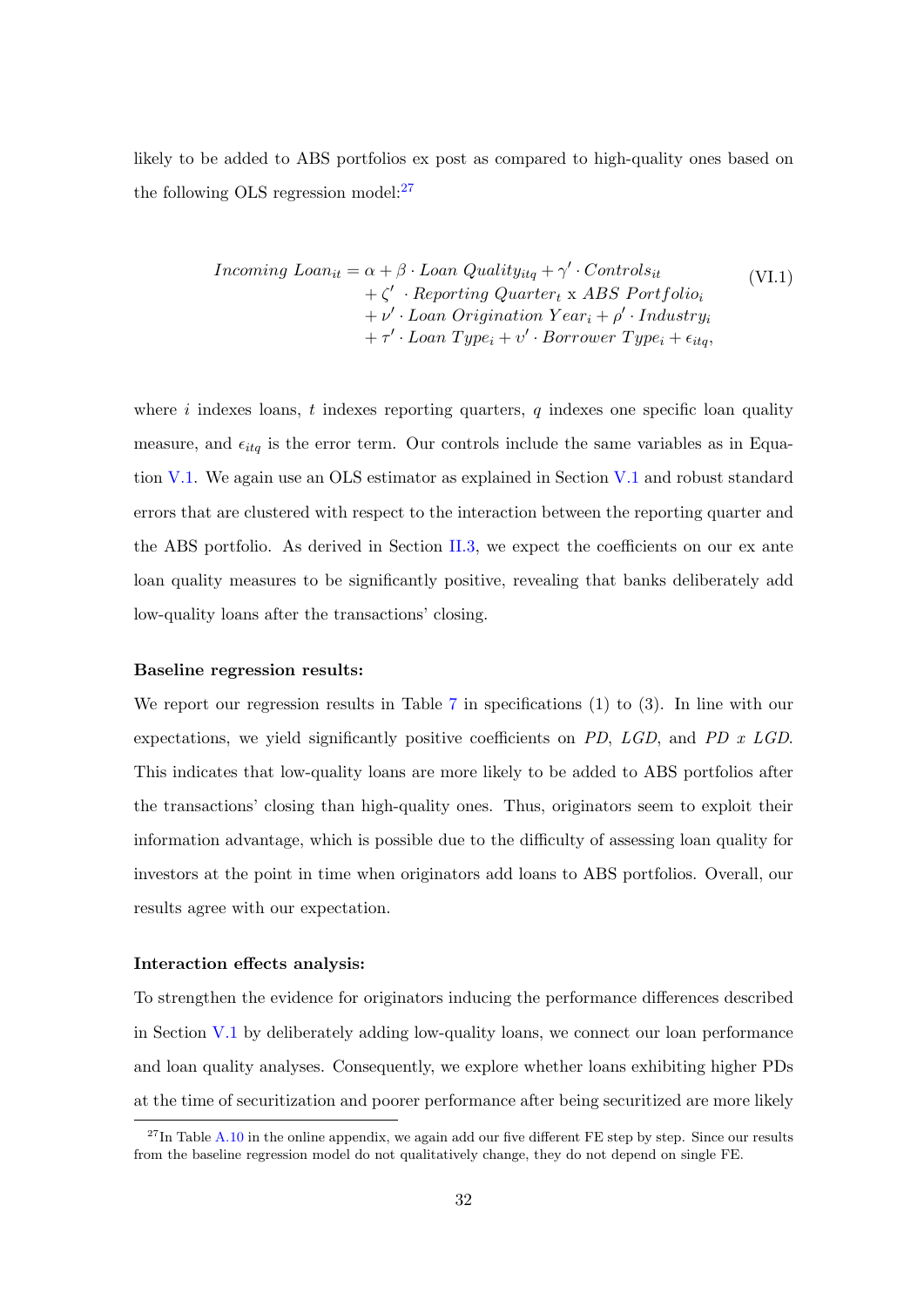<span id="page-37-0"></span>

|                                    | Inc. Loan              | Inc. Loan              | Inc. Loan              | Inc. Loan              | Inc. Loan               | Inc. Loan               | Inc. Loan               | Inc. Loan               |
|------------------------------------|------------------------|------------------------|------------------------|------------------------|-------------------------|-------------------------|-------------------------|-------------------------|
|                                    | (1)                    | (2)                    | (3)                    | (4)                    | (5)                     | (6)                     | (7)                     | (8)                     |
| ${\rm PD}$                         | $0.844***$<br>(0.1307) |                        |                        |                        |                         |                         |                         |                         |
| LGD                                |                        | $0.0202**$<br>(0.0092) |                        |                        |                         |                         |                         |                         |
| $PD \times LGD$                    |                        |                        | $1.413***$<br>(0.3022) |                        |                         |                         |                         |                         |
| PD x Default                       |                        |                        |                        | $0.409***$<br>(0.0668) |                         |                         |                         |                         |
| PD x Default Amount                |                        |                        |                        |                        | $0.0362***$<br>(0.0064) |                         |                         |                         |
| PD x Delinquency                   |                        |                        |                        |                        |                         | $0.0709***$<br>(0.0195) |                         |                         |
| PD x Delinquent Amount             |                        |                        |                        |                        |                         |                         | $0.0103***$<br>(0.0026) |                         |
| PD x Number of Days in Delinquency |                        |                        |                        |                        |                         |                         |                         | $0.0516***$<br>(0.0101) |
| Loan & borrower controls           | Yes                    | Yes                    | Yes                    | Yes                    | Yes                     | Yes                     | Yes                     | Yes                     |
| Rep. quarter x ABS portfolio FE    | Yes                    | Yes                    | Yes                    | Yes                    | Yes                     | Yes                     | Yes                     | Yes                     |
| Loan origination year FE           | Yes                    | Yes                    | Yes                    | Yes                    | Yes                     | Yes                     | Yes                     | Yes                     |
| Industry FE                        | Yes                    | Yes                    | Yes                    | Yes                    | Yes                     | Yes                     | Yes                     | Yes                     |
| Loan type FE                       | Yes                    | Yes                    | Yes                    | Yes                    | Yes                     | Yes                     | Yes                     | Yes                     |
| Borrower type FE                   | Yes                    | Yes                    | $\operatorname{Yes}$   | Yes                    | Yes                     | Yes                     | $\operatorname{Yes}$    | Yes                     |
| N                                  | 9,528,526              | 8,771,945              | 8,771,925              | 9,528,526              | 9,528,526               | 9,528,526               | 9,528,526               | 9,528,526               |
| Adj. $\mathbb{R}^2$                | 0.69                   | 0.68                   | 0.68                   | 0.69                   | 0.69                    | 0.69                    | 0.69                    | 0.69                    |

| Table 7: Bank intention analysis (Baseline regression $\&$ interaction effects analysis) |  |  |  |
|------------------------------------------------------------------------------------------|--|--|--|
|                                                                                          |  |  |  |

This table reports the analysis on whether ex ante loan quality and the interactions between the PD and the ex post loan performance measures affect the probability of being added to securitized loan portfolios after the transactions' closing. Variables are described in Table [1](#page-17-0)and coefficients on the control variables are reported in Table [A.21](#page-84-0) in the online appendix. Robust standard errors that are clustered with<br>respect to the interaction between the reporting quarter and the ABS portfolio are 10%, 5%, and 1% levels.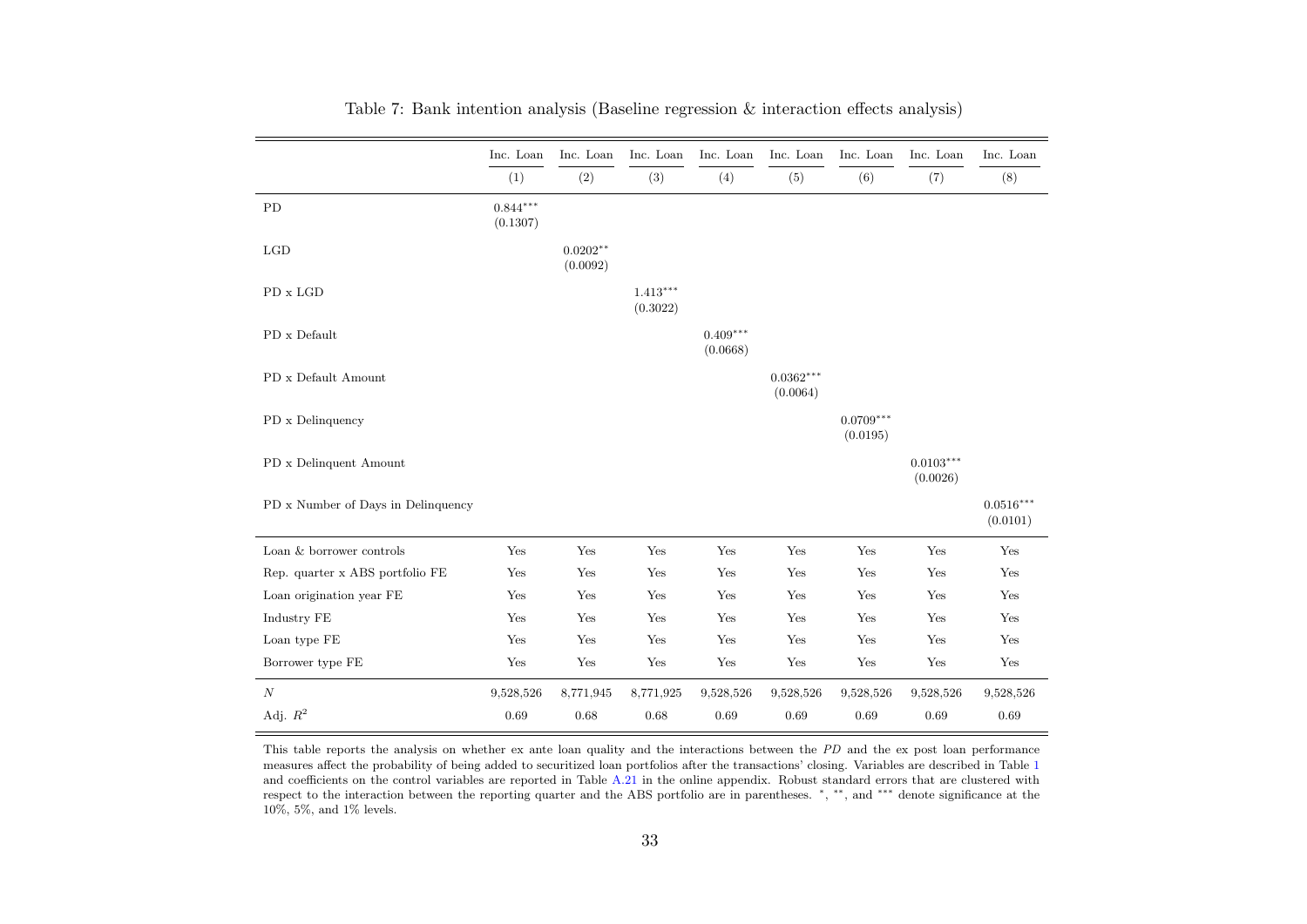to be added by the originator to the ABS portfolio after the transactions' closing. For this purpose, we interact the PD with our ex post loan performance measures in specifications  $(4)$  to  $(8)$  in Table [7.](#page-37-0) The significantly positive coefficients reveal that loans with high probabilities of default at securitization and poor performance after securitization are indeed more likely to be Incoming Loans. Thus, our results demonstrate that originators deliberately add low-quality loans, which indeed become non-performing after securitization.

## Subsample analysis:

We again address the potential concern that our results may be driven by the fact that we cannot observe all ABS portfolios since the transactions' closing. Thus, we re-estimate our regressions using only those ABS portfolios, which we observe since their closing. Table [8](#page-39-0) shows exclusively positive coefficients that are significant in cases of our loan quality measures, PD and LGD, and our interaction effects of PD and the measures of ex post loan performance. These results reinforce our finding that low-quality loans, moreover those that perform worse than other loans in the ABS portfolio, are more likely to be selected as Incoming Loans.

#### Loan term analysis:

We conduct further analyses to provide evidence that our findings are not driven by loan term differences between Incoming Loans and non-incoming ones. Thus, we vary our loan term measures and fixed effects as described in Section [V.1](#page-26-0) and present our findings in Table [9.](#page-40-0) It turns out that we still yield qualitatively the same results as in our main analysis.

#### Differing PD estimations:

So far, our PD estimation procedure uses all loan observations to estimate the PD, although some information is not yet available for the originator at the respective quarter. To provide further robustness on our baseline regression results, we vary our PD estimation. Thus, we apply a sequential estimation procedure and recalculate our PDs on a quarterly basis, only incorporating loan observations already available in the quarter, for which the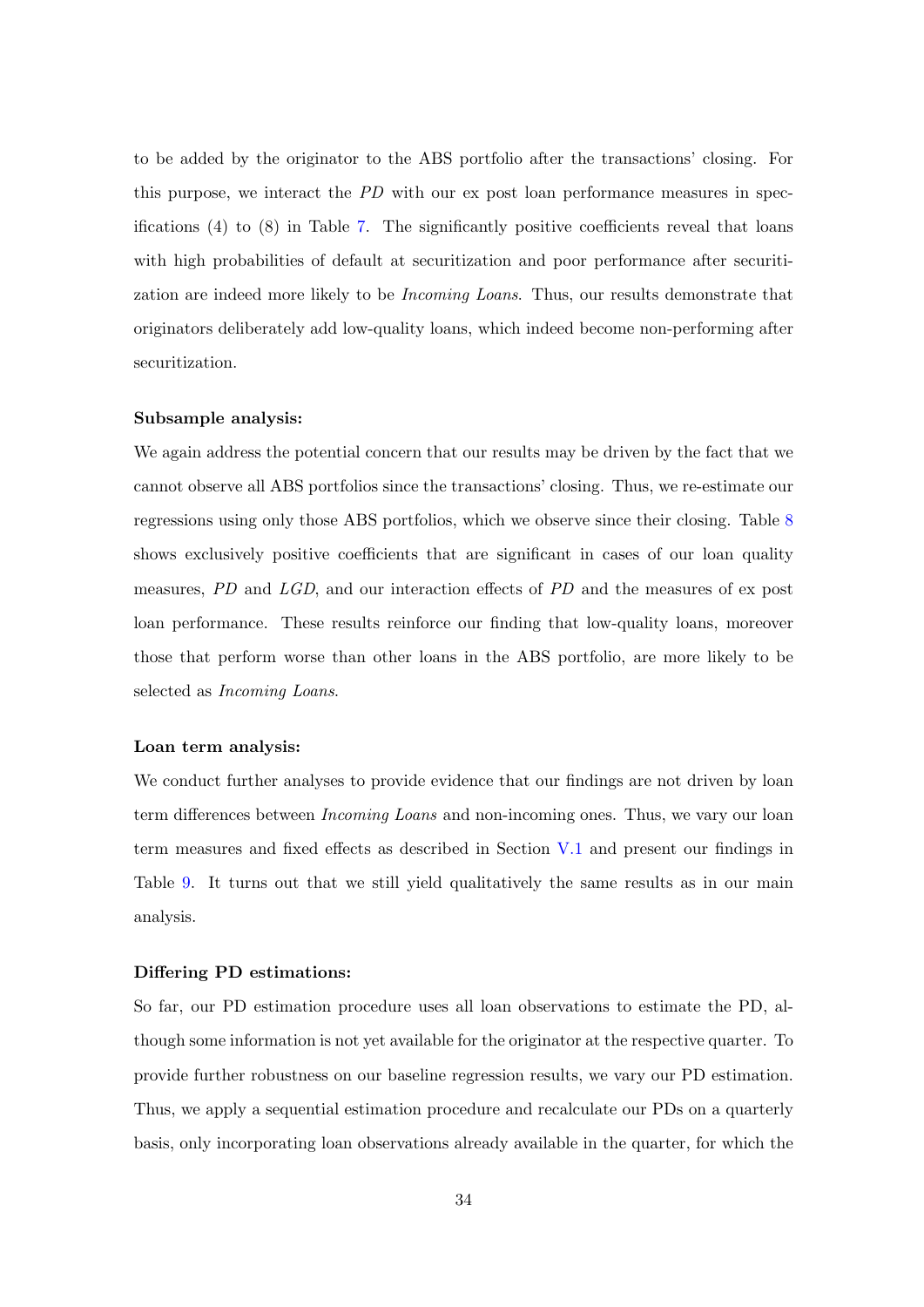<span id="page-39-0"></span>

|                                    | Inc. Loan              | Inc. Loan             | Inc. Loan            | Inc. Loan              | Inc. Loan               | Inc. Loan              | Inc. Loan               | Inc. Loan               |
|------------------------------------|------------------------|-----------------------|----------------------|------------------------|-------------------------|------------------------|-------------------------|-------------------------|
|                                    | (1)                    | (2)                   | (3)                  | (4)                    | (5)                     | (6)                    | (7)                     | (8)                     |
| PD                                 | $0.482***$<br>(0.1388) |                       |                      |                        |                         |                        |                         |                         |
| LGD                                |                        | $0.0221*$<br>(0.0120) |                      |                        |                         |                        |                         |                         |
| PD x LGD                           |                        |                       | 0.204<br>(0.2662)    |                        |                         |                        |                         |                         |
| PD x Default                       |                        |                       |                      | $0.431***$<br>(0.0734) |                         |                        |                         |                         |
| PD x Default Amount                |                        |                       |                      |                        | $0.0365***$<br>(0.0061) |                        |                         |                         |
| PD x Delinquency                   |                        |                       |                      |                        |                         | $0.269***$<br>(0.0634) |                         |                         |
| PD x Delinquent Amount             |                        |                       |                      |                        |                         |                        | $0.0276***$<br>(0.0067) |                         |
| PD x Number of Days in Delinquency |                        |                       |                      |                        |                         |                        |                         | $0.0406***$<br>(0.0145) |
| Loan & borrower controls           | Yes                    | Yes                   | Yes                  | Yes                    | Yes                     | Yes                    | Yes                     | Yes                     |
| Rep. quarter x ABS portfolio FE    | Yes                    | Yes                   | Yes                  | Yes                    | Yes                     | Yes                    | Yes                     | Yes                     |
| Loan origination year FE           | Yes                    | Yes                   | Yes                  | Yes                    | Yes                     | Yes                    | Yes                     | Yes                     |
| Industry FE                        | Yes                    | Yes                   | Yes                  | Yes                    | Yes                     | Yes                    | Yes                     | Yes                     |
| Loan type FE                       | Yes                    | Yes                   | Yes                  | Yes                    | Yes                     | Yes                    | Yes                     | Yes                     |
| Borrower type FE                   | Yes                    | $\operatorname{Yes}$  | $\operatorname{Yes}$ | Yes                    | $\operatorname{Yes}$    | Yes                    | $\operatorname{Yes}$    | Yes                     |
| N                                  | 3,311,118              | 3,190,239             | 3,190,229            | 3,311,118              | 3,311,118               | 3,311,118              | 3,311,118               | 3,311,118               |
| Adj. $\mathbb{R}^2$                | 0.78                   | 0.79                  | 0.79                 | 0.78                   | 0.78                    | 0.78                   | 0.78                    | 0.78                    |

Table 8: Bank intention analysis (Subsample analysis)

This table reports the analysis on whether ex ante loan quality and the interactions between the PD and the ex post loan performance measures affect the probability of being added to securitized loan portfolios after the transactions' closing, only using observations from ABS portfolios, for which the transactions' closing is within our observation period. Variables are described in Table [1](#page-17-0) and coefficients on the control variables are reported in Table [A.22](#page-85-0) in the online appendix. Robust standard errors that are clustered with respect to the interactionbetween the reporting quarter and the ABS portfolio are in parentheses. <sup>∗</sup>, ∗∗, and ∗∗∗ denote significance at the 10%, 5%, and 1% levels.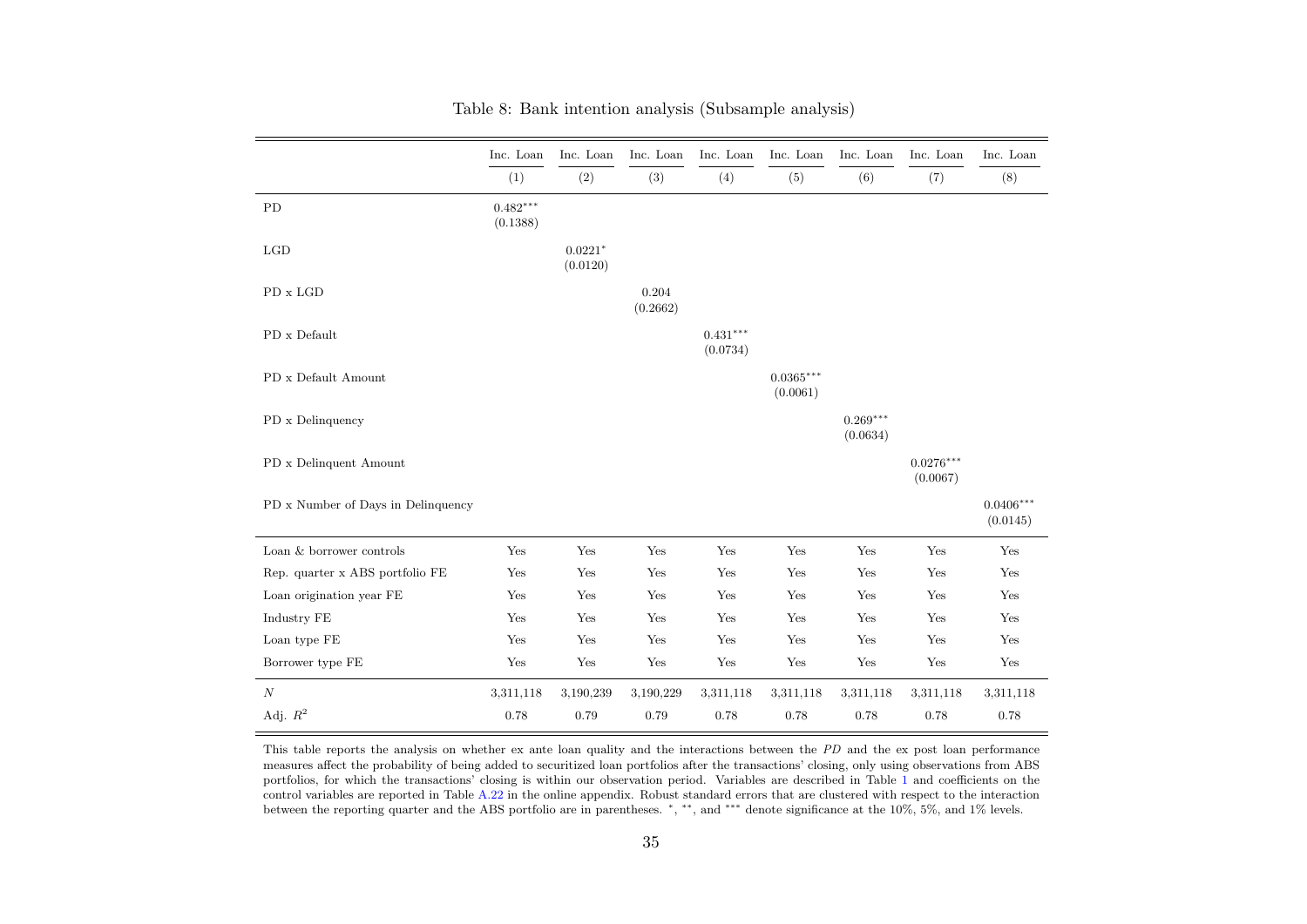<span id="page-40-0"></span>

| Dependent Variable                                                       | Inc. Loan               | Inc. Loan               | Inc. Loan                     | Inc. Loan                     | Inc. Loan               | Inc. Loan                    | Inc. Loan                                      | Inc. Loan              | Inc. Loan                                      | Inc. Loan                                      |
|--------------------------------------------------------------------------|-------------------------|-------------------------|-------------------------------|-------------------------------|-------------------------|------------------------------|------------------------------------------------|------------------------|------------------------------------------------|------------------------------------------------|
| Loan Quality measure                                                     | PD                      | $_{\rm LGD}$            | $PD \times LGD$               | PD x Def.                     | PD x Del.               | PD                           | LGD                                            | PD x LGD               | PD x Def.                                      | PD x Del.                                      |
| Loan Quality                                                             | $0.580***$              | 0.0150                  | $0.926***$                    | $0.330***$                    | $0.0571***$             | $0.842***$                   | $0.0163***$                                    | $1.294***$             | $0.422***$                                     | $0.0771***$                                    |
| & Interactions                                                           | (0.1291)                | (0.0096)                | (0.2853)                      | (0.0598)                      | (0.0170)                | (0.1231)                     | (0.0076)                                       | (0.2684)               | (0.0640)                                       | (0.0203)                                       |
| Varying loan<br>term measures<br>RQ x ABS p. FE<br>LOY FE<br>LOY x RY FE | Yes<br>Yes<br>Yes<br>No | Yes<br>Yes<br>Yes<br>No | Yes<br>Yes<br>Yes<br>$\rm No$ | Yes<br>Yes<br>Yes<br>$\rm No$ | Yes<br>Yes<br>Yes<br>No | $\rm No$<br>Yes<br>No<br>Yes | N <sub>o</sub><br>Yes<br>N <sub>o</sub><br>Yes | No<br>Yes<br>No<br>Yes | N <sub>o</sub><br>Yes<br>N <sub>o</sub><br>Yes | N <sub>o</sub><br>Yes<br>N <sub>o</sub><br>Yes |
| N                                                                        | 9,528,526               | 8,771,945               | 8,771,945                     | 9,528,526                     | 9,528,526               | 9,528,513                    | 8,771,930                                      | 8,771,910              | 9,528,513                                      | 9,528,513                                      |
| Adj. $R^2$                                                               | 0.69                    | 0.68                    | 0.68                          | 0.69                          | 0.69                    | 0.70                         | 0.69                                           | 0.69                   | 0.70                                           | 0.70                                           |
| Loan Quality                                                             | $0.849***$              | $0.0151*$               | $1.349***$                    | $0.458***$                    | $0.0780***$             | $0.833***$                   | 0.012                                          | $1.277***$             | $0.443***$                                     | $0.0635***$                                    |
| & Interactions                                                           | (0.1308)                | (0.0089)                | (0.3006)                      | (0.0662)                      | (0.0208)                | (0.1302)                     | (0.0073)                                       | (0.2818)               | (0.0711)                                       | (0.0201)                                       |
| RQ x ABS p. FE                                                           | Yes                     | Yes                     | Yes                           | Yes                           | Yes                     | Yes                          | Yes                                            | Yes                    | Yes                                            | Yes                                            |
| LOY FE                                                                   | Yes                     | Yes                     | Yes                           | Yes                           | Yes                     | No                           | N <sub>o</sub>                                 | No                     | No                                             | No                                             |
| Y <sub>s</sub> LO FE                                                     | Yes                     | Yes                     | Yes                           | Yes                           | Yes                     | $\rm No$                     | N <sub>o</sub>                                 | No                     | N <sub>o</sub>                                 | N <sub>o</sub>                                 |
| YtM FE                                                                   | Yes                     | Yes                     | Yes                           | Yes                           | Yes                     | No                           | No                                             | No                     | N <sub>o</sub>                                 | N <sub>o</sub>                                 |
| LOY x YsLO FE                                                            | No                      | No                      | $\rm No$                      | No                            | N <sub>o</sub>          | Yes                          | Yes                                            | Yes                    | Yes                                            | Yes                                            |
| LOY x YtM FE                                                             | N <sub>o</sub>          | N <sub>o</sub>          | $\rm No$                      | $\rm No$                      | N <sub>o</sub>          | Yes                          | Yes                                            | Yes                    | Yes                                            | Yes                                            |
| N                                                                        | 9,528,526               | 8,771,945               | 8,771,925                     | 9,528,526                     | 9,528,526               | 9,528,513                    | 8,771,933                                      | 8,771,913              | 9,528,513                                      | 9,528,513                                      |
| Adj. $R^2$                                                               | 0.70                    | 0.69                    | 0.69                          | 0.70                          | 0.70                    | 0.71                         | 0.70                                           | 0.70                   | 0.71                                           | 0.71                                           |

Table 9: Bank intention analysis (Loan term analysis)

This table reports the analysis on whether ex ante loan quality and the interactions between the PD and the ex post loan performance measures affect the probability of being added to securitized loan portfolios after the transactions' closing, additionally controlling for varying loan term measures and <sup>a</sup> numberof additional FEs. When varying our loan term measures, we replace Years since Loan Origination and Loan Years to Maturity by the non-logarithmized and squared values of those variables. The coefficients on the remaining interactions between the PD and the ex post loan performance measures as well as on the loan term measures are reported in Table [A.23](#page-86-0) in the online appendix. RQ is the abbreviation for reporting quarter, YtM for years to maturity, LOY for loan origination year, and YsLO for years since loan origination. Industry FE, loan type FE, and borrower type FE are included but not reported. Variables are described in Table [1.](#page-17-0) Robust standard errors that are clustered with respect to the interaction between the reporting quarter and the ABS portfolio are inparentheses. <sup>∗</sup>, ∗∗, and ∗∗∗ denote significance at the 10%, 5%, and 1% levels.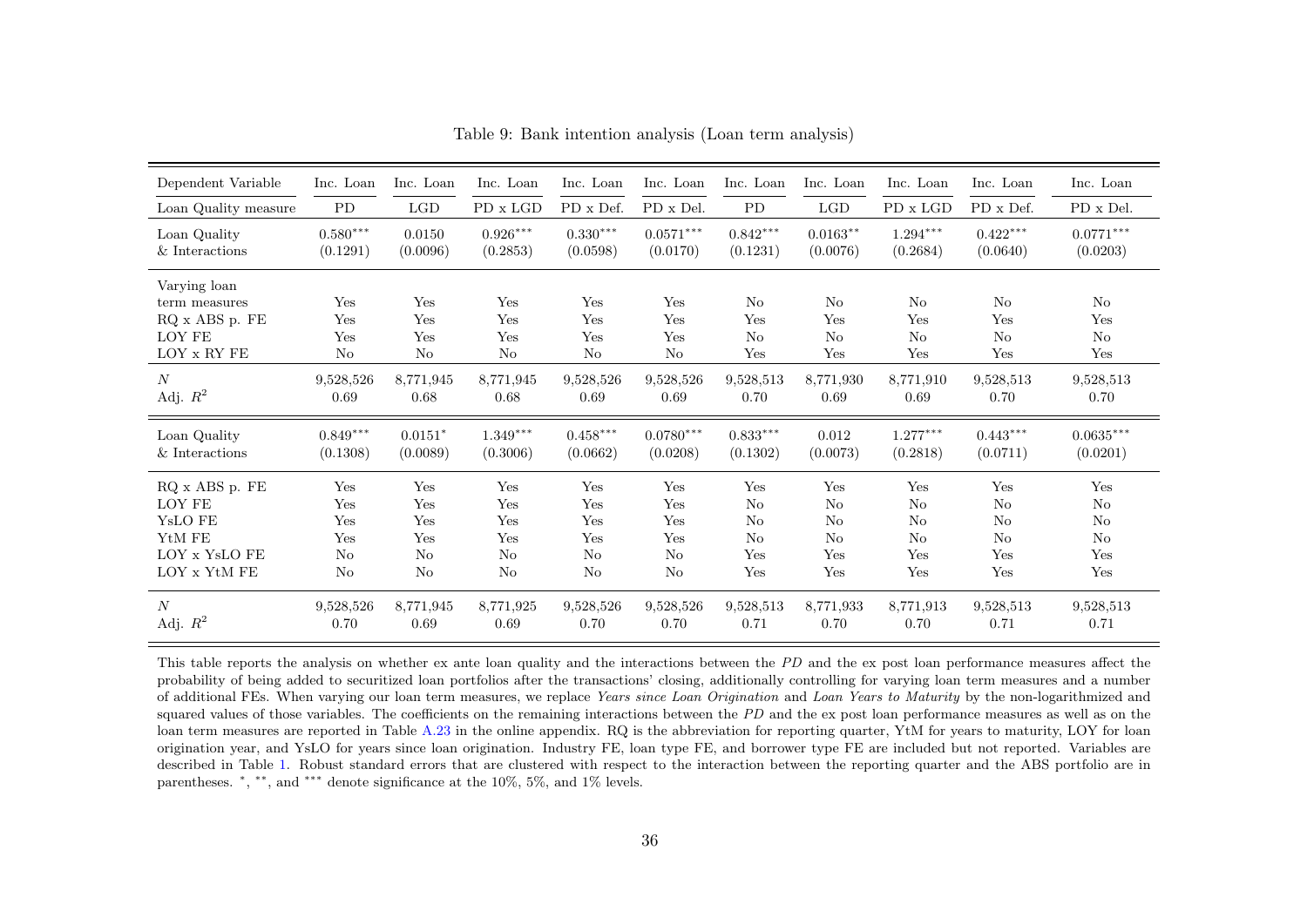PD is estimated. As reported in Table [10,](#page-42-0) we yield significantly positive coefficients as in our baseline regression model. Overall, our results demonstrate that originators exploit their information advantage by replenishing ABS portfolios with low-quality loans.

Moreover, some banks voluntarily report their internal PD estimates for a part of their loans to ED. This is particularly interesting for our analysis since the banks' internally estimated PDs are expected to take private soft information into account. As this variable is categorized as optional field, we only partially observe an internal PD estimate for the loans in our sample. Nevertheless, we use the estimates available to us in a further analysis and replace our PD estimates with those of the banks in case of 5,018,501 observations. While keeping the pool composition constant with this approach, our results again reinforce our findings, as shown in Table [11.](#page-43-0)

## VI.2 Mitigating factors

Building on the analysis in Section [VI.1,](#page-35-0) we examine two possible factors, originators' reputation concerns as well as an increase in transparency in the ABS market, which may both incentivize originators to maintain high-quality securitized loan portfolios, and, consequently, mitigate agency conflicts in securitization.

#### Reputation analysis:

Originators regularly issuing ABS over time depend on their reputation in the securitization market to attract investors to buy their future ABS. Thus, reputation ensures originators' active role in the securitization market. In order to build up or maintain reputation, originators aim at making sure that investors receive their scheduled payments, which precludes or at least severely limits the exploitation of their information advantages (e.g., [Gorton and Pennacchi,](#page-58-0) [1995\)](#page-58-0). We define Reputation as an indicator variable, which is equal to one if the respective originator issues at least two securitization transactions in our sample and zero otherwise. On average, 64% of our observations refer to originators regularly issuing ABS and thus, having reputation concerns. To evaluate the impact of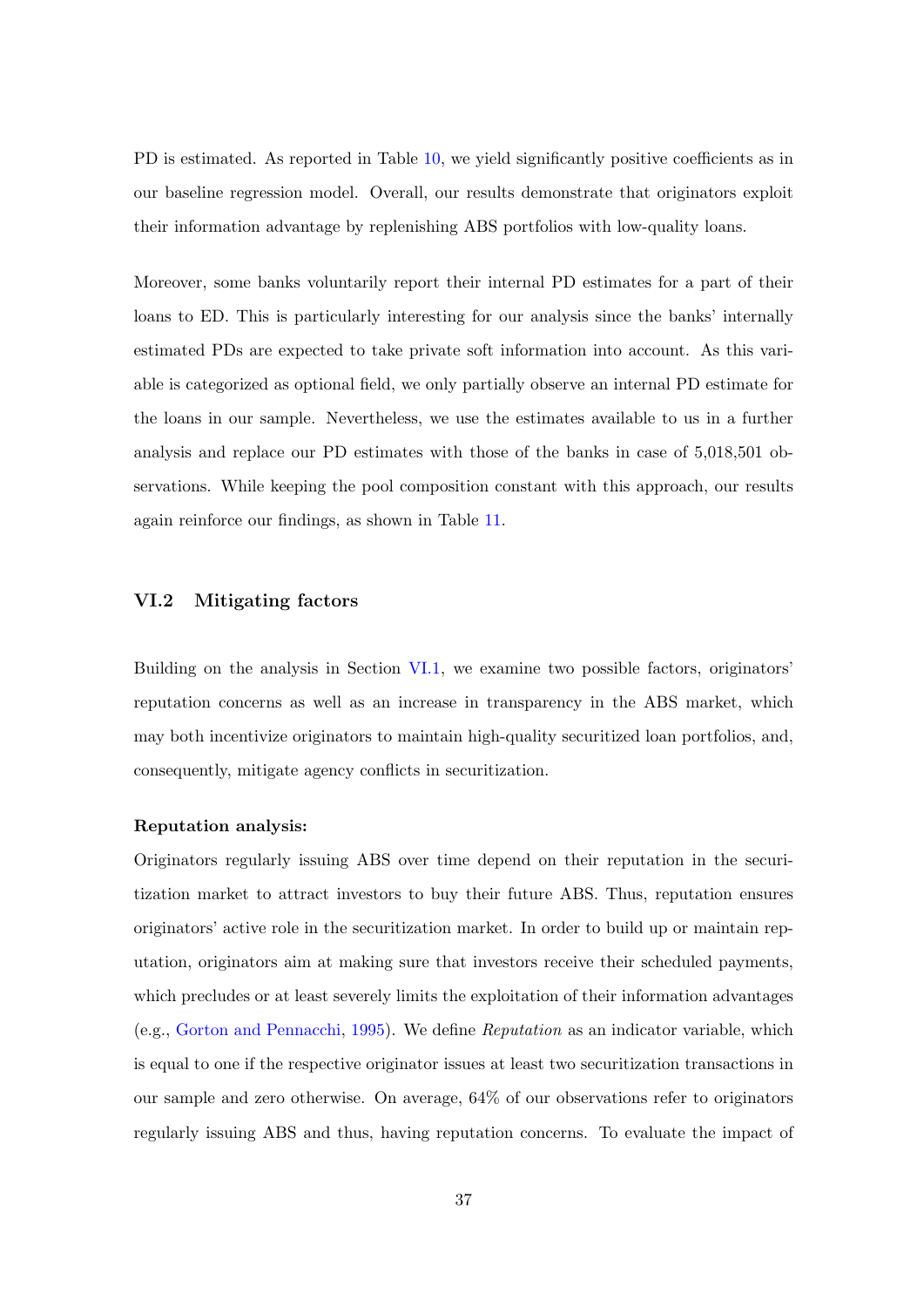<span id="page-42-0"></span>

|                                         | Inc. Loan            | Inc. Loan              | Inc. Loan              | Inc. Loan              | Inc. Loan               | Inc. Loan              | Inc. Loan               | Inc. Loan               |
|-----------------------------------------|----------------------|------------------------|------------------------|------------------------|-------------------------|------------------------|-------------------------|-------------------------|
|                                         | (1)                  | (2)                    | (3)                    | (4)                    | (5)                     | (6)                    | $\left( 7\right)$       | (8)                     |
| Sequential PD                           | $0.442*$<br>(0.2626) |                        |                        |                        |                         |                        |                         |                         |
| LGD                                     |                      | $0.0202**$<br>(0.0092) |                        |                        |                         |                        |                         |                         |
| Seq. PD x LGD                           |                      |                        | $1.006***$<br>(0.3462) |                        |                         |                        |                         |                         |
| Seq. PD x Default                       |                      |                        |                        | $0.624***$<br>(0.0929) |                         |                        |                         |                         |
| Seq. PD x Default Amount                |                      |                        |                        |                        | $0.0666***$<br>(0.0092) |                        |                         |                         |
| Seq. PD x Delinquency                   |                      |                        |                        |                        |                         | $0.184***$<br>(0.0530) |                         |                         |
| Seq. PD x Delinquent Amount             |                      |                        |                        |                        |                         |                        | $0.0251***$<br>(0.0066) |                         |
| Seq. PD x Number of Days in Delinquency |                      |                        |                        |                        |                         |                        |                         | $0.0783***$<br>(0.0176) |
| Loan & borrower controls                | Yes                  | Yes                    | Yes                    | Yes                    | Yes                     | $\operatorname{Yes}$   | Yes                     | Yes                     |
| Rep. quarter x ABS portfolio FE         | Yes                  | Yes                    | Yes                    | Yes                    | Yes                     | Yes                    | Yes                     | Yes                     |
| Loan origination year FE                | Yes                  | Yes                    | Yes                    | Yes                    | Yes                     | Yes                    | Yes                     | Yes                     |
| Industry FE                             | Yes                  | Yes                    | Yes                    | Yes                    | Yes                     | Yes                    | Yes                     | Yes                     |
| Loan type FE                            | Yes                  | Yes                    | Yes                    | Yes                    | Yes                     | Yes                    | Yes                     | Yes                     |
| Borrower type FE                        | Yes                  | Yes                    | Yes                    | Yes                    | Yes                     | Yes                    | Yes                     | Yes                     |
| N                                       | 9,465,071            | 8,771,945              | 8,708,510              | 9,465,071              | 9,465,071               | 9,465,071              | 9,465,071               | 9,465,071               |
| Adj. $R^2$                              | 0.69                 | 0.68                   | 0.68                   | 0.69                   | 0.69                    | 0.69                   | $0.69\,$                | 0.69                    |

# Table 10: Bank intention analysis (Sequential PD estimation)

This table reports the analysis on whether ex ante loan quality and the interactions between the PD and the ex post loan performance measures affect the probability of being added to securitized loan portfolios after the transactions' closing, based on <sup>a</sup> sequential PD estimation. Variablesare described in Table [1](#page-17-0) and coefficients on the control variables are reported in Table  $A.24$  in the online appendix. Robust standard errors that are<br>clustered with respect to the interaction between the reporting quart at the 10%, 5%, and 1% levels.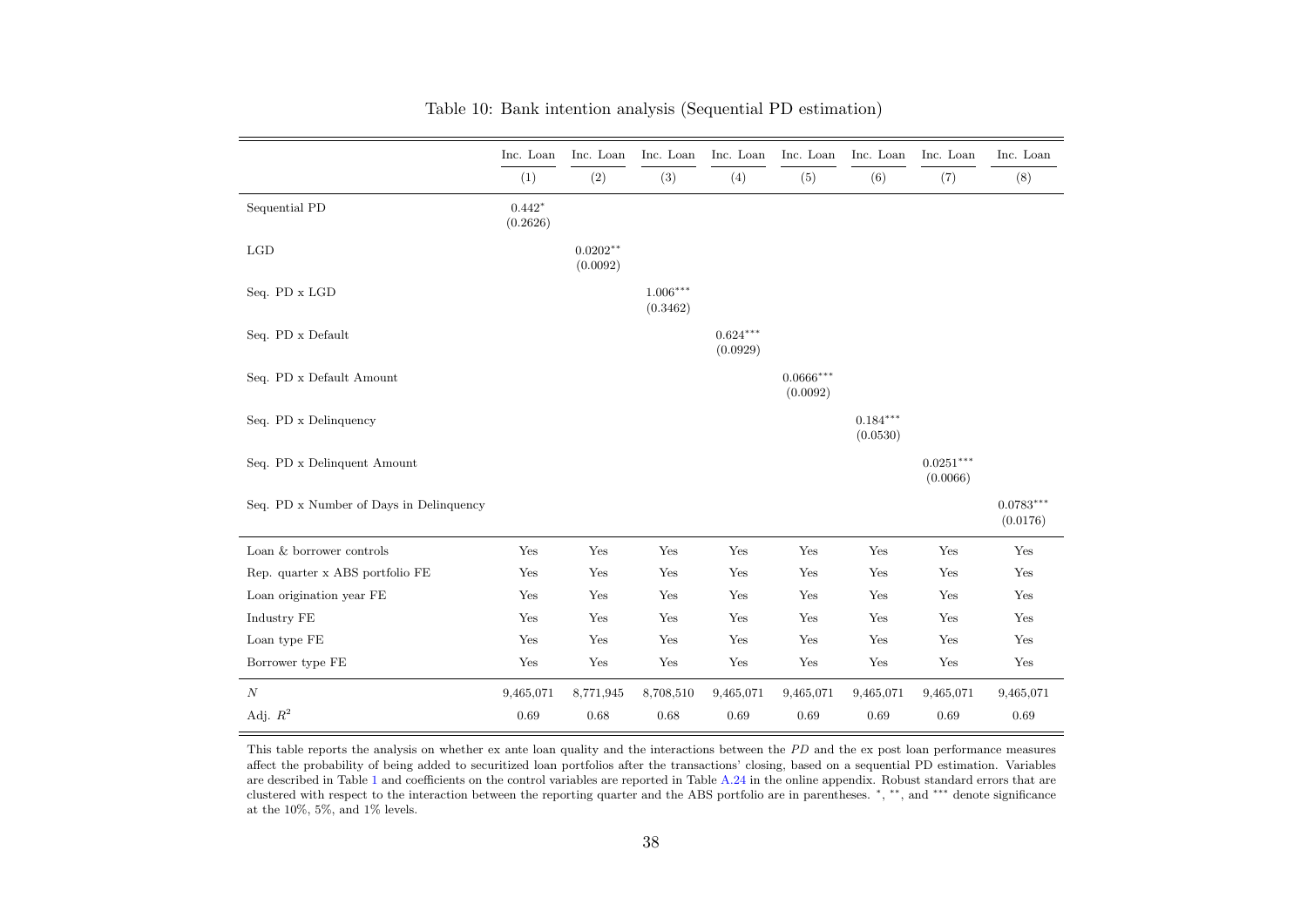<span id="page-43-0"></span>

|                                                  | Inc. Loan                | Inc. Loan              | Inc. Loan               | Inc. Loan              | Inc. Loan               | Inc. Loan               | Inc. Loan                | Inc. Loan                |
|--------------------------------------------------|--------------------------|------------------------|-------------------------|------------------------|-------------------------|-------------------------|--------------------------|--------------------------|
|                                                  | (1)                      | (2)                    | (3)                     | (4)                    | (5)                     | (6)                     | (7)                      | (8)                      |
| Bank internal PD                                 | $0.00907***$<br>(0.0030) |                        |                         |                        |                         |                         |                          |                          |
| LGD                                              |                          | $0.0202**$<br>(0.0092) |                         |                        |                         |                         |                          |                          |
| Bank internal PD x LGD                           |                          |                        | $0.0691***$<br>(0.0122) |                        |                         |                         |                          |                          |
| Bank internal PD x Default                       |                          |                        |                         | $0.148***$<br>(0.0253) |                         |                         |                          |                          |
| Bank internal PD x Default Amount                |                          |                        |                         |                        | $0.0129***$<br>(0.0023) |                         |                          |                          |
| Bank internal PD x Delinquency                   |                          |                        |                         |                        |                         | $0.0426***$<br>(0.0059) |                          |                          |
| Bank internal PD x Delinquent Amount             |                          |                        |                         |                        |                         |                         | $0.00542***$<br>(0.0008) |                          |
| Bank internal PD x Number of Days in Delinquency |                          |                        |                         |                        |                         |                         |                          | $0.00985***$<br>(0.0022) |
| Loan & borrower controls                         | Yes                      | Yes                    | Yes                     | Yes                    | Yes                     | Yes                     | Yes                      | Yes                      |
| Rep. quarter x ABS portfolio FE                  | Yes                      | Yes                    | Yes                     | Yes                    | Yes                     | Yes                     | Yes                      | Yes                      |
| Loan origination year FE                         | Yes                      | Yes                    | Yes                     | Yes                    | Yes                     | Yes                     | Yes                      | Yes                      |
| Industry FE                                      | Yes                      | Yes                    | Yes                     | Yes                    | Yes                     | Yes                     | Yes                      | Yes                      |
| Loan type FE                                     | Yes                      | Yes                    | Yes                     | Yes                    | Yes                     | Yes                     | Yes                      | Yes                      |
| Borrower type FE                                 | Yes                      | Yes                    | Yes                     | Yes                    | Yes                     | Yes                     | Yes                      | Yes                      |
| N                                                | 9,528,534                | 8,771,945              | 8,771,933               | 9,528,534              | 9,528,534               | 9,528,534               | 9,528,534                | 9,528,534                |
| Adj. $R^2$                                       | 0.69                     | 0.68                   | 0.68                    | 0.69                   | 0.69                    | 0.69                    | 0.69                     | $0.69\,$                 |

| Table 11: Bank intention analysis (Bank internal PD analysis) |  |  |  |
|---------------------------------------------------------------|--|--|--|
|---------------------------------------------------------------|--|--|--|

This table reports the analysis on whether ex ante loan quality and the interactions between the PD and the ex post loan performance measures affect the expectations and the expectations of the expectation of the expectati probability of being added to securitized loan portfolios after the transactions' closing. The values of PD are replaced by the bank estimated probability<br>of defeath for 5.048.504 charactions. Marially are described in Tab of default for 5,018,501 observations. Variables are described in Table [1](#page-17-0) and coefficients on the control variables are reported in Table [A.25](#page-88-0) in the online appendix. Robust standard errors that are clustered with respect to the interaction between the reporting quarter and the ABS portfolio are in parentheses.<br><sup>\*</sup>, <sup>\*\*</sup>, and <sup>\*\*\*</sup> denote significance at the 10%, 5%, and 1% l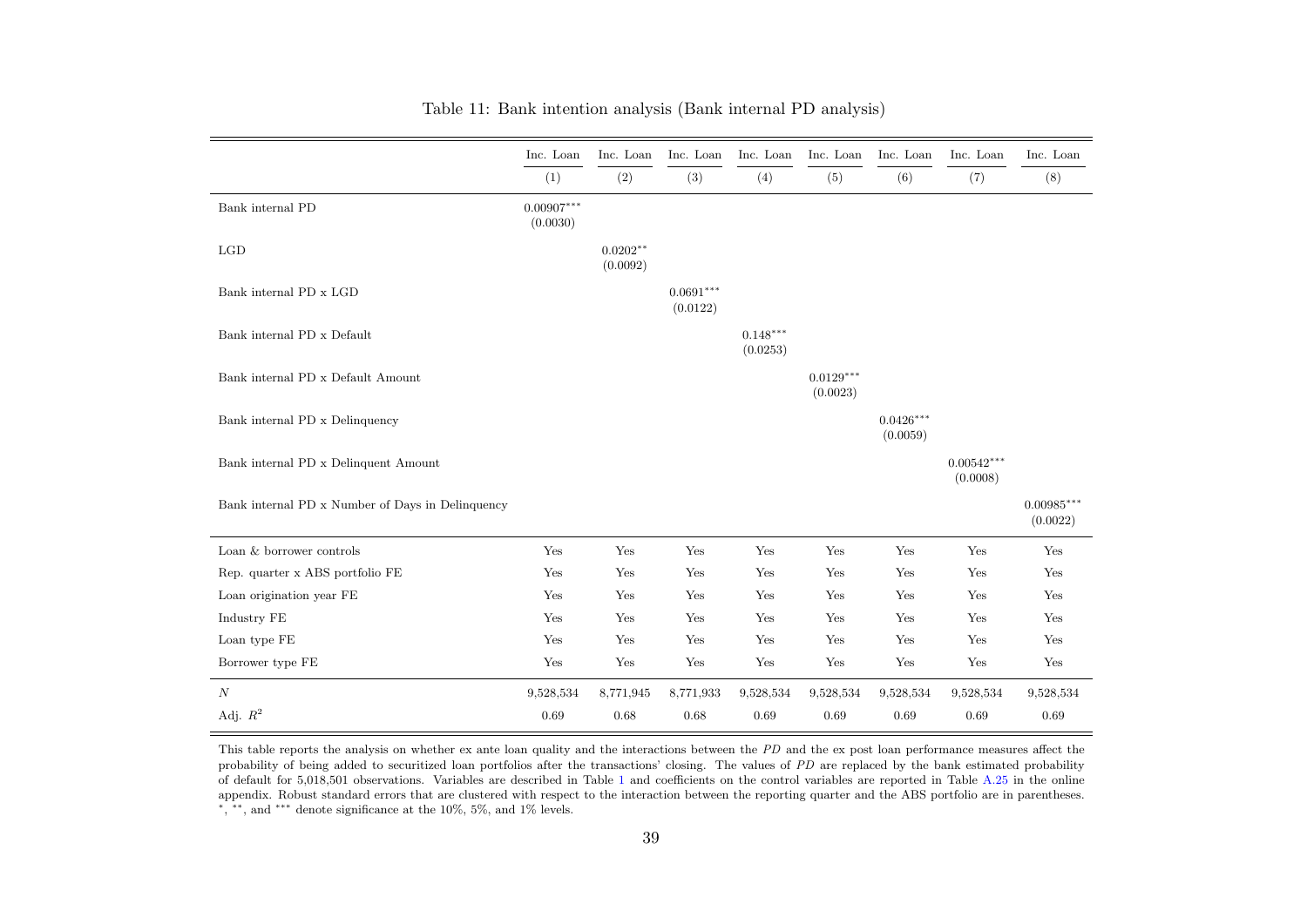Reputation, we re-estimate our regression model, defined in Equation [VI.1,](#page-35-0) and add the interaction terms between Reputation and our loan quality measures. The isolated effect of Reputation is captured by our reporting quarter x ABS portfolio FE.

The results in Table [12](#page-45-0) reveal that the interaction between Reputation and PD significantly and negatively affects the probability of being an Incoming Loan. Thus, originators' incentives arising from building up or maintaining good reputation in the securitization market may restrict them in deliberately adding low-quality loans after transactions' closing. However, we do not yield statistically significant coefficients in cases of the interaction between Reputation and LGD as well as between Reputation and PD x LGD.

Our analyses in Table [13,](#page-46-0) where we additionally interact Reputation and PD with our ex post loan performance measures, confirm these mixed findings. On the one hand, we gain significantly positive coefficients on the interaction between Reputation, PD, and those loan performance measures, which assess loan defaults. On the other hand, we do not observe any statistical significance when applying the interactions between Reputation, PD, and our loan delinquency measures. Moreover, in line with the results described in Section [VI.1,](#page-35-0) originators having less concerns about their reputation still deliberately add low-quality loans, which indeed become non-performing after securitization.

#### Transparency analysis:

As indicated in Section [II.1,](#page-9-0) transparency may be another mitigating factor for agency conflicts in securitization since originators disclose regularly comprehensive data on single loans and portfolio composition, potentially resulting in enhanced investors' risk assessments, stronger external monitoring, and market discipline. Thus, we examine the adoption of the ECB's ABS loan-level initiative inducing a substantial increase in transparency in the European ABS market, as described in Section [III.](#page-15-1) To reveal whether transparency is an effective mitigating factor, we follow [Ertan et al.](#page-57-0) [\(2017\)](#page-57-0) and identify Transparent Loans in our sample. This represents an indicator variable equal to one for loans that are originated after the bank adopted the requirements of the ABS loan-level reporting initiative and zero otherwise. On average, 33% of our observations refer to Transparent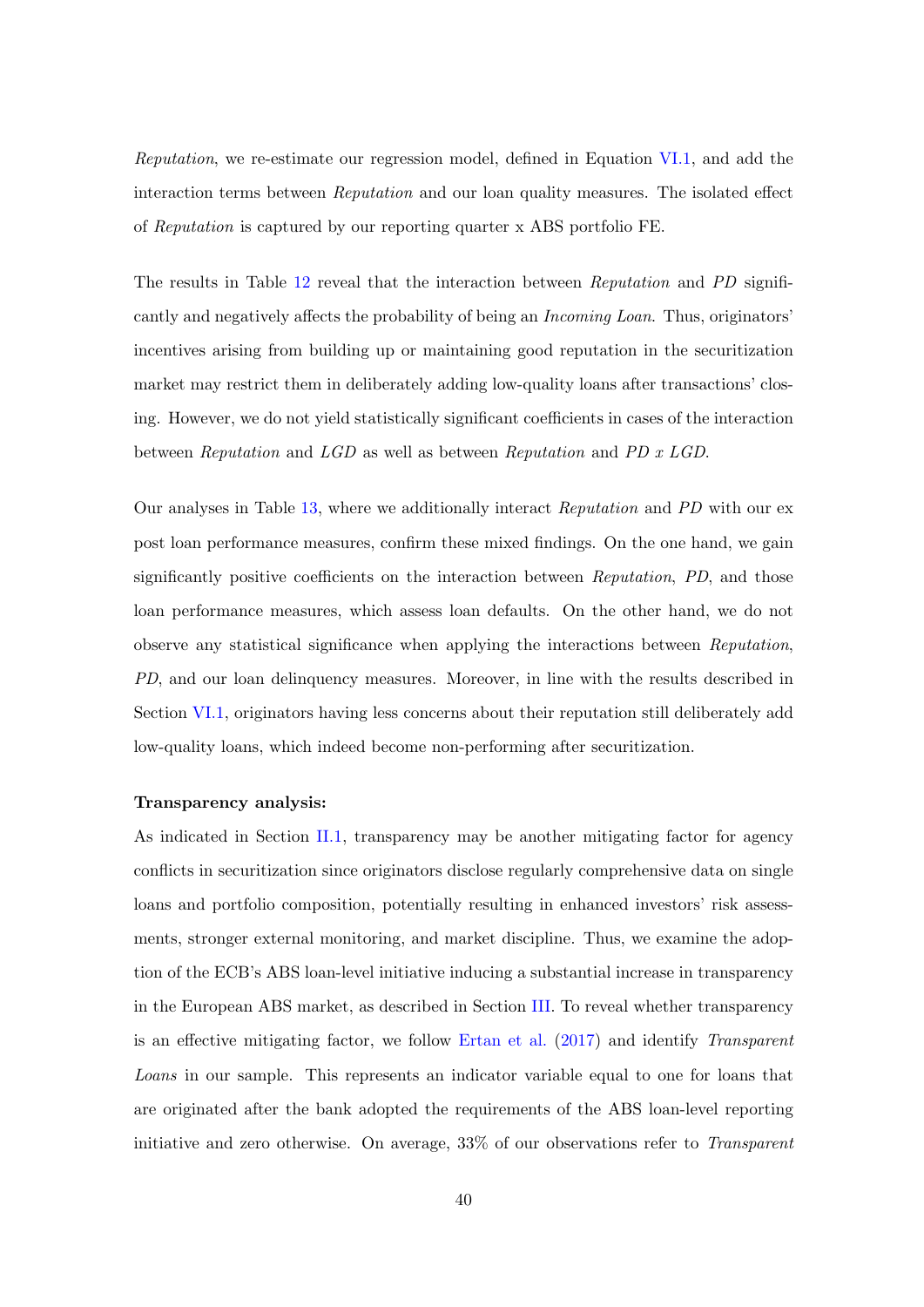|                          | Inc. Loan              | Inc. Loan              | Inc. Loan             |
|--------------------------|------------------------|------------------------|-----------------------|
|                          | (1)                    | (2)                    | (3)                   |
| <b>PD</b>                | $1.053***$<br>(0.1813) |                        |                       |
| PD x Reputation          | $-0.452*$<br>(0.2536)  |                        |                       |
| LGD                      |                        | 0.0235<br>(0.0284)     |                       |
| LGD x Reputation         |                        | $-0.00405$<br>(0.0306) |                       |
| PD x LGD                 |                        |                        | $0.949**$<br>(0.4320) |
| PD x LGD x Reputation    |                        |                        | 0.806<br>(0.4952)     |
| Loan & borrower controls | Yes                    | Yes                    | Yes                   |
| <b>FE</b>                | Yes                    | Yes                    | Yes                   |
| $\overline{N}$           | 9,528,526              | 8,771,945              | 8,771,925             |
| Adj. $R^2$               | 0.69                   | 0.68                   | 0.68                  |

<span id="page-45-0"></span>Table 12: Mitigating factors analysis: Reputation analysis (Loan quality measures)

This table reports the analysis on whether ex ante loan quality affects the probability of being added to securitized loan portfolios after the transactions' closing, additionally controlling for Reputation and the interaction between the ex ante loan quality measure and Reputation. Reputation is an indicator variable equal to one if the respective originator issues more than one securitization transaction, and zero otherwise. The isolated effect of Reputation is included in the reporting quarter x ABS portfolio FE. Variables are described in Table [1](#page-17-1) and coefficients on the control variables are reported in Table [A.26](#page-89-0) in the online appendix. FE include reporting quarter x ABS portfolio FE, loan origination year FE, industry FE, loan type FE, and borrower type FE. Robust standard errors that are clustered with respect to the interaction between the reporting quarter and the ABS portfolio are in parentheses.  $*, **$ and ∗∗∗ denote significance at the 10%, 5%, and 1% levels.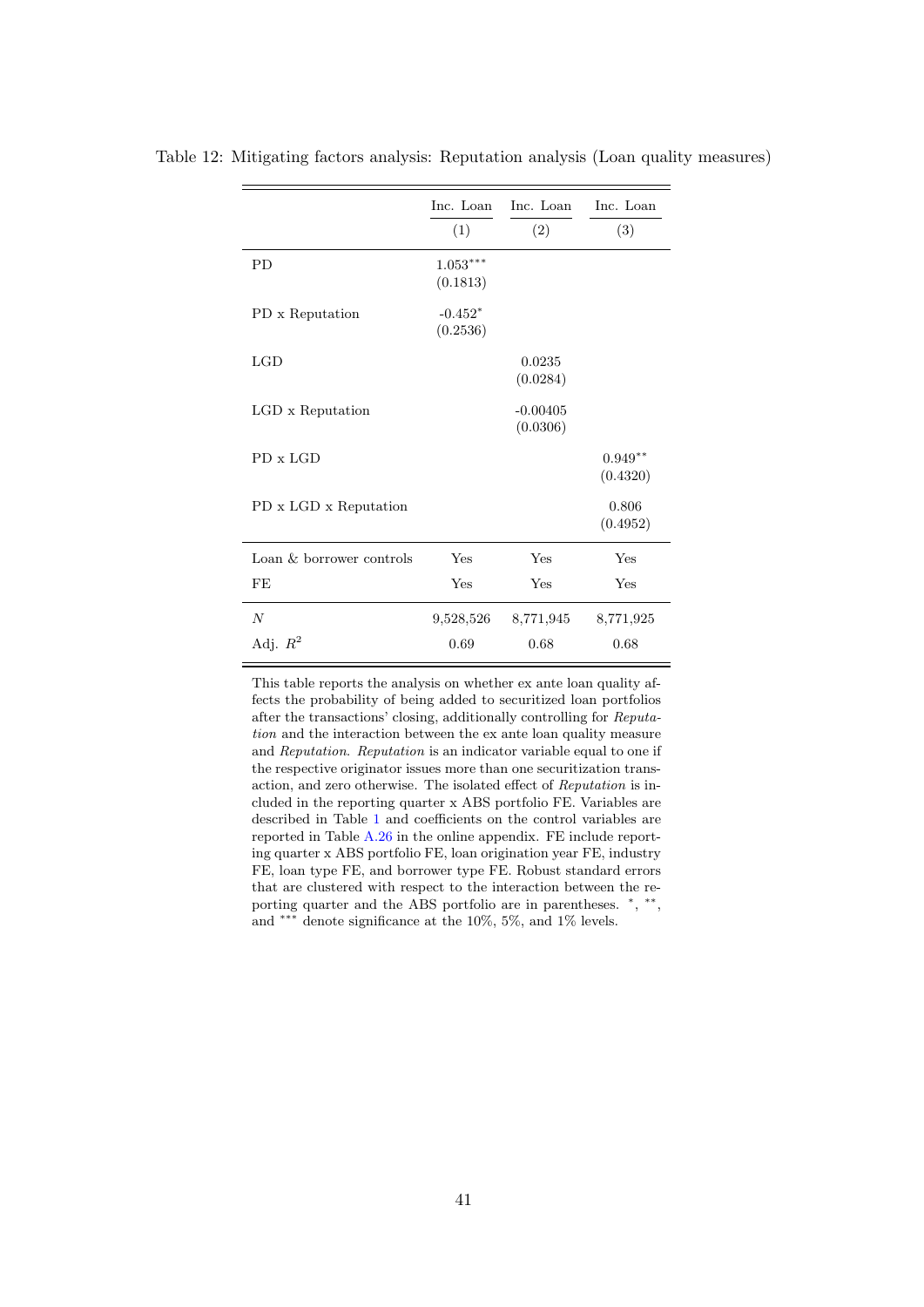<span id="page-46-0"></span>

|                                                        | Inc. Loan               | Inc. Loan               | Inc. Loan               | Inc. Loan                | Inc. Loan               |
|--------------------------------------------------------|-------------------------|-------------------------|-------------------------|--------------------------|-------------------------|
|                                                        | (1)                     | (2)                     | (3)                     | (4)                      | (5)                     |
| PD x Default                                           | $0.494***$<br>(0.1006)  |                         |                         |                          |                         |
| PD x Default x<br>Reputation                           | $-0.251***$<br>(0.1182) |                         |                         |                          |                         |
| PD x Default Amount                                    |                         | $0.0462***$<br>(0.0110) |                         |                          |                         |
| PD x Default Amount x<br>Reputation                    |                         | $-0.0248**$<br>(0.0122) |                         |                          |                         |
| PD x Delinquency                                       |                         |                         | $0.0671***$<br>(0.0203) |                          |                         |
| PD x Delinquency x<br>Reputation                       |                         |                         | 0.0334<br>(0.0639)      |                          |                         |
| PD x Delinquent Amount                                 |                         |                         |                         | $0.00968***$<br>(0.0028) |                         |
| ${\rm PD}$ x Delinquent Amount ${\bf x}$<br>Reputation |                         |                         |                         | 0.00459<br>(0.0068)      |                         |
| PD x Number of<br>Days in Delinquency                  |                         |                         |                         |                          | $0.0578***$<br>(0.0138) |
| PD x Number of Days in<br>Delinquency x Reputation     |                         |                         |                         |                          | $-0.0210$<br>(0.0201)   |
| Loan & borrower controls                               | Yes                     | Yes                     | Yes                     | Yes                      | Yes                     |
| FE                                                     | Yes                     | Yes                     | Yes                     | Yes                      | Yes                     |
| $\cal N$                                               | 9,528,526               | 9,528,526               | 9,528,526               | 9,528,526                | 9,528,526               |
| Adj. $R^2$                                             | 0.69                    | 0.69                    | 0.69                    | 0.69                     | 0.69                    |

Table 13: Mitigating factors analysis: Reputation analysis (Interaction effects analysis)

This table reports the analysis on whether the interactions between the PD and the ex post loan performance measures affect the probability of being added to securitized loan portfolios after the transactions' closing, additionally controlling for Reputation and the interaction among the PD, the ex post loan performance measure, and Reputation. Reputation is an indicator variable equal to one if the respective originator issues more than one securitization transaction, and zero otherwise. The isolated effect of Reputation is included in the reporting quarter x ABS portfolio FE. Variables are described in Table [1](#page-17-1) and coefficients on the control variables are reported in Table [A.26](#page-89-0) in the online appendix. FE include reporting quarter x ABS portfolio FE, loan origination year FE, industry FE, loan type FE, and borrower type FE. Robust standard errors that are clustered with respect to the interaction between the reporting quarter and the ABS portfolio are in parentheses. \*, \*\*, and \*\*\* denote significance at the 10%, 5%, and 1% levels.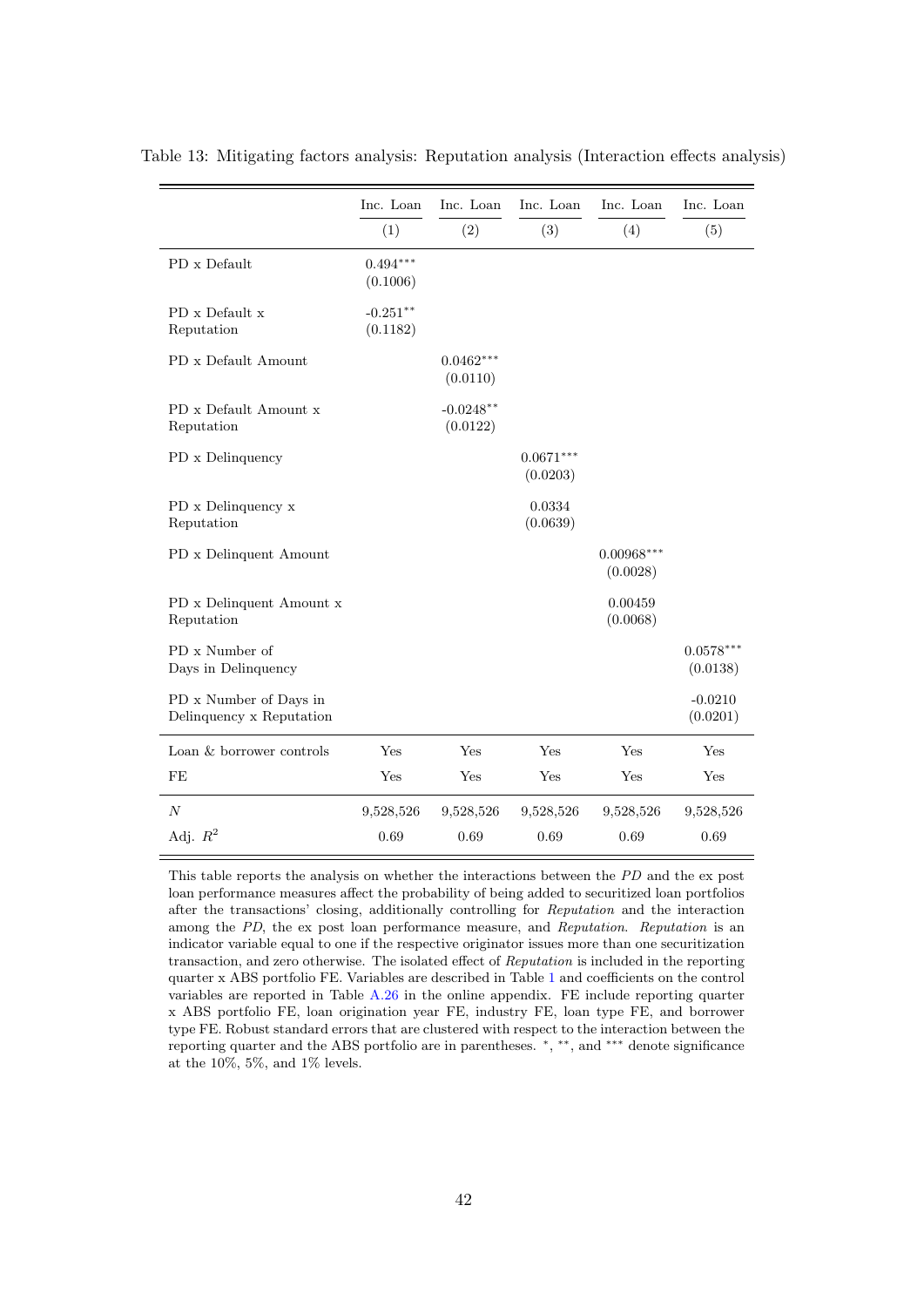Loans. We include Transparent Loan as a further control variable in the regression model, presented in Equation [VI.1,](#page-35-0) and additionally incorporate its interaction with our loan quality measures as well as with the interactions between the PD and our ex post loan performance measures.

As reported in Tables [14](#page-48-0) and [15,](#page-49-0) the interactions between our loan quality measures and Transparent Loan as well as the interactions among the PD, the ex post loan performance measures, and Transparent Loan show significantly negative coefficients. Moreover, we still yield significantly positive coefficients on all our loan quality measures as well as all interactions between the PD and our ex post loan performance measures. Since the coefficients on the interactions with Transparent Loan are higher in amount than the ones on our loan quality measures as well as on the interactions between the PD and our ex post loan performance measures, the overall effect is negative. For instance, according to specification (1) in Table [14,](#page-48-0) the overall effect is  $-1.59$ . This means that under the novel transparency regime, originators seem to select high-quality instead of low-quality loans for portfolio replenishment, making transparency an effective mitigating factor for agency conflicts in securitization. This result is in line with our third hypothesis. Lastly, we find that across all specifications, *Transparent Loans* are significantly more likely to be added to ABS portfolios ex post. Although we incorporate origination year FE (see Equation [VI.1\)](#page-35-0), this result can be explained by the fact that Transparent Loans tend to be originated chronologically after non-transparent ones.

#### Interaction effects analysis:

As shown in the previous analyses, both reputation and transparency are potential standalone mitigating factors for agency conflicts in the securitization market. Building on that, the question arises whether originators having more pronounced reputation concerns may especially be forced to respond to stronger market discipline induced by increasing transparency. Therefore, we analyze the combined effects of reputation and transparency. We re-estimate the regression model, specified in Equation [VI.1,](#page-35-0) and add the interaction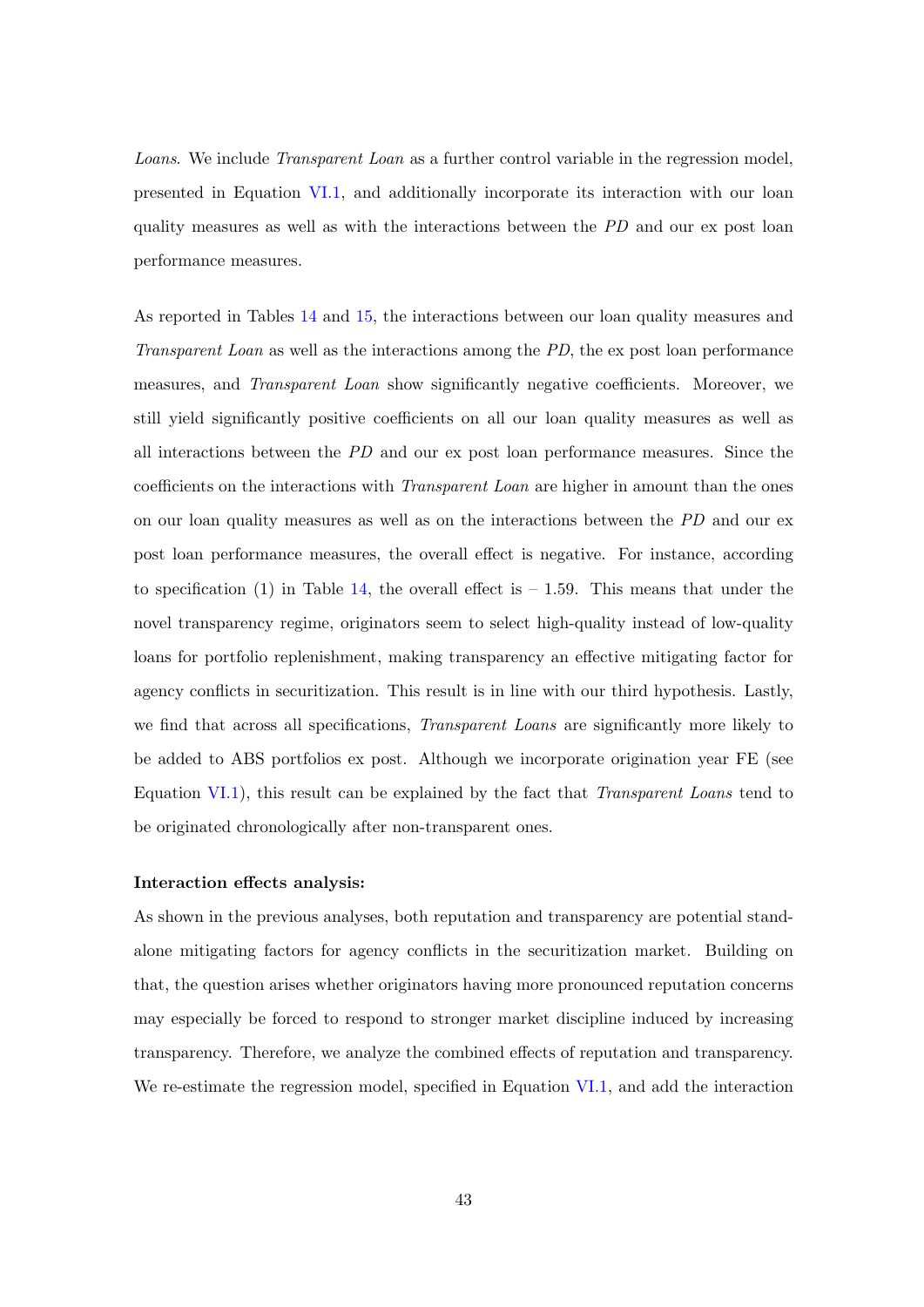|                             | Inc. Loan               | Inc. Loan               | Inc. Loan               |
|-----------------------------|-------------------------|-------------------------|-------------------------|
|                             | (1)                     | (2)                     | (3)                     |
| <b>PD</b>                   | $0.949***$<br>(0.1387)  |                         |                         |
| PD x Transparent Loan       | $-2.539***$<br>(0.2613) |                         |                         |
| LGD                         |                         | $0.0740***$<br>(0.0122) |                         |
| LGD x Transparent Loan      |                         | $-0.157***$<br>(0.0288) |                         |
| PD x LGD                    |                         |                         | $2.176***$<br>(0.3136)  |
| PD x LGD x Transparent Loan |                         |                         | $-7.930***$<br>(0.9039) |
| Transparent Loan            | $0.286***$<br>(0.0252)  | $0.296***$<br>(0.0268)  | $0.287***$<br>(0.0253)  |
| Loan & borrower controls    | Yes                     | Yes                     | Yes                     |
| <b>FE</b>                   | Yes                     | Yes                     | Yes                     |
| $\overline{N}$              | 9,528,526               | 8,771,945               | 8,771,925               |
| Adj. $R^2$                  | 0.71                    | 0.70                    | 0.70                    |

<span id="page-48-0"></span>Table 14: Mitigating factors analysis: Transparency analysis (Loan quality measures)

This table reports the analysis on whether ex ante loan quality affects the probability of being added to securitized loan portfolios after the transactions' closing, additionally controlling for Transparent Loan and the interaction between the ex ante loan quality measure and Transparent Loan. Transparent Loan is an indicator variable equal to one for loans that are originated after the bank adopted the requirements of the ECB's ABS loan-level reporting initiative, and zero otherwise [\(Er](#page-57-0)[tan et al.,](#page-57-0) [2017\)](#page-57-0). Variables are described in Table [1](#page-17-1) and coefficients on the control variables are reported in Table [A.27](#page-90-0) in the online appendix. FE include reporting quarter x ABS portfolio FE, loan origination year FE, industry FE, loan type FE, and borrower type FE. Robust standard errors that are clustered with respect to the interaction between the reporting quarter and the ABS portfolio are in parentheses.  $*, **$ and ∗∗∗ denote significance at the 10%, 5%, and 1% levels.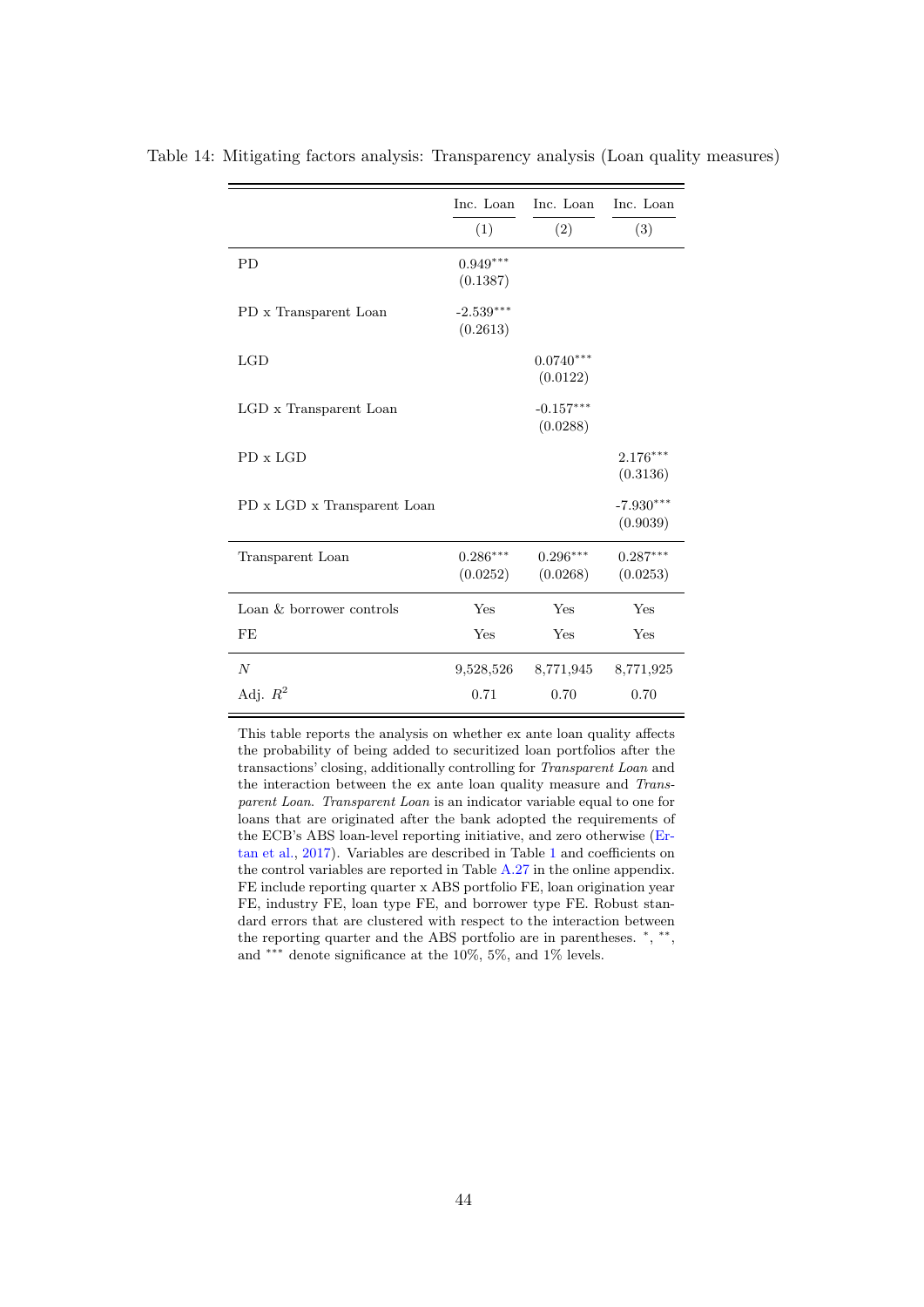|                                                          | Inc. Loan               | Inc. Loan                | Inc. Loan               | Inc. Loan               | Inc. Loan               |
|----------------------------------------------------------|-------------------------|--------------------------|-------------------------|-------------------------|-------------------------|
|                                                          | (1)                     | (2)                      | (3)                     | (4)                     | (5)                     |
| PD x Default                                             | $0.480***$<br>(0.0723)  |                          |                         |                         |                         |
| PD x Default x<br>Transparent Loan                       | $-1.010***$<br>(0.1442) |                          |                         |                         |                         |
| PD x Default Amount                                      |                         | $0.0438***$<br>(0.0070)  |                         |                         |                         |
| PD x Default Amount x<br>Transparent Loan                |                         | $-0.0988***$<br>(0.0133) |                         |                         |                         |
| PD x Delinquency                                         |                         |                          | $0.104***$<br>(0.0262)  |                         |                         |
| PD x Delinquency x<br>Transparent Loan                   |                         |                          | $-1.424***$<br>(0.1850) |                         |                         |
| PD x Delinquent Amount                                   |                         |                          |                         | $0.0145***$<br>(0.0034) |                         |
| PD x Delinquent Amount x<br>Transparent Loan             |                         |                          |                         | $-0.160***$<br>(0.0216) |                         |
| PD x Number of<br>Days in Delinquency                    |                         |                          |                         |                         | $0.0715***$<br>(0.0116) |
| PD x Number of Days in<br>Delinquency x Transparent Loan |                         |                          |                         |                         | $-0.326***$<br>(0.0403) |
| Transparent Loan                                         | $0.253***$<br>(0.0260)  | $0.253***$<br>(0.0260)   | $0.256***$<br>(0.0261)  | $0.255***$<br>(0.0261)  | $0.255***$<br>(0.0260)  |
| Loan $\&$ borrower controls                              | Yes                     | Yes                      | Yes                     | Yes                     | Yes                     |
| FE                                                       | Yes                     | Yes                      | Yes                     | Yes                     | Yes                     |
| $\cal N$                                                 | 9,528,526               | 9,528,526                | 9,528,526               | 9,528,526               | 9,528,526               |
| Adj. $R^2$                                               | 0.71                    | 0.71                     | 0.71                    | 0.71                    | 0.71                    |

<span id="page-49-0"></span>Table 15: Mitigating factors analysis: Transparency analysis (Interaction effects analysis)

This table reports the analysis on whether the interactions between the PD and the ex post loan performance measures affect the probability of being added to securitized loan portfolios after the transactions' closing, additionally controlling for Transparent Loan and the interaction among the PD, the ex post loan performance measure, and Transparent Loan. Transparent Loan is an indicator variable equal to one for loans that are originated after the bank adopted the requirements of the ECB's ABS loan-level reporting initiative, and zero otherwise [\(Ertan et al.,](#page-57-0) [2017\)](#page-57-0). Variables are described in Table [1](#page-17-1) and coefficients on the control variables are reported in Table [A.27](#page-90-0) in the online appendix. FE include reporting quarter x ABS portfolio FE, loan origination year FE, industry FE, loan type FE, and borrower type FE. Robust standard errors that are clustered with respect to the interaction between the reporting quarter and the ABS portfolio are in parentheses. \*, \*\*, and ∗∗∗ denote significance at the 10%, 5%, and 1% levels.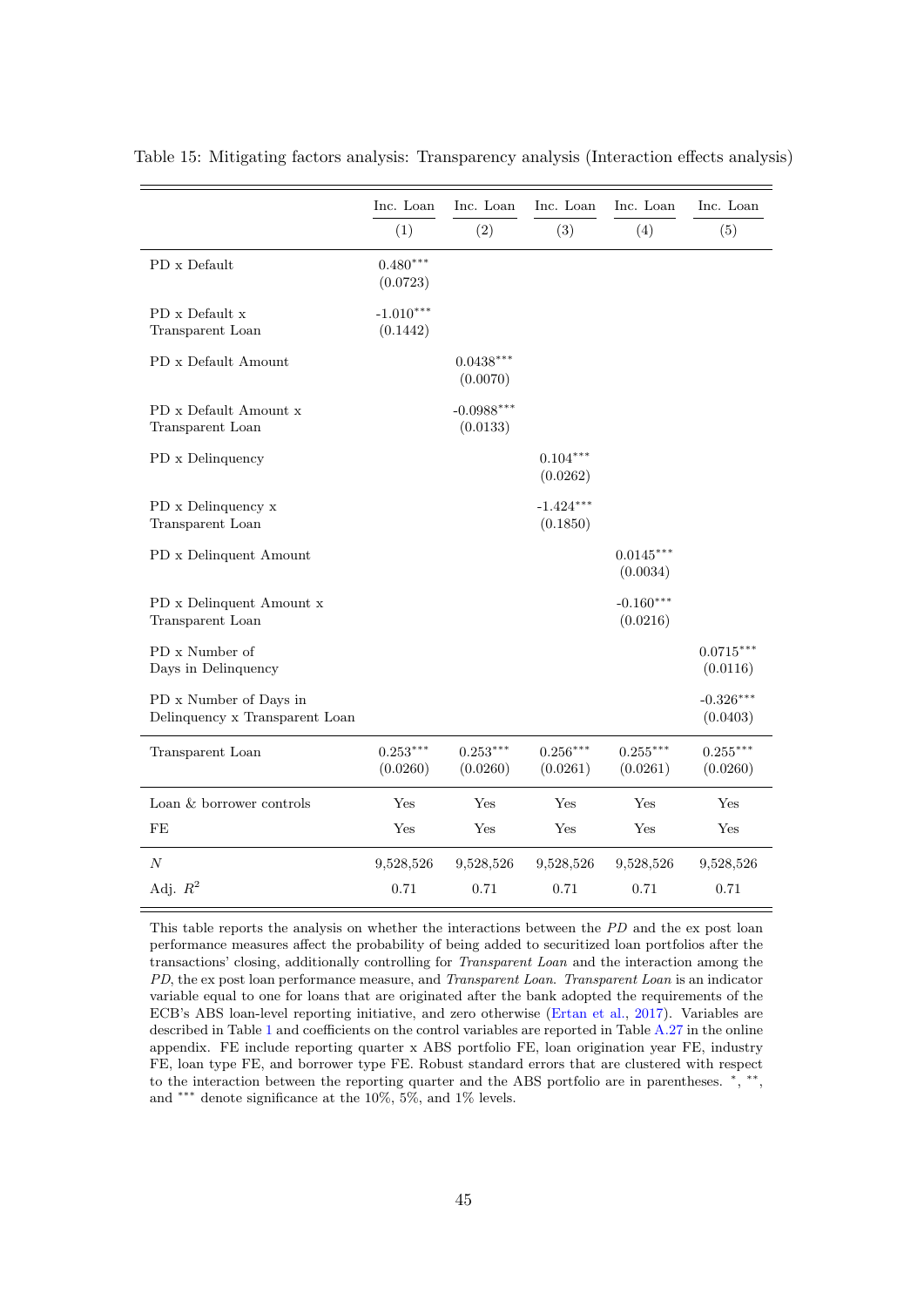term between Reputation, Transparent Loan, and either our loan quality measures or the interactions between the PD and our ex post loan performance measures.

Tables [16](#page-51-0) and [17](#page-52-0) show significantly negative coefficients on the interaction terms between our loan quality measures, Reputation, and Transparent Loan, as well as the ex post loan performance measures across all specifications. This result is again in line with our third hypothesis. In addition, it reveals that increasing transparency in the securitization market works particularly well for originators, which rely on building up or maintaining their reputation. Originators having reputation concerns change their portfolio replenishment behavior to a larger extent compared to originators, which issue ABS only once. Consequently, strong external market discipline coupled with intrinsic reputational incentives is most effective in preventing originators from exploiting their information advantage by deliberately adding low-quality loans to ABS portfolios after the transactions' closing and thus, decreasing agency conflicts in securitization.

# VII Robustness checks

Below, we provide a variety of robustness checks that all confirm our findings in the main analyses.

# Controlling for country-specific characteristics:

First, we consider that 51% of our observations refer to loans securitized by Belgian banks. This seems high at first, but is not overly surprising because roughly 33% of the total outstanding European ABS backed by SME loans relate to Belgium [\(Association for Financial](#page-56-0) [Markets in Europe,](#page-56-0) [2020\)](#page-56-0). We add country FE to our baseline regression models in order to capture country-specific effects in our analysis. Table [A.11](#page-74-0) in the online appendix illustrates the results of our first analysis, exploring whether Incoming Loans perform worse than other loans in ABS portfolios. Across all specifications and in line with our main analysis, we gain significantly positive coefficients on Incoming Loan. In Table [A.12](#page-75-0) in the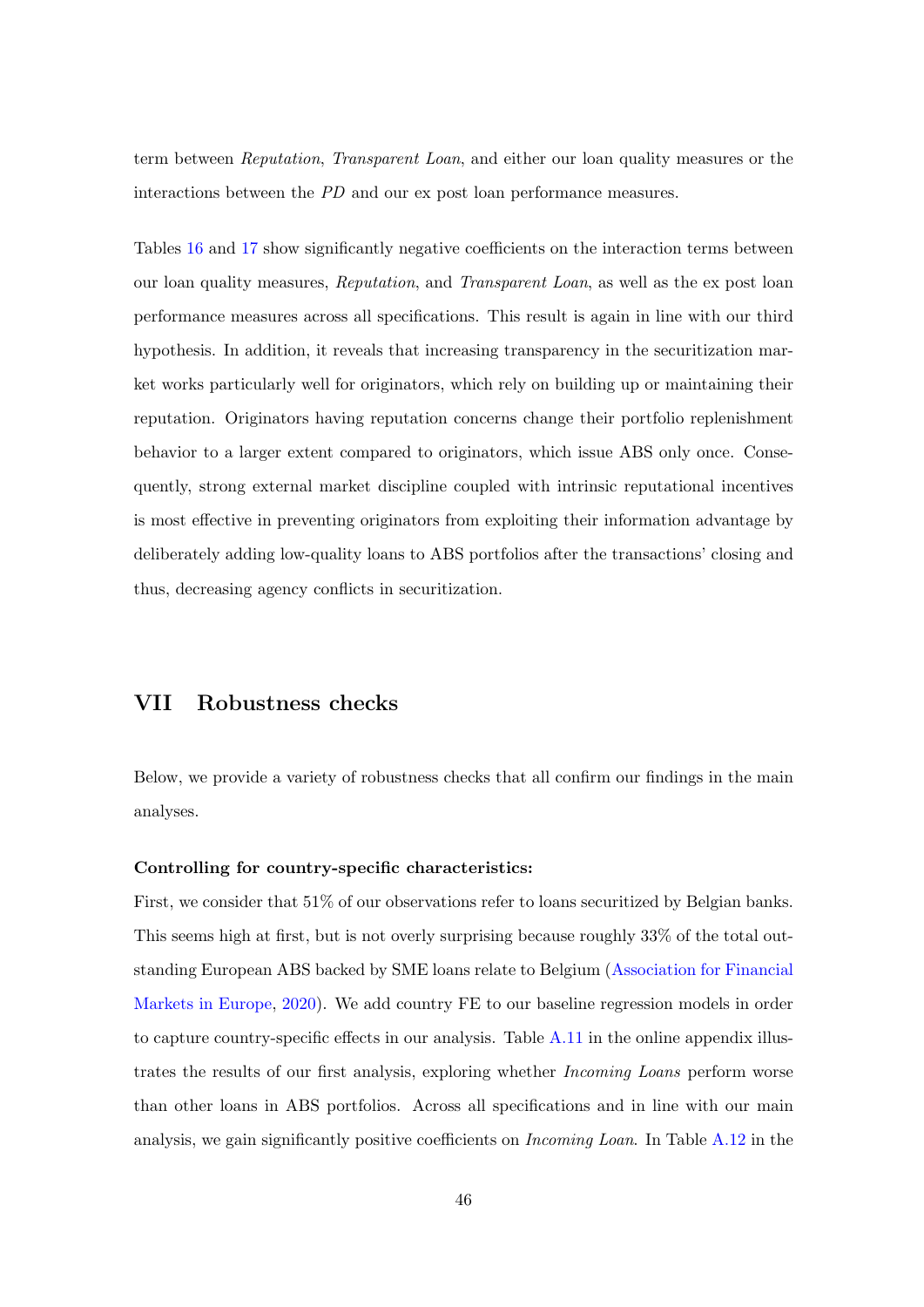|                                             | Inc. Loan<br>(1)        | Inc. Loan<br>(2)        | Inc. Loan<br>(3)        |
|---------------------------------------------|-------------------------|-------------------------|-------------------------|
| <b>PD</b>                                   | $0.881***$<br>(0.1357)  |                         |                         |
| PD x Reputation x<br>Transparent Loan       | $-3.187***$<br>(0.4290) |                         |                         |
| LGD                                         |                         | $0.0802***$<br>(0.0138) |                         |
| LGD x Reputation x<br>Transparent Loan      |                         | $-0.203***$<br>(0.0436) |                         |
| PD x LGD                                    |                         |                         | $2.037***$<br>(0.3012)  |
| PD x LGD x Reputation x<br>Transparent Loan |                         |                         | $-9.631***$<br>(1.1554) |
| Transparent Loan                            | $0.284***$<br>(0.0257)  | $0.290***$<br>(0.0278)  | $0.286***$<br>(0.0256)  |
| Loan & borrower controls                    | Yes                     | Yes                     | Yes                     |
| FE                                          | Yes                     | Yes                     | Yes                     |
| $\overline{N}$                              | 9,528,526               | 8,771,945               | 8,771,925               |
| Adj. $R^2$                                  | 0.71                    | 0.70                    | 0.70                    |

<span id="page-51-0"></span>Table 16: Mitigating factors analysis: Combined reputation and transparency analysis (Loan quality measures)

> This table reports the analysis on whether ex ante loan quality affects the probability of being added to securitized loan portfolios after the transactions' closing, additionally controlling for the interaction between the ex ante loan quality measure, Reputation, and Transparent Loan. Reputation is an indicator variable equal to one if the respective originator issues more than one securitization transaction, and zero otherwise. Transparent Loan is an indicator variable equal to one for loans that are originated after the bank adopted the requirements of the ECB's ABS loan-level reporting initiative, and zero otherwise [\(Ertan et al.,](#page-57-0) [2017\)](#page-57-0). The isolated effect of Reputation is included in the reported fixed effects. Variables are described in Table [1](#page-17-1) and coefficients on the control variables are reported in Table [A.28](#page-91-0) in the online appendix. FE include reporting quarter x ABS portfolio FE, loan origination year FE, industry FE, loan type FE, and borrower type FE. Robust standard errors that are clustered with respect to the interaction between the reporting quarter and the ABS portfolio are in parentheses. <sup>∗</sup> , ∗∗, and ∗∗∗ denote significance at the 10%, 5%, and 1% levels.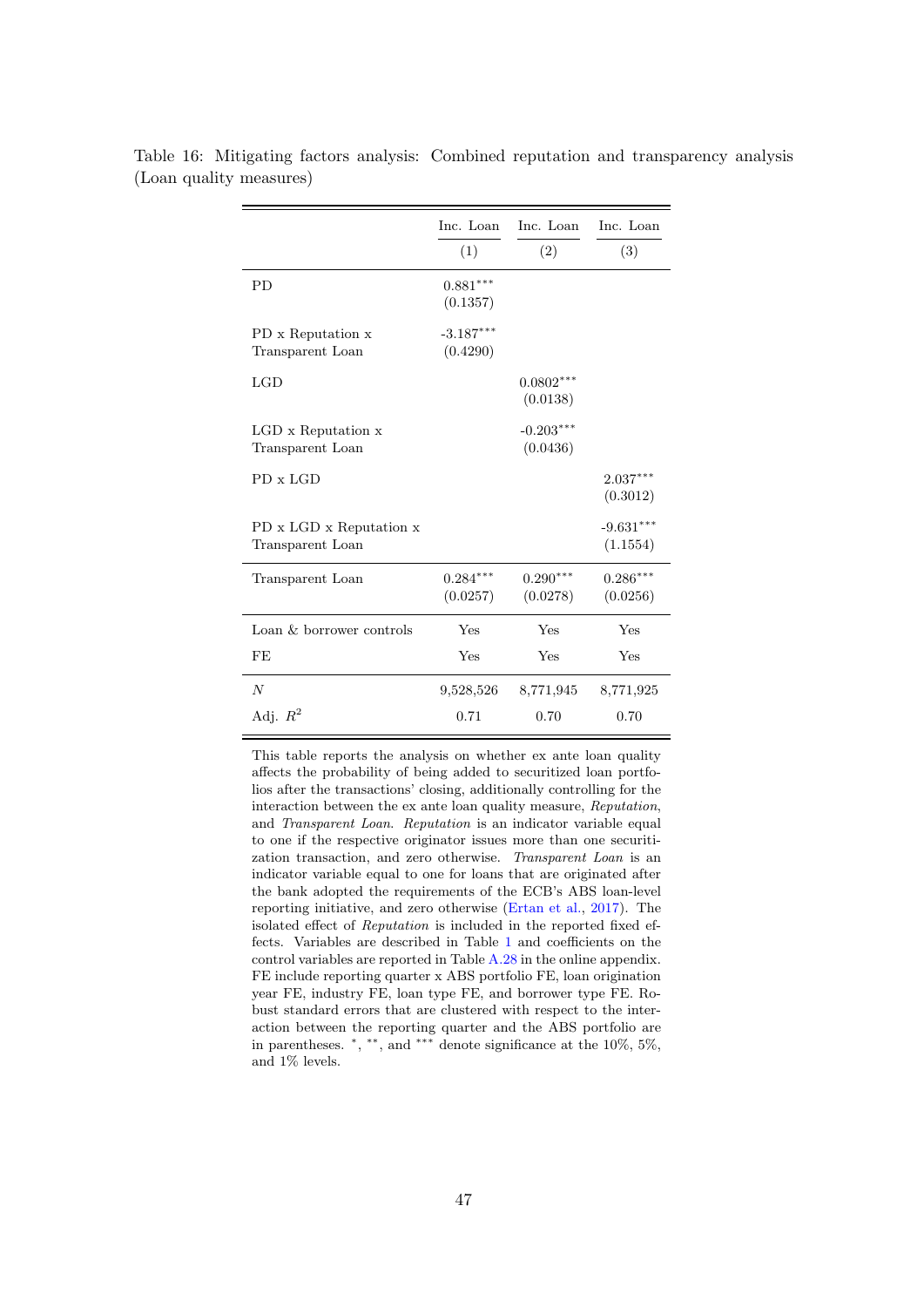|                                                                       | Inc. Loan               | Inc. Loan               | Inc. Loan               | Inc. Loan               | Inc. Loan               |
|-----------------------------------------------------------------------|-------------------------|-------------------------|-------------------------|-------------------------|-------------------------|
|                                                                       | (1)                     | (2)                     | (3)                     | (4)                     | (5)                     |
| PD x Default                                                          | $0.462***$<br>(0.0690)  |                         |                         |                         |                         |
| PD x Default x Reputation x<br>Transparent Loan                       | $-1.413***$<br>(0.2460) |                         |                         |                         |                         |
| PD x Default Amount                                                   |                         | $0.0420***$<br>(0.0067) |                         |                         |                         |
| PD x Default Amount<br>x Reputation x Transparent Loan                |                         | $-0.144***$<br>(0.0231) |                         |                         |                         |
| PD x Delinquency                                                      |                         |                         | $0.0999***$<br>(0.0249) |                         |                         |
| PD x Delinquency x<br>Reputation x Transparent Loan                   |                         |                         | $-1.662***$<br>(0.2136) |                         |                         |
| PD x Delinquent Amount                                                |                         |                         |                         | $0.0138***$<br>(0.0032) |                         |
| PD x Delinquent Amount x<br>Reputation x Transparent Loan             |                         |                         |                         | $-0.210***$<br>(0.0258) |                         |
| PD x Number of<br>Days in Delinquency                                 |                         |                         |                         |                         | $0.0685***$<br>(0.0108) |
| PD x Number of Days in Delinquency<br>x Reputation x Transparent Loan |                         |                         |                         |                         | $-0.423***$<br>(0.0518) |
| Transparent Loan                                                      | $0.252***$<br>(0.0260)  | $0.252***$<br>(0.0260)  | $0.256***$<br>(0.0261)  | $0.255***$<br>(0.0261)  | $0.254***$<br>(0.0260)  |
| Loan & borrower controls                                              | Yes                     | Yes                     | Yes                     | Yes                     | Yes                     |
| FE                                                                    | Yes                     | Yes                     | Yes                     | Yes                     | Yes                     |
| $\overline{N}$                                                        | 9,528,526               | 9,528,526               | 9,528,526               | 9,528,526               | 9,528,526               |
| Adj. $R^2$                                                            | 0.71                    | 0.71                    | 0.71                    | 0.71                    | 0.71                    |

<span id="page-52-0"></span>Table 17: Mitigating factors analysis: Combined reputation and transparency analysis (Interaction effects analysis)

This table reports the analysis on whether the interactions between the PD and the ex post loan performance measures affect the probability of being added to securitized loan portfolios after the transactions' closing, additionally controlling for the interaction between the ex ante loan quality measure, the ex post loan performance measures, Reputation, and Transparent Loan. Reputation is an indicator variable equal to one if the respective originator issues more than one securitization transaction, and zero otherwise. Transparent Loan is an indicator variable equal to one for loans that are originated after the bank adopted the requirements of the ECB's ABS loan-level reporting initiative, and zero otherwise [\(Ertan et al.,](#page-57-0) [2017\)](#page-57-0). The isolated effect of Reputation is included in the reported fixed effects. Variables are described in Table [1](#page-17-1) and coefficients on the control variables are reported in Table [A.28](#page-91-0) in the online appendix. FE include reporting quarter x ABS portfolio FE, loan origination year FE, industry FE, loan type FE, and borrower type FE. Robust standard errors that are clustered with respect to the interaction between the reporting quarter and the ABS portfolio are in parentheses. <sup>∗</sup> , ∗∗, and ∗∗∗ denote significance at the 10%, 5%, and 1% levels.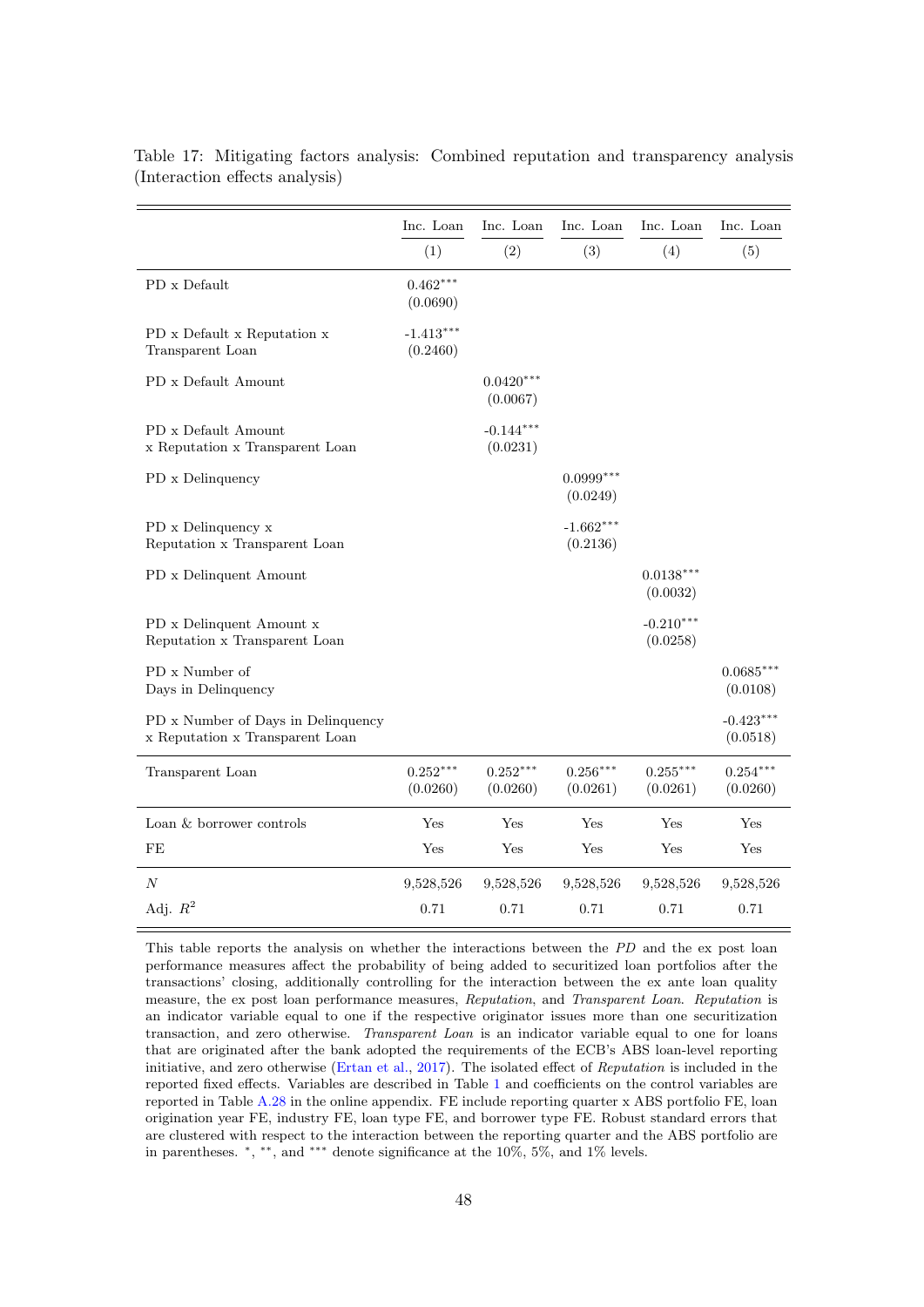online appendix, we present the results of our second analysis. The significantly positive coefficients across all specifications confirm our finding that low-quality loans, moreover, those performing poorly after securitization, are more likely to be added to ABS portfolios after the transactions' closing in comparison to other loans.

#### Controlling for bank monitoring:

Second, to additionally ensure that our results are not driven by country-specific leeway in the banking sector, which we may not sufficiently control for by applying country FE, we incorporate Private Monitoring as additional control variable. This variable is obtained from [Barth et al.](#page-56-1) [\(2013\)](#page-56-1) and measures whether private monitoring is possible in a specific country. For instance, Private Monitoring captures whether off-balance sheet items are disclosed to the public. Higher values indicate more private monitoring. As reported in Tables [A.13](#page-76-0) and [A.14](#page-77-0) in the online appendix, the coefficients on our exogenous variables of main interest are in line with our previous findings.

#### Controlling for originator characteristics:

Third, another possible concern may be that our results are driven by differences in originator characteristics, which we do not sufficiently capture by the interaction between the reporting quarter and the ABS portfolio as FE. Therefore, in addition to our loan and borrower controls, we incorporate originator characteristics, which we obtain from Fitch Connect. These further controls comprise banks' non-performing loan ratio, equity ratio, size, loan growth rate, cost-income ratio, return on equity, liquidity, and loan ratio. We present our findings in Tables [A.15](#page-78-0) and [A.16](#page-79-0) in the online appendix and yield significantly positive coefficients across all specifications, which corresponds to our main analyses. Additionally, to incorporate originator characteristics more comprehensively, we add originator FE to our baseline regression models. As reported in Tables [A.17](#page-80-0) and [A.18](#page-81-0) in the online appendix, the coefficients on our exogenous variables of main interest are again in line with our previous results.

## Drawing random samples:

Fourth, we take into account that our sample contains an unequal number of non-defaulted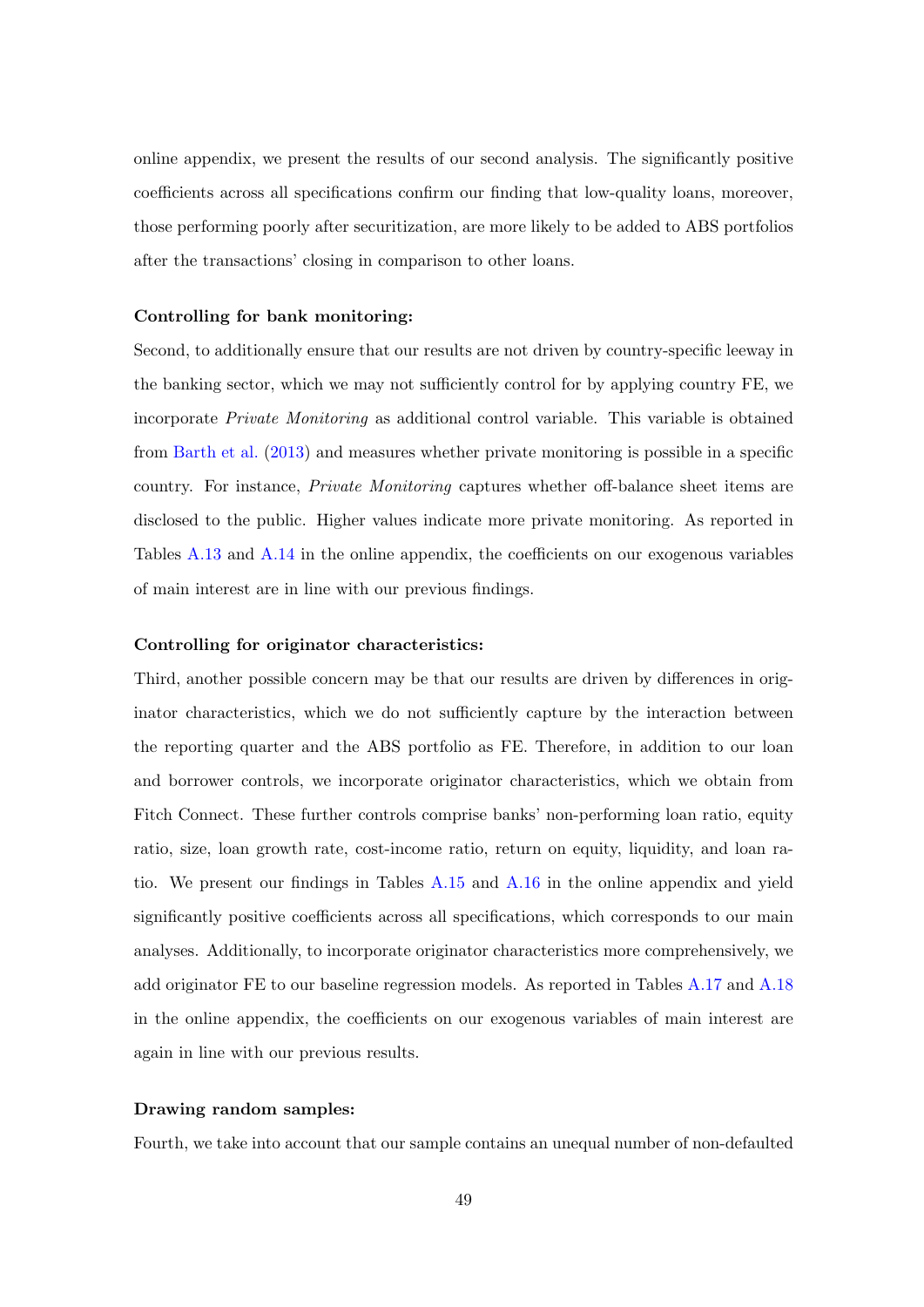and defaulted loans as well as of non-delinquent and delinquent loans. For instance, only 3% of our observations refer to defaulted loans, and only 10% of our observations include delinquent loans (see Table [2\)](#page-20-0). To ensure that our results are not driven by the fact that we underweight defaulted and delinquent loan observations, we re-estimate our baseline regression models based on one hundred randomly drawn and more balanced samples. For this purpose and comparable to the approach by [Gardner and Mills](#page-57-1) [\(1989\)](#page-57-1), we create each sample by using either all our defaulted or all our delinquent loans from our sample and randomly draw from the remaining loans twice the number of defaulted or delinquent loans, respectively. We present our findings in Table [A.19](#page-82-0) in the online appendix. The distributions of the coefficients and corresponding p-values strengthen the results in our main analyses.

# VIII Conclusions

In this paper, we empirically explore portfolio replenishment in securitization on a highly granular level. In particular, we analyze whether originators select loans of lower quality for portfolio replenishment than for initial securitization. To the best of our knowledge, our paper is the first to study portfolio replenishment and examines ABS backed by SME loans, which need to be clearly distinguished from the other type of securitizations backed by corporate loans – that is, CLOs – and significantly differ in the extent of inherent agency conflicts. Therefore, our study provides initial evidence on portfolio replenishment and contributes to the broad literature on agency conflicts in securitization by highlighting a not yet researched possibility for originators to exploit existing leeway.

We obtain our extensive securitization data set from ED, the first and so far only central repository under the ECB's ABS loan-level reporting initiative. Applying several regression models and propensity score matchings, a large set of control variables, several FE, and a variety of robustness tests, our results indicate that loans added to ABS portfolios after the transactions' closing perform worse than those of the initial ABS portfolio. Moreover,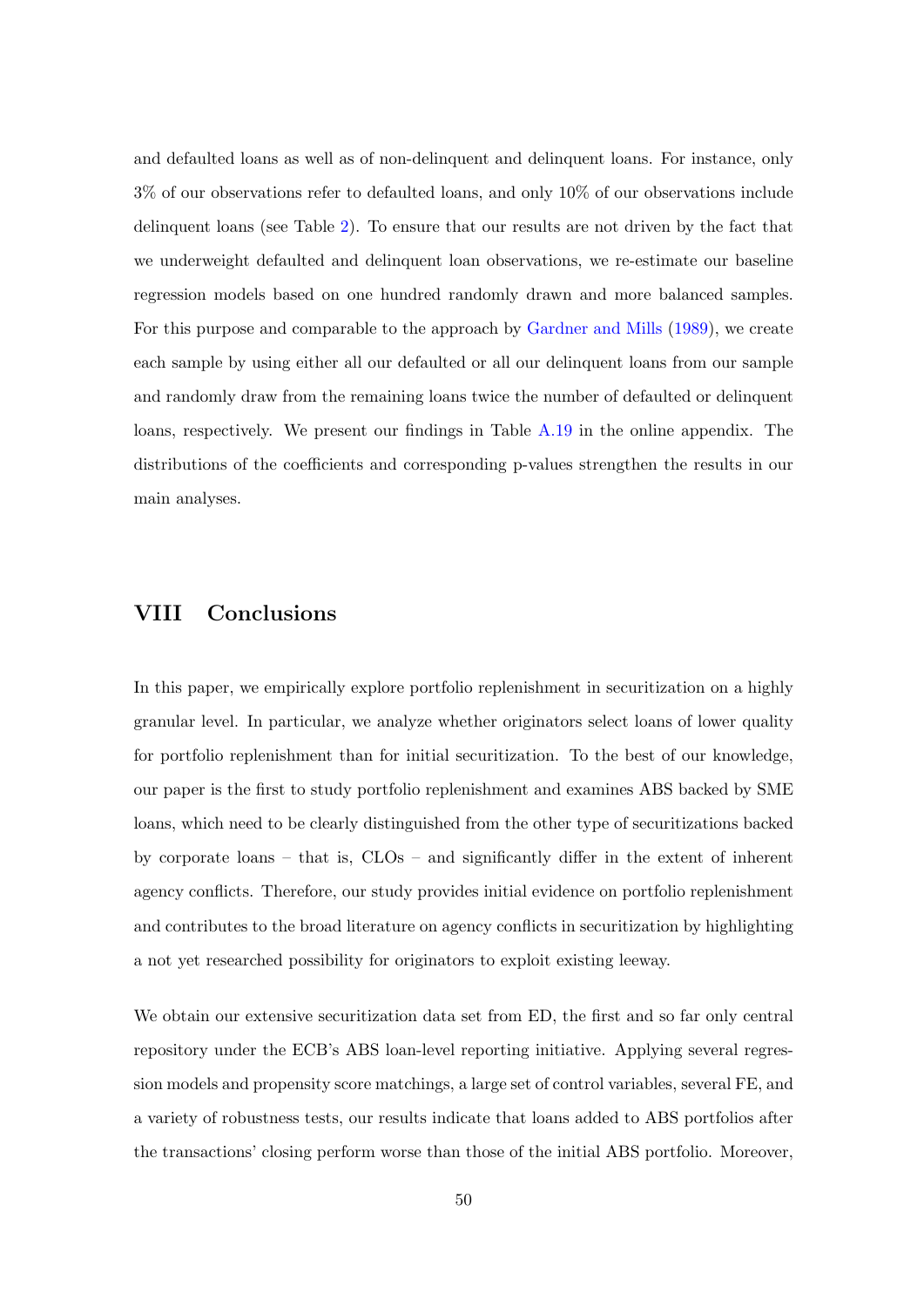we reveal that originators induce these performance differences since they exploit their information advantage by deliberately adding low-quality loans, which indeed perform poorly after securitization. Originators' reputation efforts, increasing transparency in the ABS market and most effectively their interaction are powerful in mitigating this adverse behavior and thus, agency conflicts in securitization.

The implications of our study are threefold. First, from an academic perspective, our analysis of ABS backed by SME loans may also induce further research on portfolio replenishment focusing on ABS backed by other types of underlying assets in the future. Particularly, in the case of ABS backed by credit card loans, portfolio replenishment seems to be indispensable as those assets are typically short-term and exhibit highly flexible loan balances. Second, we provide evidence that the novel securitization framework in the European Union, which requires, as of 2019, loans transferred to simple, transparent, and standardized (STS) securitizations after the transactions' closing to meet the same eligibility criteria as the initial underlying exposures, may be important for revitalizing a trustworthy securitization market. Our results support this requirement because we indicate the needs to strengthen investor protection, reduce originators' discretionary leeway in portfolio replenishment, and enforce regulatory oversight. Third, our finding that an increase in transparency in the ABS market is effective in mitigating the adverse effects of portfolio replenishment on investors underpins the recently established more extensive and granular disclosure requirements in securitization markets.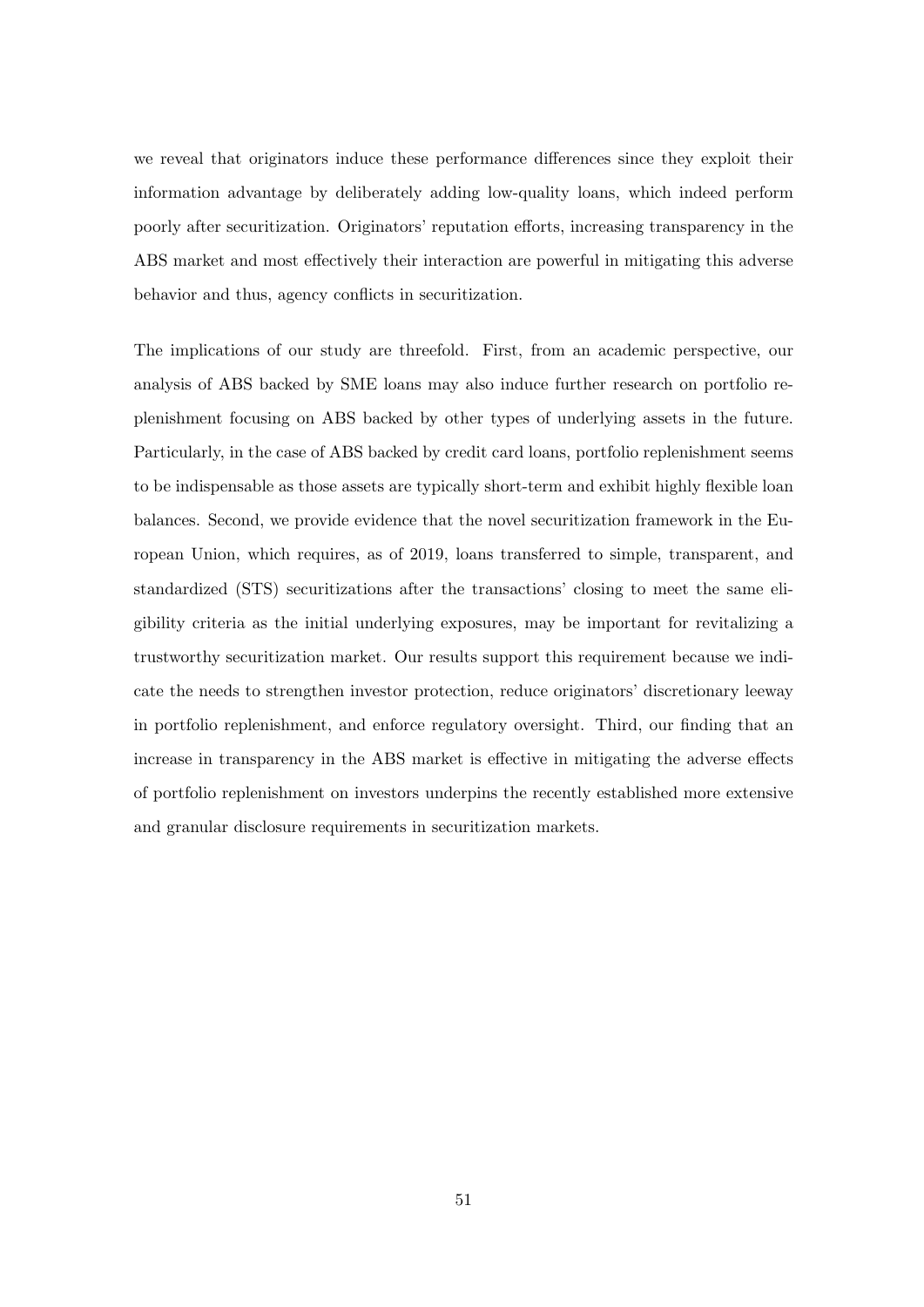# References

- Akerlof, G. A. (1970). The market for "lemons": Quality uncertainty and the market mechanism. The Quarterly Journal of Economics 84, 488–500.
- An, X., Y. Deng, and S. A. Gabriel (2011). Asymmetric information, adverse selection, and the pricing of CMBS. Journal of Financial Economics 100, 304–325.
- Association for Financial Markets in Europe (2014). High-quality securitisation for Europe, The market at a crossroads, URL https://www.afme.eu/portals/0/globalassets/downloads/publications/afme-highquality-securitisation-for-europe-the-market-at-a-crossroads.pdf (Last accessed: 01/21/2020).
- <span id="page-56-1"></span><span id="page-56-0"></span>Association for Financial Markets in Europe (2020). AFME securitisation data report, Third quarter 2020.
- Barth, J. R., G. Caprio, and R. Levine (2013). Bank regulation and supervision in 180 countries from 1999 to 2011. Journal of Financial Economic Policy 5, 111–219.
- Basel Committee on Banking Supervision (2019). CRE35 IRB approach: Treatment of expected losses and provisions. Bank for International Settlements, December 2019.
- Benmelech, E. and J. Dlugosz (2009). The alchemy of CDO credit ratings. Journal of Monetary Economics 56, 617–634.
- Benmelech, E., J. Dlugosz, and V. Ivashina (2012). Securitization without adverse selection: The case of CLOs. Journal of Financial Economics 106, 91–113.
- Berger, A. N. and G. F. Udell (1995). Relationship lending and lines of credit in small firm finance. The Journal of Business 68, 351–381.
- Bord, V. and J. A. Santos (2015). Does securitization of corporate loans lead to riskier lending? Journal of Money, Credit and Banking 47, 415–444.
- Brunnermeier, M. K. (2009). Deciphering the Liquidity and Credit Crunch 2007-2008. Journal of Economic Perspectives 23 (1), 77–100.
- DeMarzo, P. and D. Duffie (1999). A liquidity-based model of security design. *Economet*rica 67, 65–99.
- Diamond, D. W. (1984). Financial intermediation and delegated monitoring. The Review of Economic Studies 51, 393–414.
- Dietsch, M. and J. Petey (2002). The credit risk in SME loans portfolios: Modeling issues, pricing, and capital requirements. Journal of Banking  $\mathcal C$  Finance 26, 303–322.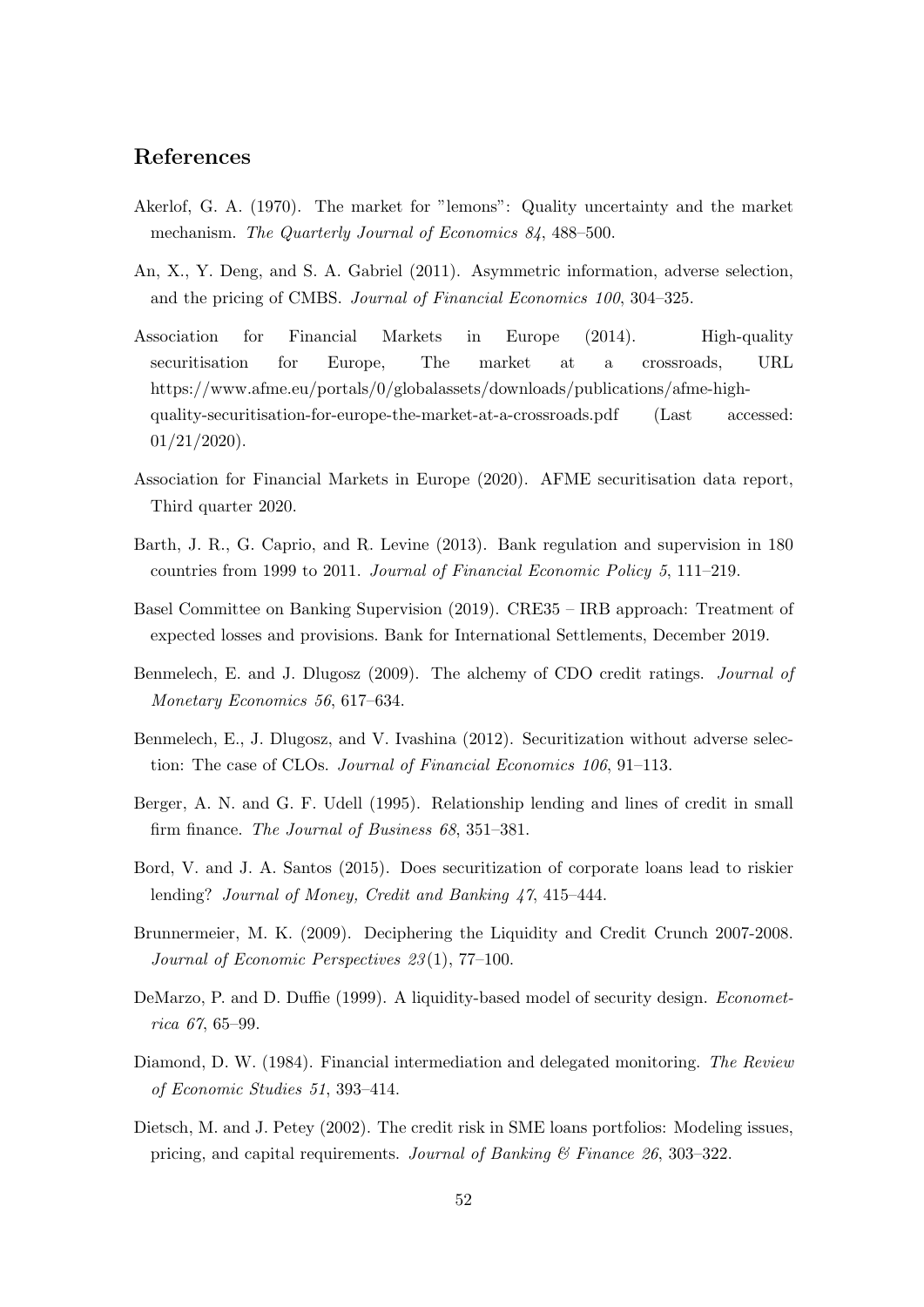- Downing, C., D. Jaffee, and N. Wallace (2009). Is the market for mortgage-backed securities a market for lemons? The Review of Financial Studies 22, 2457–2494.
- <span id="page-57-0"></span>Ertan, A., M. Loumioti, and R. Wittenberg-Moerman (2017). Enhancing loan quality through transparency: Evidence from the European Central Bank loan level reporting initiative. Journal of Accounting Research 55, 877–918.
- European Central Bank (2014). The impaired EU securitisation market: Causes, roadblocks and how to deal with them, URL https://www.ecb.europa.eu/pub/pdf/other/ecbboe˙impaired˙eu˙securitisation˙marketen.pdf (Last accessed: 01/21/2020).
- European Central Bank (2020). Loan-level initiative, Frequently asked questions, URL https://www.ecb.europa.eu/paym/coll/loanlevel/faq/html/index.en.html (Last accessed: 01/21/2020).
- European Commission (2003). Commission recommendation of 6 May 2003 concerning the definition of micro, small and medium-sized enterprises, URL https://op.europa.eu/en/publication-detail/-/publication/6ca8d655-126b-4a42-ada4 e9058fa45155/language-en (Last accessed: 01/21/2020).
- European Commission (2021). Access to finance for SMEs, URL https://ec.europa.eu/growth/access-to-Finance˙en (Last accessed: 03/06/2021).
- European DataWarehouse (2019). ABS SME data: The big picture, URL https://eurodw.eu/wp-content/uploads/EDW˙ABS˙SME˙Data˙Report˙FINAL.pdf (Last accessed: 01/21/2020).
- European DataWarehouse (2020). ABS market coverage, URL https://eurodw.eu/wpcontent/uploads/ABS-Market-Coverage.pdf (Last accessed: 01/21/2020).
- Fabozzi, F., S. Klingler, P. Mølgaard, and M. S. Nielsen (2021). Active loan trading. Journal of Financial Intermediation, 46.
- Farruggio, C. and A. Uhde (2015). Determinants of loan securitization in European banking. Journal of Banking & Finance 56, 12-27.
- Franke, G., M. Herrmann, and T. Weber (2012). Loss allocation in securitization transactions. Journal of Financial and Quantitative Analysis 47, 1125–1153.
- Friedmann, D., B. Imbierowicz, A. Saunders, and S. Steffen (2021). Are risky banks rationed by corporate depositors? Working Paper.
- <span id="page-57-1"></span>Gardner, M. J. and D. L. Mills (1989). Evaluating the likelihood of default on delinquent loans. Financial Management 18, 55–63.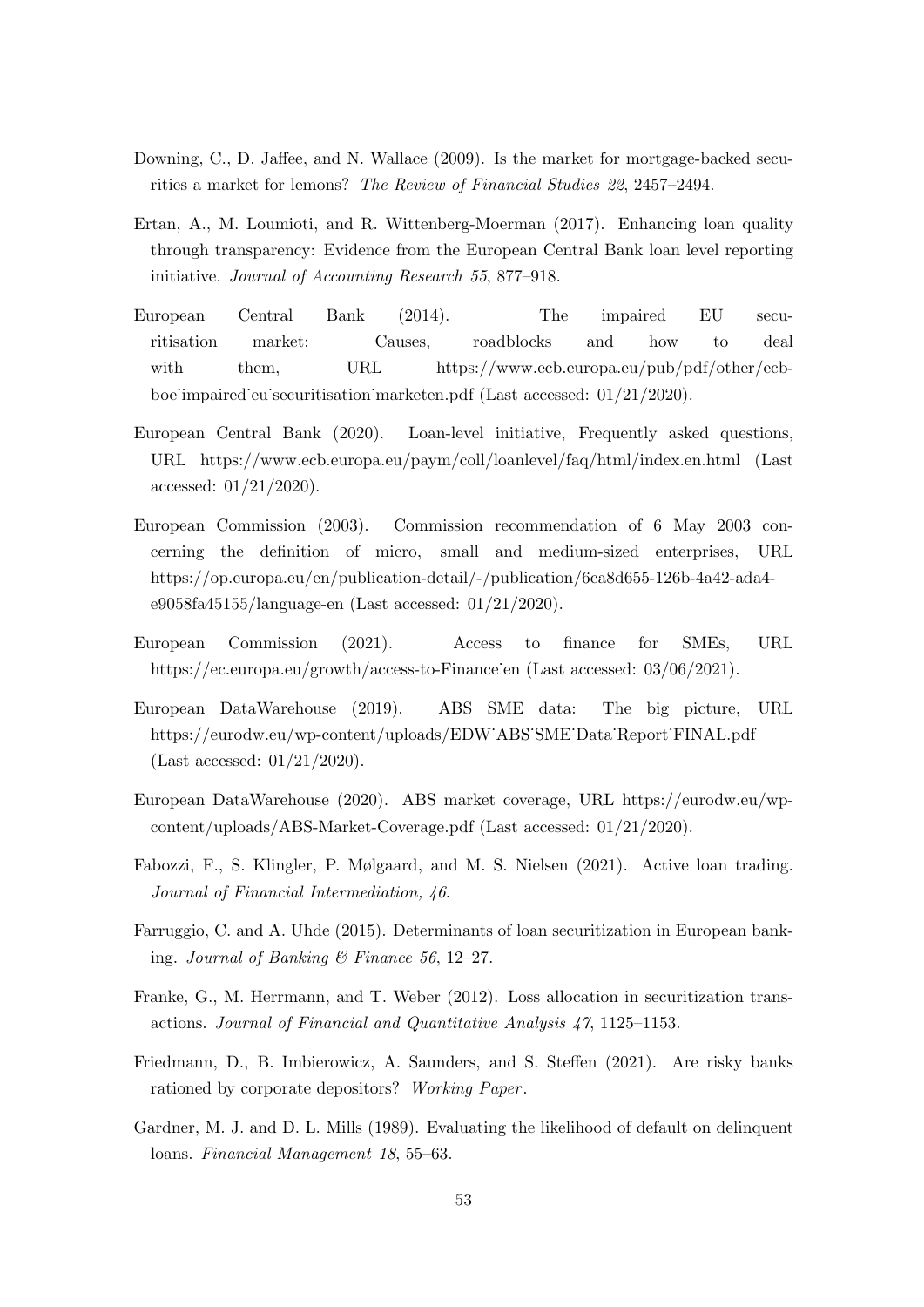- Gaudêncio, J., A. Mazany, and C. Schwarz (2019). The impact of lending standards on default rates of residential real-estate loans. ECB Occasional Paper Series 220.
- <span id="page-58-0"></span>Gorton, G. and G. G. Pennacchi (1995). Banks and loan sales marketing nonmarketable assets. Journal of Monetary Economics 35, 389–411.
- Greene, W. (2004). Fixed effects and bias due to the incidental parameters problem in the Tobit model. Econometric Reviews 23, 125–147.
- Guo, G. and H.-M. Wu (2014). A study on risk retention regulation in asset securitization process. Journal of Banking & Finance 45, 61–71.
- Heckman, J. J. (1981). The incidental parameters problem and the problem of initial conditions in estimating a discrete time-discrete data stochastic process. In: Manski, C. F. and D. McFadden (eds), Structural analysis of discrete data with econometric applications, The Massachusetts Institute of Technology, 179–195.
- Hibbeln, M. T. and W. Osterkamp (2020). The impact of skin in the game on bank behavior in the securitization market. Working Paper.
- Holmstrom, B. and J. Tirole (1997). Financial intermediation, loanable funds, and the real sector. The Quarterly Journal of Economics 112, 663–691.
- Kara, A., D. Marques-Ibanez, and S. Ongena (2016). Securitization and lending standards: Evidence from the European wholesale loan market. Journal of Financial Stability 26, 107–127.
- Kara, A., D. Marques-Ibanez, and S. Ongena (2019). Securitization and credit quality in the European market. European Financial Management 25, 407–434.
- Keys, B. J., T. Mukherjee, A. Seru, and V. Vig (2010). Did securitization lead to lax screening? Evidence from subprime loans. The Quarterly Journal of Economics 125, 307–362.
- Keys, B. J., A. Seru, and V. Vig (2012). Lender screening and the role of securitization: Evidence from prime and subprime mortgage markets. The Review of Financial Studies 25, 2072–2108.
- Klein, P., C. Mössinger, and A. Pfingsten (2021). Transparency as a remedy for agency problems in securitization? The case of ECB's loan-level reporting initiative. Journal of Financial Intermediation, 46.
- Kraemer-Eis, H., A. Botsari, S. Gvetadze, F. Lang, and W. Torfs (2019). European small business finance outlook. EIF Research & Market Analysis Working Paper 57.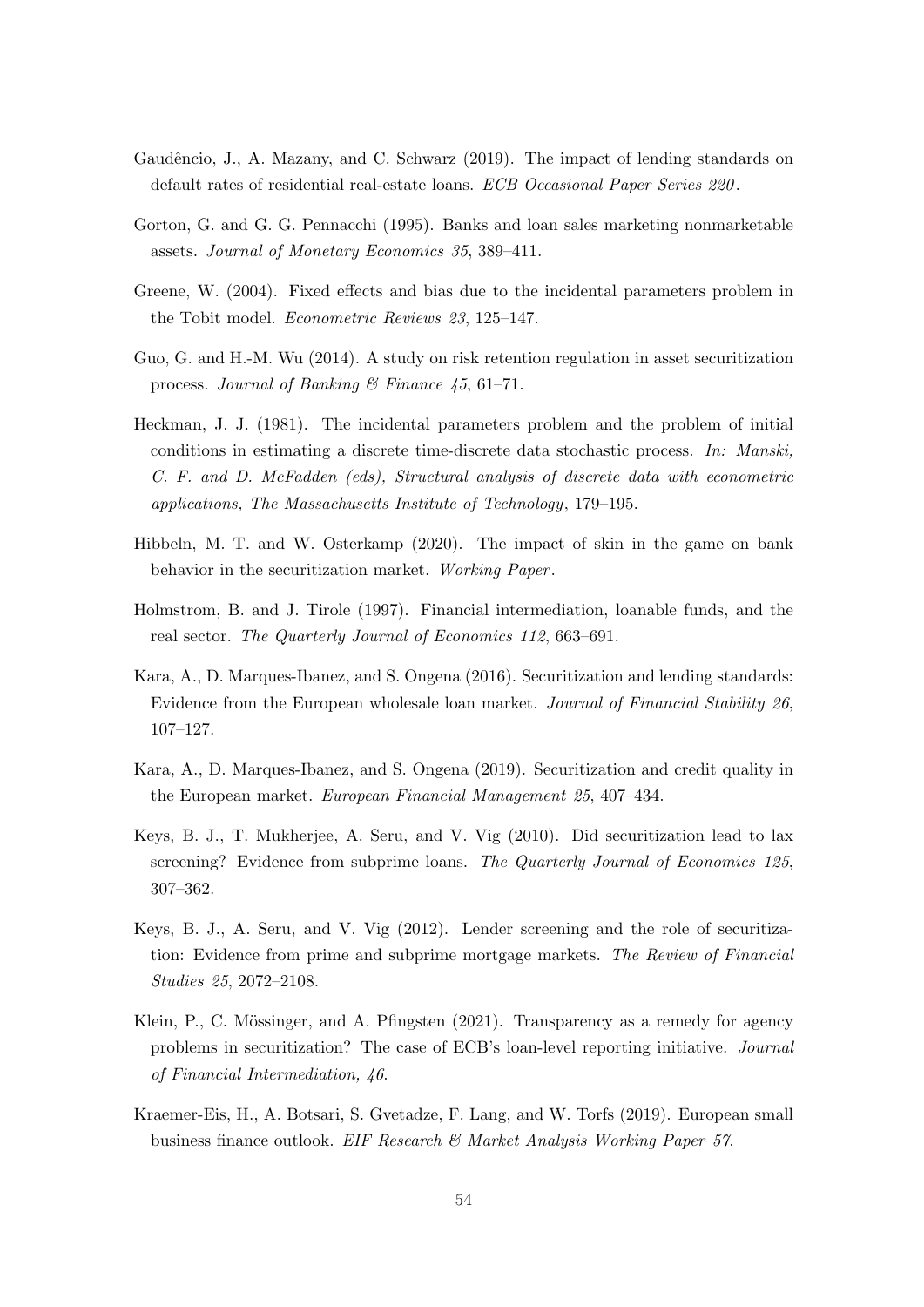- Kraemer-Eis, H., G. Passaris, and A. Tappi (2013). SME loan securitisation 2.0: Market assessment and policy options. EIF Working Paper 19.
- Kysucky, V. and L. Norden (2016). The benefits of relationship lending in a cross-country context: A meta-analysis. Management Science 62, 90–110.
- Lancaster, T. (2000). The incidental parameter problem since 1948. Journal of Econometrics 95, 391–413.
- Leland, H. E. and D. H. Pyle (1977). Informational asymmetries, financial structure, and financial intermediation. The Journal of Finance 32 (2), 371–387.
- Loumioti, M. and F. P. Vasvari (2019a). Consequences of CLO portfolio constraints. Working Paper .
- Loumioti, M. and F. P. Vasvari (2019b). Portfolio performance manipulation in collateralized loan obligations. Journal of Accounting and Economics 67, 438–462.
- Loutskina, E. and P. E. Strahan (2009). Securitization and the declining impact of bank finance on loan supply: Evidence from mortgage originations. The Journal of Finance  $64(2)$ , 861–889.
- Neilson, J., S. Ryan, P. Wang, and B. Xie (2021). Asset-level transparency and the (e)valuation of asset-backed securities. Working Paper .
- Parlour, C. A. and G. Plantin (2008). Loan sales and relationship banking. The Journal of Finance 63, 1291–1314.
- Pennacchi, G. G. (1988). Loan sales and the cost of bank capital. The Journal of Finance 43, 375–396.
- Peristiani, S. and J. A. Santos (2019). CLO trading and collateral manager bank affiliation. Journal of Financial Intermediation 39, 47–58.
- Petersen, M. A. and R. G. Rajan (2002). Does distance still matter? the information revolution in small business lending. The Journal of Finance  $57(6)$ ,  $2533-2570$ .
- Purnanandam, A. (2011). Originate-to-distribute model and the subprime mortgage crisis. The Review of Financial Studies 24, 1881–1915.
- Rosenbaum, P. R. and D. B. Rubin (1983). The central role of the propensity score in observational studies for causal effects. Biometrika 70, 41–55.
- Streitz, D. (2015). The impact of credit default swap trading on loan syndication. Review of Finance 20, 265–286.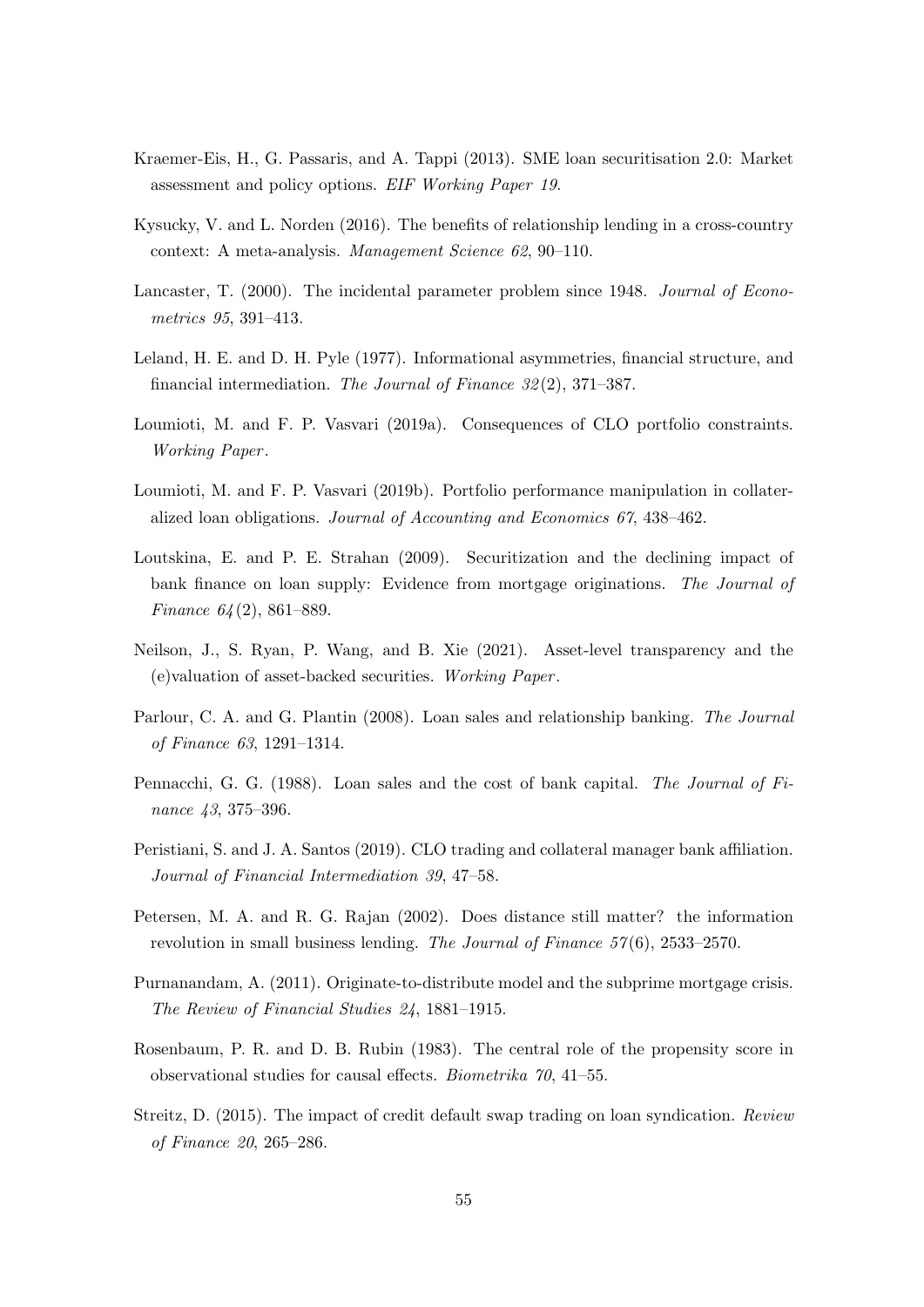- Stuart, E. A. (2010). Matching methods for causal inference: A review and a look forward. Statistical Science 25, 1–21.
- True Sale International GmbH (2020). Assetklassen, URL https://www.truesale-international.de/abs-im-ueberblick/was-ist-abs/assetklassen/ (Last accessed: 01/21/2020).
- U.S. Securities and Exchange Commission (2014). SEC adopts asset-backed securities reform rules, Press release, URL https://www.sec.gov/news/press-release/2014-177 (Last accessed: 01/21/2020).
- Vanasco, V. (2017). The downside of asset screening for market liquidity. The Journal of Finance 72, 1937–1982.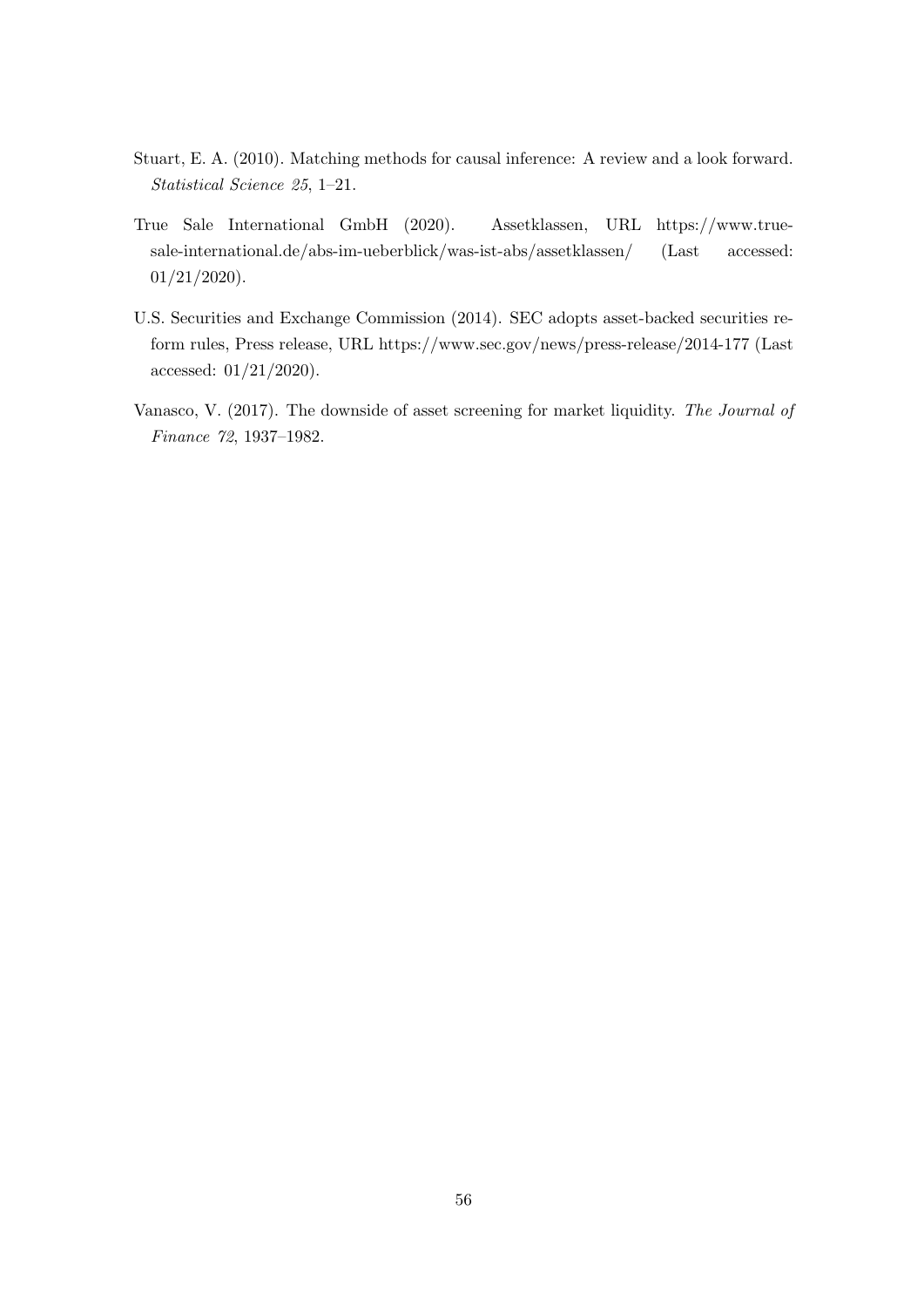# A Online Appendix

Better Be Careful: The Replenishment of ABS backed by SME Loans

Arved Fenner,<sup>[a](#page--1-0)</sup> Philipp Klein,<sup>[b](#page--1-0)</sup> Carina Mössinger<sup>[c](#page--1-0)</sup>

<sup>&</sup>lt;sup>a</sup>University of Münster, Universitätsstr. 14-16, 48143 Münster, Germany, arved.fenner@wiwi.unimuenster.de.

bUniversity of Münster, Universitätsstr. 14-16, 48143 Münster, Germany, philipp.klein@wiwi.unimuenster.de.

<sup>&</sup>lt;sup>c</sup>Deutsche Bundesbank & University of Münster, Wilhelm-Epstein-Str. 14, 60431 Frankfurt am Main, Germany, carina.moessinger@bundesbank.de.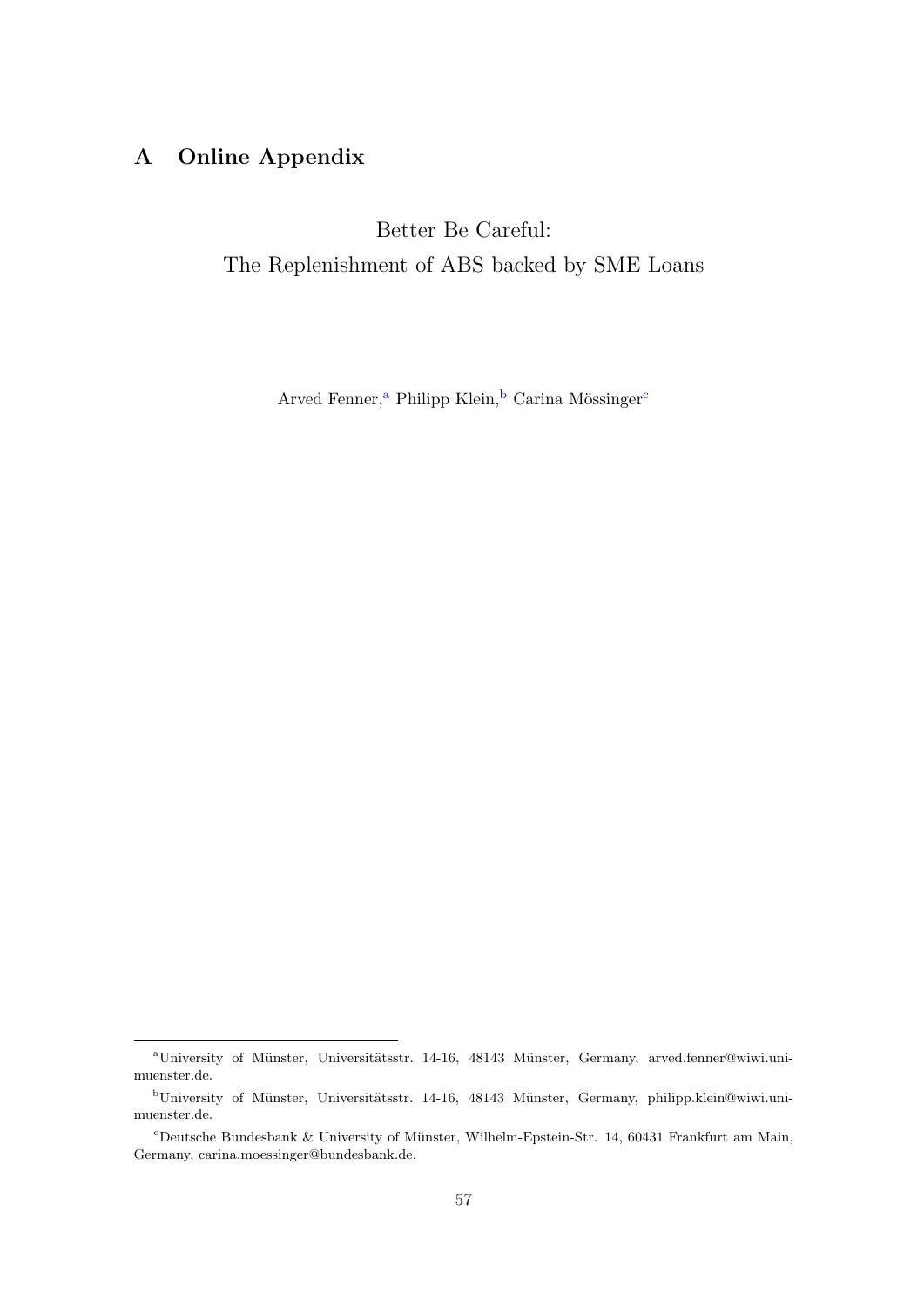# Guide to the online appendix:

This online appendix provides additional analyses for "Better Be Careful: The Replenishment of ABS backed by SME Loans". It is divided into the following six categories:

#### Additional mitigating factor analysis:

First, in Tables [A.1](#page-63-0) and [A.2,](#page-64-0) we analyze whether the involvement of a management company may also be effective in mitigating agency conflicts in securitization by strengthening external monitoring.

#### Sample description:

Second, the online appendix describes our sample in more detail. Table [A.3](#page-65-0) presents our sample selection procedure, and Table [A.4](#page-66-0) presents our sample distribution for each year and country. In Table [A.5,](#page-67-0) we show the variables' pairwise correlations.

#### PD and propensity scores estimation:

Third, in Table [A.6,](#page-68-0) we report the logit model to estimate the PD for each single loan observation in our sample. Additionally, in Table [A.8,](#page-71-0) we show the results of our logit and probit models to estimate propensity scores used in our portfolio effect analysis.

## Loan term analysis:

Fourth, we show the distributions of Years since Loan Origination and Loan Years to Maturity, separately for Incoming Loans and non-incoming ones and both for our main sample and subsample, in Figure [A.1.](#page-69-0)

## Robustness checks:

Fifth, we perform several robustness checks. In Tables [A.7](#page-70-0) and [A.10,](#page-73-0) we add our five different FE step by step. In Table [A.9,](#page-72-0) we provide the results on the effect of portfolio replenishment on average ABS loan performance based on propensity scores, which are estimated using a probit regression. In Tables [A.11](#page-74-0) and [A.12,](#page-75-0) we add country FE. In Tables [A.13](#page-76-0) and [A.14,](#page-77-0) we additionally control for country-specific private monitoring. Tables [A.15](#page-78-0) and [A.16](#page-79-0) show our results when we consider bank characteristics as additional control variables. In Tables [A.17](#page-80-0) and [A.18,](#page-81-0) we additionally incorporate originator FE. In Table [A.19,](#page-82-0) we randomly draw samples to address the underweighting of defaulted and delinquent loan observations.

# Control variables:

Sixth, in Tables [A.20](#page-83-0) to [A.28,](#page-91-0) we report the detailed regression results of our control variables for the respective regression analyses. We also link these tables in the respective table captions.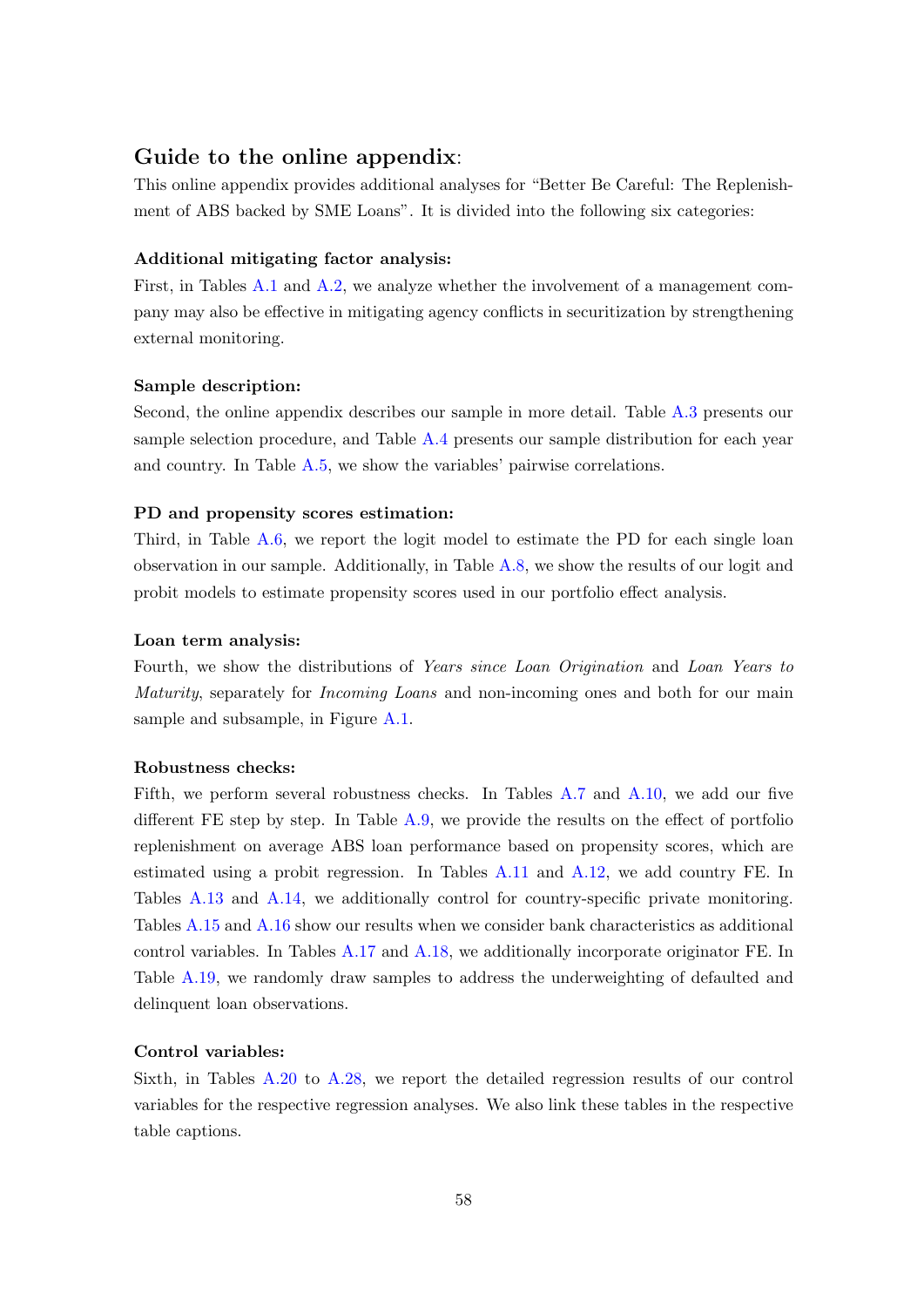<span id="page-63-0"></span>

|                                    | Inc. Loan              | Inc. Loan                | Inc. Loan            | Inc. Loan              | Inc. Loan              | Inc. Loan          | Inc. Loan            | Inc. Loan           |
|------------------------------------|------------------------|--------------------------|----------------------|------------------------|------------------------|--------------------|----------------------|---------------------|
|                                    | (1)                    | (2)                      | (3)                  | (4)                    | (5)                    | (6)                | (7)                  | (8)                 |
| PD                                 | $0.615***$<br>(0.1484) |                          |                      |                        |                        |                    |                      |                     |
| LGD                                |                        | $-0.0749***$<br>(0.0172) |                      |                        |                        |                    |                      |                     |
| PD x LGD                           |                        |                          | 0.00753<br>(0.3190)  |                        |                        |                    |                      |                     |
| PD x Default                       |                        |                          |                      | $0.236***$<br>(0.0947) |                        |                    |                      |                     |
| PD x Default Amount                |                        |                          |                      |                        | $0.0180**$<br>(0.0088) |                    |                      |                     |
| PD x Delinquency                   |                        |                          |                      |                        |                        | 0.0121<br>(0.0076) |                      |                     |
| PD x Delinquent Amount             |                        |                          |                      |                        |                        |                    | 0.00136<br>(0.0011)  |                     |
| PD x Number of Days in Delinquency |                        |                          |                      |                        |                        |                    |                      | 0.00849<br>(0.0079) |
| Loan & borrower controls           | Yes                    | Yes                      | Yes                  | Yes                    | Yes                    | Yes                | Yes                  | Yes                 |
| Rep. quarter x ABS portfolio FE    | Yes                    | Yes                      | Yes                  | Yes                    | Yes                    | Yes                | Yes                  | Yes                 |
| Loan origination year FE           | Yes                    | $\operatorname{Yes}$     | $\operatorname{Yes}$ | Yes                    | Yes                    | Yes                | $\operatorname{Yes}$ | Yes                 |
| Industry FE                        | Yes                    | Yes                      | Yes                  | Yes                    | Yes                    | Yes                | Yes                  | Yes                 |
| Loan type FE                       | Yes                    | Yes                      | Yes                  | Yes                    | Yes                    | Yes                | Yes                  | Yes                 |
| Borrower type FE                   | Yes                    | Yes                      | Yes                  | Yes                    | Yes                    | Yes                | Yes                  | Yes                 |
| N                                  | 2,476,010              | 2,199,760                | 2,199,760            | 2,476,010              | 2,476,010              | 2,476,010          | 2,476,010            | 2,476,010           |
| Adj. $R^2$                         | 0.68                   | 0.66                     | 0.66                 | 0.68                   | 0.68                   | 0.68               | 0.68                 | 0.68                |

|  |  |  |  |  |  |  |  |  | Table A.1: Additional mitigating factor analysis: Transactions with a management company |  |
|--|--|--|--|--|--|--|--|--|------------------------------------------------------------------------------------------|--|
|--|--|--|--|--|--|--|--|--|------------------------------------------------------------------------------------------|--|

This table reports the analysis on whether ex ante loan quality and the interactions between the PD and the ex post loan performance measures affect the probability of being added to securitized loan portfolios after the transactions' closing, only using observations from ABStransactions, in which a management company is involved. Variables are described in Table [1.](#page-17-0) Robust standard errors that are clustered with<br>respect to the interaction between the reporting quarter and the ABS portfolio are 10%, 5%, and 1% levels.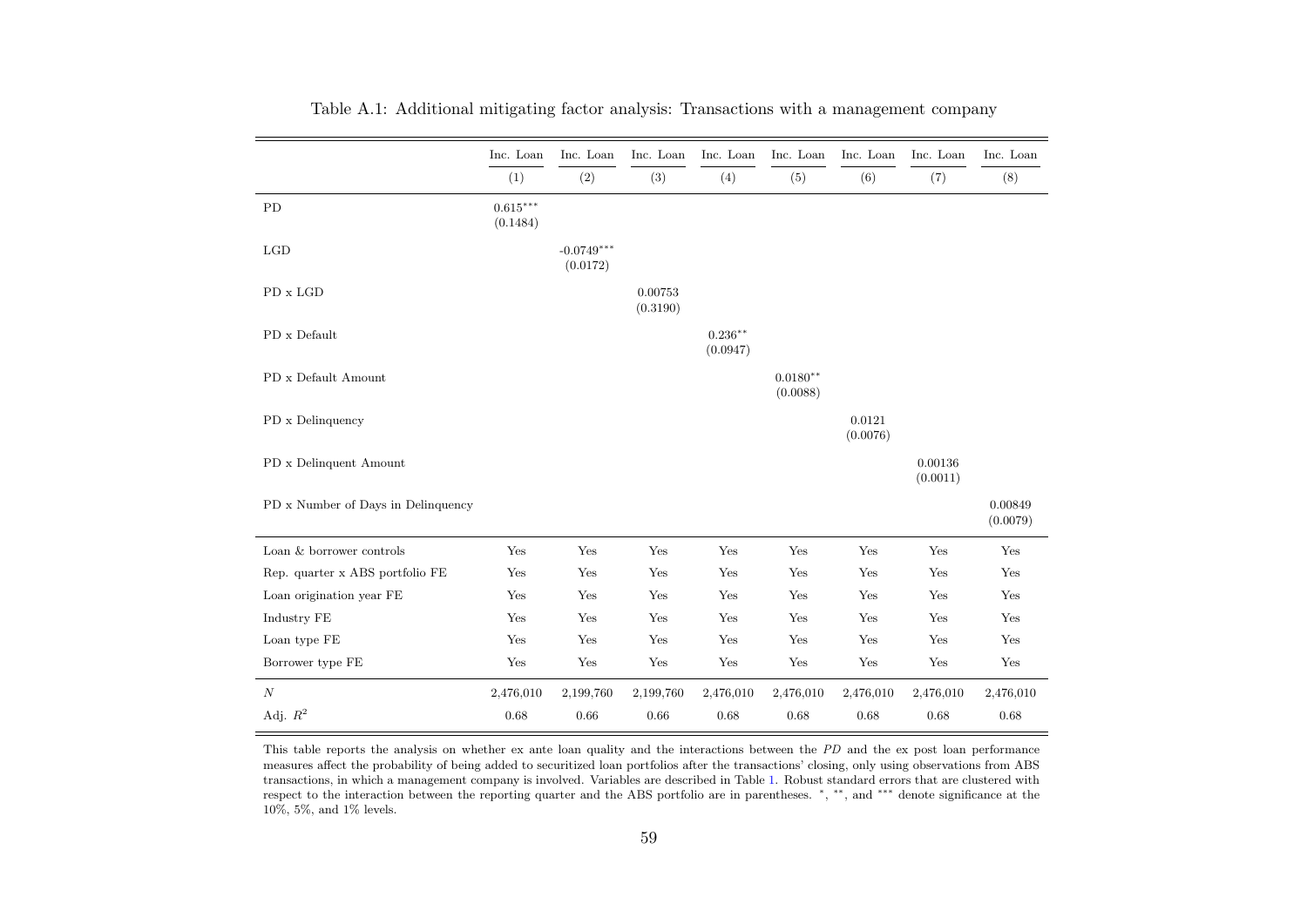<span id="page-64-0"></span>

|                                    | Inc. Loan              | Inc. Loan              | Inc. Loan              | Inc. Loan              | Inc. Loan               | Inc. Loan                   | Inc. Loan               | Inc. Loan               |
|------------------------------------|------------------------|------------------------|------------------------|------------------------|-------------------------|-----------------------------|-------------------------|-------------------------|
|                                    | (1)                    | (2)                    | (3)                    | (4)                    | (5)                     | (6)                         | (7)                     | (8)                     |
| PD                                 | $0.853***$<br>(0.1654) |                        |                        |                        |                         |                             |                         |                         |
| LGD                                |                        | $0.0239**$<br>(0.0103) |                        |                        |                         |                             |                         |                         |
| PD x LGD                           |                        |                        | $1.871***$<br>(0.3761) |                        |                         |                             |                         |                         |
| ${\rm PD}$ x ${\rm Default}$       |                        |                        |                        | $0.540***$<br>(0.0887) |                         |                             |                         |                         |
| PD x Default Amount                |                        |                        |                        |                        | $0.0435***$<br>(0.0074) |                             |                         |                         |
| PD x Delinquency                   |                        |                        |                        |                        |                         | $0.303^{***}\,$<br>(0.0642) |                         |                         |
| PD x Delinquent Amount             |                        |                        |                        |                        |                         |                             | $0.0349***$<br>(0.0066) |                         |
| PD x Number of Days in Delinquency |                        |                        |                        |                        |                         |                             |                         | $0.0893***$<br>(0.0168) |
| Loan & borrower controls           | Yes                    | Yes                    | Yes                    | Yes                    | Yes                     | Yes                         | Yes                     | Yes                     |
| Rep. quarter x ABS portfolio FE    | Yes                    | Yes                    | Yes                    | Yes                    | Yes                     | Yes                         | Yes                     | Yes                     |
| Loan origination year FE           | Yes                    | Yes                    | $\operatorname{Yes}$   | Yes                    | Yes                     | Yes                         | Yes                     | Yes                     |
| Industry FE                        | Yes                    | Yes                    | Yes                    | Yes                    | Yes                     | Yes                         | Yes                     | Yes                     |
| Loan type FE                       | Yes                    | Yes                    | Yes                    | Yes                    | Yes                     | Yes                         | Yes                     | Yes                     |
| Borrower type FE                   | Yes                    | Yes                    | Yes                    | Yes                    | Yes                     | Yes                         | Yes                     | Yes                     |
| N                                  | 6,685,346              | 6,247,618              | 6,247,598              | 6,685,346              | 6,685,346               | 6,685,346                   | 6,685,346               | 6,685,346               |
| Adj. $\mathbb{R}^2$                | 0.72                   | 0.71                   | 0.71                   | 0.72                   | 0.72                    | 0.72                        | 0.72                    | 0.72                    |

|  |  |  |  | Table A.2: Additional mitigating factor analysis: Transactions without a management company |  |
|--|--|--|--|---------------------------------------------------------------------------------------------|--|
|  |  |  |  |                                                                                             |  |
|  |  |  |  |                                                                                             |  |

This table reports the analysis on whether ex ante loan quality and the interactions between the PD and the ex post loan performance measures affect the probability of being added to securitized loan portfolios after the transactions' closing, only using observations from ABS transactions, in which no management company is involved. Variables are described in Table [1.](#page-17-0) Robust standard errors that are clusteredwith respect to the interaction between the reporting quarter and the ABS portfolio are in parentheses. \*, \*\*, and \*\*\* denote significance at the 10%, 5%, and 1% levels.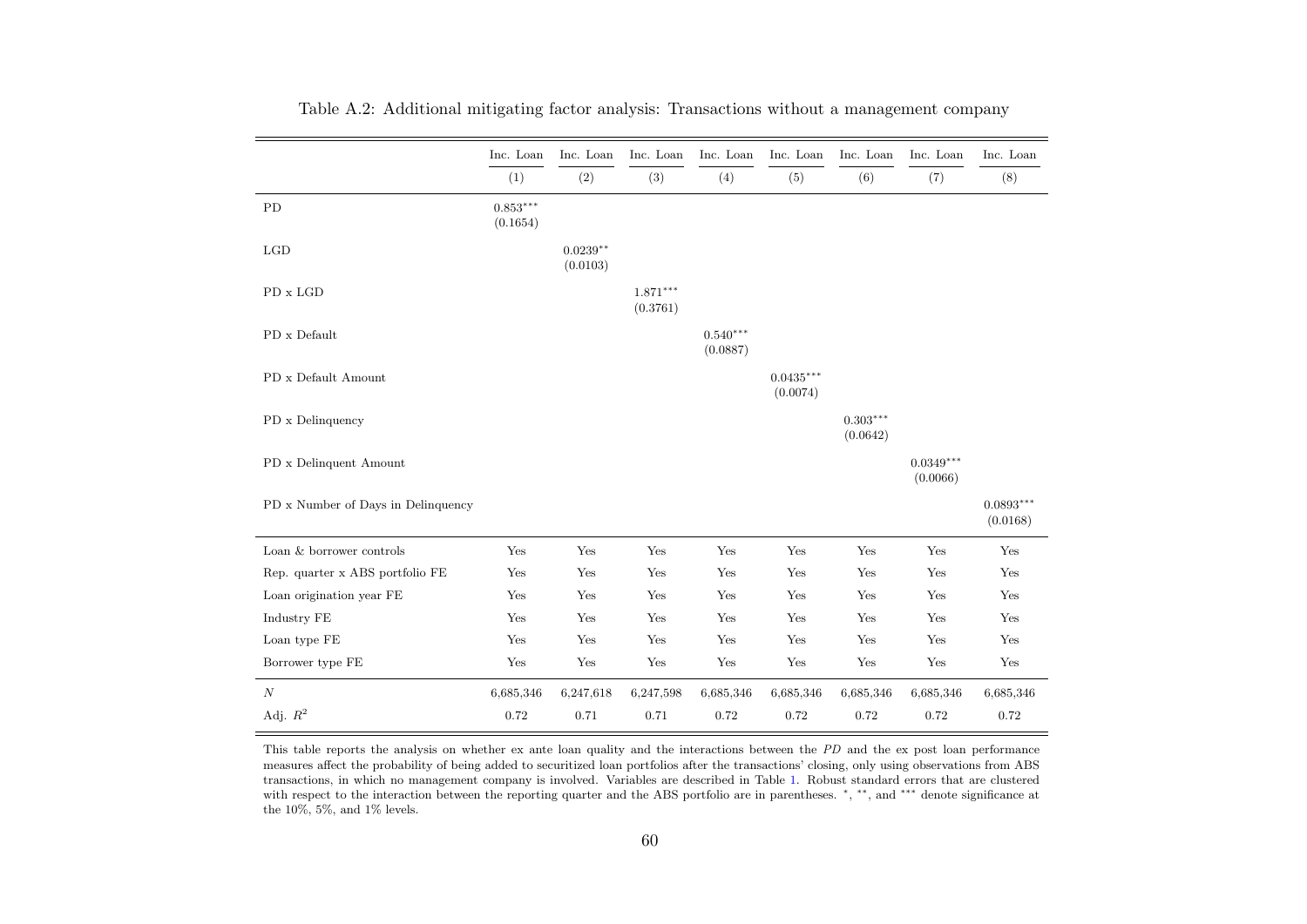<span id="page-65-0"></span>

|                                                                                                        | Loans          | <b>Borrowers</b> | ABS portfolios | Observations at the loan level |
|--------------------------------------------------------------------------------------------------------|----------------|------------------|----------------|--------------------------------|
| Data reported to ED from 2012-2017                                                                     | 6,612,261      | 2,517,548        | 172            | 32,026,829                     |
| Less                                                                                                   |                |                  |                |                                |
| Voluntary monthly reporting                                                                            | $\overline{0}$ | $\Omega$         | $\overline{0}$ | 7,757,147                      |
| Relevant variables are missing                                                                         | 3,643,354      | 869,433          | 15             | 11,540,252                     |
| Relevant variables are implausible (e.g., days in<br>arrears exceed the loan period, negative interest |                |                  |                |                                |
| loan balance or interest rate)                                                                         | 756,842        | 147,852          | 4              | 1,132,347                      |
| Ambiguous originators                                                                                  | 436.289        | 382,480          | 51             | 2,068,525                      |
| <b>Final Sample</b>                                                                                    | 1,775,776      | 1,117,783        | 102            | 9,528,558                      |

Table A.3: Overview of our sample selection procedure

This table reports our sample selection procedure.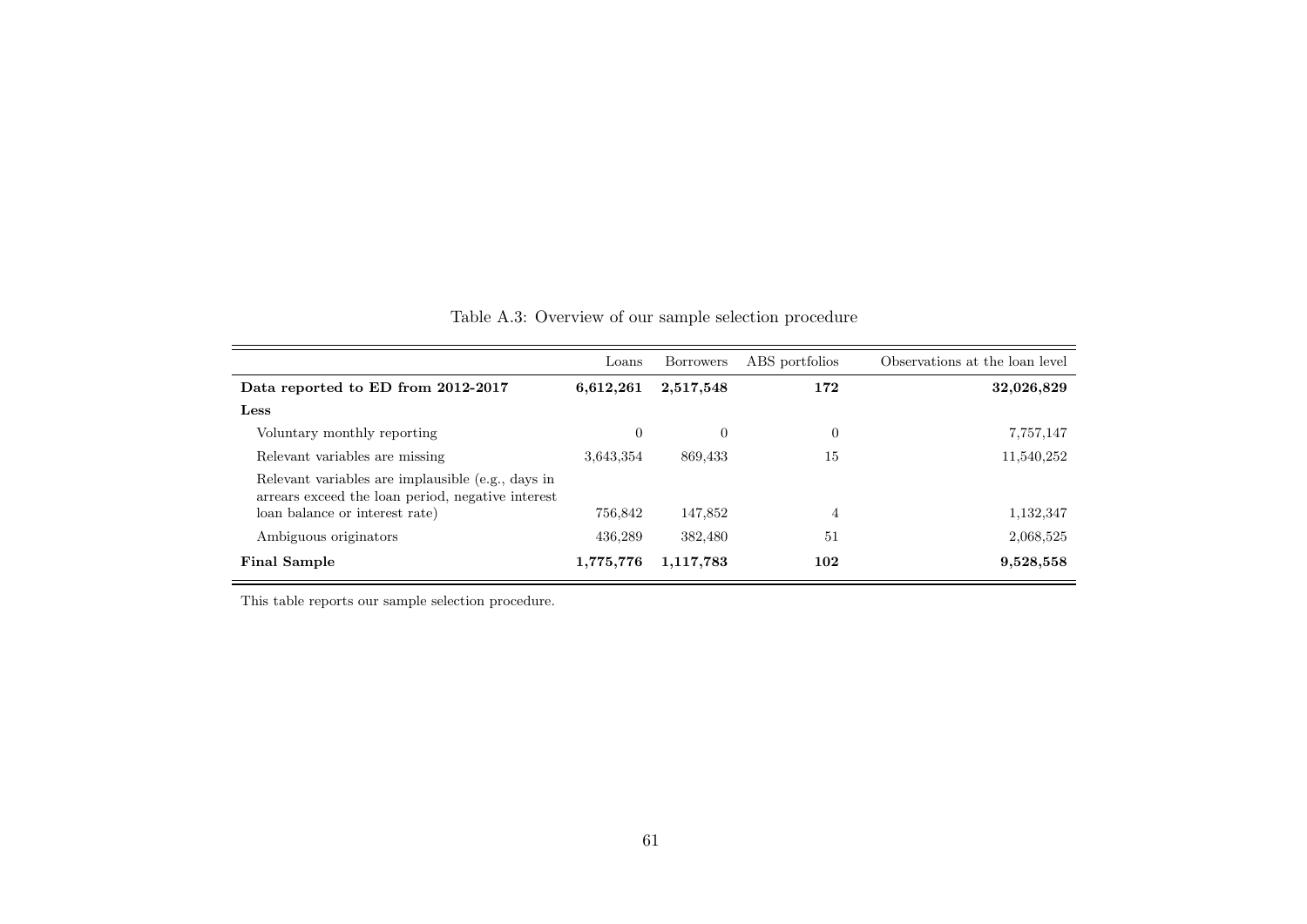<span id="page-66-0"></span>

|         | 2012           |                |                | 2013           | 2014           |                  | 2015    |             | 2016    |             | 2017      |             |
|---------|----------------|----------------|----------------|----------------|----------------|------------------|---------|-------------|---------|-------------|-----------|-------------|
| Country | $_{\rm Loans}$ | <b>SMEs</b>    | Loans          | <b>SMEs</b>    | Loans          | <b>SMEs</b>      | Loans   | <b>SMEs</b> | Loans   | <b>SMEs</b> | Loans     | <b>SMEs</b> |
| BE      | 125,178        | 69,691         | 296,161        | 153,046        | 280,996        | 146,974          | 272,571 | 140,054     | 258,460 | 131,029     | 277,485   | 142,085     |
| DE      | $\overline{0}$ | $\overline{0}$ | $\overline{0}$ | $\overline{0}$ | $\overline{0}$ | $\boldsymbol{0}$ | 24,500  | 18,509      | 28,006  | 20,785      | 210,750   | 199,051     |
| ES      | 1,895          | 1,723          | 25,574         | 26,594         | 8,697          | 8,082            | 70,213  | 62,867      | 89,295  | 80,070      | 89,902    | 82,111      |
| FR      | $\overline{0}$ | $\overline{0}$ | 21,542         | 7,877          | 17,549         | 4,715            | 103,388 | 57,723      | 169,232 | 83,431      | 243,441   | 106,367     |
| IT      | 84,475         | 73,395         | 86,786         | 75,905         | 77,387         | 58,013           | 117,400 | 102,045     | 145,439 | 125,837     | 139,469   | 122,273     |
| NL      | 24,944         | 18,591         | $\theta$       | $\overline{0}$ | 11,663         | 6,680            | 9,839   | 5,723       | 7,942   | 4,718       | 5,963     | 3,603       |
| PT      | $\mathbf{0}$   | $\overline{0}$ | 29,838         | 20,232         | 38,032         | 24,842           | 62,642  | 40,780      | 61,796  | 43,199      | 51,060    | 36,277      |
| Total   | 236,492        | 163,400        | 460,921        | 281,984        | 434,324        | 259,383          | 660,553 | 427,701     | 760,170 | 489,069     | 1.018.070 | 691,767     |

Table A.4: Number of loans and SMEs by year and country

This table reports the number of loans and SMEs for each year and country. Our sample consists of seven different countries: Belgium (BE), Germany (DE), Spain (ES), France (FR), Italy (IT), the Netherlands (NL), and Portugal (PT).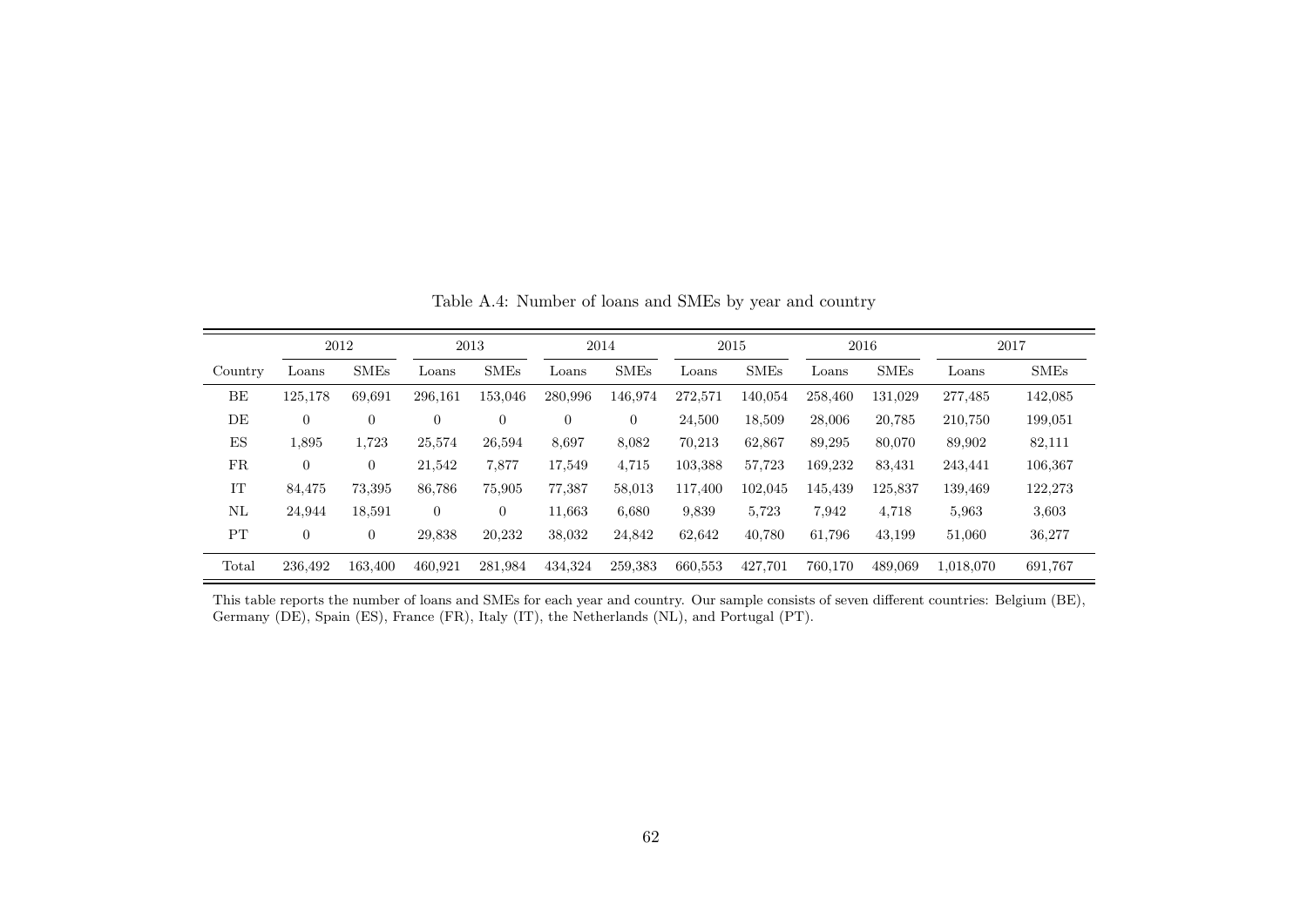<span id="page-67-0"></span>

|                    |                        | (1)     | $\left( 2\right)$ | (3)     | (4)     | (5)     | (6)     | (7)     | (8)     | (9)     | (10)    | (11)    | (12)    | (13)    | (14) | (15) | (16) | (17)     |
|--------------------|------------------------|---------|-------------------|---------|---------|---------|---------|---------|---------|---------|---------|---------|---------|---------|------|------|------|----------|
| (1)                | Incoming Loan          | 1.00    |                   |         |         |         |         |         |         |         |         |         |         |         |      |      |      |          |
| (2)                | PD                     | $-0.10$ | 1.00              |         |         |         |         |         |         |         |         |         |         |         |      |      |      |          |
| (3)                | <b>LGD</b>             | 0.00    | 0.09              | 1.00    |         |         |         |         |         |         |         |         |         |         |      |      |      |          |
| (4)                | Default                | $-0.06$ | 0.49              | 0.04    | 1.00    |         |         |         |         |         |         |         |         |         |      |      |      |          |
| (5)                | Default Amount         | $-0.03$ | 0.07              | 0.03    | 0.85    | 1.00    |         |         |         |         |         |         |         |         |      |      |      |          |
| (6)                | Delinquency            | $-0.02$ | 0.13              | $-0.00$ | 0.30    | 0.32    | 1.00    |         |         |         |         |         |         |         |      |      |      |          |
| (7)                | Delinquent Amount      | $-0.02$ | 0.14              | $-0.00$ | 0.36    | 0.38    | 0.97    | 1.00    |         |         |         |         |         |         |      |      |      |          |
| (8)                | Number of Days in Del. | $-0.03$ | 0.08              | 0.03    | 0.42    | 0.46    | 0.80    | 0.82    | 1.00    |         |         |         |         |         |      |      |      |          |
| (9)                | Interest Rate $(\%)$   | $-0.21$ | 0.18              | 0.22    | 0.09    | 0.06    | 0.14    | 0.12    | 0.14    | 1.00    |         |         |         |         |      |      |      |          |
| (10)               | Collateralization      | 0.05    | 0.00              | $-0.27$ | $-0.00$ | $-0.02$ | $-0.03$ | $-0.02$ | $-0.04$ | $-0.21$ | 1.00    |         |         |         |      |      |      |          |
| (11)               | Years since Loan O.    | $-0.36$ | 0.15              | $-0.04$ | 0.07    | 0.04    | 0.11    | 0.11    | 0.10    | 0.17    | 0.05    | 1.00    |         |         |      |      |      |          |
| (12)               | Loan Years to Maturity | $-0.03$ | 0.02              | $-0.18$ | 0.01    | 0.03    | 0.07    | 0.08    | 0.06    | $-0.12$ | 0.22    | 0.15    | 1.00    |         |      |      |      |          |
| $\left( 13\right)$ | Current Balance        | 0.03    | 0.10              | $-0.13$ | 0.05    | 0.07    | 0.07    | 0.10    | 0.05    | $-0.17$ | 0.19    | 0.08    | 0.64    | 1.00    |      |      |      |          |
| (14)               | Securitized Loan Ratio | 0.23    | 0.07              | 0.01    | 0.04    | 0.04    | 0.08    | 0.08    | 0.06    | 0.02    | 0.00    | $-0.23$ | 0.21    | 0.22    | 1.00 |      |      |          |
| (15)               | Pool Time              | $-0.14$ | 0.07              | $-0.01$ | 0.04    | 0.04    | 0.09    | 0.09    | 0.08    | 0.13    | 0.08    | 0.42    | 0.30    | 0.24    | 0.30 | 1.00 |      |          |
| (16)               | Lending Relationship   | 0.10    | 0.01              | $-0.14$ | $-0.00$ | $-0.03$ | $-0.12$ | $-0.11$ | $-0.11$ | $-0.16$ | 0.27    | $-0.05$ | 0.02    | 0.03    | 0.03 | 0.15 | 1.00 |          |
| (17)               | Loan Uniqueness        | 0.05    | $-0.07$           | $-0.04$ | $-0.03$ | $-0.01$ | $-0.01$ | $-0.02$ | $-0.01$ | $-0.05$ | $-0.07$ | $-0.26$ | $-0.10$ | $-0.12$ | 0.09 | 0.03 | 0.07 | $1.00\,$ |

Table A.5: Correlations

This table reports the variables' pairwise correlations. Variables are described in Table [1](#page-17-0) in the main body of the paper.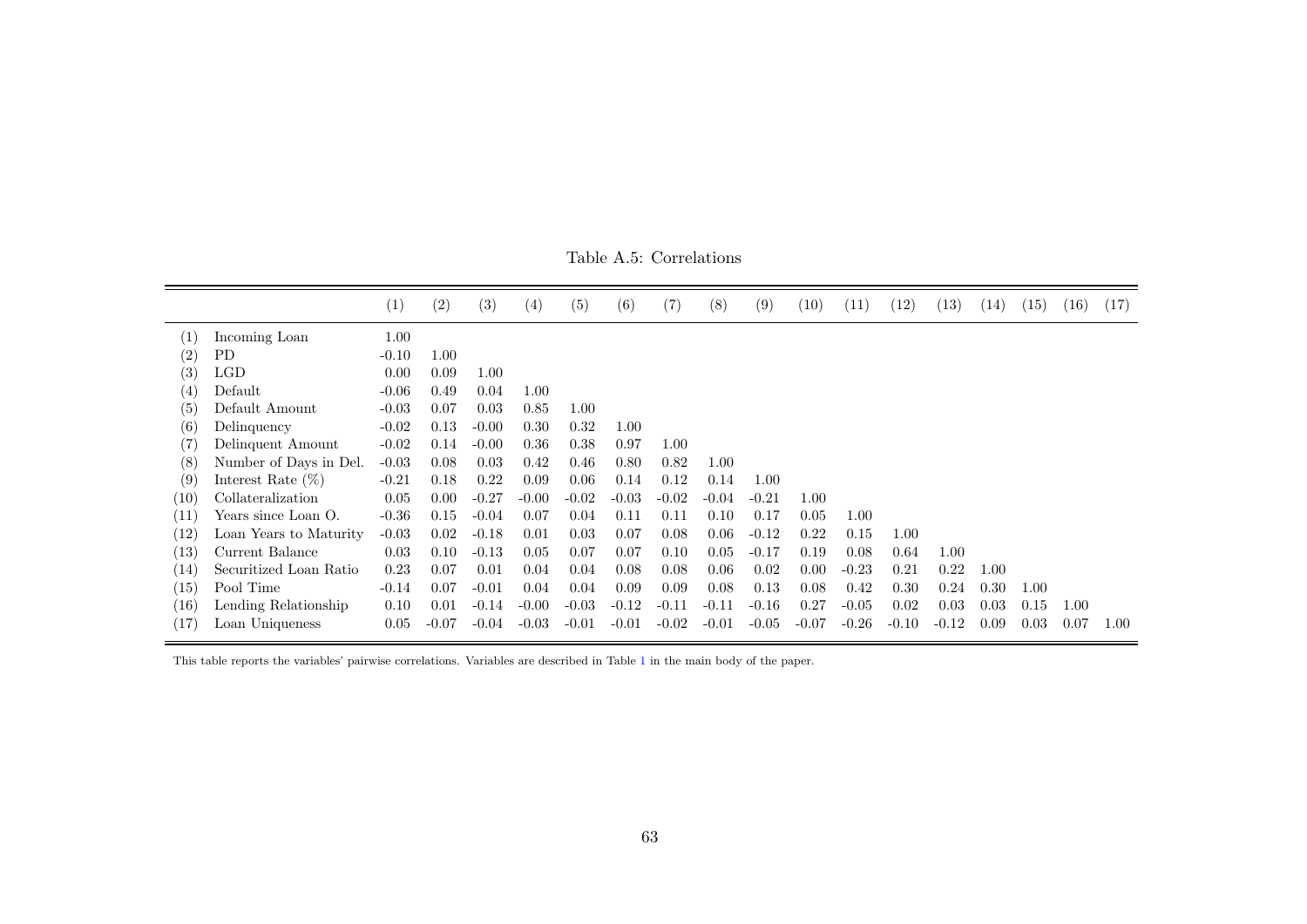<span id="page-68-0"></span>

|                              | Default                    |
|------------------------------|----------------------------|
| Interest Rate                | $0.00518***$<br>(0.000444) |
| Collateralization            | 0.00296<br>(0.00235)       |
| Years since Loan Origination | $0.0155***$<br>(0.00150)   |
| Loan Years to Maturity       | $-0.00954***$<br>(0.00110) |
| Current Balance              | $0.00567***$<br>(0.000600) |
| Seucritized Loan Ratio       | $0.0279***$<br>(0.00497)   |
| Pool Time                    | $-0.000153$<br>(0.000288)  |
| Lending Relationship         | 0.00346<br>(0.00327)       |
| Loan Uniqueness              | $0.00253***$<br>(0.000321) |
| Reporting quarter FE         | Yes                        |
| Country FE                   | Yes                        |
| Loan origination year FE     | Yes                        |
| Industry FE                  | Yes                        |
| Loan type FE                 | Yes                        |
| Borrower type FE             | Yes                        |
| $\overline{N}$               | 9,770,258                  |
| Pseudo $\mathbb{R}^2$        | 0.29                       |

Table A.6: Logit regression to estimate the PD

This table reports the logit model to estimate a PD for every single loan observation in our sample. Variables are described in Table 1 in the main body of the paper. Marginal effects are reported and robust standard errors that are clustered with respect to the interaction between the reporting quarter and the ABS portfolio are in parentheses. <sup>∗</sup> , ∗∗, and ∗∗∗ denote significance at the 10%, 5%, and 1% levels.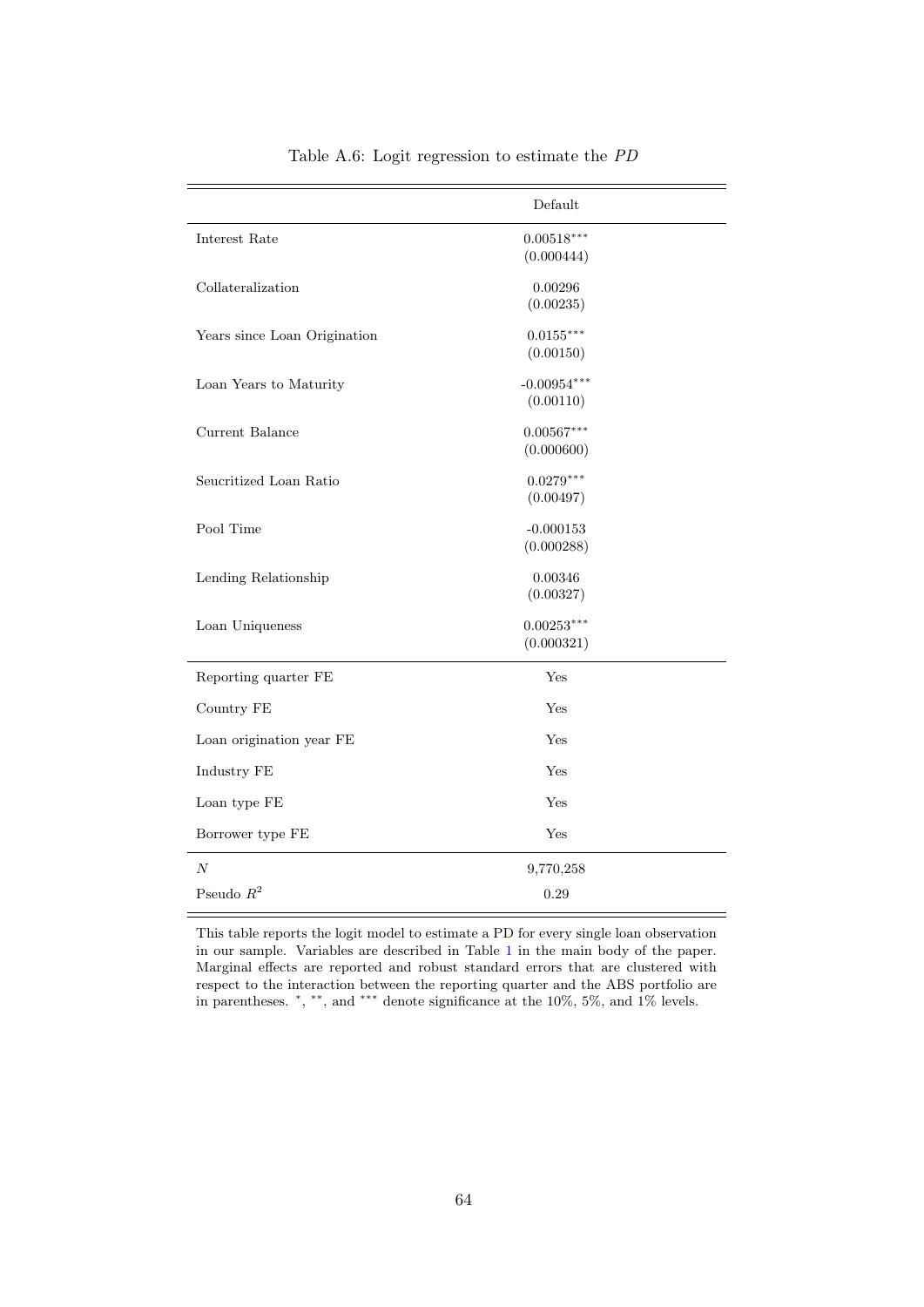<span id="page-69-0"></span>

Figure A.1: Years since loan origination and loan years to maturity at securitization grouped by *Incoming Loan*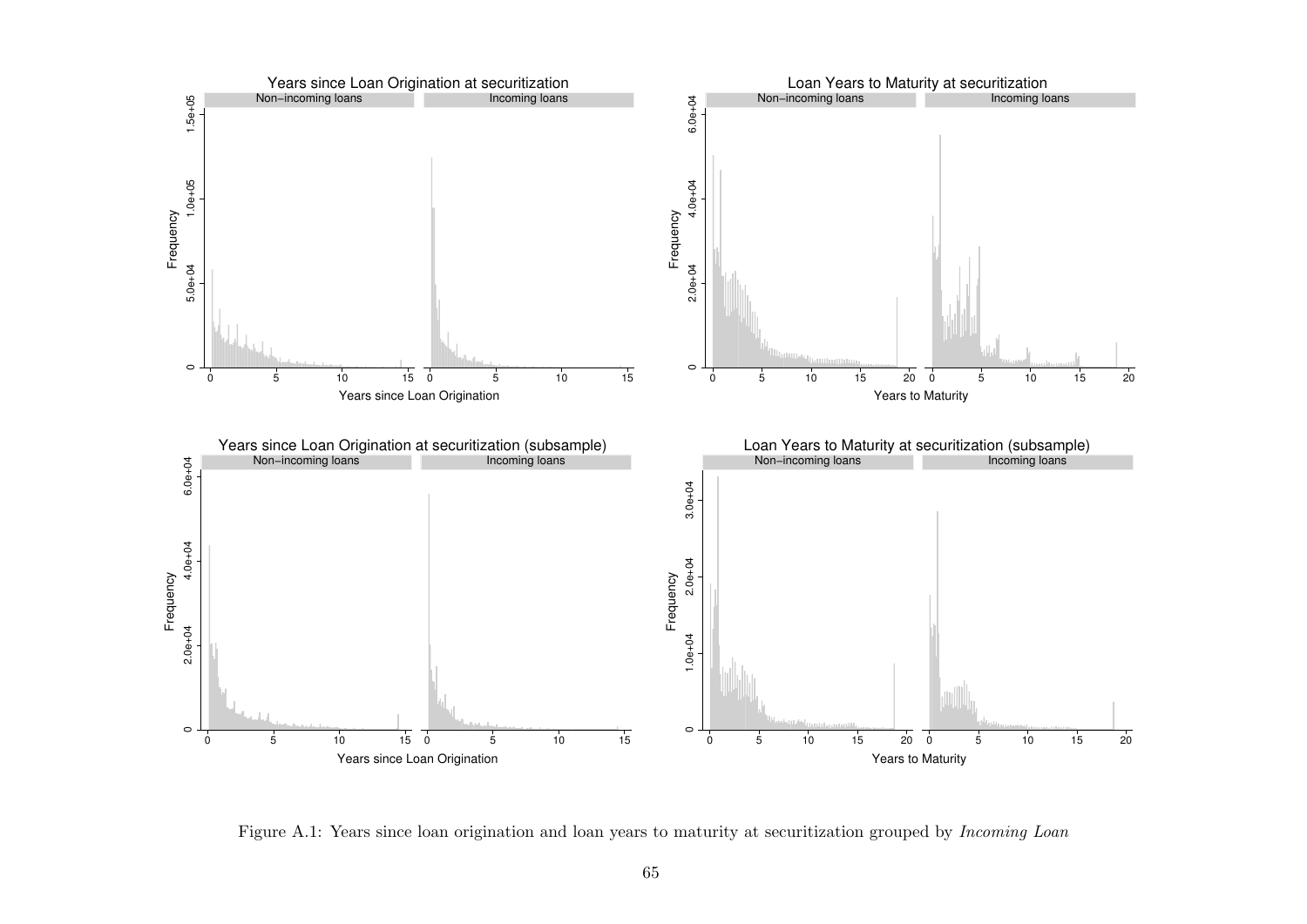<span id="page-70-0"></span>

|                                 | Default                    | Default                   | Default                   | Default                   | Default                   | Default                   |
|---------------------------------|----------------------------|---------------------------|---------------------------|---------------------------|---------------------------|---------------------------|
|                                 | (1)                        | (2)                       | (3)                       | (4)                       | (5)                       | (6)                       |
| Incoming Loan                   | $0.00316***$<br>(0.0012)   | 0.00193<br>(0.0013)       | $0.00382***$<br>(0.0013)  | $0.00392***$<br>(0.0013)  | $0.00417***$<br>(0.0013)  | $0.00419***$<br>(0.0013)  |
| Interest Rate                   | $0.00701***$<br>(0.0004)   | $0.00734***$<br>(0.0004)  | $0.00740***$<br>(0.0004)  | $0.00736***$<br>(0.0004)  | $0.00721***$<br>(0.0004)  | $0.00730***$<br>(0.0004)  |
| Collateralization               | $0.00453***$<br>(0.0014)   | $0.00520***$<br>(0.0014)  | $0.00538***$<br>(0.0014)  | $0.00452***$<br>(0.0014)  | $0.00534***$<br>(0.0011)  | $0.00495***$<br>(0.0011)  |
| Years since<br>Loan Origination | $0.00655***$<br>(0.0012)   | $0.00617***$<br>(0.0012)  | $0.00879***$<br>(0.0018)  | $0.00846***$<br>(0.0018)  | $0.0131***$<br>(0.0028)   | $0.0129***$<br>(0.0028)   |
| Loan Years to<br>Maturity       | $-0.0107***$<br>(0.0010)   | $-0.0105***$<br>(0.0011)  | $-0.0103***$<br>(0.0011)  | $-0.0102***$<br>(0.0011)  | $-0.00941***$<br>(0.0010) | $-0.00920***$<br>(0.0011) |
| Current Balance                 | $0.00603***$<br>(0.0005)   | $0.00622***$<br>(0.0005)  | $0.00636***$<br>(0.0005)  | $0.00655***$<br>(0.0005)  | $0.00632***$<br>(0.0005)  | $0.00620***$<br>(0.0005)  |
| Securitized<br>Loan Ratio       | $0.0239***$<br>(0.0027)    | $0.0274***$<br>(0.0031)   | $0.0251***$<br>(0.0031)   | $0.0249***$<br>(0.0031)   | $0.0288***$<br>(0.0038)   | $0.0291***$<br>(0.0038)   |
| Pool Time                       | $-0.000708***$<br>(0.0002) | $-0.00104***$<br>(0.0002) | $-0.00104***$<br>(0.0002) | $-0.00102***$<br>(0.0002) | $-0.00120***$<br>(0.0002) | $-0.00120***$<br>(0.0002) |
| Lending<br>Relationship         | $-0.000354$<br>(0.0009)    | $-0.000479$<br>(0.0009)   | $-0.000248$<br>(0.0009)   | $-0.000594$<br>(0.0009)   | $-0.000665$<br>(0.0009)   | $-0.00109$<br>(0.0009)    |
| Loan<br>Uniqueness              | $0.00166***$<br>(0.0002)   | $0.00149***$<br>(0.0001)  | $0.000866***$<br>(0.0001) | 0.0000990<br>(0.0002)     | 0.0000374<br>(0.0002)     | $-0.0000190$<br>(0.0002)  |
| Reporting quarter FE            | Yes                        | No                        | No                        | No                        | No                        | No                        |
| ABS portfolio FE                | Yes                        | No                        | No                        | No                        | No                        | No                        |
| Rep. q. x ABS p. FE             | No                         | Yes                       | Yes                       | Yes                       | Yes                       | Yes                       |
| Loan o. year FE                 | No                         | No                        | Yes                       | Yes                       | Yes                       | Yes                       |
| Industry FE                     | No                         | No                        | No                        | Yes                       | Yes                       | Yes                       |
| Loan type FE                    | No                         | No                        | No                        | No                        | Yes                       | Yes                       |
| Borrower type FE                | No                         | N <sub>o</sub>            | No                        | No                        | N <sub>o</sub>            | Yes                       |
| $\cal N$                        | 9,528,555                  | 9,528,549                 | 9,528,549                 | 9,528,549                 | 9,528,549                 | 9,528,549                 |
| Adj. $R^2$                      | 0.27                       | 0.27                      | 0.27                      | 0.28                      | 0.28                      | 0.28                      |

Table A.7: Performance of Incoming Loans (Robustness: Adding FE step by step)

This table reports the analysis on whether Incoming Loans exhibit lower loan performance than non-incoming loans, adding our five different FE step by step and exemplarily utilizing Default as endogenous variable. Variables are described in Table 1 in the main body of the paper. Robust standard errors that are clustered with respect to the interaction [bet](#page-17-1)ween the reporting quarter and the ABS portfolio are in parentheses.  $*$ , ∗∗, and ∗∗∗ denote significance at the 10%, 5%, and 1% levels.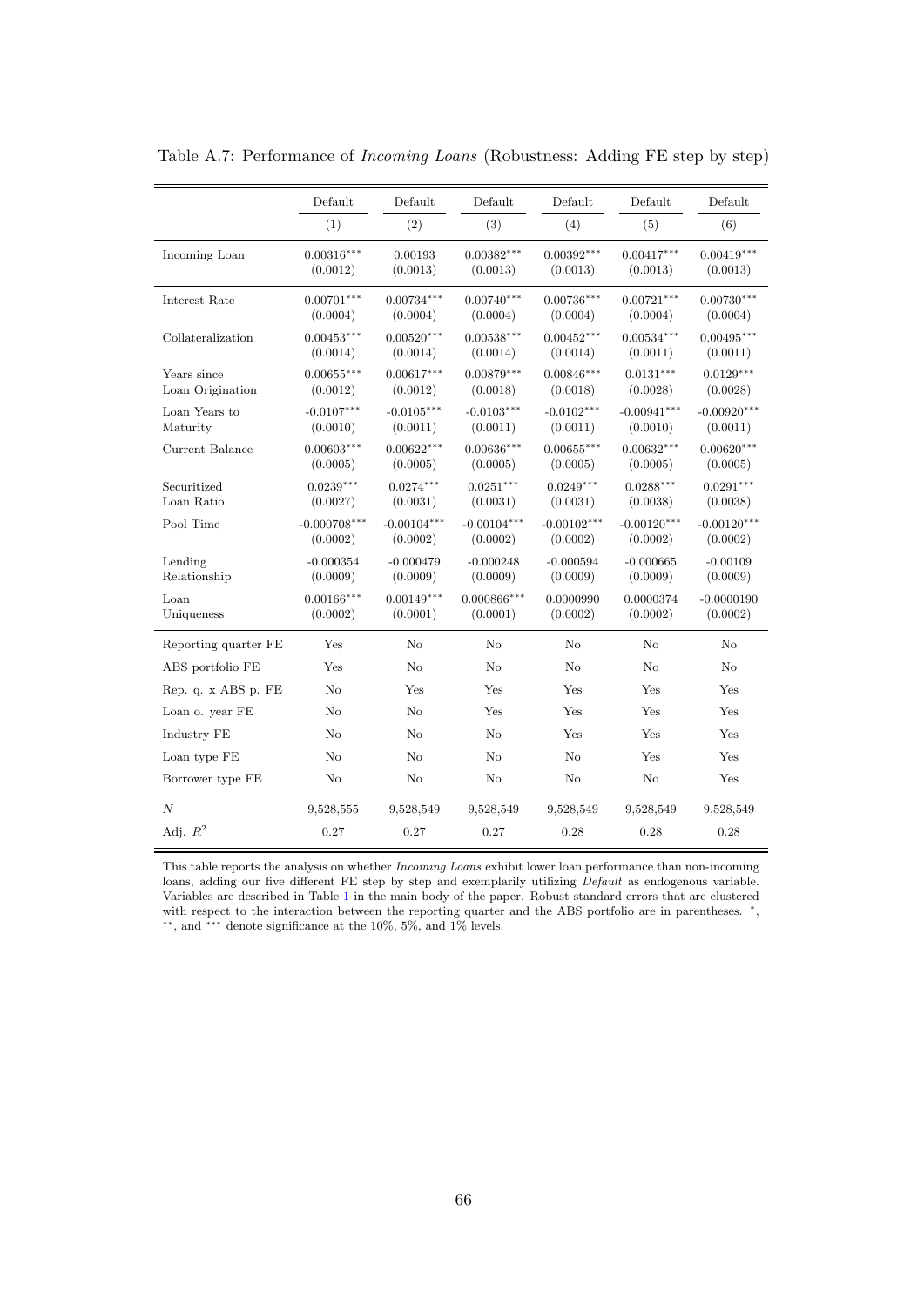<span id="page-71-0"></span>

|                                      | Incoming Loan | Incoming Loan |
|--------------------------------------|---------------|---------------|
|                                      | (1)           | (2)           |
| Interest Rate                        | 0.000661      | 0.000237      |
|                                      | (0.00190)     | (0.00194)     |
| Collateralization                    | $0.00707*$    | 0.00694       |
|                                      | (0.00420)     | (0.00447)     |
| Years since Loan Origination         | $-0.366***$   | $-0.382***$   |
|                                      | (0.0395)      | (0.0389)      |
| Loan Years to Maturity               | $0.102***$    | $0.104***$    |
|                                      | (0.00744)     | (0.00738)     |
| Current Balance                      | $0.0167***$   | $0.0176***$   |
|                                      | (0.00206)     | (0.00220)     |
| Securitized Loan Ratio               | $-0.217***$   | $-0.209***$   |
|                                      | (0.0439)      | (0.0443)      |
| Pool Time                            | $0.0105***$   | $0.0104***$   |
|                                      | (0.00233)     | (0.00235)     |
| Lending Relationship                 | $-0.00607$    | $-0.00496$    |
|                                      | (0.00397)     | (0.00407)     |
| Loan Uniqueness                      | $-0.0113***$  | $-0.0129***$  |
|                                      | (0.00190)     | (0.00182)     |
| Reporting quarter x ABS portfolio FE | Yes           | Yes           |
| Loan origination year FE             | Yes           | Yes           |
| Industry FE                          | Yes           | Yes           |
| Loan type FE                         | Yes           | Yes           |
| Borrower type FE                     | Yes           | Yes           |
| $\boldsymbol{N}$                     | 1,059,323     | 1,059,323     |
| Adj. $R^2$                           | 0.70          | 0.70          |
| Estimation method                    | Logit         | Probit        |

Table A.8: Logit and probit regressions to estimate propensity scores

This table reports the logit and probit models to estimate propensity scores. Variables are described in Table [1](#page-17-1) in the main body of the paper. Marginal effects are reported and robust standard errors that are clustered with respect to the interaction between the reporting quarter and the ABS portfolio are in parentheses.  $\ast$ ,  $\ast\ast$ , and  $\ast\ast\ast$  denote significance at the 10%, 5%, and 1% levels.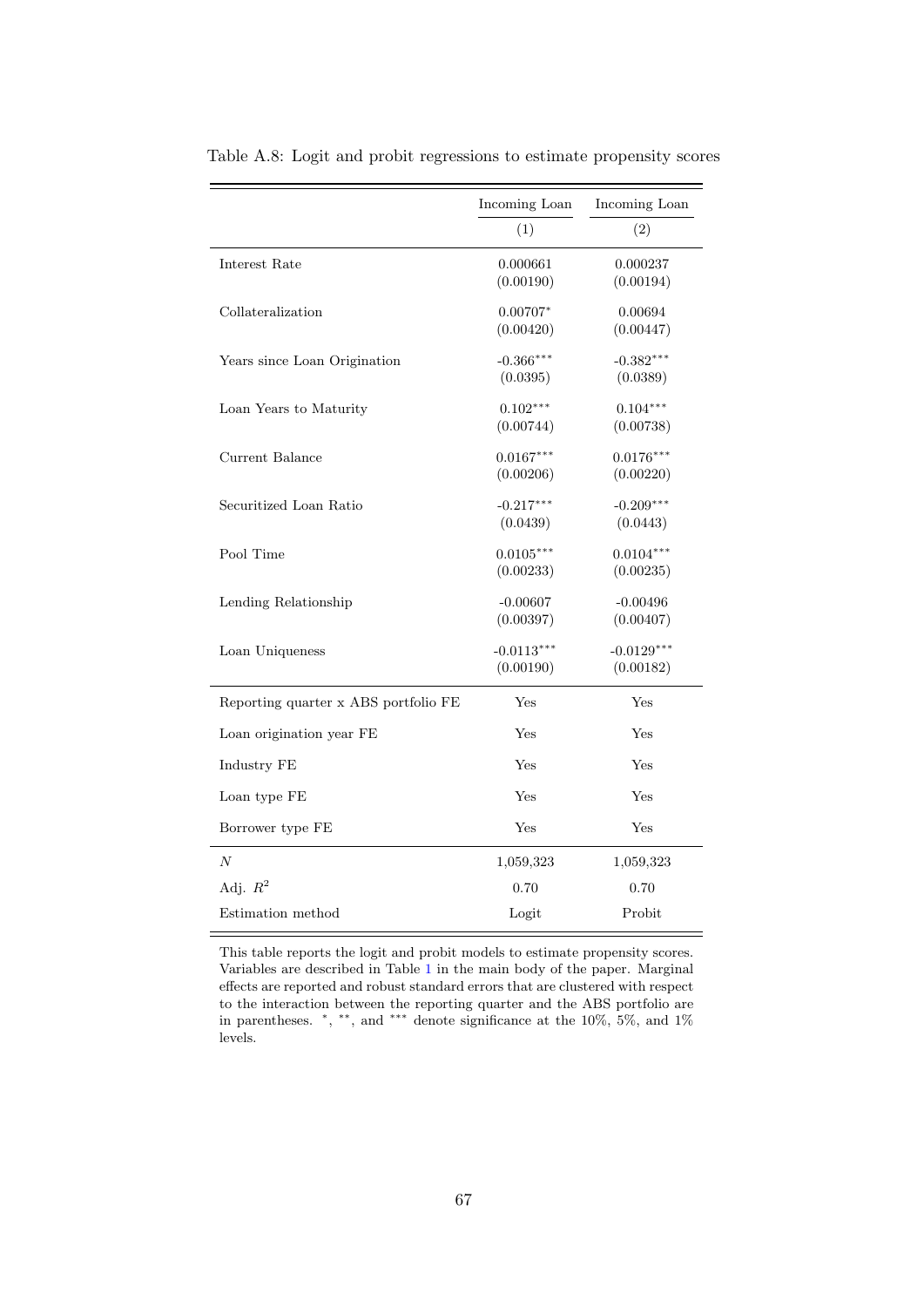| Estimator                                                         | Default     | Default<br>Amount | Delinquency | Delinquent<br>Amount | Number of Days<br>in Delinquency |
|-------------------------------------------------------------------|-------------|-------------------|-------------|----------------------|----------------------------------|
|                                                                   | (1)         | (2)               | (3)         | (4)                  | (5)                              |
| Nearest neighbor $(n = 1)$                                        | $0.0056***$ | $0.0639***$       | $0.0081**$  | 0.0367               | $0.0337**$                       |
|                                                                   | (0.0018)    | (0.0192)          | (0.005)     | (0.0373)             | (0.0151)                         |
| Nearest neighbor $(n=5)$                                          | $0.0054***$ | $0.0605***$       | $0.0082**$  | $0.0372*$            | $0.0286***$                      |
|                                                                   | (0.0015)    | (0.0150)          | (0.0038)    | (0.0297)             | (0.0121)                         |
| Nearest neighbor $(n = 10)$                                       | $0.0056***$ | $0.0626***$       | $0.0085***$ | $0.0393*$            | $0.0298***$                      |
|                                                                   | (0.0014)    | (0.0141)          | (0.0037)    | (0.0281)             | (0.0115)                         |
| Nearest neighbor $(n=20)$                                         | $0.0058***$ | $0.0631***$       | $0.0063***$ | 0.0234               | $0.0275***$                      |
|                                                                   | (0.0014)    | (0.0136)          | (0.0036)    | (0.0275)             | (0.0113)                         |
| Nearest neighbor $(n = 50)$                                       | $0.0053***$ | $0.0576***$       | $0.0065*$   | 0.0227               | $0.0294***$                      |
|                                                                   | (0.0015)    | (0.0036)          | (0.0033)    | (0.0272)             | (0.0112)                         |
| N<br>Number of <i>Incoming Loans</i><br>Number of Outgoings Loans |             |                   |             |                      | 1,059,323<br>552,884<br>506,439  |

Table A.9: Performance of Incoming Loans: Portfolio effect (Robustness: Probit estimation)

This table provides estimates of the mean differences of our loan performance measures between Incoming Loans and Outgoing Loans, based on <sup>a</sup> propensity score matching. For each loan in our sample, we only retain the point(s) in time when the loan is added to the ABS portfolio and/or when it leaves the not yet maturing ABS portfolio. Outgoing Loans are defined as loans, which are no longer included in the portfolio from one quarter to another. Propensity scores are estimated based on <sup>a</sup> probit regression, reported in Table [A.8](#page-71-0) in the online appendix, where the endogenous variable is the dummy Incoming Loan. Variables are defined in Table [1](#page-17-0) in the main body of the paper. N refers to the number of observations. <sup>∗</sup>, ∗∗, and ∗∗∗ denote significance at the 10%, 5%, and 1% levels.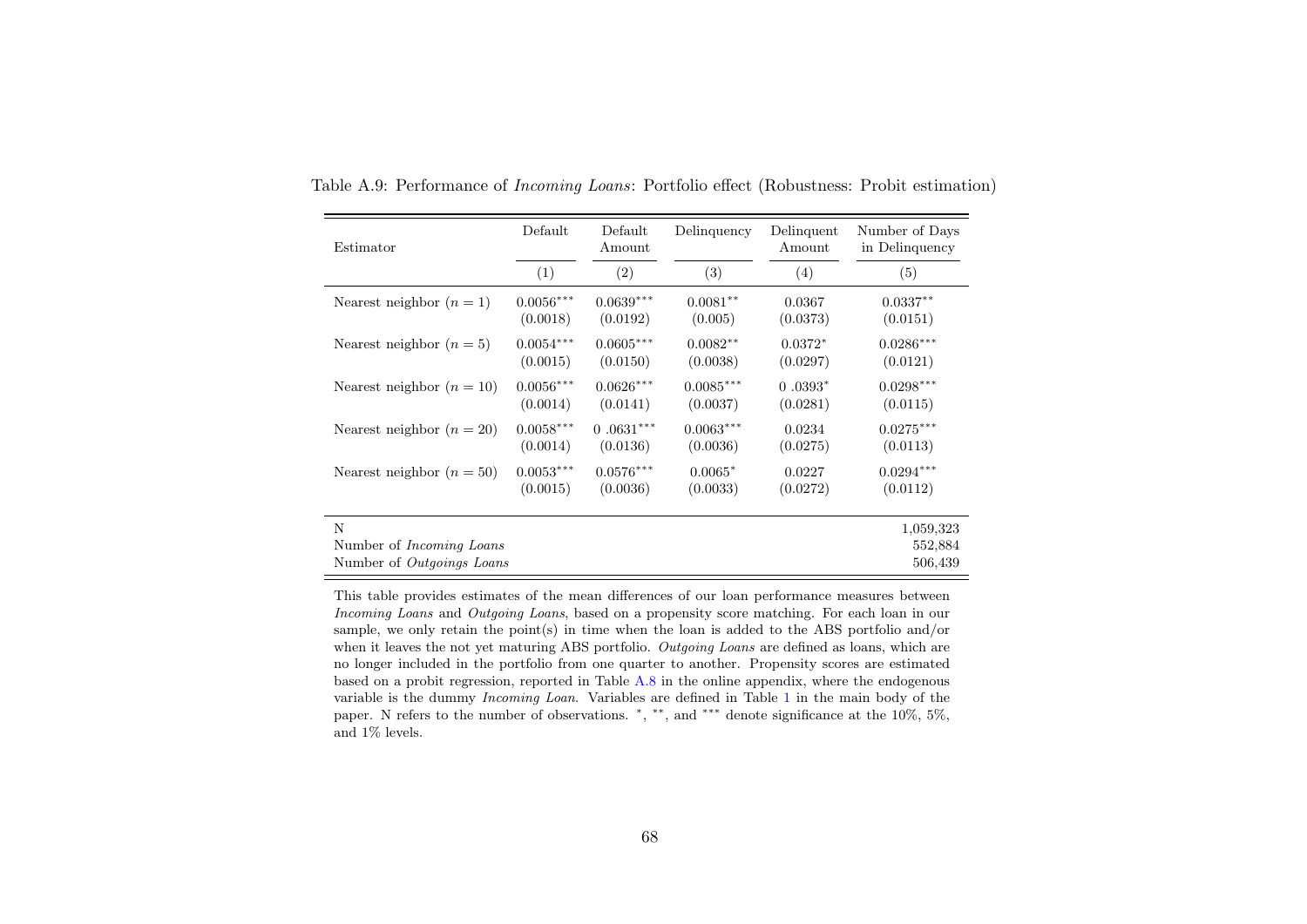|                                 | Inc. Loan                 | Inc. Loan                | Inc. Loan                 | Inc. Loan                 | Inc. Loan                 | Inc. Loan                 |
|---------------------------------|---------------------------|--------------------------|---------------------------|---------------------------|---------------------------|---------------------------|
|                                 | (1)                       | (2)                      | (3)                       | (4)                       | (5)                       | (6)                       |
| PD                              | $0.795***$<br>(0.0862)    | $0.563***$<br>(0.0630)   | $0.490***$<br>(0.0585)    | $0.528***$<br>(0.0625)    | $0.825***$<br>(0.1259)    | $0.844***$<br>(0.1307)    |
| Interest Rate                   | $-0.0302***$<br>(0.0023)  | $-0.0247***$<br>(0.0018) | $-0.0268***$<br>(0.0018)  | $-0.0270***$<br>(0.0018)  | $-0.0285***$<br>(0.0021)  | $-0.0285***$<br>(0.0021)  |
| Collateralization               | $-0.0292$<br>(0.0179)     | $0.00973*$<br>(0.0056)   | 0.00230<br>(0.0049)       | 0.00374<br>(0.0049)       | 0.000474<br>(0.0051)      | 0.000608<br>(0.0050)      |
| Years since<br>Loan Origination | $-0.291***$<br>(0.0263)   | $-0.324***$<br>(0.0280)  | $-0.251***$<br>(0.0511)   | $-0.251***$<br>(0.0512)   | $-0.265***$<br>(0.0519)   | $-0.265***$<br>(0.0519)   |
| Loan Years to<br>Maturity       | $0.108***$<br>(0.0103)    | $0.115***$<br>(0.0111)   | $0.121***$<br>(0.0099)    | $0.122***$<br>(0.0100)    | $0.122***$<br>(0.0096)    | $0.123***$<br>(0.0096)    |
| Current Balance                 | $-0.00601***$<br>(0.0018) | $-0.00227*$<br>(0.0014)  | $-0.00114$<br>(0.0011)    | $-0.00116$<br>(0.0011)    | $-0.00199$<br>(0.0013)    | $-0.00265**$<br>(0.0013)  |
| Securitized<br>Loan Ratio       | $-0.234***$<br>(0.0649)   | $-0.336***$<br>(0.0759)  | $-0.299***$<br>(0.0696)   | $-0.300***$<br>(0.0695)   | $-0.317***$<br>(0.0704)   | $-0.317***$<br>(0.0702)   |
| Pool Time                       | $-0.0202***$<br>(0.0024)  | $-0.0210***$<br>(0.0024) | $-0.0235***$<br>(0.0021)  | $-0.0235***$<br>(0.0021)  | $-0.0230***$<br>(0.0022)  | $-0.0230***$<br>(0.0022)  |
| Lending<br>Relationship         | $-0.00398$<br>(0.0034)    | $-0.00556**$<br>(0.0025) | $-0.00813***$<br>(0.0022) | $-0.00745***$<br>(0.0020) | $-0.00844***$<br>(0.0021) | $-0.00966***$<br>(0.0023) |
| Loan<br>Uniqueness              | $-0.00122$<br>(0.0036)    | $-0.00365$<br>(0.0034)   | $-0.00239$<br>(0.0019)    | $-0.000746$<br>(0.0026)   | $-0.00151$<br>(0.0027)    | $-0.00186$<br>(0.0027)    |
| Reporting quarter FE            | Yes                       | No                       | No                        | No                        | No                        | No                        |
| ABS portfolio FE                | Yes                       | No                       | No                        | No                        | $\rm No$                  | No                        |
| Rep. q. x ABS p. FE             | $\rm No$                  | Yes                      | Yes                       | Yes                       | Yes                       | Yes                       |
| Loan o. year FE                 | No                        | No                       | Yes                       | Yes                       | Yes                       | Yes                       |
| Industry FE                     | No                        | No                       | No                        | Yes                       | Yes                       | Yes                       |
| Loan type FE                    | No                        | No                       | No                        | No                        | Yes                       | Yes                       |
| Borrower type FE                | No                        | No                       | No                        | No                        | No                        | Yes                       |
| $\cal N$                        | 9,528,532                 | 9,528,526                | 9,528,526                 | 9,528,526                 | 9,528,526                 | 9,528,526                 |
| Adj. $R^2$                      | 0.57                      | 0.66                     | 0.69                      | 0.69                      | 0.69                      | 0.69                      |

Table A.10: Bank intention analysis (Robustness: Adding FE step by step)

This table reports the analysis on whether low-quality loans are more likely to be Incoming Loans, adding our five different FE step by step and exemplarily utilizing PD as exogenous variable of main interest. Variables are described in Table [1](#page-17-1) in the main body of the paper. Robust standard errors that are clustered with respect to the interaction between the reporting quarter and the ABS portfolio are in parentheses.  $^*$ , ∗∗, and ∗∗∗ denote significance at the 10%, 5%, and 1% levels.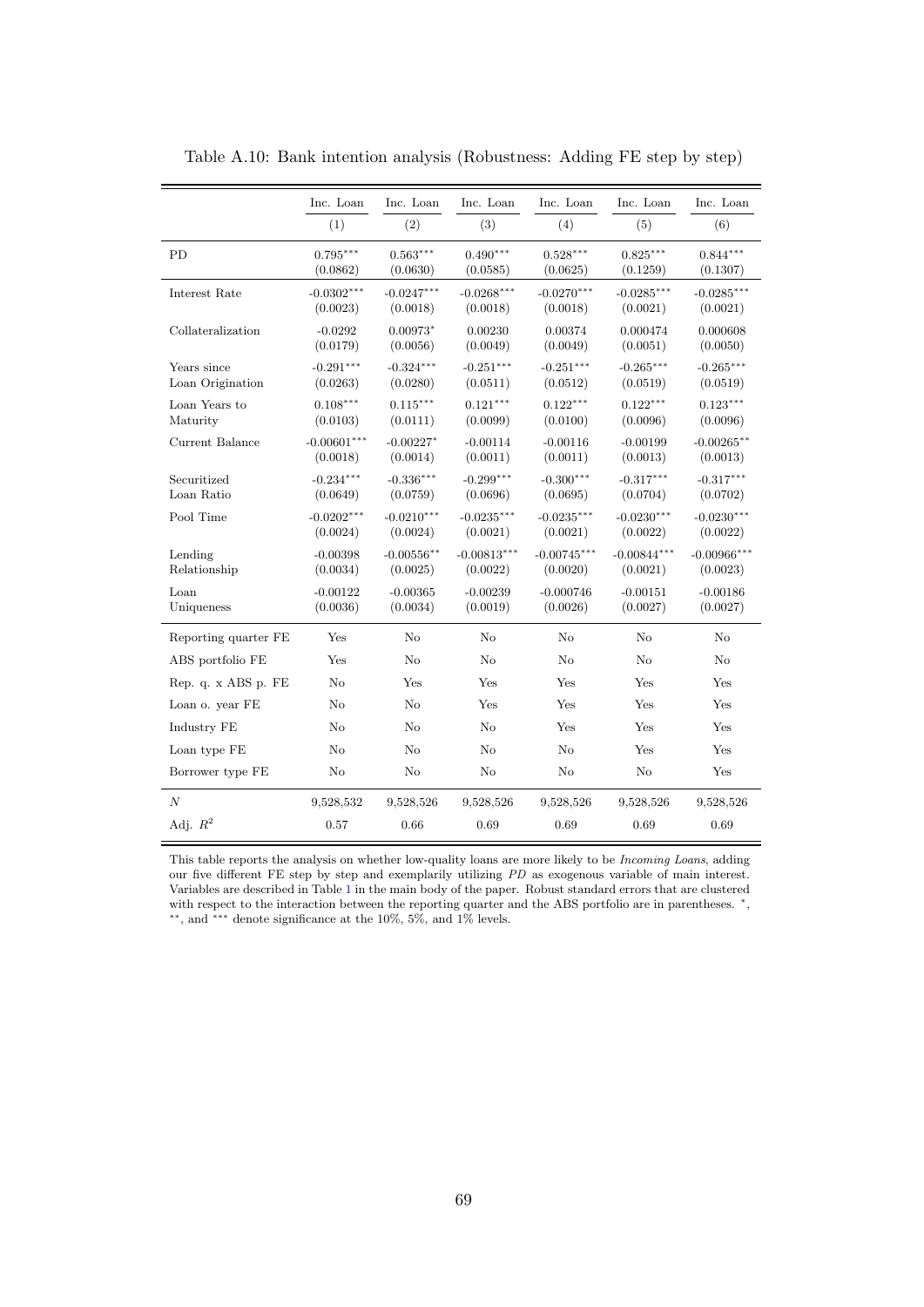|                                 | Default                  | Default<br>Amount                   | Delinquency             | Delinquent<br>Amount    | Number of<br>Days in Del. |
|---------------------------------|--------------------------|-------------------------------------|-------------------------|-------------------------|---------------------------|
|                                 | (1)                      | (2)                                 | (3)                     | (4)                     | (5)                       |
| Incoming Loan                   | $0.00419***$<br>(0.0013) | $0.0388^{\ast\ast\ast}$<br>(0.0130) | $0.0104***$<br>(0.0027) | $0.0738***$<br>(0.0219) | $0.0189**$<br>(0.0096)    |
| Loan and borrower controls      | Yes                      | Yes                                 | Yes                     | Yes                     | Yes                       |
| Rep. quarter x ABS portfolio FE | Yes                      | Yes                                 | Yes                     | Yes                     | Yes                       |
| Loan origination year FE        | Yes                      | Yes                                 | Yes                     | Yes                     | Yes                       |
| Industry FE                     | Yes                      | Yes                                 | Yes                     | Yes                     | Yes                       |
| Loan type FE                    | Yes                      | Yes                                 | Yes                     | Yes                     | Yes                       |
| Borrower type FE                | Yes                      | Yes                                 | Yes                     | Yes                     | Yes                       |
| Country FE                      | Yes                      | Yes                                 | Yes                     | Yes                     | Yes                       |
| $\overline{N}$<br>Adj. $R^2$    | 9,528,549<br>0.28        | 9,528,549<br>0.06                   | 9,528,549<br>0.17       | 9,528,549<br>0.17       | 9,528,549<br>0.12         |

Table A.11: Performance of Incoming Loans (Robustness: Applying country FE)

This table reports the analysis on whether *Incoming Loans* exhibit lower loan performance than nonincoming loans, additionally applying country FE. Variables are described in Table [1](#page-17-1) in the main body of the paper. Robust standard errors that are clustered with respect to the interaction between the reporting quarter and the ABS portfolio are in parentheses. \*, \*\* and \*\*\* denote significance at the 10 %, 5 %, and  $1\,\%$  levels.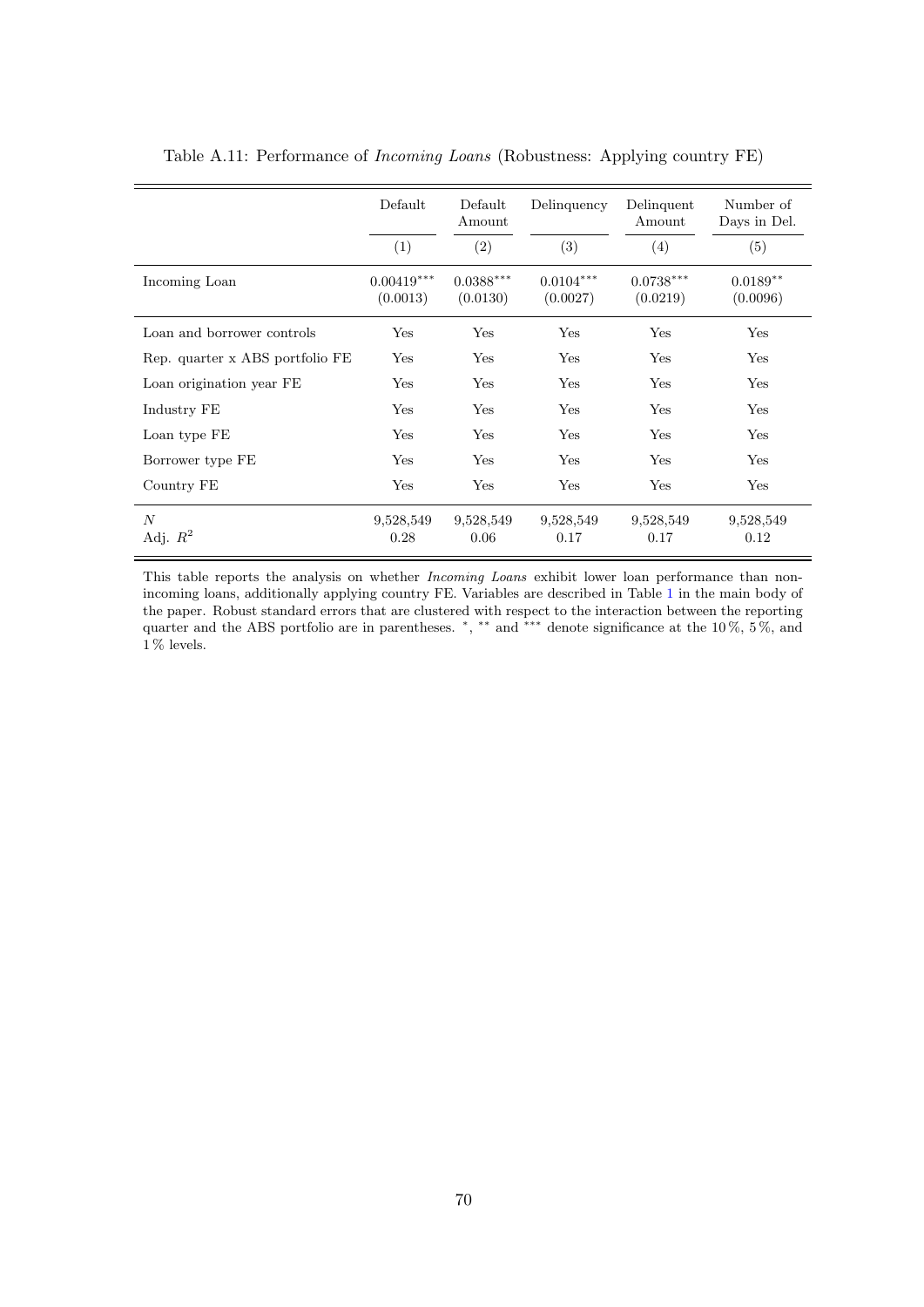|                                    | Inc. Loan              | Inc. Loan              | Inc. Loan              | Inc. Loan              | Inc. Loan               | Inc. Loan               | Inc. Loan               | Inc. Loan               |
|------------------------------------|------------------------|------------------------|------------------------|------------------------|-------------------------|-------------------------|-------------------------|-------------------------|
|                                    | (1)                    | (2)                    | (3)                    | (4)                    | (5)                     | (6)                     | (7)                     | (8)                     |
| PD                                 | $0.844***$<br>(0.1307) |                        |                        |                        |                         |                         |                         |                         |
| LGD                                |                        | $0.0202**$<br>(0.0092) |                        |                        |                         |                         |                         |                         |
| PD x LGD                           |                        |                        | $1.413***$<br>(0.3022) |                        |                         |                         |                         |                         |
| PD x Default                       |                        |                        |                        | $0.409***$<br>(0.0667) |                         |                         |                         |                         |
| PD x Default Amount                |                        |                        |                        |                        | $0.0362***$<br>(0.0064) |                         |                         |                         |
| PD x Delinquency                   |                        |                        |                        |                        |                         | $0.0709***$<br>(0.0195) |                         |                         |
| PD x Delinquent Amount             |                        |                        |                        |                        |                         |                         | $0.0103***$<br>(0.0026) |                         |
| PD x Number of Days in Delinquency |                        |                        |                        |                        |                         |                         |                         | $0.0516***$<br>(0.0101) |
| Loan & borrower controls           | Yes                    | Yes                    | Yes                    | Yes                    | Yes                     | Yes                     | Yes                     | Yes                     |
| Rep. quarter x ABS portfolio FE    | Yes                    | Yes                    | Yes                    | Yes                    | Yes                     | Yes                     | Yes                     | Yes                     |
| Loan origination year FE           | Yes                    | Yes                    | Yes                    | Yes                    | Yes                     | Yes                     | $\operatorname{Yes}$    | $\operatorname{Yes}$    |
| Industry FE                        | Yes                    | Yes                    | Yes                    | Yes                    | Yes                     | Yes                     | Yes                     | Yes                     |
| Loan type FE                       | Yes                    | Yes                    | Yes                    | Yes                    | Yes                     | Yes                     | Yes                     | Yes                     |
| Borrower type FE                   | Yes                    | Yes                    | Yes                    | Yes                    | Yes                     | Yes                     | Yes                     | Yes                     |
| Country FE                         | $\operatorname{Yes}$   | Yes                    | $\operatorname{Yes}$   | $\operatorname{Yes}$   | Yes                     | Yes                     | $\operatorname{Yes}$    | $\operatorname{Yes}$    |
| N                                  | 9,528,526              | 8,771,945              | 8,771,925              | 9,528,526              | 9,528,526               | 9,528,526               | 9,528,526               | 9,528,526               |
| Adj. $R^2$                         | 0.69                   | 0.68                   | 0.68                   | 0.69                   | 0.69                    | 0.69                    | 0.69                    | 0.69                    |

Table A.12: Bank intention analysis (Robustness: Applying country FE)

This table reports the analysis on whether ex ante loan quality and the interactions between the PD and the ex post loan performance measures affect the probability of being added to securitized loan portfolios after the transactions' closing, additionally applying country FE. Variables aredescribed in Table 1 in the main body of the paper. Robust standard errors that are clustered with respect to the interaction between the reporting<br>quarter and the A[BS](#page-17-0) portfolio are in parentheses. \*, \*\*, and \*\*\* denote si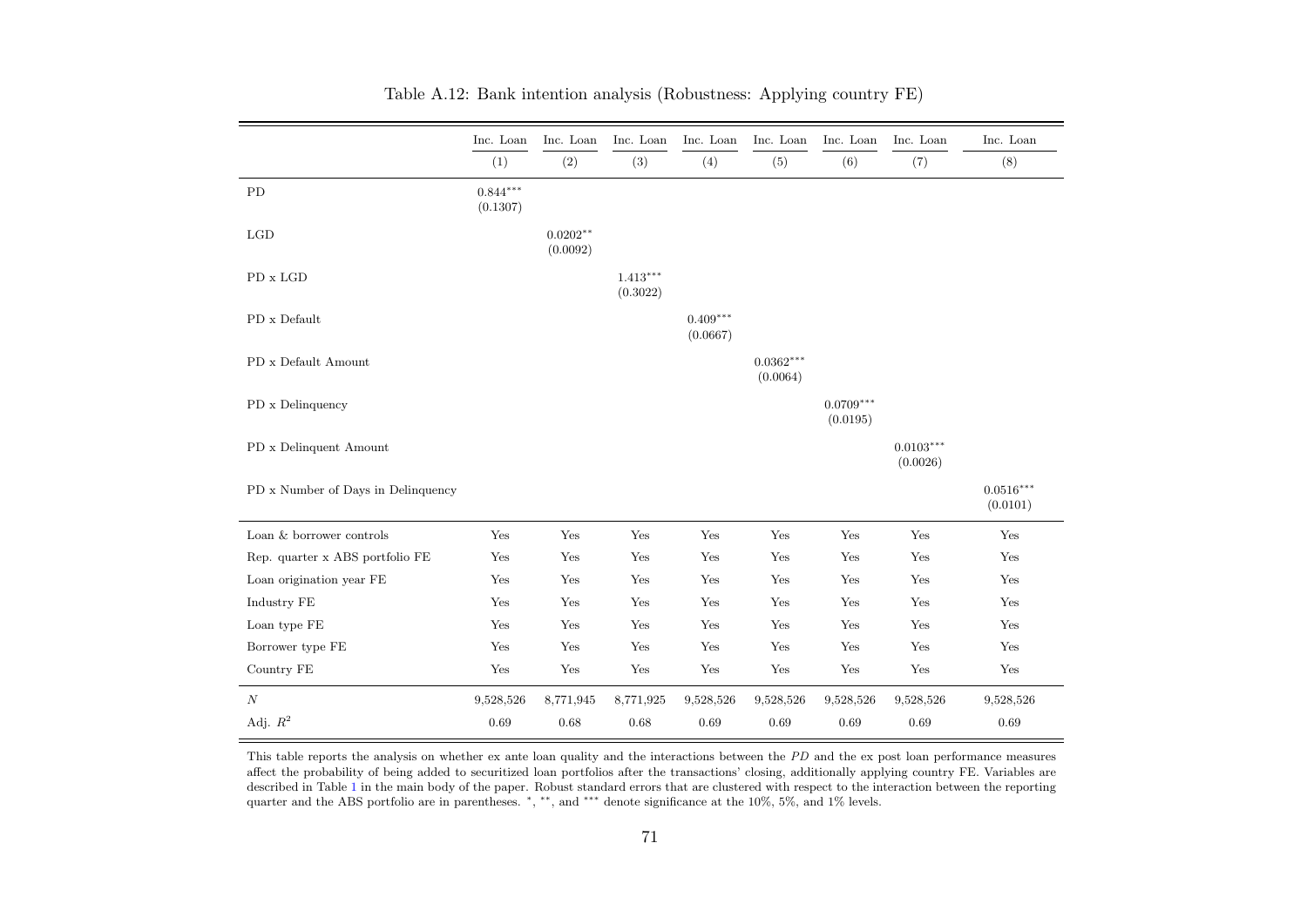|                                 | Default                        | Default<br>Amount                   | Delinquency                  | Delinquent<br>Amount    | Number of<br>Days in Del. |
|---------------------------------|--------------------------------|-------------------------------------|------------------------------|-------------------------|---------------------------|
|                                 | (1)                            | (2)                                 | (3)                          | (4)                     | (5)                       |
| Incoming Loan                   | $0.00419***$<br>(0.0013)       | $0.0388^{\ast\ast\ast}$<br>(0.0130) | $0.0104^{***}\,$<br>(0.0027) | $0.0737***$<br>(0.0219) | $0.0189**$<br>(0.0096)    |
| Private Monitoring              | $-0.00936^{***}\,$<br>(0.0020) | $-0.109***$<br>(0.0174)             | $-0.00498$<br>(0.0058)       | $-0.0922**$<br>(0.0384) | 0.0231<br>(0.0189)        |
| Loan and borrower controls      | Yes                            | Yes                                 | Yes                          | Yes                     | Yes                       |
| Rep. quarter x ABS portfolio FE | Yes                            | Yes                                 | Yes                          | Yes                     | Yes                       |
| Loan origination year FE        | Yes                            | Yes                                 | Yes                          | Yes                     | Yes                       |
| Industry FE                     | Yes                            | Yes                                 | Yes                          | Yes                     | Yes                       |
| Loan type FE                    | Yes                            | Yes                                 | Yes                          | Yes                     | Yes                       |
| Borrower type FE                | Yes                            | Yes                                 | Yes                          | Yes                     | Yes                       |
| $\overline{N}$                  | 9,528,549                      | 9,528,549                           | 9,528,549                    | 9,528,549               | 9,528,549                 |
| Adj. $R^2$                      | 0.28                           | 0.06                                | 0.17                         | 0.17                    | 0.12                      |

Table A.13: Performance of Incoming Loans (Robustness: Controlling for bank monitoring)

This table reports the analysis on whether *Incoming Loans* exhibit lower loan performance than nonincoming loans, additionally controlling for *Private Monitoring* obtained from [Barth et al.](#page-56-0) [\(2013\).](#page-56-0) *Private* Monitoring measures whether private monitoring is possible in a specific country with higher values indicating more private monitoring. Variables are described in Table [1](#page-17-1) in the main body of the paper. Robust standard errors that are clustered with respect to the interaction between the reporting quarter and the ABS portfolio are in parentheses. \*, \*\*, and \*\*\* denote significance at the 10%, 5%, and 1% levels.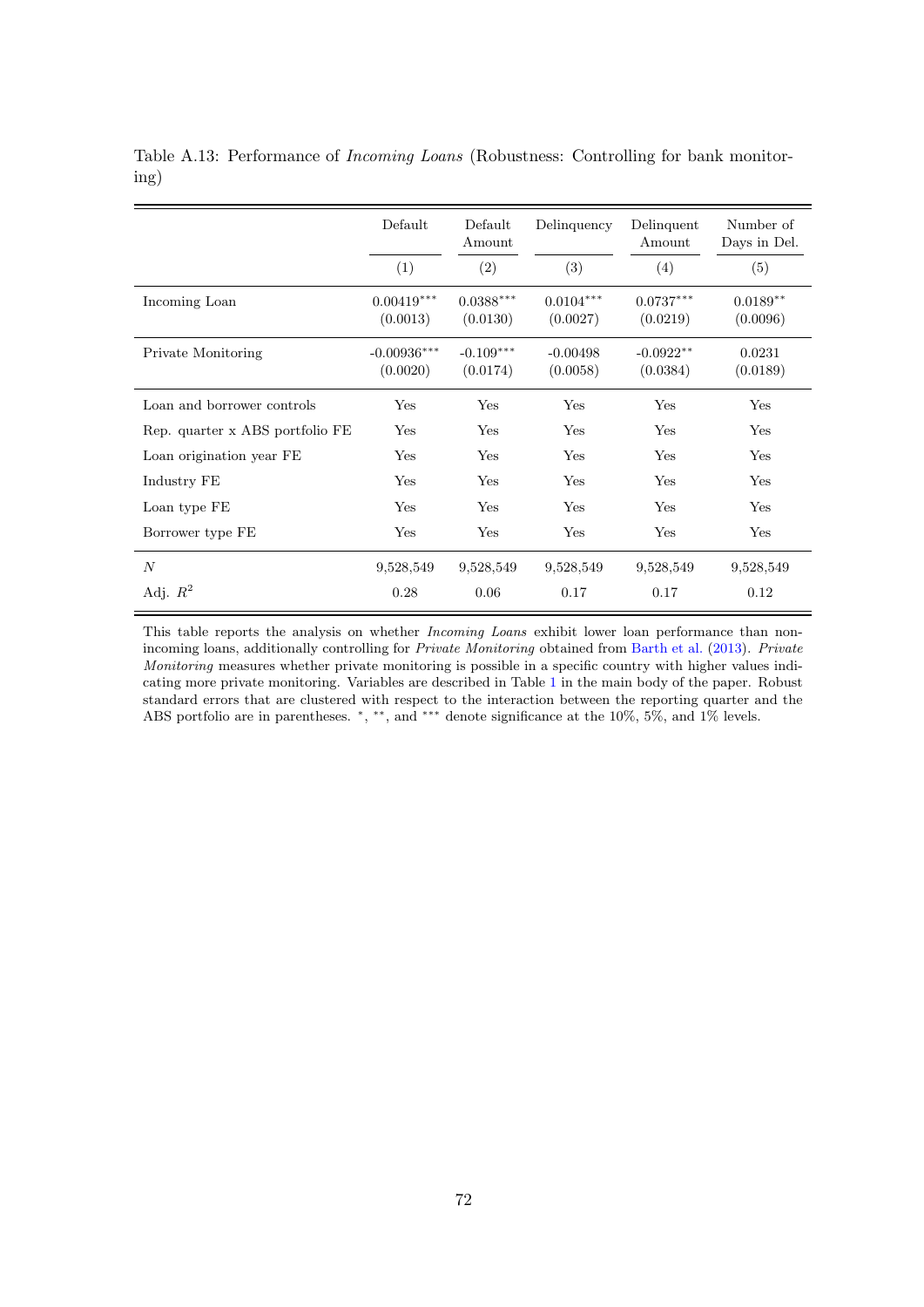|                                    | Inc. Loan                | Inc. Loan                | Inc. Loan                | Inc. Loan                | Inc. Loan                | Inc. Loan                | Inc. Loan                | Inc. Loan                |
|------------------------------------|--------------------------|--------------------------|--------------------------|--------------------------|--------------------------|--------------------------|--------------------------|--------------------------|
|                                    | (1)                      | (2)                      | (3)                      | (4)                      | (5)                      | (6)                      | (7)                      | (8)                      |
| PD                                 | $0.844***$<br>(0.1307)   |                          |                          |                          |                          |                          |                          |                          |
| LGD                                |                          | $0.0202**$<br>(0.0092)   |                          |                          |                          |                          |                          |                          |
| PD x LGD                           |                          |                          | $1.412***$<br>(0.3022)   |                          |                          |                          |                          |                          |
| PD x Default                       |                          |                          |                          | $0.409***$<br>(0.0667)   |                          |                          |                          |                          |
| PD x Default Amount                |                          |                          |                          |                          | $0.0362***$<br>(0.0064)  |                          |                          |                          |
| PD x Delinquency                   |                          |                          |                          |                          |                          | $0.0709***$<br>(0.0194)  |                          |                          |
| PD x Delinquent Amount             |                          |                          |                          |                          |                          |                          | $0.0103***$<br>(0.0026)  |                          |
| PD x Number of Days in Delinquency |                          |                          |                          |                          |                          |                          |                          | $0.0516***$<br>(0.0101)  |
| Private<br>Monitoring              | $-0.0555***$<br>(0.0068) | $-0.0569***$<br>(0.0124) | $-0.0693***$<br>(0.0139) | $-0.0551***$<br>(0.0066) | $-0.0551***$<br>(0.0066) | $-0.0555***$<br>(0.0065) | $-0.0554***$<br>(0.0065) | $-0.0553***$<br>(0.0066) |
| Loan $\&$ borrower controls        | Yes                      | Yes                      | Yes                      | Yes                      | Yes                      | Yes                      | Yes                      | Yes                      |
| Rep. quarter x ABS portfolio FE    | Yes                      | Yes                      | Yes                      | Yes                      | Yes                      | Yes                      | Yes                      | Yes                      |
| Loan origination year FE           | Yes                      | Yes                      | Yes                      | Yes                      | Yes                      | Yes                      | Yes                      | Yes                      |
| Industry FE                        | Yes                      | Yes                      | Yes                      | Yes                      | Yes                      | Yes                      | Yes                      | Yes                      |
| Loan type FE                       | Yes                      | Yes                      | Yes                      | Yes                      | Yes                      | Yes                      | Yes                      | Yes                      |
| Borrower type FE                   | Yes                      | Yes                      | Yes                      | Yes                      | Yes                      | Yes                      | Yes                      | Yes                      |
| $\boldsymbol{N}$                   | 9,528,526                | 8,771,945                | 8,771,925                | 9,528,526                | 9,528,526                | 9,528,526                | 9,528,526                | 9,528,526                |
| Adj. $R^2$                         | $0.69\,$                 | 0.68                     | 0.68                     | 0.69                     | 0.69                     | 0.69                     | 0.69                     | 0.69                     |

Table A.14: Bank intention analysis (Robustness: Controlling for bank monitoring)

This table reports the analysis on whether ex ante loan quality and the interactions between the PD and the ex post loan performance measures affect the probability of being added to securitized loan portfolios after the transactions' closing, additionally controlling for *Private Monitoring* obtained from [Barth](#page-56-1) et al. [\(2013\)](#page-56-1). Private Monitoring measures whether private monitoring is possible in a specific country with higher values<br>indicating mean minute monitoring. Variables are described in Table 1 in the ma indicating more private monitoring. Variables are described in Table [1](#page-17-0) in the main body of the paper. Robust standard errors that are clusteredwith respect to the interaction between the reporting quarter and the ABS portfolio are in parentheses. \*, \*\*, and \*\*\* denote significance at the 10%, 5%, and 1% levels.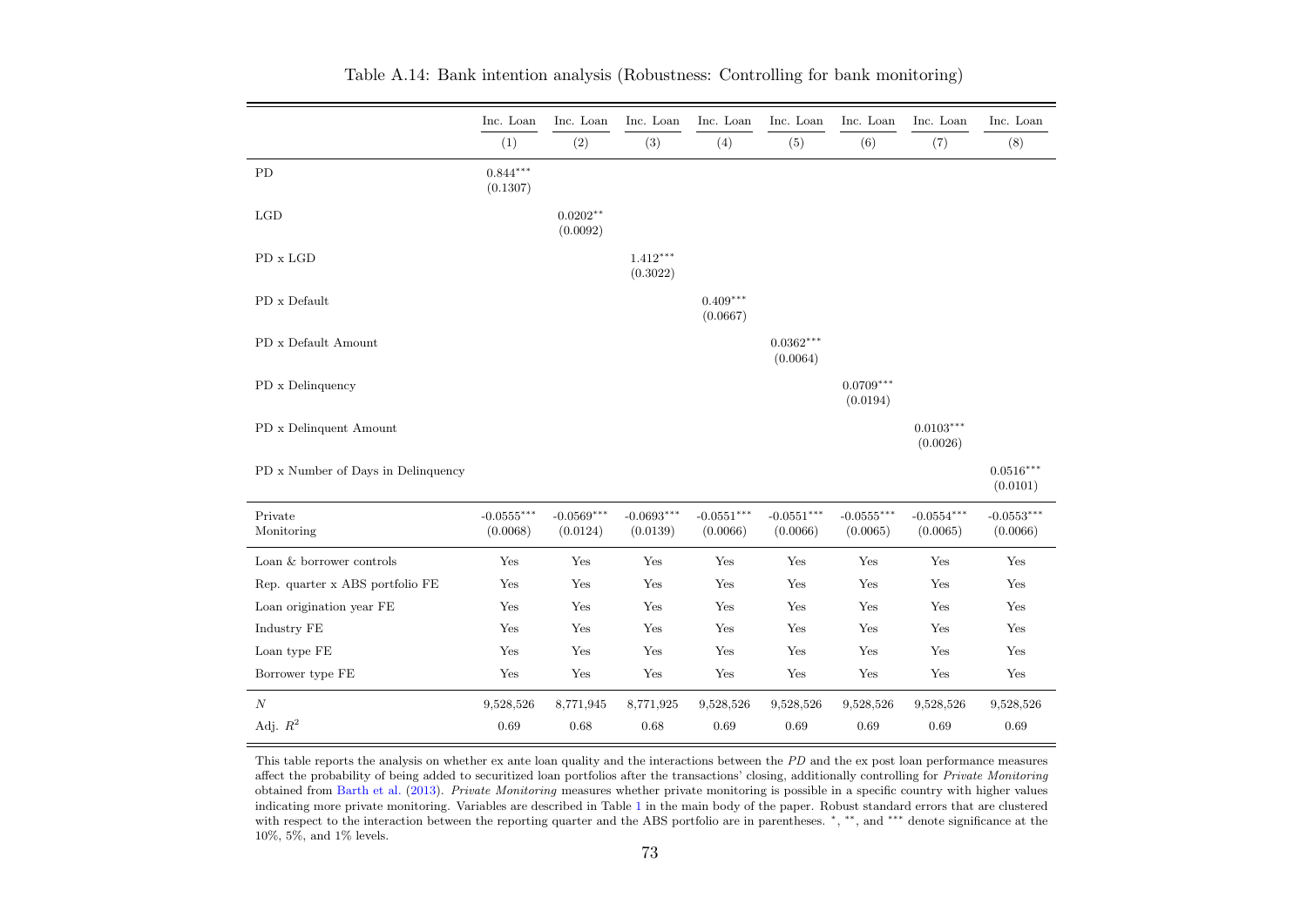|                                 | Default                              | Default<br>Amount       | Delinquency             | Delinquent<br>Amount    | Number of<br>Days in Del. |
|---------------------------------|--------------------------------------|-------------------------|-------------------------|-------------------------|---------------------------|
|                                 | (1)                                  | (2)                     | (3)                     | (4)                     | (5)                       |
| Incoming Loan                   | $0.00468^{\ast\ast\ast}$<br>(0.0013) | $0.0446***$<br>(0.0131) | $0.0108***$<br>(0.0032) | $0.0799***$<br>(0.0257) | $0.0217*$<br>(0.0114)     |
| Loan $\&$ borrower controls     | Yes                                  | Yes                     | Yes                     | Yes                     | Yes                       |
| Originator controls             | Yes                                  | Yes                     | Yes                     | Yes                     | Yes                       |
| Rep. quarter x ABS portfolio FE | Yes                                  | Yes                     | Yes                     | Yes                     | Yes                       |
| Loan origination year FE        | Yes                                  | Yes                     | Yes                     | Yes                     | Yes                       |
| Industry FE                     | Yes                                  | Yes                     | Yes                     | Yes                     | Yes                       |
| Loan type FE                    | Yes                                  | Yes                     | Yes                     | Yes                     | Yes                       |
| Borrower type FE                | Yes                                  | Yes                     | Yes                     | Yes                     | Yes                       |
| $\boldsymbol{N}$                | 8,132,560                            | 8,132,560               | 8,132,560               | 8,132,560               | 8,132,560                 |
| Adj. $R^2$                      | 0.30                                 | 0.04                    | 0.13                    | 0.14                    | 0.08                      |

Table A.15: Performance of Incoming Loans (Robustness: Controlling for originator characteristics)

This table reports the analysis on whether *Incoming Loans* exhibit lower loan performance than non-incoming loans, additionally controlling for originator characteristics. Variables are described in Table [1](#page-17-1) in the main body of the paper. NPL Ratio is the ratio of non-performing loans volume to gross loans volume, Equity Ratio is the ratio of equity to total assets, Bank Size is the natural logarithm of total assets, Loan Growth is the loan growth compared to the previous year, CIR is the cost-income ratio,  $RoE$  is the return on equity, Liquidity is the ratio of liquid assets to deposits and short-term funding, and Loan Ratio is the sum of net loans divided by total assets. Robust standard errors that are clustered with respect to the interaction between the reporting quarter and the ABS portfolio are in parentheses. \*, \*\*, and \*\*\* denote significance at the 10%, 5%, and 1% levels.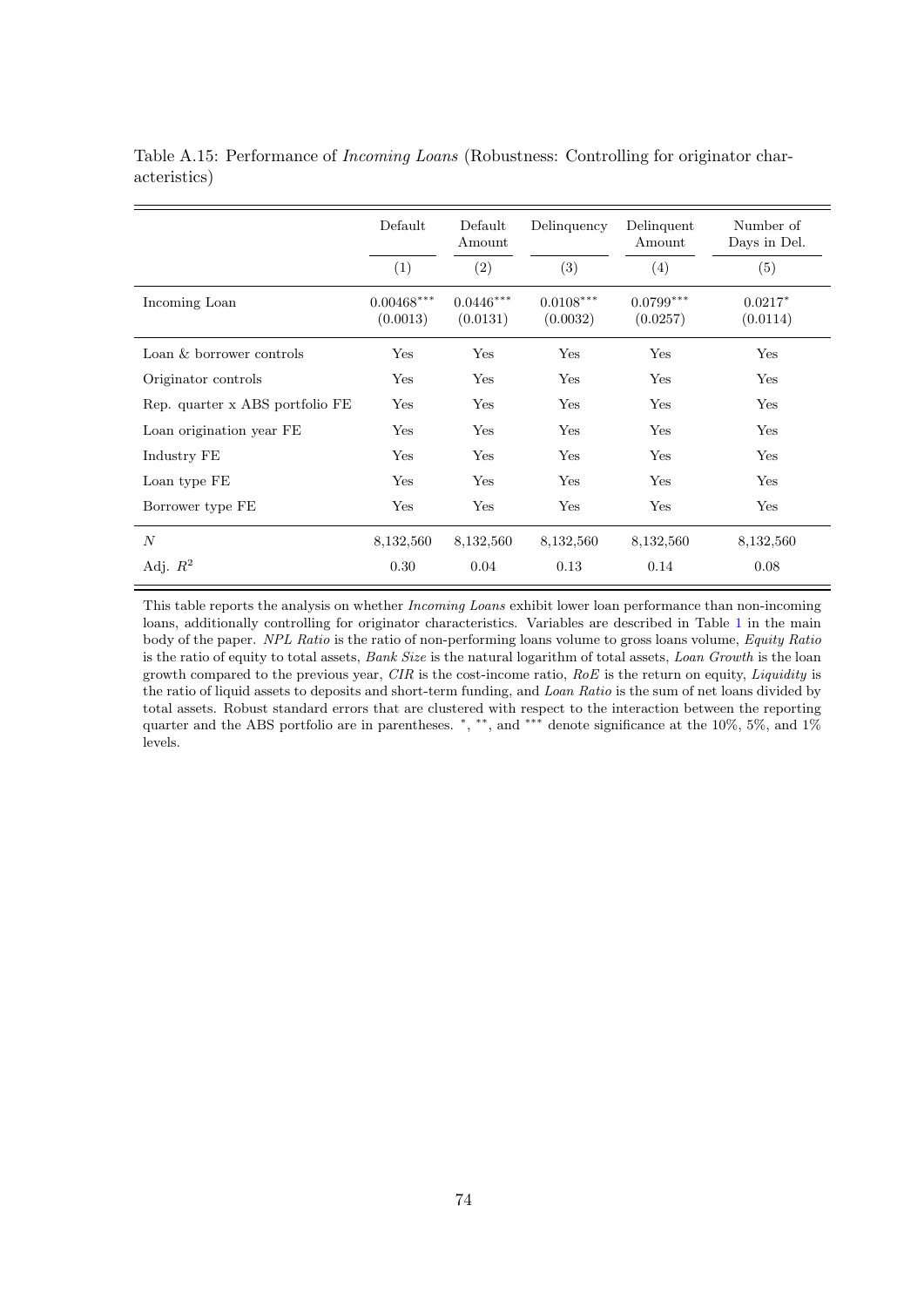|                                             | Inc. Loan              | Inc. Loan               | Inc. Loan              | Inc. Loan              | Inc. Loan               | Inc. Loan               | Inc. Loan                | Inc. Loan               |
|---------------------------------------------|------------------------|-------------------------|------------------------|------------------------|-------------------------|-------------------------|--------------------------|-------------------------|
|                                             | (1)                    | (2)                     | (3)                    | (4)                    | (5)                     | (6)                     | (7)                      | (8)                     |
| PD                                          | $0.895***$<br>(0.1407) |                         |                        |                        |                         |                         |                          |                         |
| LGD                                         |                        | $0.0330***$<br>(0.0090) |                        |                        |                         |                         |                          |                         |
| PD x LGD                                    |                        |                         | $1.712***$<br>(0.3266) |                        |                         |                         |                          |                         |
| PD x Default                                |                        |                         |                        | $0.487***$<br>(0.0664) |                         |                         |                          |                         |
| PD x Default Amount                         |                        |                         |                        |                        | $0.0471***$<br>(0.0064) |                         |                          |                         |
| PD x Delinquency                            |                        |                         |                        |                        |                         | $0.0649***$<br>(0.0186) |                          |                         |
| PD x Delinquent Amount                      |                        |                         |                        |                        |                         |                         | $0.00984***$<br>(0.0026) |                         |
| PD x Number of Days in Delinquency          |                        |                         |                        |                        |                         |                         |                          | $0.0585***$<br>(0.0109) |
| Loan $\&$ borrower $\&$ originator controls | Yes                    | $\operatorname{Yes}$    | Yes                    | Yes                    | $\operatorname{Yes}$    | Yes                     | Yes                      | Yes                     |
| Rep. quarter x ABS portfolio FE             | Yes                    | Yes                     | Yes                    | Yes                    | Yes                     | Yes                     | Yes                      | Yes                     |
| Loan origination year FE                    | Yes                    | Yes                     | Yes                    | Yes                    | Yes                     | Yes                     | Yes                      | Yes                     |
| Industry FE                                 | Yes                    | Yes                     | Yes                    | Yes                    | Yes                     | Yes                     | Yes                      | Yes                     |
| Loan type FE                                | Yes                    | Yes                     | Yes                    | Yes                    | Yes                     | Yes                     | Yes                      | Yes                     |
| Borrower type FE                            | Yes                    | Yes                     | Yes                    | Yes                    | Yes                     | $\operatorname{Yes}$    | Yes                      | Yes                     |
| $\boldsymbol{N}$                            | 8,132,537              | 7,408,382               | 7,408,362              | 8,132,537              | 8,132,537               | 8,132,537               | 8,132,537                | 8,132,537               |
| Adj. $R^2$                                  | 0.72                   | 0.71                    | 0.71                   | 0.72                   | 0.72                    | 0.72                    | 0.7237                   | 0.72                    |

Table A.16: Bank intention analysis (Robustness: Controlling for originator characteristics)

This table reports the analysis on whether ex ante loan quality and the interactions between the PD and the ex post loan performance measures affect the probability of being added to securitized loan portfolios after the transactions' closing, additionally controlling for originator characteristics. Variables are described in Table [1](#page-17-0) in the main body of the paper. NPL Ratio is the ratio of non-performing loans volume to gross loans volume, *Equity Ratio* is the ratio of equity to total assets, *Bank Size* is the natural logarithm of total assets, *Loan Growth* is the loan growth compared to the previous year, CIR is the cost-income ratio,  $RoE$  is the return on equity, Liquidity is the ratio of liquid assets to deposits and short-term funding, and *Loan Ratio* is the sum of net loans divided by total assets. Robust standard errors that are clustered with respect to the interaction between the reporting quarter and the ABS portfolio are in parentheses. \*, \*\*, and \*\*\* denote significance at the 10%, 5%, and 1% levels.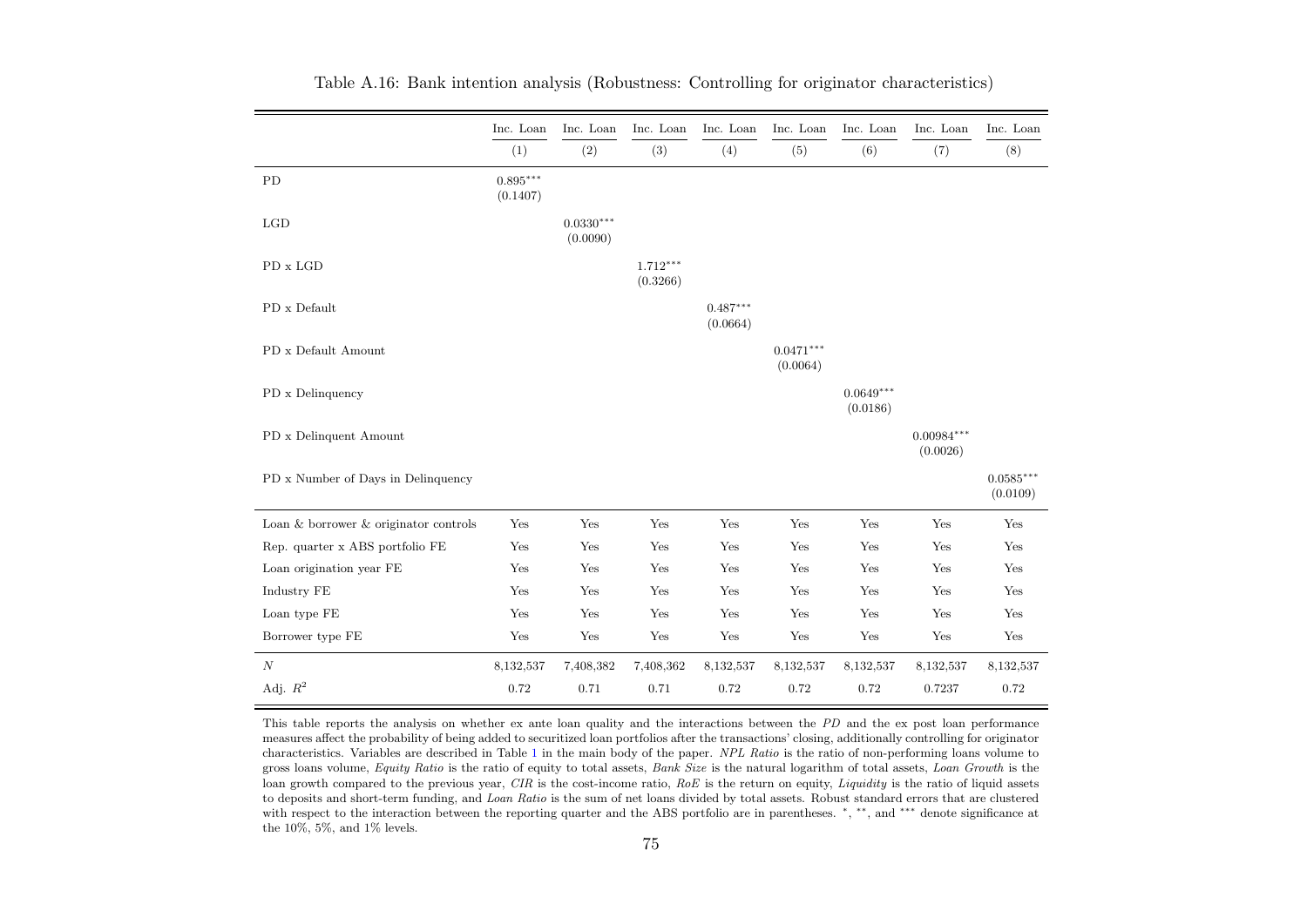|                                 | Default                  | Default<br>Amount       | Delinquency             | Delinquent<br>Amount    | Number of<br>Days in Del. |
|---------------------------------|--------------------------|-------------------------|-------------------------|-------------------------|---------------------------|
|                                 | (1)                      | (2)                     | (3)                     | (4)                     | (5)                       |
| Incoming Loan                   | $0.00419***$<br>(0.0013) | $0.0388***$<br>(0.0130) | $0.0104***$<br>(0.0027) | $0.0737***$<br>(0.0219) | $0.0189**$<br>(0.0096)    |
| Loan and borrower controls      | Yes                      | Yes                     | Yes                     | Yes                     | Yes                       |
| Rep. quarter x ABS portfolio FE | Yes                      | Yes                     | Yes                     | Yes                     | Yes                       |
| Loan origination year FE        | Yes                      | Yes                     | Yes                     | Yes                     | Yes                       |
| Industry FE                     | Yes                      | Yes                     | Yes                     | Yes                     | Yes                       |
| Loan type FE                    | Yes                      | Yes                     | Yes                     | Yes                     | Yes                       |
| Borrower type FE                | Yes                      | Yes                     | Yes                     | Yes                     | Yes                       |
| Originator FE                   | Yes                      | Yes                     | Yes                     | Yes                     | Yes                       |
| $\overline{N}$                  | 9,528,547                | 9,528,547               | 9,528,547               | 9,528,547               | 9,528,547                 |
| Adj. $R^2$                      | 0.28                     | 0.06                    | 0.17                    | 0.17                    | 0.12                      |

Table A.17: Performance of Incoming Loans (Robustness: Applying originator FE)

This table reports the analysis on whether Incoming Loans exhibit lower loan performance than nonincoming loans, additionally applying originator FE. Variables are described in Table [1](#page-17-1) in the main body of the paper. Robust standard errors that are clustered with respect to the interaction between the reporting quarter and the ABS portfolio are in parentheses.  $\alpha$ , ∗∗ and ∗∗∗ denote significance at the 10%,  $5\,\%$  , and  $1\,\%$  levels.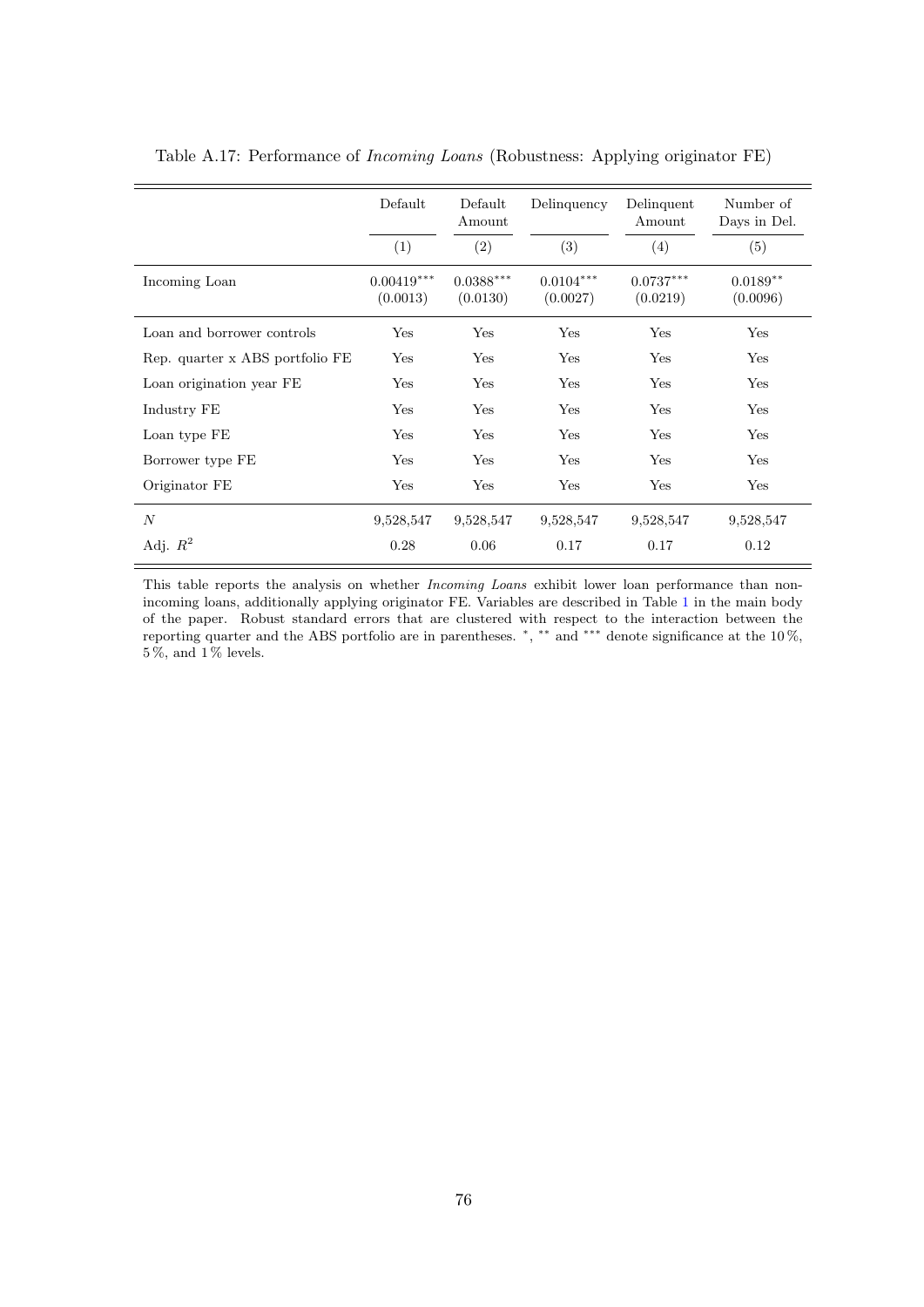|                                    | Inc. Loan              | Inc. Loan              | Inc. Loan              | Inc. Loan              | Inc. Loan               | Inc. Loan               | Inc. Loan               | Inc. Loan               |
|------------------------------------|------------------------|------------------------|------------------------|------------------------|-------------------------|-------------------------|-------------------------|-------------------------|
|                                    | (1)                    | (2)                    | (3)                    | (4)                    | (5)                     | (6)                     | (7)                     | (8)                     |
| ${\rm PD}$                         | $0.844***$<br>(0.1307) |                        |                        |                        |                         |                         |                         |                         |
| LGD                                |                        | $0.0202**$<br>(0.0092) |                        |                        |                         |                         |                         |                         |
| $PD$ x $LGD$                       |                        |                        | $1.413***$<br>(0.3022) |                        |                         |                         |                         |                         |
| PD x Default                       |                        |                        |                        | $0.409***$<br>(0.0668) |                         |                         |                         |                         |
| PD x Default Amount                |                        |                        |                        |                        | $0.0362***$<br>(0.0064) |                         |                         |                         |
| PD x Delinquency                   |                        |                        |                        |                        |                         | $0.0709***$<br>(0.0195) |                         |                         |
| PD x Delinquent Amount             |                        |                        |                        |                        |                         |                         | $0.0103***$<br>(0.0026) |                         |
| PD x Number of Days in Delinquency |                        |                        |                        |                        |                         |                         |                         | $0.0516***$<br>(0.0101) |
| Loan & borrower controls           | Yes                    | Yes                    | Yes                    | Yes                    | Yes                     | Yes                     | Yes                     | Yes                     |
| Rep. quarter x ABS portfolio FE    | Yes                    | Yes                    | Yes                    | Yes                    | Yes                     | Yes                     | Yes                     | Yes                     |
| Loan origination year FE           | Yes                    | Yes                    | Yes                    | Yes                    | Yes                     | Yes                     | Yes                     | Yes                     |
| Industry FE                        | Yes                    | Yes                    | $\operatorname{Yes}$   | Yes                    | Yes                     | $\operatorname{Yes}$    | Yes                     | Yes                     |
| Loan type FE                       | Yes                    | Yes                    | Yes                    | Yes                    | Yes                     | Yes                     | Yes                     | Yes                     |
| Borrower type FE                   | Yes                    | Yes                    | Yes                    | Yes                    | Yes                     | Yes                     | Yes                     | Yes                     |
| Originator FE                      | Yes                    | Yes                    | Yes                    | Yes                    | Yes                     | Yes                     | Yes                     | Yes                     |
| N                                  | 9,528,526              | 8,771,945              | 8,771,925              | 9,528,526              | 9,528,526               | 9,528,526               | 9,528,526               | 9,528,526               |
| Adj. $\mathbb{R}^2$                | 0.69                   | 0.68                   | 0.68                   | 0.69                   | 0.69                    | 0.69                    | 0.69                    | 0.69                    |

This table reports the analysis on whether ex ante loan quality and the interactions between the  $PD$  and the ex post loan performance measures affect the probability of being added to securitized loan portfolios after the transactions' closing, additionally applying originatorFE. Variables are described in Table [1](#page-17-0) in the main body of the paper. Robust standard errors that are clustered with respect to the interaction<br>between the reporting quarter and the ABS portfolio are in parentheses. \*, \*\*,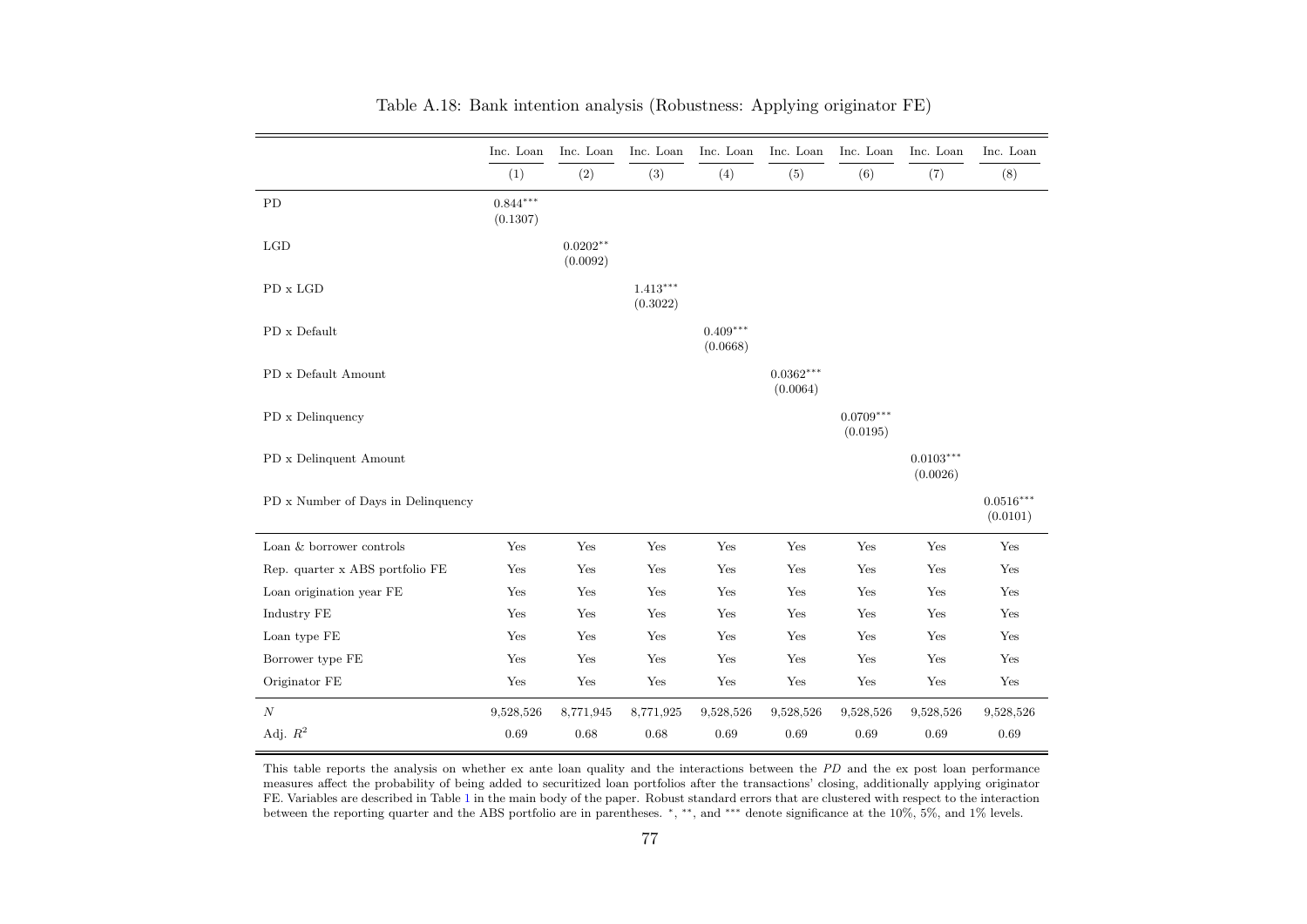|                                                 | Mean<br>coefficient | p10<br>coefficient | p50<br>coefficient | p90<br>coefficient | Mean<br>p-value | p10<br>p-value | p50<br>p-value | p90<br>p-value | <b>Skewness</b><br>p-value | Kurtosis<br>p-value |
|-------------------------------------------------|---------------------|--------------------|--------------------|--------------------|-----------------|----------------|----------------|----------------|----------------------------|---------------------|
| Loan performance analysis: Endogenous variables |                     |                    |                    |                    |                 |                |                |                |                            |                     |
| $(1)$ Default                                   | 0.017               | 0.016              | 0.017              | 0.018              | 0.035           | 0.024          | 0.032          | 0.052          | 1.836                      | 8.420               |
| $(2)$ Default Amount                            | 0.128               | 0.114              | 0.129              | 0.139              | 0.119           | 0.086          | 0.112          | 0.164          | 1.564                      | 7.151               |
| Delinquency<br>(3)                              | 0.025               | 0.025              | 0.025              | 0.026              | 0.000           | 0.000          | 0.000          | 0.000          | 1.304                      | 5.798               |
| Delinquent Amount<br>(4)                        | 0.166               | 0.162              | 0.166              | 0.170              | 0.000           | 0.000          | 0.000          | 0.000          | 0.800                      | 3.913               |
| (5) Number of Days in Delinquency               | 0.060               | 0.059              | 0.060              | 0.062              | 0.003           | 0.002          | 0.003          | 0.004          | 0.858                      | 4.058               |
| Bank awareness analysis: Exogenous variables    |                     |                    |                    |                    |                 |                |                |                |                            |                     |
| $(1)$ PD                                        | 0.668               | 0.659              | 0.667              | 0.677              | 0.000           | 0.000          | 0.000          | 0.000          | 1.286                      | 4.445               |
| $(2)$ LGD                                       | 0.015               | 0.013              | 1.015              | 0.017              | 0.101           | 0.051          | 0.088          | 0.159          | 1.390                      | 5.492               |
| $(3)$ PD x LGD                                  | 1.003               | 0.973              | 1.004              | 0.017              | 0.000           | 0.000          | 0.000          | 0.000          | 1.484                      | 5.122               |
| $(4)$ PD x Default                              | 0.437               | 0.430              | 0.437              | 0.444              | 0.000           | 0.000          | 0.000          | 0.000          | 1.682                      | 6.225               |
| $(5)$ PD x Default Amount                       | 0.034               | 0.034              | 0.034              | 0.035              | 0.000           | 0.000          | 0.000          | 0.000          | 1.099                      | 3.690               |
| $(6)$ PD x Delinquency                          | 0.106               | 0.105              | 0.107              | 0.108              | 0.000           | 0.000          | 0.000          | 0.000          | 0.012                      | 2.856               |
| (7) PD x Delinquency Amount                     | 0.014               | 0.014              | 0.014              | 0.015              | 0.000           | 0.000          | 0.000          | 0.000          | 0.099                      | 2.793               |
| $(8)$ PD x Number of Days in Delinquency        | 0.057               | 0.056              | 0.057              | 0.057              | 0.000           | 0.000          | 0.000          | 0.000          | 0.280                      | 2.427               |

Table A.19: Performance of *Incoming Loans* and bank intention analysis (Robustness: Drawing random samples)

This table reports the results for our loan performance analysis and bank awareness analysis, based on random samples. We re-estimate our two main regression models based on one hundred randomly drawn and more balanced samples. For this purpose and comparable to the approach by [Gardner](#page-57-0) and Mills [\(1989\)](#page-57-0), we create each sample by using either all our defaulted or all our delinquent loans from our sample and randomly draw from the remaining loans twice the number of defaulted or delinquent loans, respectively. p10, p50, and p90 represent the tenth, fiftieth, and the ninetieth percentile.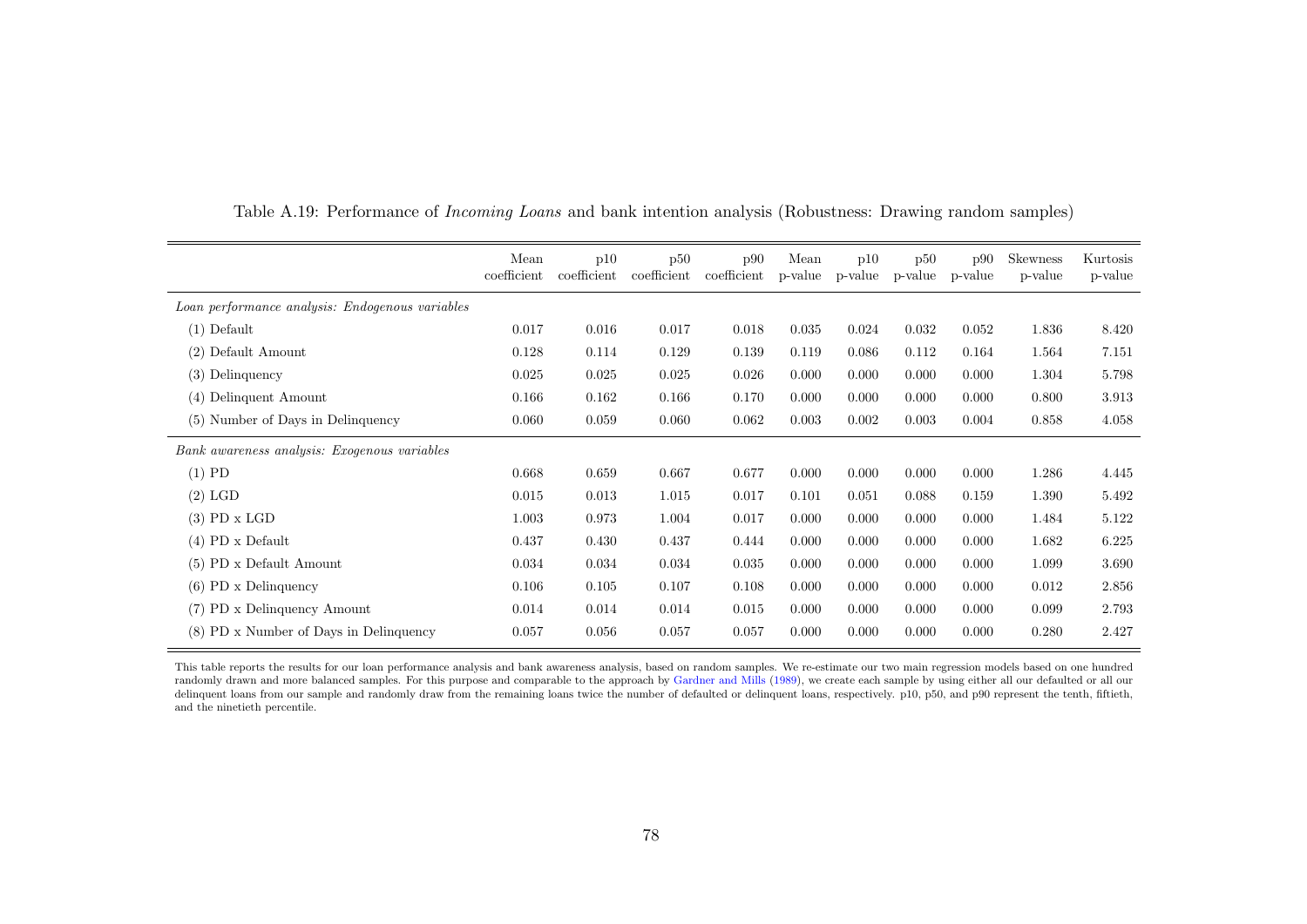|                                           | Default                    | Default<br>Amount         | Delinquency                  | Delinquent<br>Amount                | Number of<br>Days in Del. |
|-------------------------------------------|----------------------------|---------------------------|------------------------------|-------------------------------------|---------------------------|
|                                           | (1)                        | (2)                       | (3)                          | (4)                                 | (5)                       |
| Incoming Loan                             | $0.00299**$<br>(0.0013)    | $0.0269**$<br>(0.0128)    | $0.0102^{***}\,$<br>(0.0026) | $0.0656^{\ast\ast\ast}$<br>(0.0207) | $0.0171*$<br>(0.0090)     |
| Years since Loan Origination              | $0.00192**$<br>(0.0009)    | $0.0272***$<br>(0.0088)   | 0.000703<br>(0.0023)         | 0.0190<br>(0.0190)                  | $-0.00321$<br>(0.0069)    |
| Years since Loan Origination <sup>2</sup> | $-0.000163***$<br>(0.0000) | $-0.00200***$<br>(0.0004) | $-0.0000585$<br>(0.0002)     | $-0.00131$<br>(0.0015)              | $-0.0000487$<br>(0.0005)  |
| Loan Years to Maturity                    | $-0.00375***$<br>(0.0004)  | $-0.0407***$<br>(0.0047)  | $-0.00164***$<br>(0.0007)    | $-0.0388***$<br>(0.0061)            | $-0.00762***$<br>(0.0028) |
| Loan Years to Maturity <sup>2</sup>       | $0.000167***$<br>(0.0000)  | $0.00187***$<br>(0.0002)  | $0.000171***$<br>(0.0000)    | $0.00222***$<br>(0.0003)            | $0.000647***$<br>(0.0001) |
| Loan and borrower controls                | Yes                        | Yes                       | Yes                          | Yes                                 | Yes                       |
| Rep. quarter x ABS portfolio FE           | Yes                        | Yes                       | Yes                          | Yes                                 | Yes                       |
| Loan origination year FE                  | Yes                        | Yes                       | Yes                          | Yes                                 | Yes                       |
| Industry FE                               | Yes                        | Yes                       | Yes                          | Yes                                 | Yes                       |
| Loan type FE                              | Yes                        | Yes                       | Yes                          | Yes                                 | Yes                       |
| Borrower type FE                          | Yes                        | Yes                       | Yes                          | Yes                                 | Yes                       |
| $\boldsymbol{N}$                          | 9,528,549                  | 9,528,549                 | 9,528,549                    | 9,528,549                           | 9,528,549                 |
| Adj. $R^2$                                | 0.28                       | 0.06                      | 0.17                         | 0.17                                | 0.12                      |

Table A.20: Controls for Incoming Loans performance analysis (Varying loan term measures)

This table reports the analysis on whether Incoming Loans exhibit lower loan performance than nonincoming loans, controlling for the non-logarithmized and squared variables years since loan origination and loan years to maturity. Variables are described in Table 1 in the main body of the paper. Robust standard errors that are clustered with respect to the interac[tion](#page-17-1) between the reporting quarter and the ABS portfolio are in parentheses. \*, \*\*, and \*\*\* denote significance at the 10%, 5%, and 1% levels.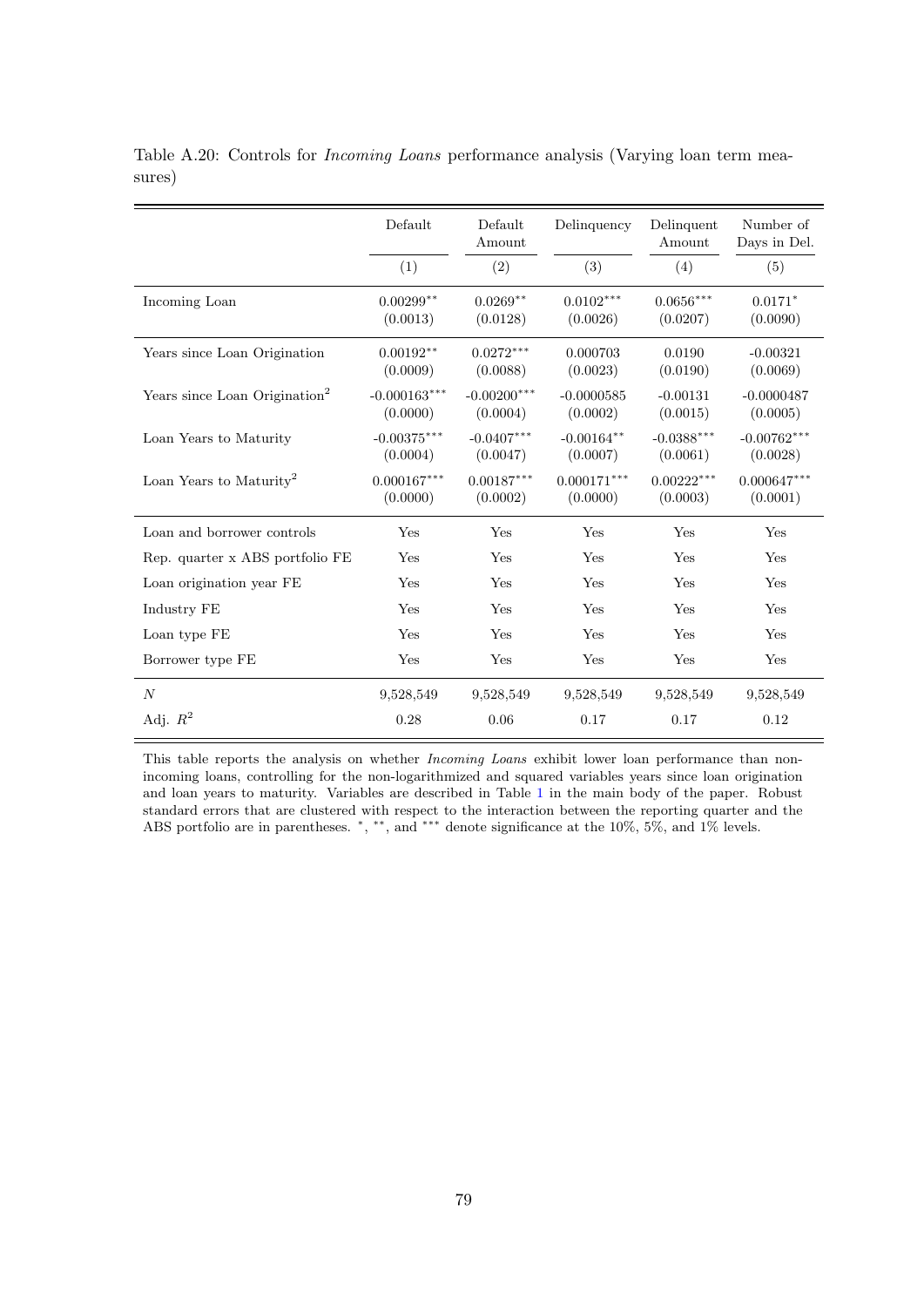|                   | Inc. Loan     | Inc. Loan     | Inc. Loan     | Inc. Loan     | Inc. Loan     | Inc. Loan     | Inc. Loan     | Inc. Loan     |
|-------------------|---------------|---------------|---------------|---------------|---------------|---------------|---------------|---------------|
|                   | (1)           | (2)           | (3)           | (4)           | (5)           | (6)           | (7)           | (8)           |
| Loan Quality $\&$ | $0.844***$    | $0.0202**$    | $1.413***$    | $0.409***$    | $0.0362***$   | $0.0709***$   | $0.0103***$   | $0.0516***$   |
| Interactions      | (0.1307)      | (0.0092)      | (0.3022)      | (0.0668)      | (0.0064)      | (0.0195)      | (0.0026)      | (0.0101)      |
| Interest Rate     | $-0.0285***$  | $-0.0239***$  | $-0.0264***$  | $-0.0237***$  | $-0.0236***$  | $-0.0235***$  | $-0.0235***$  | $-0.0237***$  |
|                   | (0.0021)      | (0.0018)      | (0.0021)      | (0.0017)      | (0.0017)      | (0.0017)      | (0.0017)      | (0.0017)      |
| Collateralization | 0.000608      | 0.00439       | 0.00359       | 0.00387       | 0.00380       | 0.00389       | 0.00384       | 0.00371       |
|                   | (0.0050)      | (0.0051)      | (0.0052)      | (0.0050)      | (0.0050)      | (0.0050)      | (0.0050)      | (0.0050)      |
| Years since       | $-0.265***$   | $-0.284***$   | $-0.289***$   | $-0.253***$   | $-0.253***$   | $-0.252***$   | $-0.252***$   | $-0.253***$   |
| Loan Origination  | (0.0519)      | (0.0532)      | (0.0530)      | (0.0521)      | (0.0521)      | (0.0521)      | (0.0521)      | (0.0521)      |
| Loan Years to     | $0.123***$    | $0.123***$    | $0.127***$    | $0.116***$    | $0.116***$    | $0.115***$    | $0.116***$    | $0.116***$    |
| Maturity          | (0.0096)      | (0.0100)      | (0.0101)      | (0.0094)      | (0.0094)      | (0.0094)      | (0.0094)      | (0.0094)      |
| Current Balance   | $-0.00265**$  | $0.00270**$   | 0.000809      | 0.00116       | 0.00123       | 0.00146       | 0.00139       | 0.00129       |
|                   | (0.0013)      | (0.0012)      | (0.0012)      | (0.0010)      | (0.0010)      | (0.0010)      | (0.0010)      | (0.0010)      |
| Securitized       | $-0.317***$   | $-0.324***$   | $-0.334***$   | $-0.291***$   | $-0.291***$   | $-0.290***$   | $-0.290***$   | $-0.291***$   |
| Loan Ratio        | (0.0702)      | (0.0751)      | (0.0756)      | (0.0701)      | (0.0701)      | (0.0701)      | (0.0701)      | (0.0701)      |
| Pool Time         | $-0.0230***$  | $-0.0253***$  | $-0.0251***$  | $-0.0234***$  | $-0.0234***$  | $-0.0234***$  | $-0.0234***$  | $-0.0234***$  |
|                   | (0.0022)      | (0.0025)      | (0.0025)      | (0.0022)      | (0.0022)      | (0.0022)      | (0.0022)      | (0.0022)      |
| Lending           | $-0.00966***$ | $-0.00779***$ | $-0.00912***$ | $-0.00679***$ | $-0.00679***$ | $-0.00670***$ | $-0.00672***$ | $-0.00675***$ |
| Relationship      | (0.0023)      | (0.0023)      | (0.0024)      | (0.0022)      | (0.0022)      | (0.0022)      | (0.0022)      | (0.0022)      |
| Loan              | $-0.00186$    | 0.00212       | 0.00111       | 0.000330      | 0.000410      | 0.000398      | 0.000390      | 0.000368      |
| Uniqueness        | (0.0027)      | (0.0026)      | (0.0027)      | (0.0026)      | (0.0026)      | (0.0026)      | (0.0026)      | (0.0026)      |
| FE                | Yes           | Yes           | Yes           | Yes           | Yes           | Yes           | Yes           | Yes           |
| $\boldsymbol{N}$  | 9,528,526     | 8,771,945     | 8,771,925     | 9,528,526     | 9,528,526     | 9,528,526     | 9,528,526     | 9,528,526     |
| Adj. $R^2$        | 0.69          | 0.68          | 0.68          | 0.69          | 0.69          | 0.69          | 0.69          | 0.69          |

Table A.21: Controls for bank intention analysis (Baseline regression & interaction effects analysis)

This table reports the control variables for Table [7](#page-37-0) in the main body of the paper. "Loan Quality & Interactions" includes the respective loan qualitymeasure or the interaction between the PD and the ex post loan performance measure. Variables are described in Table [1](#page-17-0) in the main body of the<br>neare EE include reporting supplemental ABS portfolio EE leap origination was E paper. FE include reporting quarter <sup>x</sup> ABS portfolio FE, loan origination year FE, industry FE, loan type FE, and borrower type FE. Robust standard errors that are clustered with respect to the interaction between the reporting quarter and the ABS portfolio are in parentheses. <sup>∗</sup>, ∗∗, and ∗∗∗ denote significance at the 10%, 5%, and 1% levels.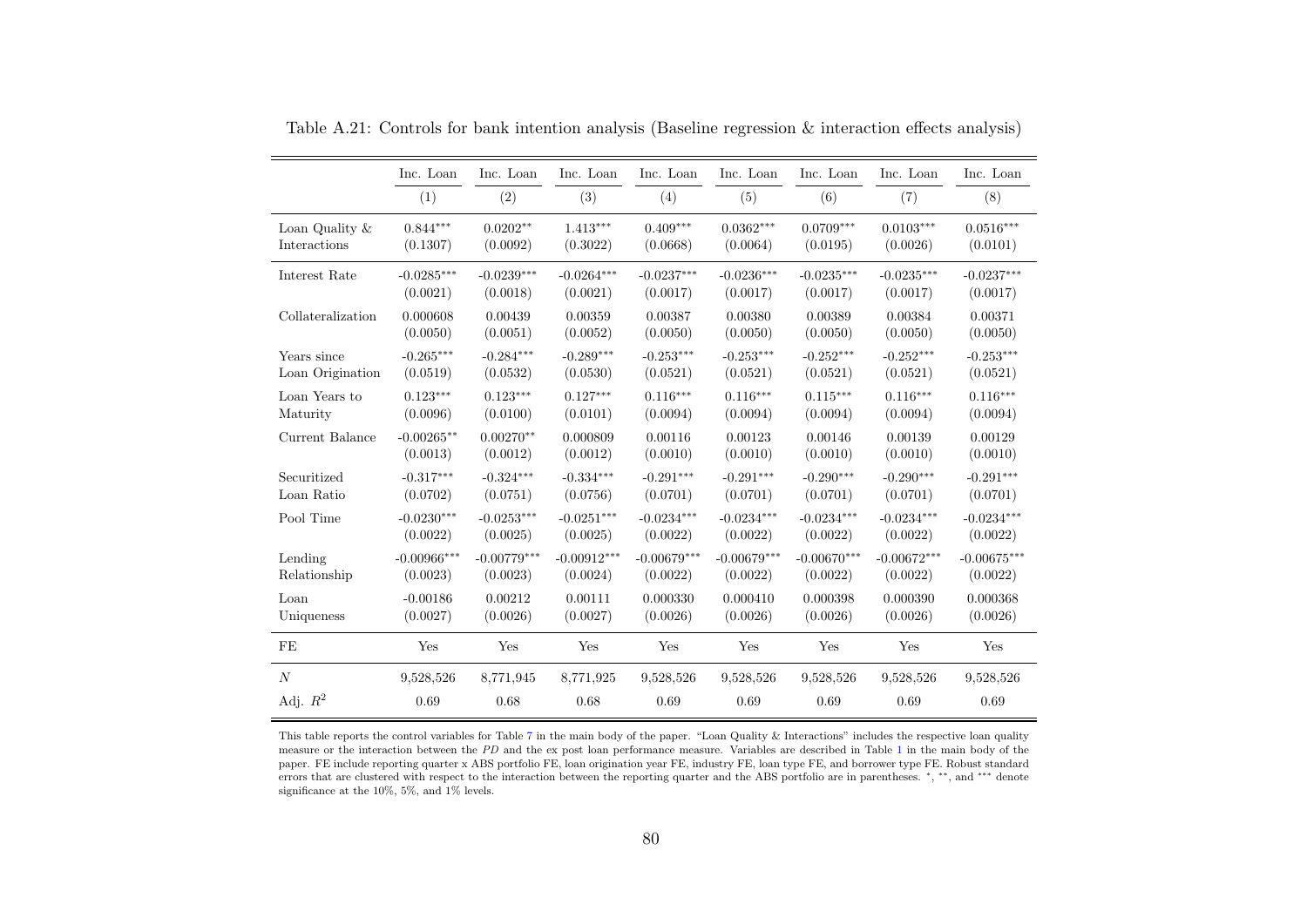|                   | Inc. Loan    | Inc. Loan            | Inc. Loan         | Inc. Loan    | Inc. Loan       | Inc. Loan    | Inc. Loan    | Inc. Loan    |
|-------------------|--------------|----------------------|-------------------|--------------|-----------------|--------------|--------------|--------------|
|                   | (1)          | (2)                  | (3)               | (4)          | (5)             | (6)          | (7)          | (8)          |
| Loan Quality $\&$ | $0.482***$   | $0.0221*$            | 0.204             | $0.431***$   | $0.0365***$     | $0.269***$   | $0.0276***$  | $0.0406***$  |
| Interactions      | (0.1388)     | (0.0120)             | (0.2662)          | (0.0734)     | (0.0061)        | (0.0634)     | (0.0067)     | (0.0145)     |
| Interest Rate     | $-0.0155***$ | $-0.0124***$         | $-0.0127***$      | $-0.0131***$ | $-0.0130^{***}$ | $-0.0135***$ | $-0.0133***$ | $-0.0131***$ |
|                   | (0.0030)     | (0.0024)             | (0.0026)          | (0.0024)     | (0.0024)        | (0.0025)     | (0.0024)     | (0.0024)     |
| Collateralization | $-0.0177***$ | $-0.0154***$         | $-0.0168***$      | $-0.0160***$ | $-0.0160***$    | $-0.0164***$ | $-0.0164***$ | $-0.0161***$ |
|                   | (0.0043)     | (0.0042)             | (0.0042)          | (0.0042)     | (0.0042)        | (0.0042)     | (0.0042)     | (0.0042)     |
| Years since       | $-0.249***$  | $-0.218***$          | $-0.220***$       | $-0.241***$  | $-0.241***$     | $-0.242***$  | $-0.242***$  | $-0.242***$  |
| Loan Origination  | (0.0576)     | (0.0542)             | (0.0541)          | (0.0573)     | (0.0573)        | (0.0572)     | (0.0572)     | (0.0572)     |
| Loan Years to     | $0.119***$   | $0.112***$           | $0.112***$        | $0.115***$   | $0.115***$      | $0.115***$   | $0.115***$   | $0.115***$   |
| Maturity          | (0.0169)     | (0.0155)             | (0.0157)          | (0.0163)     | (0.0163)        | (0.0164)     | (0.0164)     | (0.0163)     |
| Current Balance   | $0.00727***$ | $0.00922***$         | $0.00888^{***}\,$ | $0.00907***$ | $0.00907***$    | $0.00897***$ | $0.00893***$ | $0.00911***$ |
|                   | (0.0022)     | (0.0023)             | (0.0023)          | (0.0020)     | (0.0020)        | (0.0020)     | (0.0020)     | (0.0020)     |
| Securitized       | $-0.276***$  | $-0.246***$          | $-0.247***$       | $-0.261***$  | $-0.261***$     | $-0.262***$  | $-0.262***$  | $-0.261***$  |
| Loan Ratio        | (0.0649)     | (0.0607)             | (0.0609)          | (0.0636)     | (0.0636)        | (0.0636)     | (0.0636)     | (0.0636)     |
| Pool Time         | $-0.0590***$ | $-0.0596***$         | $-0.0596***$      | $-0.0592***$ | $-0.0591***$    | $-0.0592***$ | $-0.0592***$ | $-0.0591***$ |
|                   | (0.0047)     | (0.0048)             | (0.0048)          | (0.0047)     | (0.0047)        | (0.0047)     | (0.0047)     | (0.0047)     |
| Lending           | 0.00356      | 0.00421              | 0.00404           | $0.00506*$   | $0.00506*$      | $0.00515*$   | $0.00514*$   | $0.00512*$   |
| Relationship      | (0.0029)     | (0.0028)             | (0.0029)          | (0.0028)     | (0.0028)        | (0.0028)     | (0.0028)     | (0.0028)     |
| Loan              | 0.00284      | $0.00425***$         | $0.00418**$       | $0.00420***$ | $0.00420***$    | $0.00409**$  | $0.00412**$  | $0.00420**$  |
| Uniqueness        | (0.0018)     | (0.0016)             | (0.0017)          | (0.0016)     | (0.0016)        | (0.0016)     | (0.0016)     | (0.0016)     |
| FE                | Yes          | $\operatorname{Yes}$ | Yes               | Yes          | Yes             | Yes          | Yes          | Yes          |
| N                 | 3,311,118    | 3,190,239            | 3,190,229         | 3,311,118    | 3,311,118       | 3,311,118    | 3,311,118    | 3,311,118    |
| Adj. $R^2$        | 0.78         | 0.79                 | 0.79              | 0.78         | 0.78            | 0.78         | 0.78         | 0.78         |

Table A.22: Controls for bank intention analysis (Subsample analysis)

This table reports the control variables for Table [8](#page-39-0) in the main body of the paper. "Loan Quality & Interactions" includes the respective loanquality measure or the interaction between the PD and the ex post loan performance measure. Variables are described in Table [1](#page-17-0) in the main  $\kappa$  and the parameters are  $\kappa$  in  $\kappa$  and  $\kappa$  is a state of the parameters body of the paper. FE include reporting quarter <sup>x</sup> ABS portfolio FE, loan origination year FE, industry FE, loan type FE, and borrower type FE. Robust standard errors that are clustered with respect to the interaction between the reporting quarter and the ABS portfolio are in parentheses.∗ , ∗∗, and ∗∗∗ denote significance at the 10%, 5%, and 1% levels.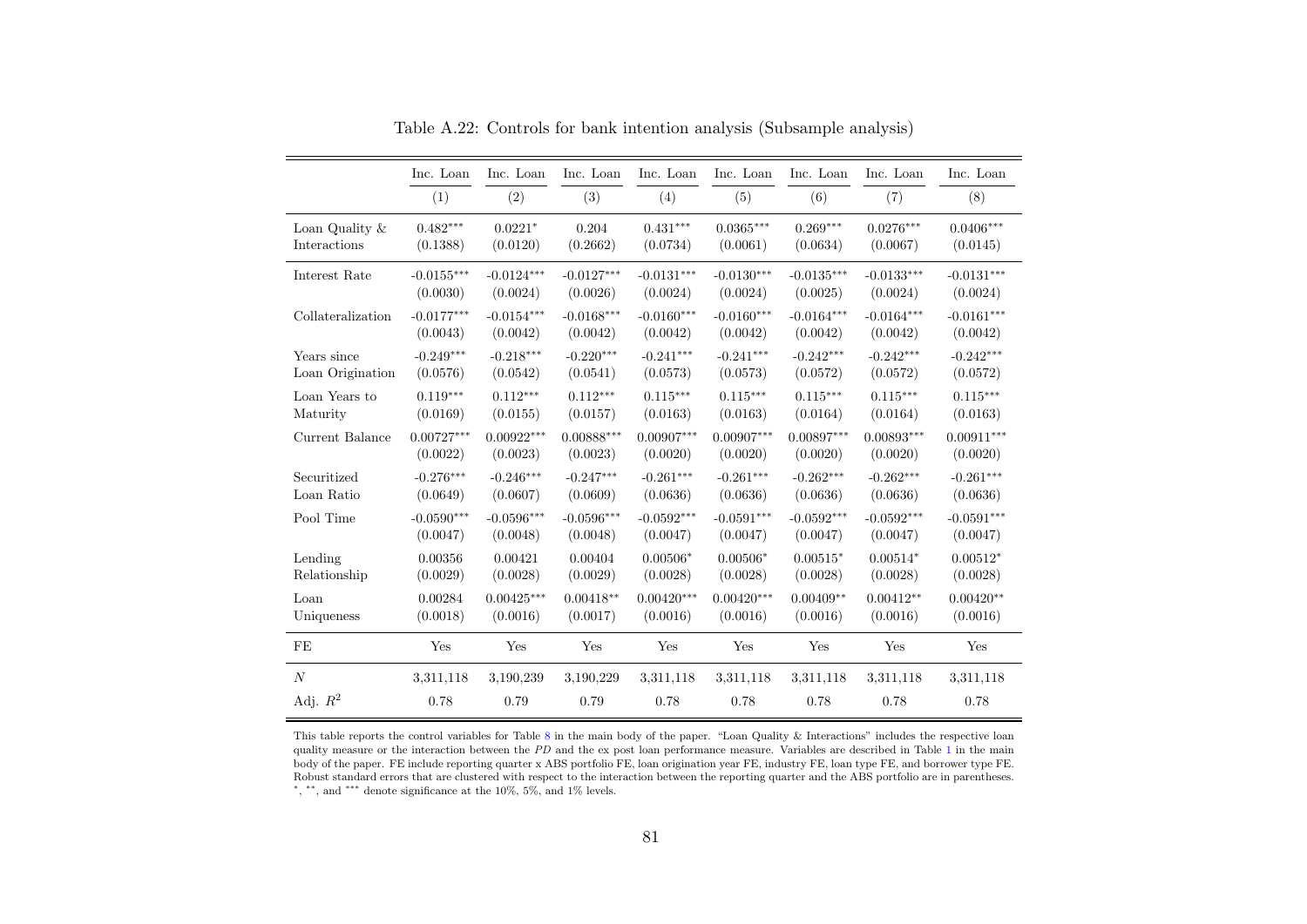|                                              | Inc. Loan                 | Inc. Loan                 | Inc. Loan                            | Inc. Loan                 | Inc. Loan                     | Inc. Loan                            | Inc. Loan                 | Inc. Loan                 |
|----------------------------------------------|---------------------------|---------------------------|--------------------------------------|---------------------------|-------------------------------|--------------------------------------|---------------------------|---------------------------|
|                                              | (1)                       | (2)                       | (3)                                  | (4)                       | (5)                           | (6)                                  | (7)                       | (8)                       |
| Loan Quality $\&$<br>Interactions            | $0.580***$<br>(0.1291)    | 0.0150<br>(0.0096)        | $0.926***$<br>(0.2853)               | $0.330***$<br>(0.0598)    | $0.0288***$<br>(0.0057)       | $0.0571***$<br>(0.0170)              | $0.00799***$<br>(0.0023)  | $0.0409***$<br>(0.0092)   |
| Years since<br>Loan Origination              | $-0.0714***$<br>(0.0189)  | $-0.0631***$<br>(0.0189)  | $-0.0669***$<br>(0.0188)             | $-0.0637***$<br>(0.0189)  | $-0.0636***$<br>(0.0189)      | $-0.0635***$<br>(0.0189)             | $-0.0635***$<br>(0.0189)  | $-0.0637***$<br>(0.0189)  |
| Years since<br>Loan Origination <sup>2</sup> | $0.00389***$<br>(0.0011)  | $0.00350***$<br>(0.0011)  | $0.00369^{\ast\ast\ast}$<br>(0.0011) | $0.00352***$<br>(0.0011)  | $0.00352^{***}\,$<br>(0.0011) | $0.00351^{\ast\ast\ast}$<br>(0.0011) | $0.00352***$<br>(0.0011)  | $0.00352***$<br>(0.0011)  |
| Loan Years to<br>Maturity                    | $0.0530***$<br>(0.0041)   | $0.0504***$<br>(0.0041)   | $0.0522***$<br>(0.0041)              | $0.0507***$<br>(0.0041)   | $0.0507***$<br>(0.0041)       | $0.0505***$<br>(0.0041)              | $0.0506***$<br>(0.0041)   | $0.0506***$<br>(0.0041)   |
| Loan Years to<br>Maturity <sup>2</sup>       | $-0.00212***$<br>(0.0002) | $-0.00203***$<br>(0.0002) | $-0.00209***$<br>(0.0002)            | $-0.00205***$<br>(0.0002) | $-0.00205***$<br>(0.0002)     | $-0.00204***$<br>(0.0002)            | $-0.00204***$<br>(0.0002) | $-0.00204***$<br>(0.0002) |
| Loan and borrower controls                   | Yes                       | Yes                       | Yes                                  | Yes                       | Yes                           | Yes                                  | Yes                       | Yes                       |
| FE                                           | Yes                       | Yes                       | Yes                                  | Yes                       | Yes                           | Yes                                  | Yes                       | Yes                       |
| $\boldsymbol{N}$                             | 9,528,526                 | 8,771,945                 | 8,771,925                            | 9,528,526                 | 9,528,526                     | 9,528,526                            | 9,528,526                 | 9,528,526                 |
| Adj. $R^2$                                   | 0.69                      | 0.68                      | 0.68                                 | 0.69                      | 0.69                          | 0.69                                 | 0.69                      | 0.69                      |

Table A.23: Controls for bank intention analysis (Varying loan term measures)

This table reports the coefficients on the ex post loan performance measures and on the loan time measures remaining coefficients on the interactions betweenthe PD and the ex post loan performance measures as well as on the varying loan time measures for Table [9.](#page-40-0) "Loan Quality & Interactions" includes the<br>negotiation has multiple received as the interaction between the PD and respective loan quality measure or the interaction between the  $PD$  and the ex post loan performance measure. Variables are described in Table [1](#page-17-0) in the main body of the paper. FE include reporting quarter <sup>x</sup> ABS portfolio FE, loan origination year FE, industry FE, loan type FE, and borrower type FE. Robuststandard errors that are clustered with respect to the interaction between the reporting quarter and the ABS portfolio are in parentheses. \*, \*\*, and \*\*\* denote significance at the 10%, 5%, and 1% levels.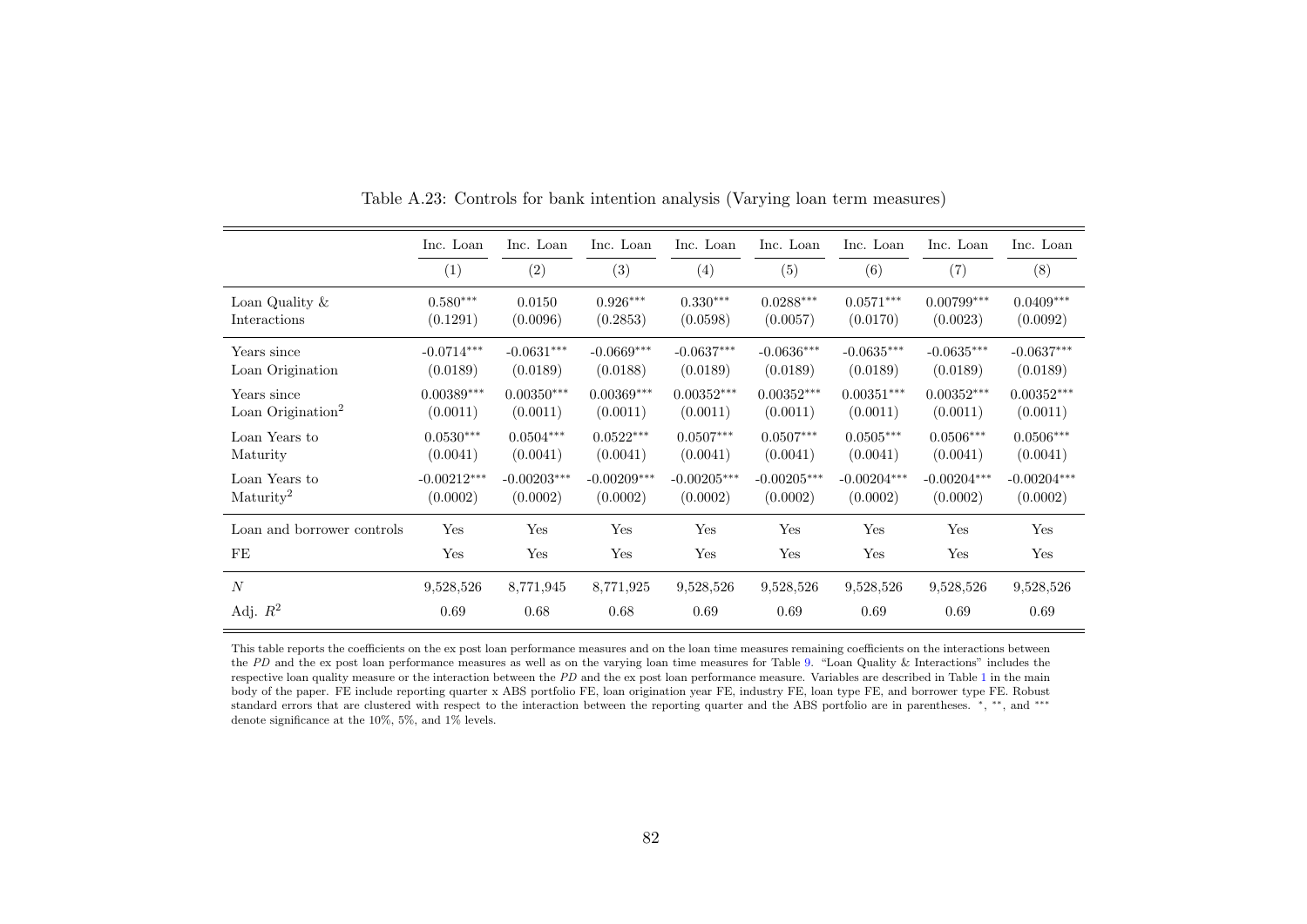|                   | Inc. Loan    | Inc. Loan     | Inc. Loan         | Inc. Loan     | Inc. Loan     | Inc. Loan     | Inc. Loan     | Inc. Loan     |
|-------------------|--------------|---------------|-------------------|---------------|---------------|---------------|---------------|---------------|
|                   | (1)          | (2)           | (3)               | (4)           | (5)           | (6)           | (7)           | (8)           |
| Loan Quality $\&$ | $0.442*$     | $0.0202**$    | $1.006***$        | $0.624***$    | $0.0666***$   | $0.184***$    | $0.0251***$   | $0.0783***$   |
| Interactions      | (0.2626)     | (0.0092)      | (0.3462)          | (0.0929)      | (0.0092)      | (0.0530)      | (0.0066)      | (0.0176)      |
| Interest Rate     | $-0.0271***$ | $-0.0239***$  | $-0.0265^{***}\,$ | $-0.0242***$  | $-0.0241***$  | $-0.0242***$  | $-0.0242***$  | $-0.0243***$  |
|                   | (0.0028)     | (0.0018)      | (0.0021)          | (0.0017)      | (0.0017)      | (0.0017)      | (0.0017)      | (0.0017)      |
| Collateralization | 0.00434      | 0.00439       | 0.00467           | 0.00420       | 0.00406       | 0.00398       | 0.00393       | 0.00392       |
|                   | (0.0050)     | (0.0051)      | (0.0052)          | (0.0050)      | (0.0050)      | (0.0050)      | (0.0050)      | (0.0050)      |
| Years since       | $-0.253***$  | $-0.284***$   | $-0.283***$       | $-0.250***$   | $-0.250***$   | $-0.249***$   | $-0.249***$   | $-0.249***$   |
| Loan Origination  | (0.0525)     | (0.0532)      | (0.0532)          | (0.0521)      | (0.0521)      | (0.0521)      | (0.0521)      | (0.0521)      |
| Loan Years to     | $0.120***$   | $0.123***$    | $0.127***$        | $0.117***$    | $0.117***$    | $0.117***$    | $0.117***$    | $0.117***$    |
| Maturity          | (0.0101)     | (0.0100)      | (0.0103)          | (0.0095)      | (0.0095)      | (0.0095)      | (0.0095)      | (0.0095)      |
| Current Balance   | $-0.000554$  | $0.00270**$   | 0.00124           | 0.00101       | 0.00102       | 0.00123       | 0.00113       | 0.00113       |
|                   | (0.0014)     | (0.0012)      | (0.0011)          | (0.0010)      | (0.0010)      | (0.0010)      | (0.0010)      | (0.0010)      |
| Securitized       | $-0.310***$  | $-0.324***$   | $-0.340***$       | $-0.299***$   | $-0.299***$   | $-0.299***$   | $-0.299***$   | $-0.299***$   |
| Loan Ratio        | (0.0729)     | (0.0751)      | (0.0765)          | (0.0707)      | (0.0707)      | (0.0707)      | (0.0707)      | (0.0707)      |
| Pool Time         | $-0.0231***$ | $-0.0253***$  | $-0.0250***$      | $-0.0232***$  | $-0.0232***$  | $-0.0233***$  | $-0.0232***$  | $-0.0232***$  |
|                   | (0.0022)     | (0.0025)      | (0.0025)          | (0.0022)      | (0.0022)      | (0.0022)      | (0.0022)      | (0.0022)      |
| Lending           | $-0.0104***$ | $-0.00779***$ | $-0.01000***$     | $-0.00685***$ | $-0.00687***$ | $-0.00678***$ | $-0.00681***$ | $-0.00686***$ |
| Relationship      | (0.0030)     | (0.0023)      | (0.0025)          | (0.0023)      | (0.0023)      | (0.0023)      | (0.0023)      | (0.0023)      |
| Loan              | $-0.000917$  | 0.00212       | 0.00138           | $-0.0000704$  | 0.0000874     | 0.0000543     | 0.0000487     | 0.0000554     |
| Uniqueness        | (0.0030)     | (0.0026)      | (0.0027)          | (0.0026)      | (0.0026)      | (0.0026)      | (0.0026)      | (0.0026)      |
| FE                | Yes          | Yes           | Yes               | Yes           | Yes           | Yes           | Yes           | Yes           |
| $\boldsymbol{N}$  | 9,465,071    | 8,771,945     | 8,708,510         | 9,465,071     | 9,465,071     | 9,465,071     | 9,465,071     | 9,465,071     |
| Adj. $R^2$        | 0.69         | 0.68          | 0.68              | 0.69          | 0.69          | 0.69          | 0.69          | 0.69          |

Table A.24: Controls for bank intention analysis (Sequential PD estimation)

This table reports the control variables for Table [10](#page-42-0) in the main body of the paper. "Loan Quality & Interactions" includes the respective loan quality measure or the interaction of the sequential PD and the ex post loan performance measure. Variables are described in Table [1](#page-17-0) in the main body of the paper. FE include reporting quarter <sup>x</sup> ABS portfolio FE, loan origination year FE, industry FE, loan type FE, and borrower type FE. Robust standard errors that are clustered with respect to the interaction of reporting quarter and ABS portfolio are in parentheses. <sup>∗</sup>, ∗∗, and ∗∗∗ denote significance at the 10%, 5%, and 1% levels.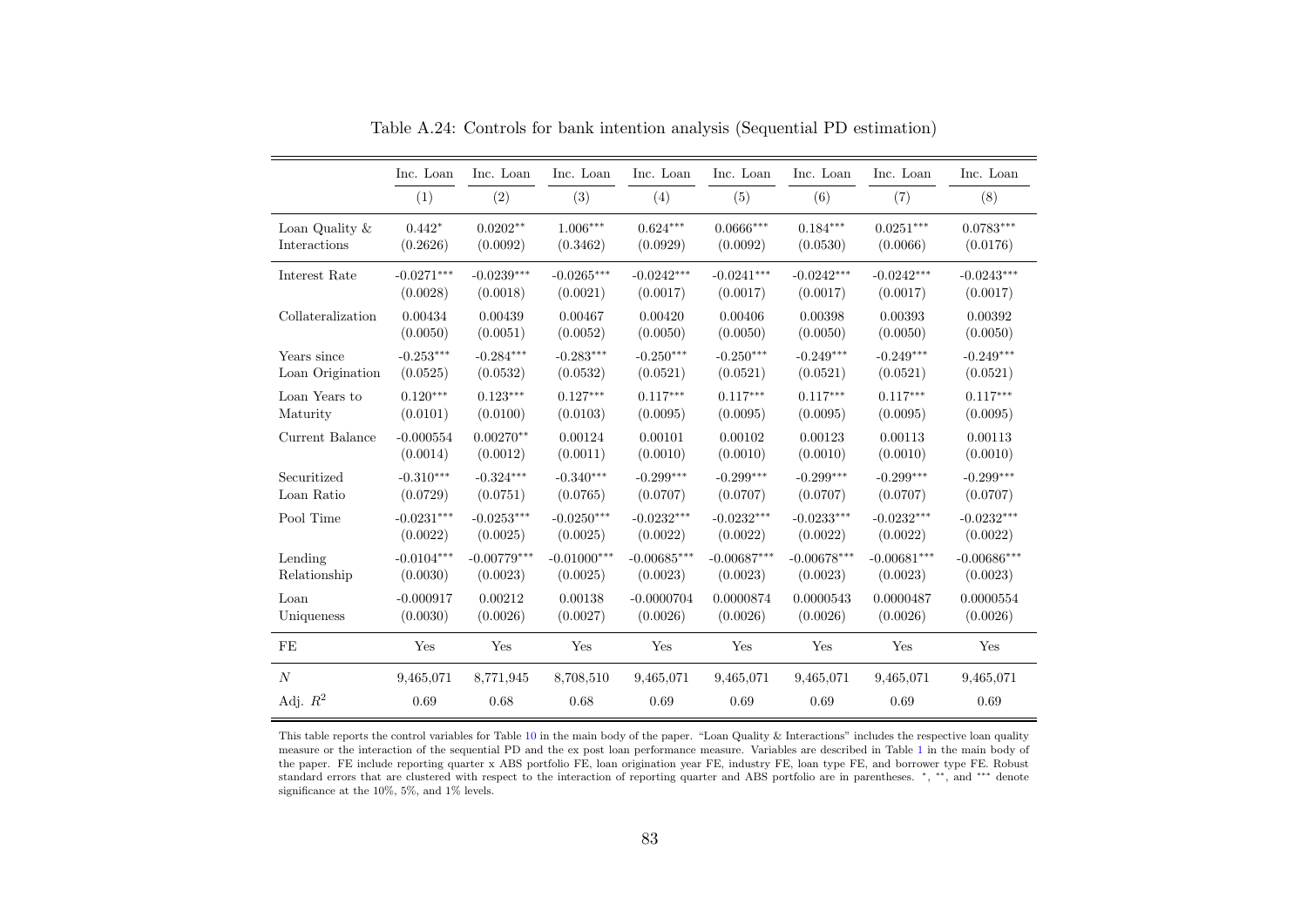|                   | Inc. Loan     | Inc. Loan     | Inc. Loan     | Inc. Loan     | Inc. Loan     | Inc. Loan     | Inc. Loan     | Inc. Loan     |
|-------------------|---------------|---------------|---------------|---------------|---------------|---------------|---------------|---------------|
|                   | (1)           | (2)           | (3)           | (4)           | (5)           | (6)           | (7)           | (8)           |
| Loan Quality &    | $0.00907***$  | $0.0202**$    | $0.0691***$   | $0.148***$    | $0.0129***$   | $0.0426***$   | $0.00542***$  | $0.00985***$  |
| Interactions      | (0.0030)      | (0.0092)      | (0.0122)      | (0.0253)      | (0.0023)      | (0.0059)      | (0.0008)      | (0.0022)      |
| Interest Rate     | $-0.0233***$  | $-0.0239***$  | $-0.0237***$  | $-0.0235***$  | $-0.0235***$  | $-0.0235***$  | $-0.0235***$  | $-0.0235***$  |
|                   | (0.0017)      | (0.0018)      | (0.0018)      | (0.0017)      | (0.0017)      | (0.0017)      | (0.0017)      | (0.0017)      |
| Collateralization | 0.00403       | 0.00439       | 0.00431       | 0.00393       | 0.00391       | 0.00390       | 0.00390       | 0.00390       |
|                   | (0.0050)      | (0.0051)      | (0.0052)      | (0.0050)      | (0.0050)      | (0.0050)      | (0.0050)      | (0.0050)      |
| Years since       | $-0.252***$   | $-0.284***$   | $-0.284***$   | $-0.252***$   | $-0.252***$   | $-0.252***$   | $-0.252***$   | $-0.252***$   |
| Loan Origination  | (0.0521)      | (0.0532)      | (0.0532)      | (0.0521)      | (0.0521)      | (0.0522)      | (0.0522)      | (0.0521)      |
| Loan Years to     | $0.115***$    | $0.123***$    | $0.123***$    | $0.116***$    | $0.115***$    | $0.115***$    | $0.115***$    | $0.115***$    |
| Maturity          | (0.0094)      | (0.0100)      | (0.0098)      | (0.0094)      | (0.0094)      | (0.0094)      | (0.0094)      | (0.0094)      |
| Current Balance   | 0.00154       | $0.00270**$   | $0.00269**$   | 0.00141       | 0.00144       | 0.00148       | 0.00143       | 0.00150       |
|                   | (0.0010)      | (0.0012)      | (0.0012)      | (0.0010)      | (0.0010)      | (0.0010)      | (0.0010)      | (0.0010)      |
| Securitized       | $-0.290***$   | $-0.324***$   | $-0.324***$   | $-0.290***$   | $-0.290***$   | $-0.290***$   | $-0.290***$   | $-0.290***$   |
| Loan Ratio        | (0.0701)      | (0.0751)      | (0.0752)      | (0.0701)      | (0.0701)      | (0.0700)      | (0.0700)      | (0.0701)      |
| Pool Time         | $-0.0234***$  | $-0.0253***$  | $-0.0252***$  | $-0.0234***$  | $-0.0234***$  | $-0.0234***$  | $-0.0234***$  | $-0.0234***$  |
|                   | (0.0022)      | (0.0025)      | (0.0025)      | (0.0022)      | (0.0022)      | (0.0022)      | (0.0022)      | (0.0022)      |
| Lending           | $-0.00675***$ | $-0.00779***$ | $-0.00797***$ | $-0.00669***$ | $-0.00670***$ | $-0.00660***$ | $-0.00661***$ | $-0.00661***$ |
| Relationship      | (0.0022)      | (0.0023)      | (0.0024)      | (0.0022)      | (0.0022)      | (0.0022)      | (0.0022)      | (0.0022)      |
| Loan              | 0.000434      | 0.00212       | 0.00201       | 0.000404      | 0.000433      | 0.000417      | 0.000418      | 0.000427      |
| Uniqueness        | (0.0026)      | (0.0026)      | (0.0026)      | (0.0026)      | (0.0026)      | (0.0026)      | (0.0026)      | (0.0026)      |
| FE                | Yes           | Yes           | Yes           | Yes           | Yes           | Yes           | Yes           | Yes           |
| N                 | 9,528,534     | 8,771,945     | 8,771,933     | 9,528,534     | 9,528,534     | 9,528,534     | 9,528,534     | 9,528,534     |
| Adj. $R^2$        | 0.69          | 0.68          | 0.68          | 0.69          | 0.69          | 0.69          | 0.69          | 0.69          |

Table A.25: Controls for bank intention analysis (Bank internal PD estimation)

This table reports the control variables for Table [7](#page-37-0) in the main body of the paper. "Loan Quality & Interactions" includes the respective loan qualitymeasure or the interaction between the PD and the ex post loan performance measure. The values of PD are replaced by the bank estimated probability<br>of defects for 5.018.501 ekonomics a Mariaklas are described in Table 1 i of default for 5,018,501 observations. Variables are described in Table [1](#page-17-0) in the main body of the paper. FE include reporting quarter <sup>x</sup> ABS portfolio FE, loan origination year FE, industry FE, loan type FE, and borrower type FE. Robust standard errors that are clustered with respect to the interactionbetween the reporting quarter and the ABS portfolio are in parentheses. <sup>∗</sup>, ∗∗, and ∗∗∗ denote significance at the 10%, 5%, and 1% levels.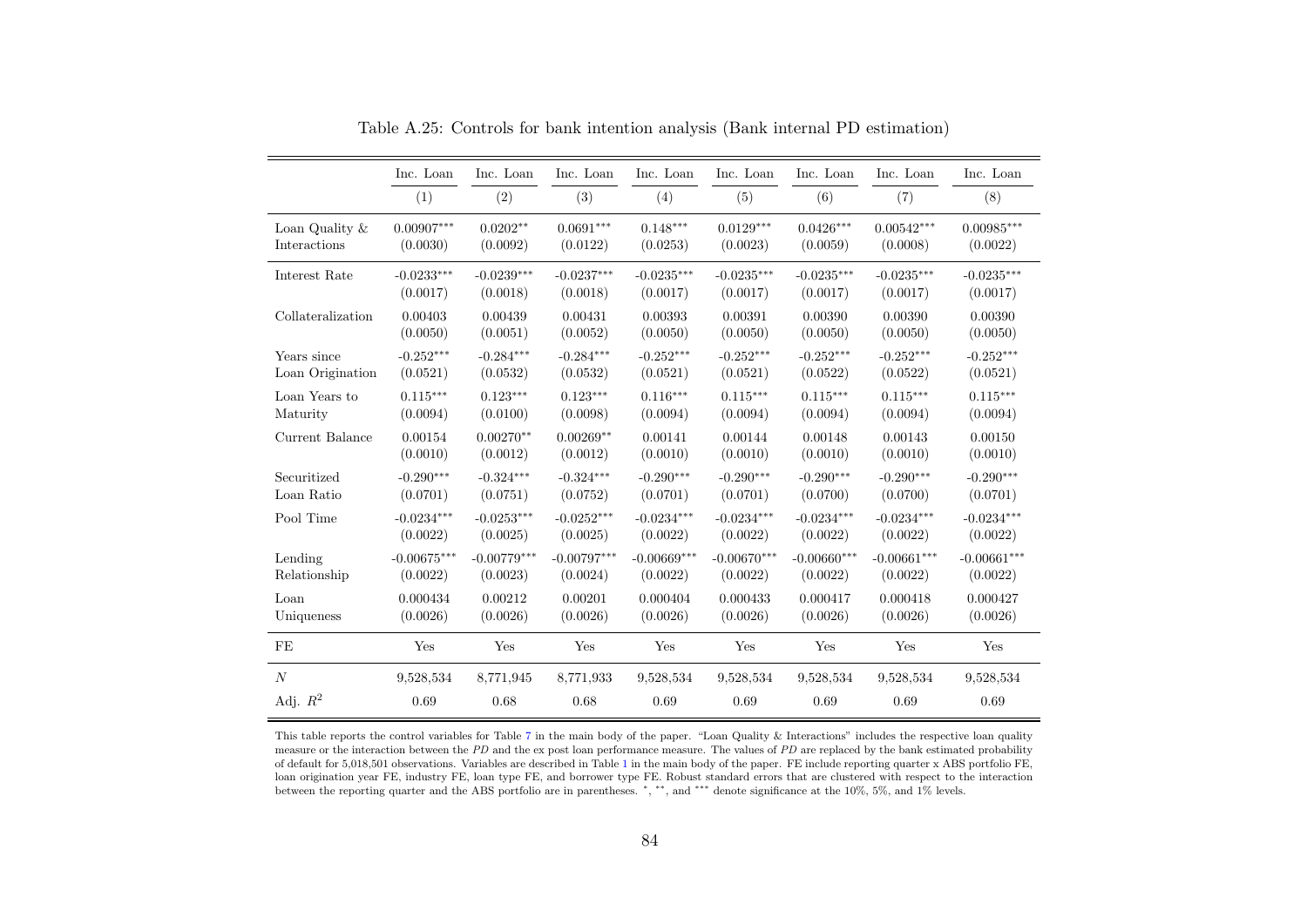|                               | Inc. Loan     | Inc. Loan     | Inc. Loan     | Inc. Loan     | Inc. Loan     | Inc. Loan     | Inc. Loan     | Inc. Loan     |
|-------------------------------|---------------|---------------|---------------|---------------|---------------|---------------|---------------|---------------|
|                               | (1)           | (2)           | (3)           | (4)           | (5)           | (6)           | (7)           | (8)           |
| Loan Quality & Interactions   | $1.053***$    | 0.0235        | $0.949**$     | $0.494***$    | $0.0462***$   | $0.0671***$   | $0.00968***$  | $0.0578***$   |
|                               | (0.1006)      | (0.0284)      | (0.4320)      | (0.0980)      | (0.0110)      | (0.0203)      | (0.0028)      | (0.0138)      |
| Loan Quality & Interactions x | $-0.452*$     | $-0.00405$    | 0.806         | $-0.251**$    | $-0.0248**$   | 0.0334        | 0.00459       | $-0.0210$     |
| Reputation                    | (0.2536)      | (0.0306)      | (0.4952)      | (0.1182)      | (0.0122)      | (0.0639)      | (0.0068)      | (0.0201)      |
| Interest Rate                 | $-0.0281***$  | $-0.0238***$  | $-0.0266***$  | $-0.0237***$  | $-0.0236***$  | $-0.0236***$  | $-0.0236***$  | $-0.0237***$  |
|                               | (0.0021)      | (0.0018)      | (0.0021)      | (0.0017)      | (0.0017)      | (0.0017)      | (0.0017)      | (0.0017)      |
| Collateralization             | 0.000541      | 0.00444       | 0.00376       | 0.00393       | 0.00385       | 0.00386       | 0.00381       | 0.00375       |
|                               | (0.0050)      | (0.0049)      | (0.0052)      | (0.0050)      | (0.0050)      | (0.0050)      | (0.0050)      | (0.0050)      |
| Years since                   | $-0.263***$   | $-0.284***$   | $-0.290***$   | $-0.253***$   | $-0.253***$   | $-0.252***$   | $-0.252***$   | $-0.253***$   |
| Loan Origination              | (0.0516)      | (0.0533)      | (0.0530)      | (0.0521)      | (0.0521)      | (0.0521)      | (0.0521)      | (0.0521)      |
| Loan Years to                 | $0.122***$    | $0.123***$    | $0.127***$    | $0.116***$    | $0.116***$    | $0.115***$    | $0.116***$    | $0.116***$    |
| Maturity                      | (0.0096)      | (0.0100)      | (0.0101)      | (0.0094)      | (0.0094)      | (0.0094)      | (0.0094)      | (0.0094)      |
| Current Balance               | $-0.00231*$   | $0.00270**$   | 0.000722      | 0.00118       | 0.00125       | 0.00144       | 0.00136       | 0.00132       |
|                               | (0.0013)      | (0.0012)      | (0.0012)      | (0.0010)      | (0.0010)      | (0.0010)      | (0.0010)      | (0.0010)      |
| Securitized                   | $-0.314***$   | $-0.324***$   | $-0.334***$   | $-0.291***$   | $-0.291***$   | $-0.290***$   | $-0.290***$   | $-0.291***$   |
| Loan Ratio                    | (0.0697)      | (0.0751)      | (0.0756)      | (0.0701)      | (0.0701)      | (0.0701)      | (0.0701)      | (0.0701)      |
| Pool Time                     | $-0.0230***$  | $-0.0253***$  | $-0.0251***$  | $-0.0234***$  | $-0.0234***$  | $-0.0234***$  | $-0.0234***$  | $-0.0234***$  |
|                               | (0.0022)      | (0.0025)      | (0.0025)      | (0.0022)      | (0.0022)      | (0.0022)      | (0.0022)      | (0.0022)      |
| Lending                       | $-0.00956***$ | $-0.00781***$ | $-0.00903***$ | $-0.00682***$ | $-0.00682***$ | $-0.00670***$ | $-0.00671***$ | $-0.00676***$ |
| Relationship                  | (0.0023)      | (0.0023)      | (0.0024)      | (0.0022)      | (0.0022)      | (0.0022)      | (0.0022)      | (0.0022)      |
| Loan                          | $-0.00165$    | 0.00214       | 0.00102       | 0.000327      | 0.000423      | 0.000390      | 0.000382      | 0.000378      |
| Uniqueness                    | (0.0027)      | (0.0026)      | (0.0027)      | (0.0026)      | (0.0026)      | (0.0026)      | (0.0026)      | (0.0026)      |
| FE                            | Yes           | Yes           | Yes           | Yes           | Yes           | Yes           | Yes           | Yes           |
| N                             | 9,528,526     | 8,771,945     | 8,771,925     | 9,528,526     | 9,528,526     | 9.528,526     | 9,528,526     | 9,528,526     |
| Adj. $R^2$                    | 0.69          | 0.68          | 0.68          | 0.69          | 0.69          | 0.69          | 0.69          | 0.69          |

Table A.26: Controls for bank intention analysis (Reputation analysis)

This table reports the control variables for Tables [12](#page-45-0) and [13](#page-46-0) in the main body of the paper. "Loan Quality & Interactions" includes the respective loan quality measure or the interaction between the PD and the ex post loan performance measure. "Loan Quality & Interactions x Reputation" includes the respective interaction between  $\frac{a}{b}$  and  $\frac{b}{c}$  and  $\frac{c}{d}$  and  $\frac{d}{c}$  and  $\frac$ "Loan Quality & Interactions" and *Reputation. Reputation* is an indicator variable equal to one for a loan if respective originating bank has issued more than one securitization, and zero otherwise. The single coefficient for the variable Reputation is included in the reporting quarter x ABS portfolio FE. Variables are described in  $\Sigma$ Table [1](#page-17-0) in the main body of the paper. FE include reporting quarter <sup>x</sup> ABS portfolio FE, loan origination year FE, industry FE, loan type FE, and borrower type FE. Robust standard errors that are clustered with respect to the interaction between the reporting quarter and the ABS portfolio are in parentheses. <sup>∗</sup>, ∗∗, and ∗∗∗ denote significance at the 10%, 5%, and 1% levels.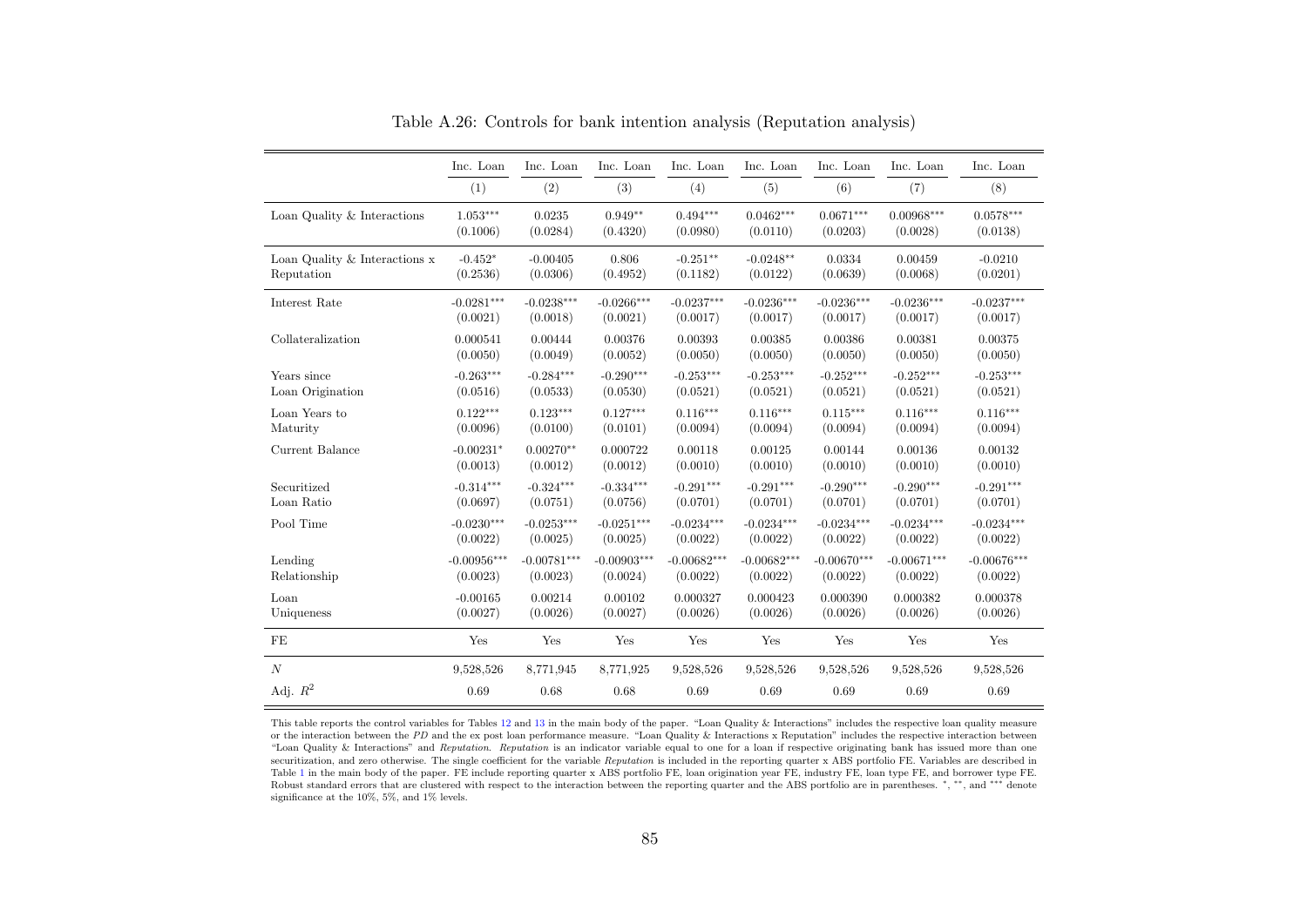|                               | Inc. Loan     | Inc. Loan     | Inc. Loan     | Inc. Loan     | Inc. Loan     | Inc. Loan     | Inc. Loan     | Inc. Loan     |
|-------------------------------|---------------|---------------|---------------|---------------|---------------|---------------|---------------|---------------|
|                               | (1)           | (2)           | (3)           | (4)           | (5)           | (6)           | (7)           | (8)           |
| Loan Quality & Interactions   | $0.949***$    | $0.0740***$   | $2.176***$    | $0.480***$    | $0.0438***$   | $0.104***$    | $0.0145***$   | $0.0715***$   |
|                               | (0.1387)      | (0.0122)      | (0.3136)      | (0.0723)      | (0.0070)      | (0.0262)      | (0.0034)      | (0.0116)      |
|                               |               |               |               |               |               |               |               |               |
| Loan Quality & Interactions x | $-2.539***$   | $-0.157***$   | $-7.930***$   | $-1.010***$   | $-0.0988***$  | $-1.424***$   | $-0.160***$   | $-0.326***$   |
| Transparent Loan              | (0.2613)      | (0.0288)      | (0.9039)      | (0.1442)      | (0.0133)      | (0.1850)      | (0.0216)      | (0.0403)      |
| Transparent Loan              | $0.286***$    | $0.296***$    | $0.287***$    | $0.250***$    | $0.250***$    | $0.253***$    | $0.253***$    | $0.252***$    |
|                               | (0.0252)      | (0.0268)      | (0.0253)      | (0.0242)      | (0.0242)      | (0.0243)      | (0.0243)      | (0.0242)      |
| Interest Rate                 | $-0.0222***$  | $-0.0215***$  | $-0.0212***$  | $-0.0213***$  | $-0.0212***$  | $-0.0203***$  | $-0.0205***$  | $-0.0210***$  |
|                               | (0.0021)      | (0.0017)      | (0.0021)      | (0.0017)      | (0.0017)      | (0.0017)      | (0.0017)      | (0.0017)      |
| Collateralization             | 0.000923      | 0.00455       | 0.00222       | 0.00393       | 0.00385       | 0.00378       | 0.00378       | 0.00368       |
|                               | (0.0043)      | (0.0044)      | (0.0043)      | (0.0045)      | (0.0045)      | (0.0045)      | (0.0045)      | (0.0045)      |
| Years since                   | $-0.172***$   | $-0.185***$   | $-0.198***$   | $-0.158***$   | $-0.158***$   | $-0.157***$   | $-0.157***$   | $-0.158***$   |
| Loan Origination              | (0.0481)      | (0.0491)      | (0.0487)      | (0.0493)      | (0.0493)      | (0.0494)      | (0.0494)      | (0.0493)      |
| Loan Years to                 | $0.113***$    | $0.119***$    | $0.118***$    | $0.111***$    | $0.111***$    | $0.110***$    | $0.110***$    | $0.111***$    |
| Maturity                      | (0.0095)      | (0.0098)      | (0.0100)      | (0.0093)      | (0.0093)      | (0.0093)      | (0.0093)      | (0.0093)      |
| Current Balance               | $-0.000135$   | $0.00346***$  | $0.00237**$   | $0.00180*$    | $0.00188**$   | $0.00230**$   | $0.00226**$   | $0.00202**$   |
|                               | (0.0012)      | (0.0010)      | (0.0011)      | (0.0009)      | (0.0009)      | (0.0009)      | (0.0009)      | (0.0009)      |
| Securitized                   | $-0.312***$   | $-0.328***$   | $-0.335***$   | $-0.298***$   | $-0.298***$   | $-0.296***$   | $-0.296***$   | $-0.298***$   |
| Loan Ratio                    | (0.0690)      | (0.0737)      | (0.0739)      | (0.0690)      | (0.0690)      | (0.0691)      | (0.0691)      | (0.0690)      |
| Pool Time                     | $-0.0211***$  | $-0.0233***$  | $-0.0229***$  | $-0.0217***$  | $-0.0217***$  | $-0.0217***$  | $-0.0217***$  | $-0.0217***$  |
|                               | (0.0021)      | (0.0023)      | (0.0023)      | (0.0021)      | (0.0021)      | (0.0021)      | (0.0021)      | (0.0021)      |
| Lending                       | $-0.00899***$ | $-0.00825***$ | $-0.00917***$ | $-0.00727***$ | $-0.00727***$ | $-0.00718***$ | $-0.00718***$ | $-0.00725***$ |
| Relationship                  | (0.0021)      | (0.0022)      | (0.0023)      | (0.0021)      | (0.0021)      | (0.0021)      | (0.0021)      | (0.0021)      |
| Loan                          | 0.000989      | 0.00313       | 0.00343       | 0.00139       | 0.00148       | 0.00159       | 0.00156       | 0.00149       |
| Uniqueness                    | (0.0023)      | (0.0022)      | (0.0023)      | (0.0022)      | (0.0022)      | (0.0022)      | (0.0022)      | (0.0022)      |
| FE                            | Yes           | Yes           | Yes           | Yes           | Yes           | Yes           | Yes           | Yes           |
| $\boldsymbol{N}$              | 9,528,526     | 8,771,945     | 8,771,925     | 9,528,526     | 9,528,526     | 9,528,526     | 9,528,526     | 9,528,526     |
| Adj. $R^2$                    | 0.71          | 0.70          | 0.70          | 0.72          | 0.71          | 0.71          | 0.71          | 0.71          |

Table A.27: Controls for bank intention analysis (Transparency analysis)

This table reports the control variables for Tables [14](#page-48-0) and [15](#page-49-0) in the main body of the paper. "Loan Quality & Interactions" includes the respective loan quality measure or the interaction between the PD and the ex post loan performance measure. "Loan Quality & Interactions x Transparent Loan" includes the respective interaction<br>between "Loan Quality & Interactions" and Transparent Lean. between "Loan Quality & Interactions" and *Transparent Loan. Transparent Loan* is an indicator variable equal to one for loans that are originated after the bank adopted the requirements of the ECB's ABS loan-level reporting initiative, and zero otherwise [\(Ertan](#page-57-1) et al., [2017\)](#page-57-1). Variables are described in Table [1](#page-17-0) in the main body of the paper. FE include reporting quarter <sup>x</sup> ABS portfolio FE, loan origination year FE, industry FE, loan type FE, and borrower type FE. Robust standard errors that are clustered with respect to the interaction between the reporting quarter and the ABS portfolio are in parentheses. <sup>∗</sup>, ∗∗, and ∗∗∗ denote significance at the 10%, 5%, and 1% levels.